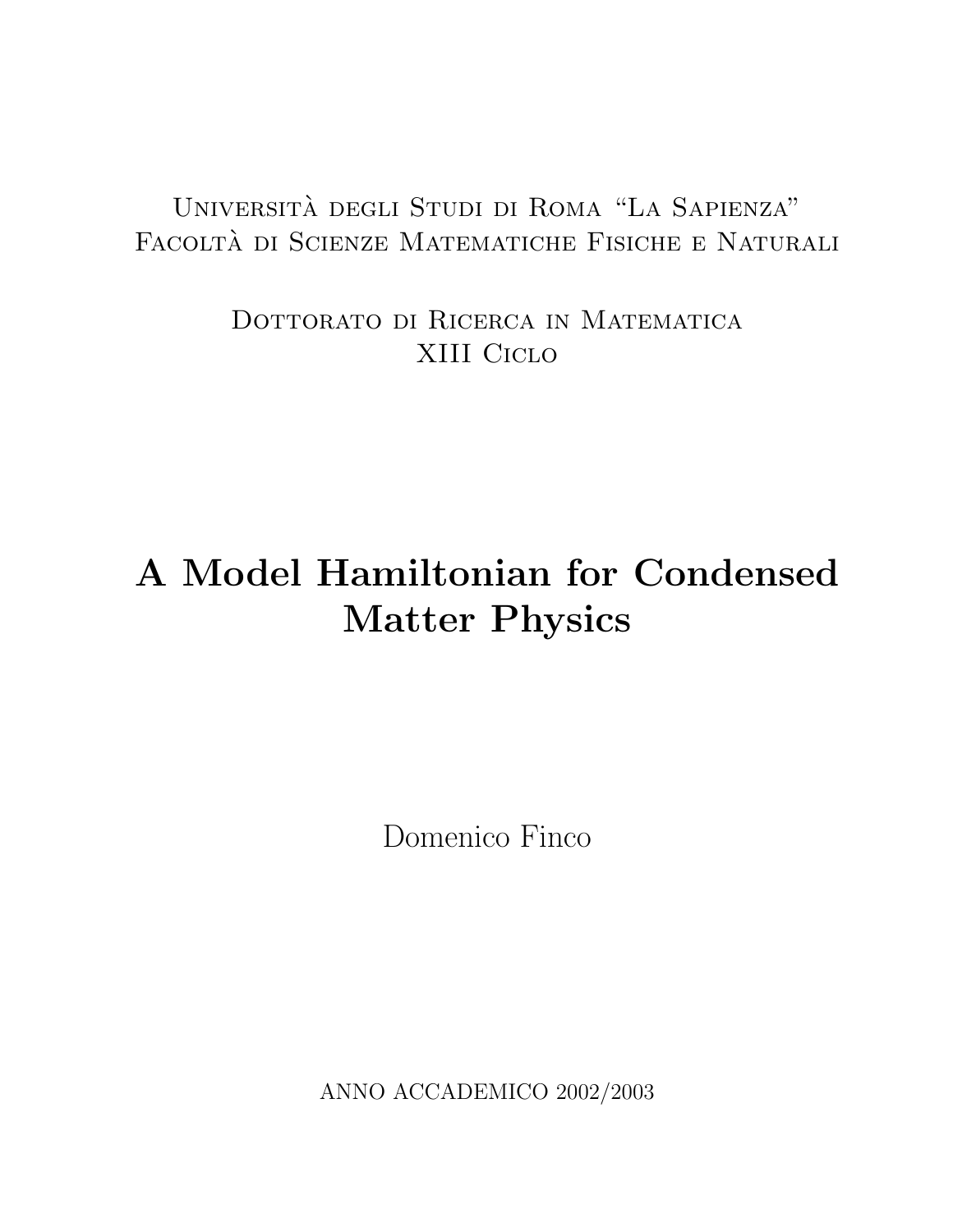## Introduction

In this thesis we give a rigorous construction of a (Rayleigh) model for the dynamics of a quantum mechanical test particle interacting with condensed matter via point interactions.

From the very beginning point interactions have been widely used in solid state physics: the model of Kronig and Penney, see [1], described the motion of an electron in a one dimensional crystal; the crystal was represented by a periodic array of point interactions.

In this work we have considered a different situation: condensed matter have been represented by N quantum harmonic oscillators with the same mass and proper frequency. It's clear that this model is much more difficult since we are dealing with a many-body problem.

At a formal level, the model was introduced in physics by Fermi in his seminal paper [F] for the analysis of the scattering of slow neutrons from the nuclei of a target of condensed matter. Since the interaction between the neutron and the nuclei of the target is strong and very short range with respect to the wavelength of the neutron, Fermi introduced a formal hamiltonian where the interaction is modelized by the singular delta-potential, also called point interaction. Then he analyzed the three cases of fixed, free and harmonically bounded nuclei, computing in each case the scattering cross section in the Born approximation.

Later, these kind of models have been extensively used in nuclear physics to describe the lowenergy dynamics of neutrons and then to investigate the structure of crystals and in general of condensed matter  $(|LA|, |D|, |LO|, |DO|)$ .

Indeed point interactions provide non trivial models indexed by a minimal set of parameters: the strengths and the positions of the interaction centers. It is then natural, in these cases, to find very simple representations for studied objects, such as the resolvent and the unitary group.

This remains true even for more complicate models, that is if one considers time dependent parameters or non linear forces, see [Fi] for a survey on these generalizations.

It should be noted that in all the applications one can find in the physical literature the computation of the relevant quantities, are only given in the Born approximation in dimension two and three. This is due to the fact that the second order term diverges if one formally applies perturbation theory to these cases.

From the mathematical point of view this means that point interactions cannot be considered as small perturbation of the free laplacian, even in the sense of quadratic forms.

Then it naturally arises the problem to give (if possible) a rigorous meaning to the formal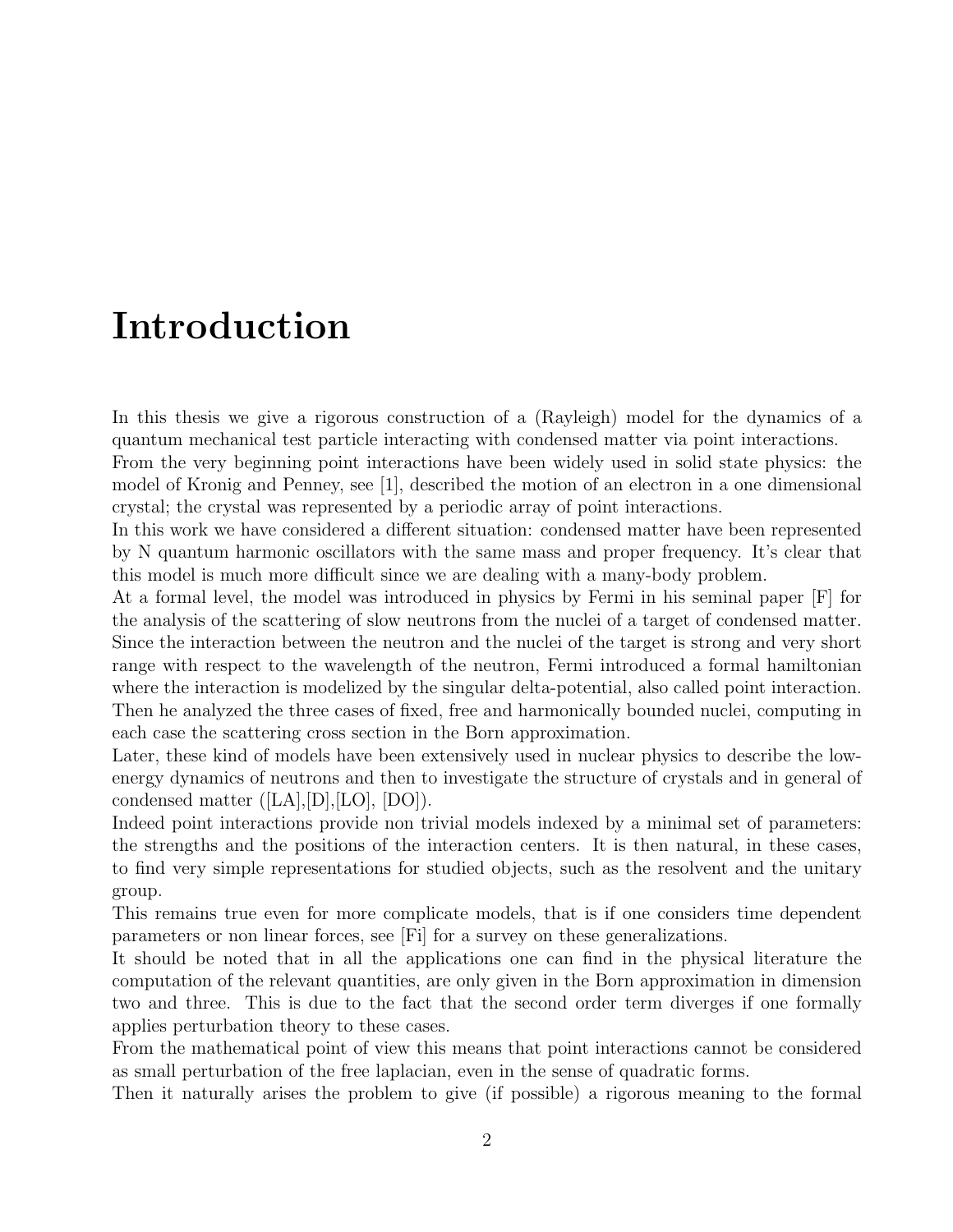hamiltonian as a self adjoint and bounded below operator in the appropriate Hilbert space. In particular this would open the possibility to have a well defined perturbation theory and then to compute the relevant quantities at any order of approximation.

This program started in the sixties when Berezin and Faddeev gave the first rigorous definition ([BF]) for the hamiltonian of a particle undergoing the influence of a single delta interaction and it has been successfully completed (see e.g. [AGH-KH]) for the case of one particle subject to point interactions placed at fixed positions.

The case of a system of N particles interacting via a two-body local point interaction is more difficult. In the case of three particles it was shown in ([MF1],[MF2]) that the most natural self adjoint realization of the hamiltonian is in fact unbounded from below and then physically unreasonable.

Surprisely enough, the same collapse phenomenon occurs in the case of one particle interacting via a point interaction with a system of  $N$  non interacting particles, if  $N$  is sufficiently large  $(|DFT|, |Mi|).$ 

This means that a satisfactory model for the dynamics of a neutron interacting with free nuclei is still lacking.

Here we approach the last case treated in  $[F]$ , i.e. the case of a test particle (neutron) interacting via point interaction with a system of  $N$  particles (nuclei) harmonically bounded around their equilibrium positions. The corresponding formal hamiltonian can be written as

$$
H_{\gamma} = -\frac{\hbar^2}{2M} \Delta_x + \sum_{i=1}^{N} \left( -\frac{\hbar^2}{2m} \Delta_{y_i} + \frac{1}{2} m \omega^2 (y_i - y_i^0)^2 \right) + \alpha \sum_{i=1}^{N} \delta(x - y_i)
$$
  

$$
\equiv H_0 + \alpha \sum_{i=1}^{N} \delta(x - y_i)
$$
 (1)

In (1) we have denoted by x the coordinate of the test particle and by M its mass, by  $y_i$  the coordinates of the oscillators, by m their mass, by  $\omega$  their frequency and by  $y_i^0$  their equilibrium positions.

The hamiltonian  $H_0$  refers to the free system, i.e. the system of the test particle and the oscillators without point interactions.

The parameter  $\alpha \in \mathbb{R}$  plays the role of the strength of the point interaction but in (1) it should be understood only at a formal level since, as we have pointed out, point interactions cannot be treated as an additive interaction.

In chapter one we have studied hamiltonian (1) in dimension one using the theory of quadratic forms and we have constructed integral representations for the resolvent and for the unitary group. Since we are dealing with point interactions with codimension one, the definition of the hamiltonian is straightforward.

In chapter two we have studied hamiltonian (1) in dimension three; the model is much more singular due to the higher codimension of the support of the interaction and a renormalization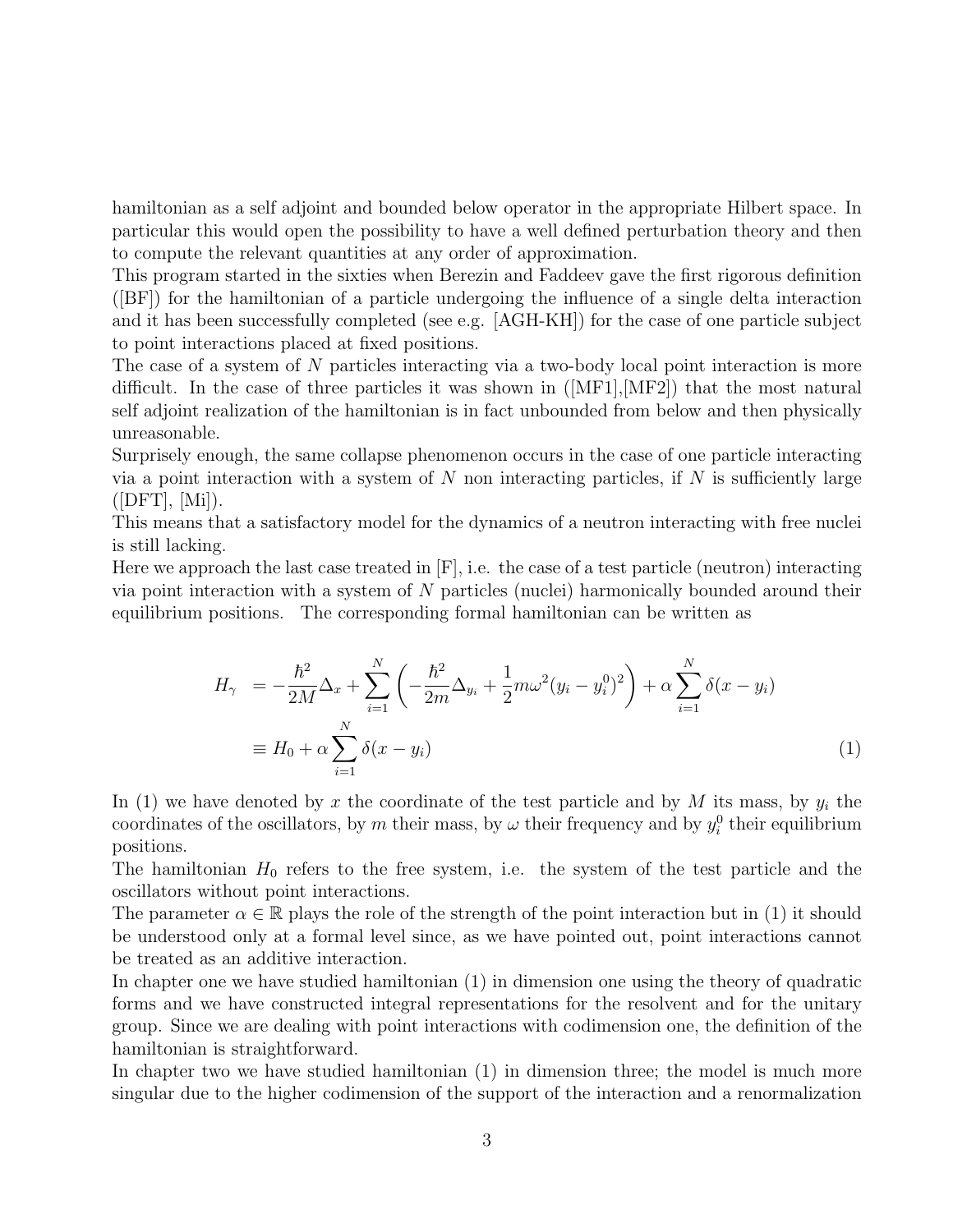of the quadratic form is required in order to define a meaningful quadratic form. The operator and a representation for the resolvent have been constructed when  $N = 1$ .

In chapter three we have studied hamiltonian (1) in dimension two; a renormalization is still required but the model is less singular than the three dimensional case, indeed the hamiltonian (1) has been constructed for every N and a representation for the resolvent has been given.

In chapter four we have considered an application of this model. We have considered in one dimension, a light test particle interacting with one heavy harmonic oscillator placed at the origin and we have derived an asymptotic formula for the evolution in the limit of small mass ratio.

In such a scaling of physical parameters, an adiabatic decoupling of the degrees of freedom of the test particle and of the harmonic oscillator is expected. We have considered a superposition of two spatially separated wave packets as the initial state for the heavy particle and we have studied how the interaction with the light particle produces (partial) decoherence on the heavy one.

Decoherence induced by interaction with the environment is a key argument for understanding the classical behaviour of macro objects, see [KJ] and ref.cit. In our simple model the light particle represents the environment, while the heavy one is the "macroscopic" system. It worths noticing that in this model decoherence emerges as purely quantum effect, due to a scattering process and that no assumptions on the environment are required. This model should be the first step tosards a more realistic model where the environment is represented by  $N$  light particles.

A similar model has been considered in [DuFiT], where the "macroscopic" system has been represented by a similar state of a free particle. Notice that in [DuFiT] the decohence process can happen only once because of the free motion of the unpertubed system; in our model the periodic motion of the system can lead, in principle, to the iteration of the decoherence phenomenon.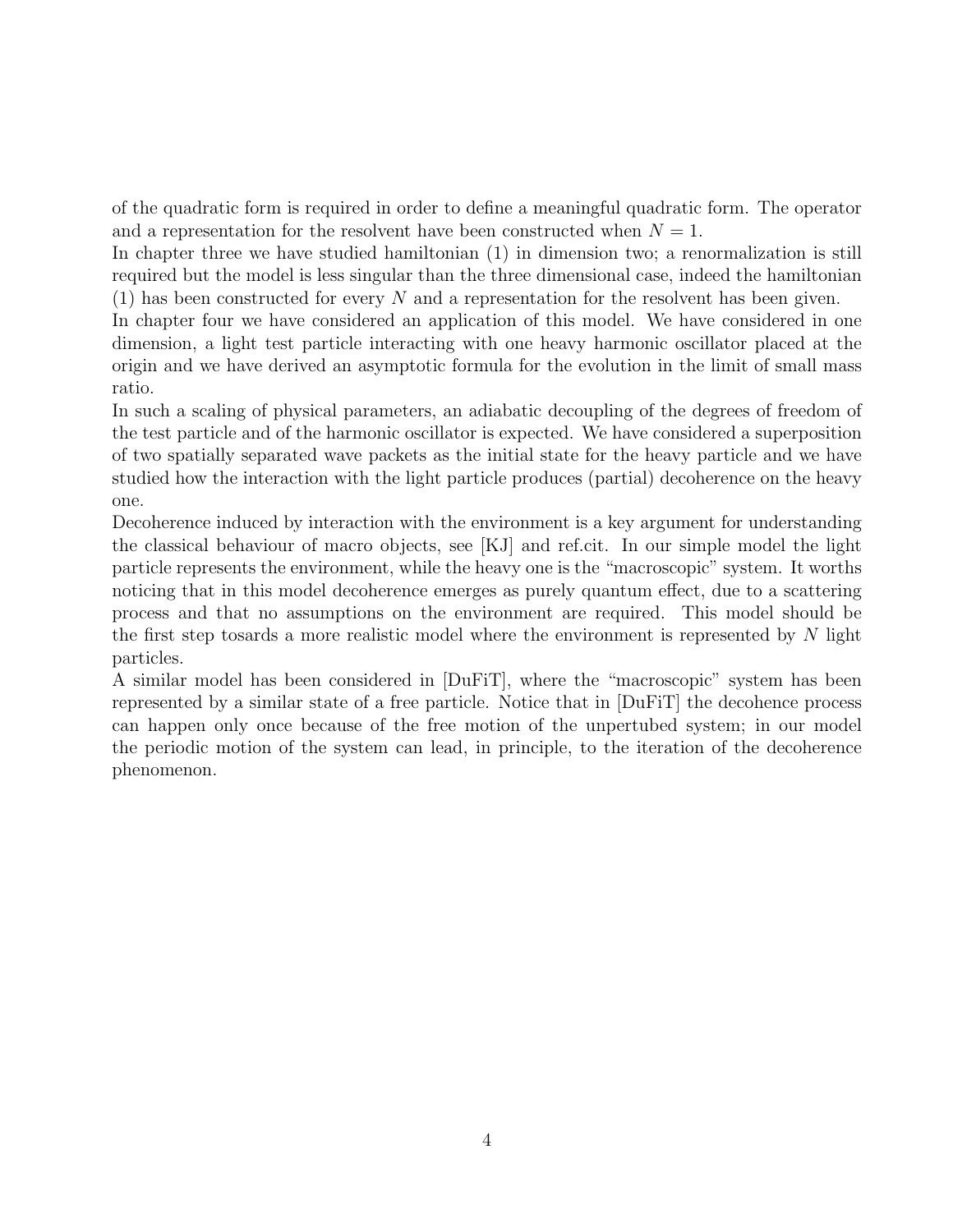Non posso non ringraziare al termine di questo lavoro i Proff. Gianfausto Dell'Antonio e Sandro Teta che mi hanno guidato, per il piacere di lavorare con loro.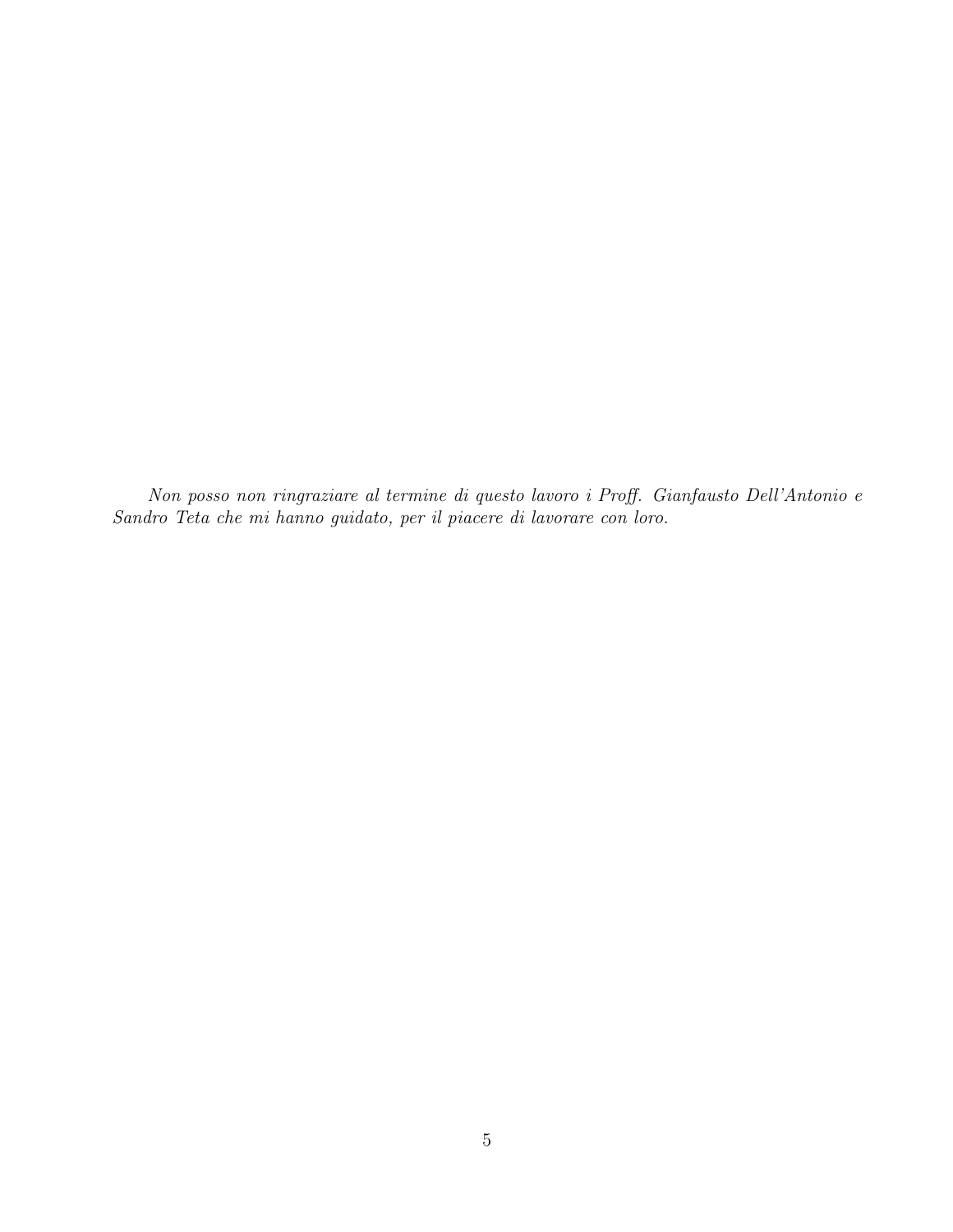# **Contents**

|              | The One Dimensional Case                                                                                  |    |
|--------------|-----------------------------------------------------------------------------------------------------------|----|
|              | 1.1                                                                                                       |    |
|              | The Operator and the Resolvent $\dots \dots \dots \dots \dots \dots \dots \dots \dots \dots \dots$<br>1.2 |    |
|              | 1.3                                                                                                       |    |
|              | The Three Dimensional Case                                                                                | 14 |
|              | 2.1                                                                                                       |    |
|              | 2.2                                                                                                       | 31 |
| $\mathbf{R}$ | The Two Dimensional Case                                                                                  | 33 |
|              | 3.1                                                                                                       |    |
|              | 3.2                                                                                                       |    |
| $4^{\circ}$  | Approximate Dynamics for Small Mass Ratio                                                                 | 47 |
|              | 4.1                                                                                                       |    |
|              | 4.2                                                                                                       |    |
|              | A The Green's function of the free system                                                                 | 70 |
|              | B Unitary Group for the Harmonic Oscillator perturbed by a Point Interaction 72                           |    |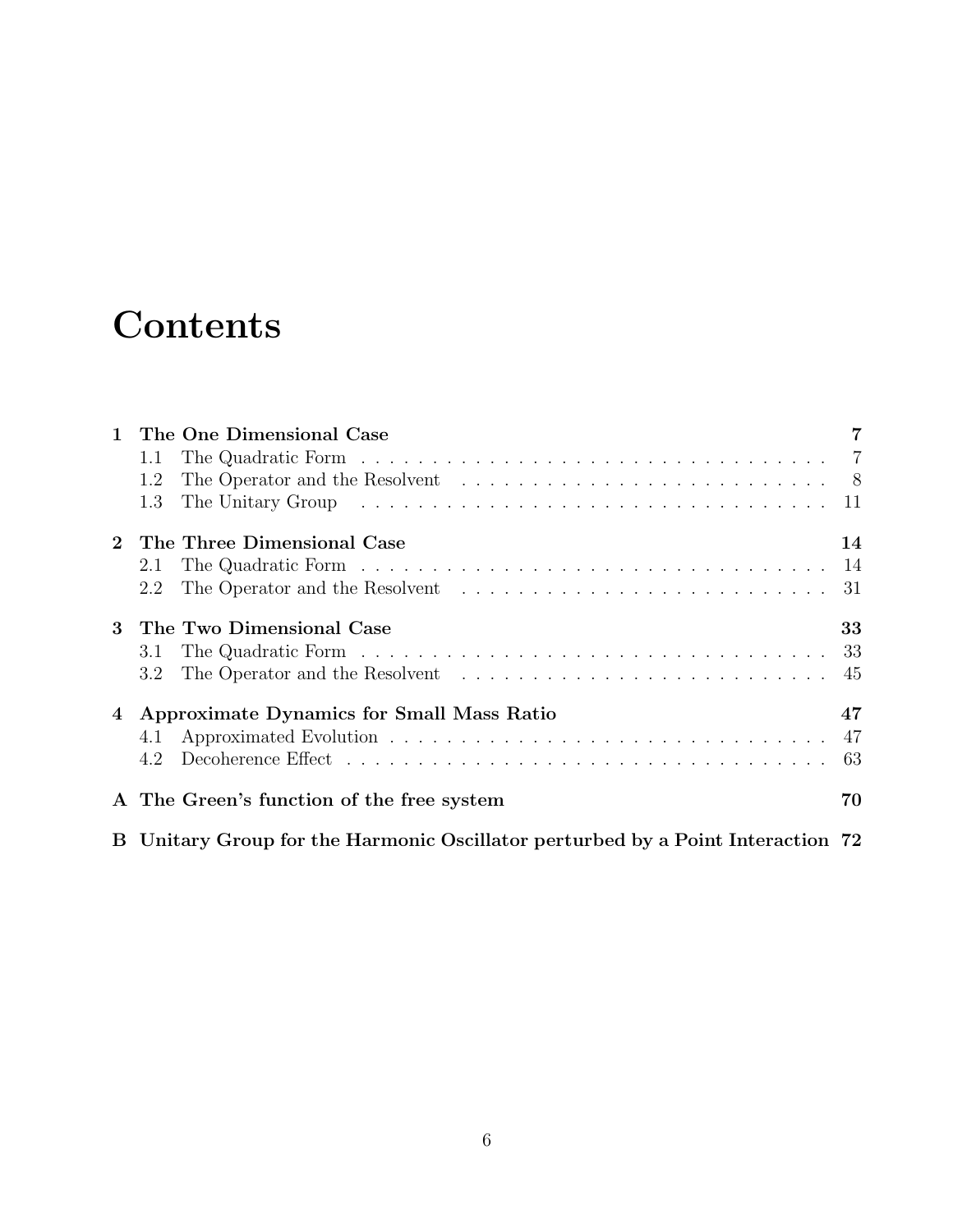## Chapter 1

## The One Dimensional Case

In this chapter we give a rigorous definition of the hamiltonian (1) as a self-adjoint and semibounded operator in dimension one and we give representations for the resolvent and for the unitary group.

By means of the theory of quadratic forms, the construction of the operator is quite straightforward: by Sobolev trace theorems we are concerned with an infinitesimal perturbation in Kato sense of the free quadratic form. Using standard perturbative arguments we prove closure and semiboundedness of the quadratic form in theorem (1.1.1).

Next, in theorems (1.2.1) and (1.2.2), we construct the operator and the resolvent, proving the decomposition of the elements of the domain in a regular and a singular part which must fulfill a suitable boundary condition, see (1.15).

In theorem  $(1.3.1)$  we give an integral representation of the unitary group by means of a system of N coupled integral equations.

It is easy to see that if one puts  $\alpha = 0$  in (1.2.1), (1.2.2), (1.3.1) one recovers the unperturbed operator, resolvent and propagator: as already pointed out, even if the interaction is singular, i.e. it is supported by a set of zero measure, we could construct perturbative expansions in  $\alpha$ which is the true coupling constant of the system. As we shall see in the next chapters, this is no longer true in two and three dimensional case where the role of  $\alpha$  is different.

## 1.1 The Quadratic Form

In this section we introduce the quadratic form  $F_{\alpha}$  associated to (1) in dimension one and we prove that it's closed and bounded from below.

Let's consider the quadratic form  $F_0$  associated to  $H_0$ :

$$
F_0[u] = \int dx dy_1 \dots dy_N \left\{ \frac{\hbar^2}{2M} |\partial_x u|^2 + \sum_{i=1}^N \left( \frac{\hbar^2}{2m} |\partial_{y_i} u|^2 + \frac{1}{2} m \omega^2 (y_i - y_i^0)^2 |u|^2 \right) \right\} \tag{1.1}
$$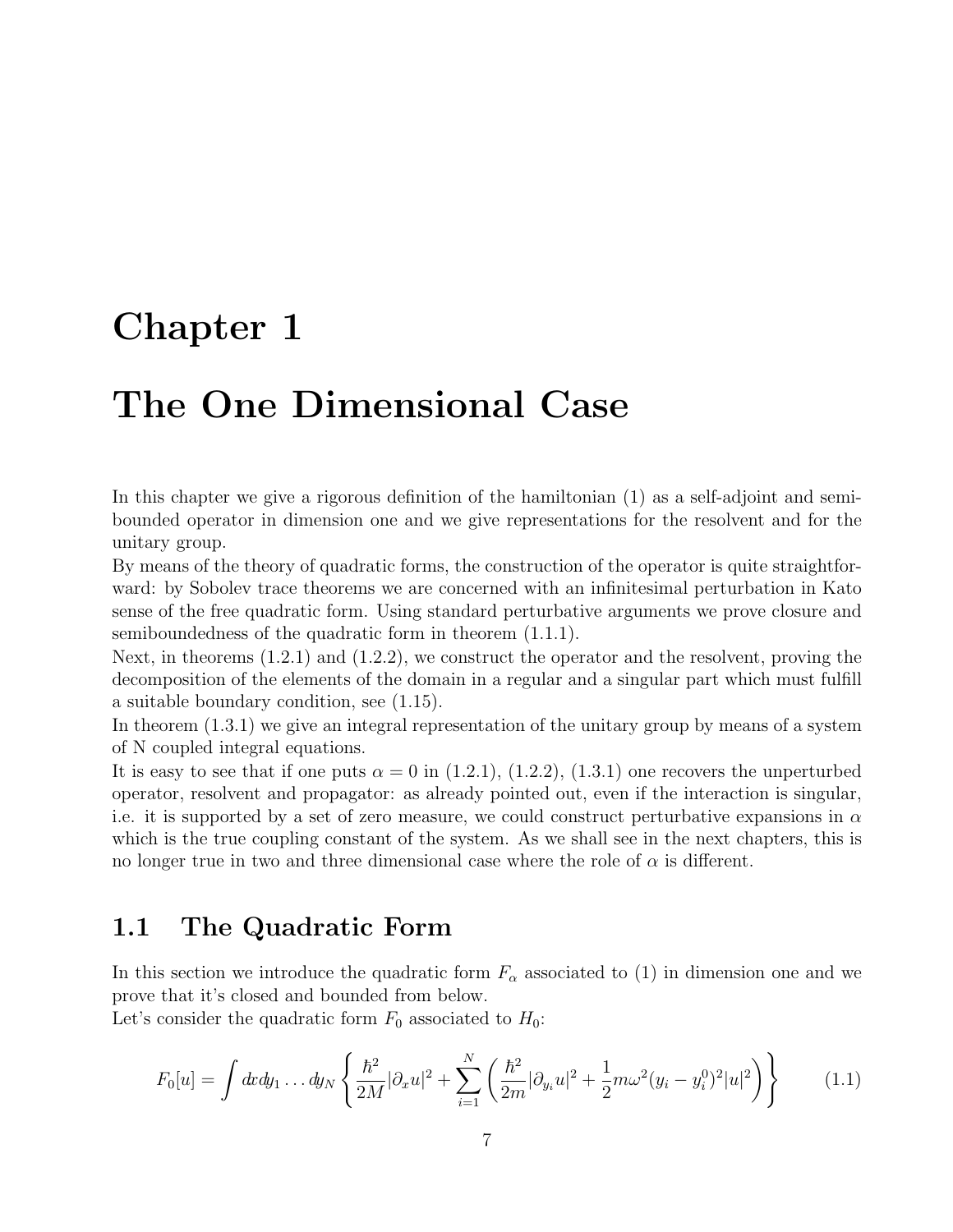$$
\mathscr{D}(F_0) = \left\{ u(x, y_1, \dots, y_N) \in L^2(\mathbb{R}^{N+1}) \, s.t. \, F_0[u] < +\infty \right\}
$$

It is well known that  $F_0$  is a closed positive quadratic form and that:

$$
\mathscr{D}(F_0) = \{ u \in L^2(\mathbb{R}^{N+1}) \, s.t. \, u \in H^1(\mathbb{R}^{N+1}), \, y_i u \in L^2(\mathbb{R}^{N+1}) \, i = 1 \dots N \}
$$

We shall often use y without under script to indicate  $(y_1, \ldots, y_N)$ , and we shall omit summations over the index i to make formulas less heavy. We shall deserve the square modulus only to complex quantities;  $y^2$  stands for  $y_1^2 + \ldots + y_N^2$ . For instance, with these conventions, (1.1) is written as:

$$
F_0[u] = \int dx dy \left\{ \frac{\hbar^2}{2M} |\partial_x u|^2 + \frac{\hbar^2}{2m} |\partial_y u|^2 + \frac{1}{2} m \omega^2 (y - y^0)^2 |u|^2 \right\}
$$
(1.2)

We can now introduce the quadratic form  $F_{\alpha}$ :

$$
F_{\alpha}[u] = \int dx dy \left\{ \frac{\hbar^2}{2M} |\partial_x u|^2 + \frac{\hbar^2}{2m} |\partial_y u|^2 + \frac{1}{2} m \omega^2 (y - y^0)^2 |u|^2 \right\} + \alpha \sum_{i=1}^N \int dy |u(y_i, y_1, \dots, y_N)|^2
$$
  
\n
$$
\equiv F_0[u] + \alpha F_{int}[u]
$$
\n(1.3)

$$
\mathscr{D}(F_{\alpha}) = \left\{ u(x, y_1, \dots, y_N) \in L^2(\mathbb{R}^{N+1}) s.t. F_{\alpha}[u] < +\infty \right\}
$$

The main properties of  $F_{\alpha}$  are proved in the following theorem:

**Theorem 1.1.1** The quadratic form  $(F_{\alpha}, \mathscr{D}(F_{\alpha}))$  is closed and bounded from below on  $\mathscr{D}(F_{\alpha})$  =  $\mathscr{D}(F_0)$ .

#### Proof

By KLMN theorem, see [RSII], it is sufficient to show that  $F_{int}$  is infinitesimal with respect to  $F_0$  in Kato sense. By Sobolev trace theorems we have:

$$
F_{int}[u] \le c||u||_{H^{\frac{1}{2}}}^{2} \le c\varepsilon||u||_{H^{1}}^{2} + c\frac{1}{\varepsilon}||u||_{L^{2}}^{2}
$$

Since  $||u||_{H^1}^2 \le cF_0[u]$  the theorem holds.

### 1.2 The Operator and the Resolvent

In this section we construct the operator  $H_{\alpha}$  corresponding to the quadratic formula of the resolvent  $(H_{\alpha} + \lambda)^{-1}$ .

Let's introduce some more notation. Let  $G^{\lambda}(x, y; x', y')$  be the integral kernel of the Green's function of the free system; an integral representation for it have been derived in appendix (A).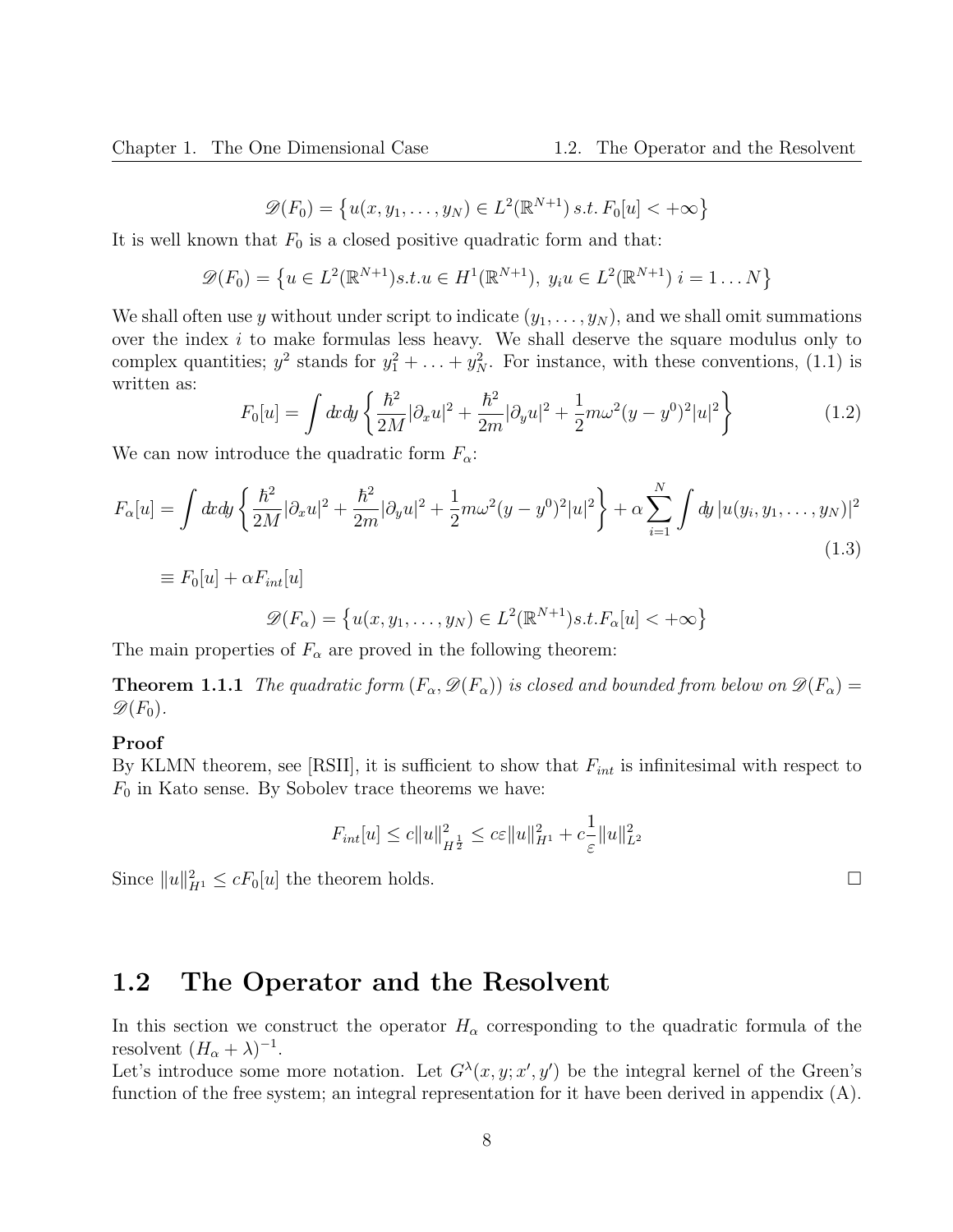For given functions  $q = (q_1 \dots q_N)$ ,  $q_i : \pi_i \to \mathbb{C}$   $i = 1 \dots N$ , which we call charges, we shall consider the potential produced by  $q_i$  in  $\mathbb{R}^{N+1}$ 

$$
(G^{\lambda}q_i)(x,y) = \int_{\pi_i} dy' G^{\lambda}(x,y;y'_i,y')q_i(y')
$$

and also its restriction on  $\pi_j$ ,  $i \neq j$ 

$$
(G_j^{\lambda}q_i)(y) = (G^{\lambda}q_i)(y_j, y) = \int_{\pi_i} dy' G^{\lambda}(y_j, y; y'_i, y') q_i(y')
$$

Now we can state the main theorem of this section.

**Theorem 1.2.1** The resolvent  $(H_{\alpha} + \lambda)^{-1}$  has the following representation: there exists  $\lambda_0 > 0$ s.t.for  $\lambda > \lambda_0$  and for any  $f \in L^2(\mathbb{R}^{N+1})$  there are N charges  $(q_1,\ldots,q_N)$  solutions of the following system

$$
q_i(y) + \alpha \left( \sum_{j=1}^N G_i^{\lambda} q_j(y) + G^{\lambda} f(y_i, y) \right) = 0 \qquad i = 1...N
$$
 (1.4)

and the following representation holds

$$
(H_{\alpha} + \lambda)^{-1}f = G^{\lambda}f + G^{\lambda}q
$$
\n(1.5)

### Proof

If  $u = (H_\alpha + \lambda)^{-1} f$  and  $v \in C_0^\infty(\mathbb{R}^{N+1})$  by the first representation theorem of quadratic forms, one has

$$
F_{\alpha}[u, v] + \lambda(u, v) = (f, v)
$$

It's natural to start from the ansatz

$$
Rf = G^{\lambda}f + G^{\lambda}q
$$

which is the typical structure of the resolvent when point interactions are involved, and to look for conditions on  $q$  in order to satisfy

$$
F_{\alpha}[Rf, v] + \lambda(Rf, v) = (f, v)
$$
\n(1.6)

Equation (1.6) can be explicitly written as

$$
\int dx dy \left[ \frac{\hbar^2}{2M} \overline{\partial_x G^\lambda f} \partial_x v + \frac{\hbar^2}{2m} \overline{\partial_y G^\lambda f} \partial_y v + \frac{1}{2} m \omega^2 (y - y^0)^2 \overline{G^\lambda f} v + \lambda \overline{G^\lambda f} v \right] +
$$
  
+ 
$$
\int dx dy \left[ \frac{\hbar^2}{2M} \overline{\partial_x G^\lambda q} \partial_x v + \frac{\hbar^2}{2m} \overline{\partial_y G^\lambda q} \partial_y v + \frac{1}{2} m \omega^2 (y - y^0)^2 \overline{G^\lambda q} v + \lambda \overline{G^\lambda q} v \right] +
$$
  
+ 
$$
\alpha \sum_{i=1}^N \int dy \left( \overline{G^\lambda f}(y_i, y) + \overline{G^\lambda q}(y_i, y) \right) v(y_i, y) = \int dx dy \overline{f} v \quad (1.7)
$$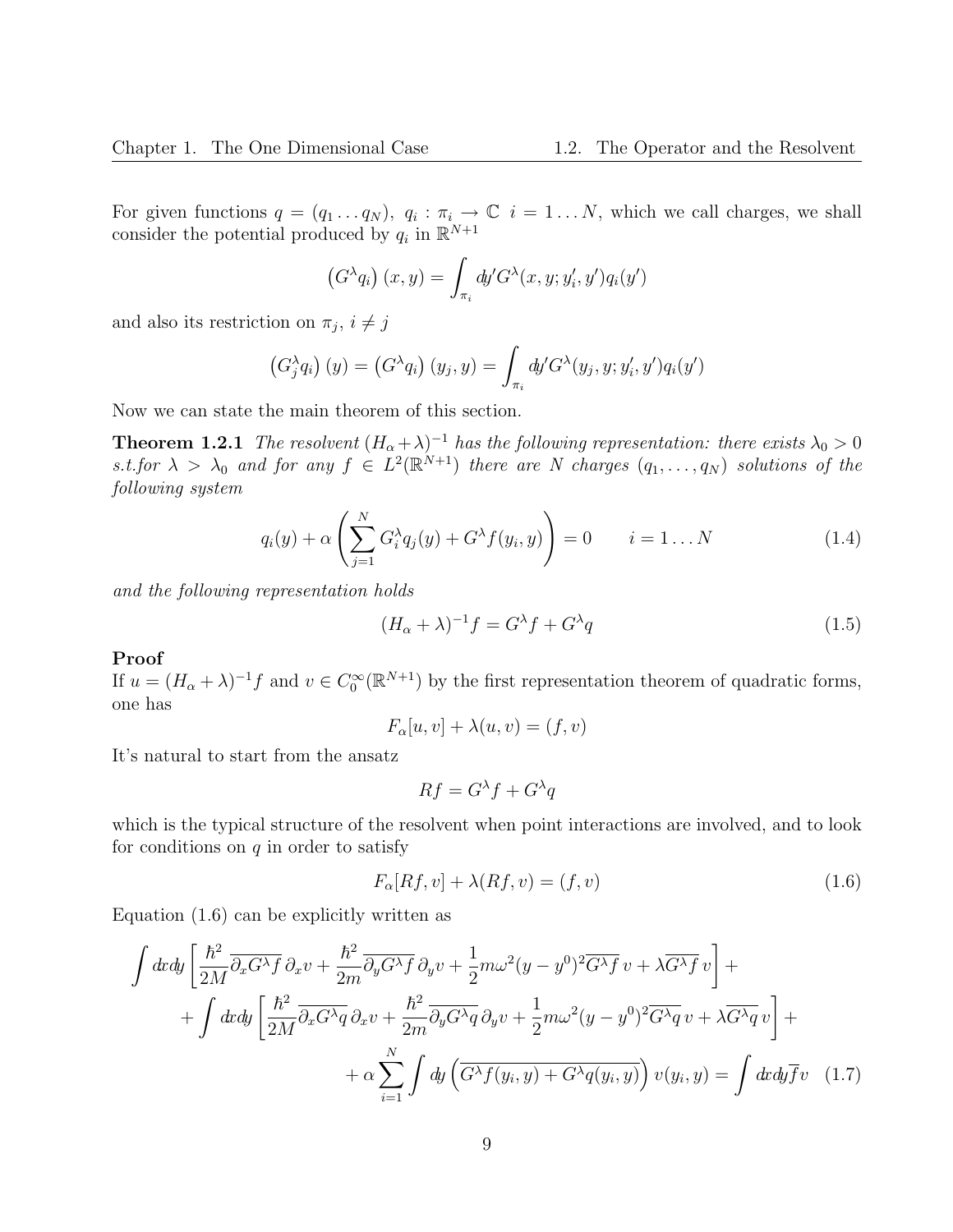Since  $G^{\lambda} f \in \mathscr{D}(H_0)$ , we can integrate by parts the first piece of (1.7) and we obtain

$$
\int dx dy \left[ \frac{\hbar^2}{2M} \overline{\partial_x G^\lambda q} \, \partial_x v + \frac{\hbar^2}{2m} \overline{\partial_y G^\lambda q} \, \partial_y v + \frac{1}{2} m \omega^2 (y - y^0)^2 \overline{G^\lambda q} \, v + \lambda \overline{G^\lambda q} \, v \right] + \left[ \omega \right] + \alpha \sum_{i=1}^N \int dy \left( \overline{G^\lambda f(y_i, y) + G^\lambda q(y_i, y)} \right) v(y_i, y) = 0
$$

Using the regularity of  $v$  we can integrate by parts again obtaining:

$$
\sum_{i=1}^{N} \int dy \left( \overline{q_i(y) + \alpha G^{\lambda} f(y_i, y) + \alpha G^{\lambda} q(y_i, y)} \right) v(y_i, y) = 0
$$
\n(1.8)

In order to satisfy  $(1.8)$  for any v, each term of the sum must be zero, then we get  $(1.4)$ . Now we prove that the domain of R is  $L^2(\mathbb{R}^{N+1})$ , that is for every f, exists  $\lambda_0$  such that for  $\lambda > \lambda_0$  (1.4) admits a solution q such that  $G^{\lambda} q_i \in L^2(\mathbb{R}^{N+1}) \forall i$ . If we prove

$$
\sup_{x,y} \int dy \, G^{\lambda}(x,y;y'_i,y') \le c_1 \qquad \qquad \sup_{y'} \int dx dy \, G^{\lambda}(x,y;y'_i,y') \le c_2 \qquad (1.9)
$$

Schur's test, see [HS], implies

$$
\left\|G^{\lambda}q\right\|_{L^{2}(\mathbb{R}^{N+1})} \leq \sqrt{c_{1}c_{2}}\left\|q\right\|_{L^{2}(\mathbb{R}^{N})}
$$
\n(1.10)

It is straightforward to see that (1.9) holds if we take:

$$
c_1 = \frac{1}{\hbar\omega} \int_0^1 d\nu \, \nu^{\frac{\lambda}{\hbar\omega} - \frac{1}{2}} \qquad c_2 = \frac{1}{\sqrt{2\pi}} \frac{1}{\hbar\omega} \left(\frac{M\omega}{\hbar}\right)^{\frac{1}{2}} \int_0^1 d\nu \, \frac{\nu^{\frac{\lambda}{\hbar\omega} - \frac{1}{2}}}{(\ln\frac{1}{\nu})^{\frac{1}{2}}} \qquad (1.11)
$$

By (1.10), it is then sufficient to show that (1.4) admits a square integrable solution. Using again Schur's test it is easy to see that for  $\forall i, j = 1, \ldots N$  one has:

$$
\int dy \left| G^{\lambda} q_i(y_j, y) \right|^2 \le \left( \frac{1}{\sqrt{2\pi}} \frac{1}{\hbar \omega} \left( \frac{M\omega}{\hbar} \right)^{\frac{1}{2}} \int_0^1 dy \frac{\nu^{\frac{\lambda}{\hbar \omega} - \frac{1}{2}}}{\left( \ln \frac{1}{\nu} \right)^{\frac{1}{2}}} \right) \int dy \left| q_i(y) \right|^2 \tag{1.12}
$$

System (1.4) can be written in a more compact form as a fixed point equation in the Hilbert space  $\bigoplus_{i=1}^N L^2(\pi_i)$ : if we put  $(T_f^{\lambda}q)_i(y) = G^{\lambda}f(y_i, y) + \sum_j G^{\lambda}q_j(y_i, y)$  system (1.4) is equivalent to the equation

$$
q + \alpha T_f^{\lambda} q = 0 \tag{1.13}
$$

By estimate (1.12),  $T_f^{\lambda}$  becomes a contraction as  $\lambda \to +\infty$ , then exists  $\lambda_0 > 0$  s.t. for  $\lambda > \lambda_0$ (1.13) has a solution.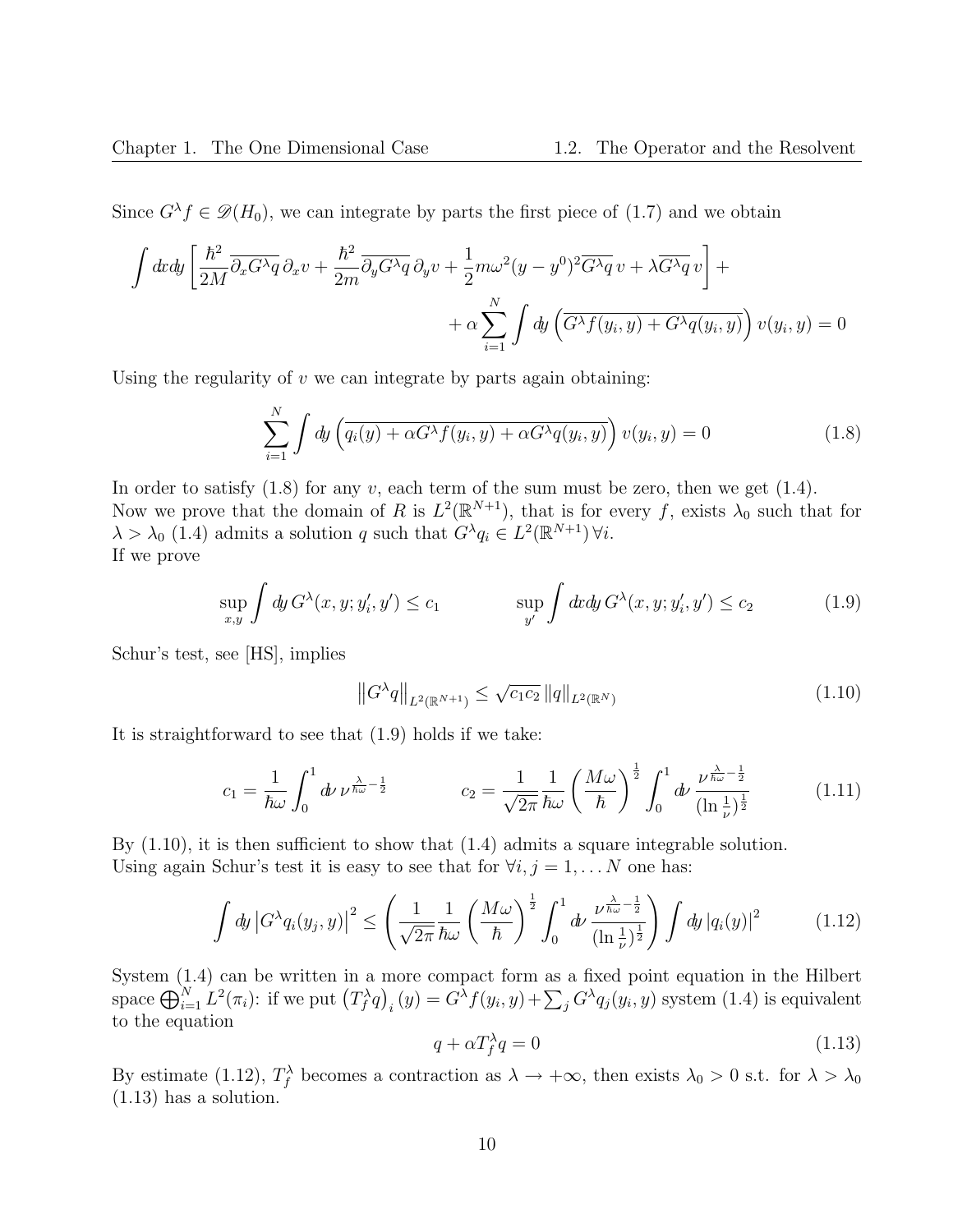Now we prove that the operator R is symmetric: the condition  $(Rf, g) = (f, Rg)$  is equivalent to  $(G^{\lambda}q^f, g) = (f, G^{\lambda}q^g)$  which can be written as

$$
\sum_{i=1}^{N} \int dy \overline{q_i^f(y)} G^{\lambda} g(y_i, y) = \sum_{i=1}^{N} \int dy \overline{G^{\lambda} f(y_i, y)} q_i^g(y) \tag{1.14}
$$

If we solve (1.4) with respect to  $G^{\lambda} f(y_i, y)$  and to  $G^{\lambda} g(y_i, y)$  and we substitute into (1.14) we immediately obtain an identity.

Since we have proved that  $R$  is everywhere defined and symmetric, it is a bounded self adjoint operator operator by Hellinger-Toeplitz theorem, see [RSI].

The last step to conclude the proof of the theorem is showing that  $R$  has empty kernel, which is equivalent to saying that  $H_{\alpha}$  is densely defined. If we suppose  $Rf = 0$  then we have  $Rf(y_i, y) =$  $0 \forall i = 1 \dots N$ . Notice that the range of R is contained in  $H^1(\mathbb{R})$  and then we are allowed to take the traces of Rf over  $\pi_i$ . System (1.4) immediately implies  $q = 0$  and then  $G^{\lambda} f = 0$  which means  $f = 0$ .

The knowledge of the resolvent is equivalent to the knowledge of the operator itself; next theorem is just a different rephrasing of the previous one.

**Theorem 1.2.2** The domain and the action of  $H_{\alpha}$  are the following:

$$
\mathscr{D}(H_{\alpha}) = \left\{ u \in L^{2}(\mathbb{R}^{N+1}) \, s.t. \, u = \varphi^{\lambda} + G^{\lambda}q, \, \varphi^{\lambda} \in \mathscr{D}(H_{0}), \, q_{i} + \alpha Tr_{\pi_{i}} u = 0 \, \forall i = 1 \dots N \right\}
$$
\n(1.15)

$$
(H_{\alpha} + \lambda)u = (H_0 + \lambda)\varphi^{\lambda}
$$
\n(1.16)

#### Proof

The key observation is that  $u \in \mathscr{D}(H_\alpha)$  if and only  $u = (H_\alpha + \lambda)^{-1}f$ . If we put  $\varphi^{\lambda} = G^{\lambda}f$ , (1.15) and (1.16) follow immediately from the previous theorem.

## 1.3 The Unitary Group

In this section we give an integral representation for the unitary group  $e^{-i\frac{t}{\hbar}H_{\alpha}}$ . The free propagator is simply the product between the free propagator and the Mehler kernel:

$$
e^{-i\frac{t}{\hbar}H_0}(x,y;x',y') = \left(\frac{M}{2\pi i\hbar t}\right)^{\frac{1}{2}} e^{i\frac{M}{2\hbar t}(x-x')^2} \left(\frac{m\omega}{\pi\hbar(1-e^{-2i\omega t})}\right)^{\frac{N}{2}} e^{-\frac{m\omega}{2i\hbar\tan(\omega t)}(y^2+y'^2)} e^{\frac{m\omega}{i\hbar\sin(\omega t)}yy'}
$$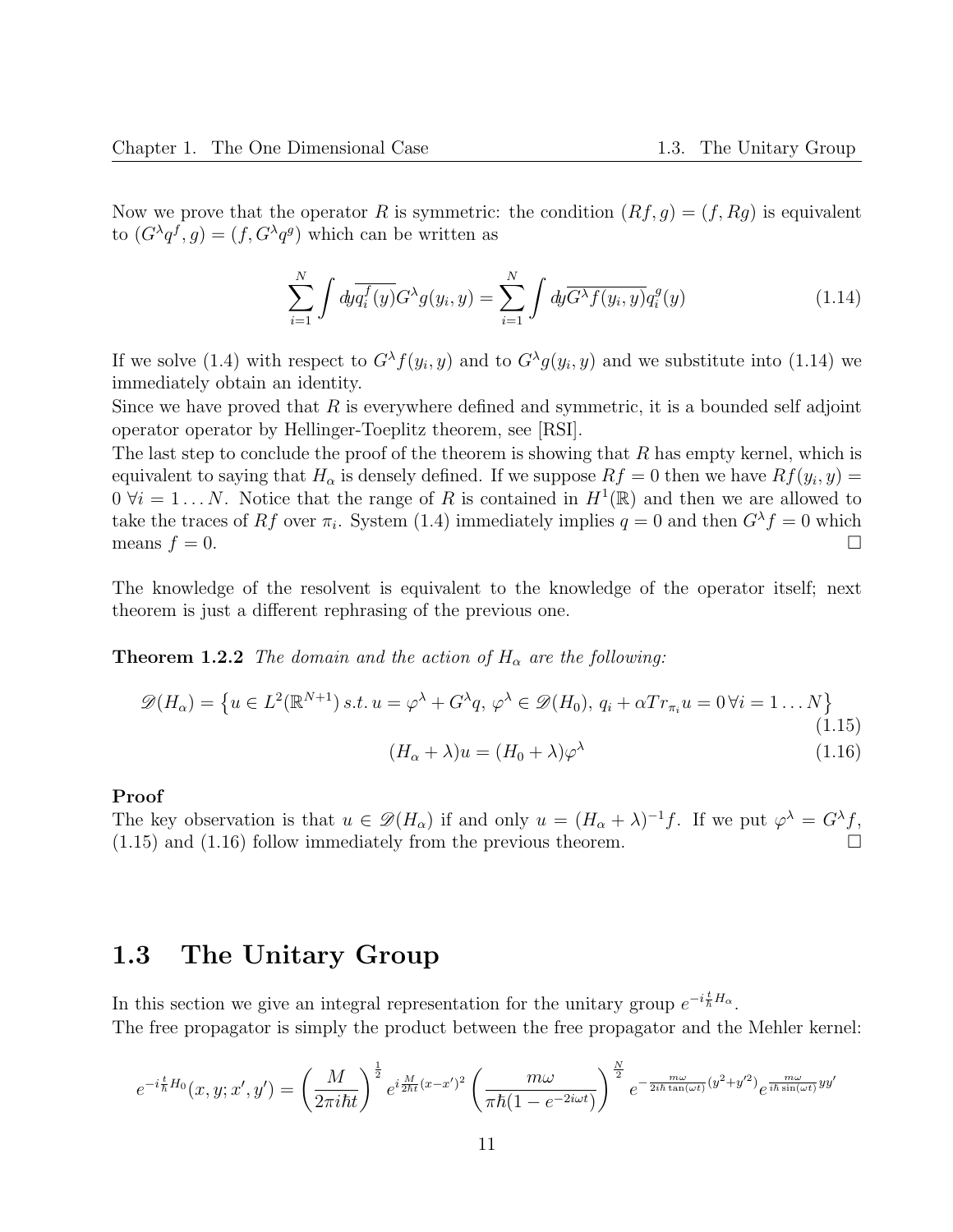In order to formulate the main theorem of this section we introduce the operators  $W_{jk}^t$  which are the restrictions of  $e^{-i\frac{t}{\hbar}H_0}$  over the planes  $\pi_j$ ,  $\pi_k$ .

$$
W_{j,k}^t(y;y') = \left(\frac{M}{2\pi i\hbar t}\right)^{\frac{1}{2}} e^{i\frac{M}{2\hbar t}(y_j - y_k)^2} \left(\frac{m\omega}{\pi\hbar(1 - e^{-2i\omega t})}\right)^{\frac{N}{2}} e^{-\frac{m\omega}{2i\hbar \tan(\omega t)}(y^2 + y'^2)} e^{\frac{m\omega}{i\hbar \sin(\omega t)}yy'}
$$

**Theorem 1.3.1** Let  $\psi_0 \in \mathscr{D}(H_\alpha)$  a regular initial datum, then  $\psi(t)$  has the following representation: there are N charges  $q_i(t)$  depending on time such that

$$
\psi(t;x,y) = \left(e^{-i\frac{t}{\hbar}H_0}\psi_0\right)(x,y) + \frac{i}{\hbar}\int_0^t ds \sum_{j=1}^N \int dy' e^{-i\frac{t-s}{\hbar}H_0}(x,y;y'_j,y')q_j(s;y') \tag{1.17}
$$

The charges  $q_i(t)$  are solution of the following system:

$$
q_j(t) + \alpha Tr_{\pi_j} \left( e^{-i \frac{t}{\hbar} H_0} \psi_0 \right) + \frac{i \alpha}{\hbar} \sum_{k=1}^N \int_0^t ds W_{jk}^{t-s} q_k(s) = 0 \quad \forall j = 1...N \tag{1.18}
$$

### Proof

We start from the ansatz  $(1.17)$ ; if we diagonalize the free evolution with a Fourier transform and a projection on the basis of the harmonic oscillator we obtain:

$$
\psi(t;k,\underline{n}) = e^{-i\left(\frac{k^2}{2M\hbar} + |\underline{n}|\omega\right)t} \psi_0(k,\underline{n}) + \frac{i}{\hbar} \int_0^t ds \, e^{-i\left(\frac{k^2}{2M\hbar} + |\underline{n}|\omega\right)(t-s)} \sum_{j=1}^N \check{q}_j(s;k,\underline{n}) \tag{1.19}
$$

$$
\check{q}_j(t;k,\underline{n}) = \frac{1}{(2\pi\hbar)^{\frac{1}{2}}} \int dy' \, e^{-i\frac{ky'_j}{\hbar}} e_{\underline{n}}(y') q_j(t;y')
$$
\n(1.20)

In the previous formula we have used standard notation on multi-indexes:  $\underline{n} = (n_1, \ldots, n_N)$ and  $|\underline{n}| = n_1 + \ldots + n_N$ ; we have denoted the n-th eigenvector of the one dimensional harmonic oscillator with  $e_n$  while  $e_n(y)$  stands for  $e_{n_1}(y_1)e_{n_2}(y_2)...e_{n_N}(y_N)$ .

With an integration by parts we obtain:

$$
\psi(t;k,\underline{n}) = e^{-i\left(\frac{k^2}{2M\hbar} + |\underline{n}|\omega\right)t} \varphi_0^{\lambda}(k,\underline{n}) - \frac{1}{\frac{k^2}{2M} + |\underline{n}|\hbar\omega + \lambda} \int_0^t ds \, e^{-i\left(\frac{k^2}{2M\hbar} + |\underline{n}|\omega\right)(t-s)} \sum_{i=j}^N \stackrel{\circ}{q}_j \left(s;k,\underline{n}\right) + \frac{i}{\hbar} \frac{\lambda}{\frac{k^2}{2M} + |\underline{n}|\hbar\omega + \lambda} \int_0^t ds \, e^{-i\left(\frac{k^2}{2M\hbar} + |\underline{n}|\omega\right)(t-s)} \sum_{j=1}^N \breve{q}_j(s;k,\underline{n}) + \frac{1}{\frac{k^2}{2M} + |\underline{n}|\hbar\omega + \lambda} \sum_{j=1}^N \breve{q}_j(s;k,\underline{n}) \tag{1.21}
$$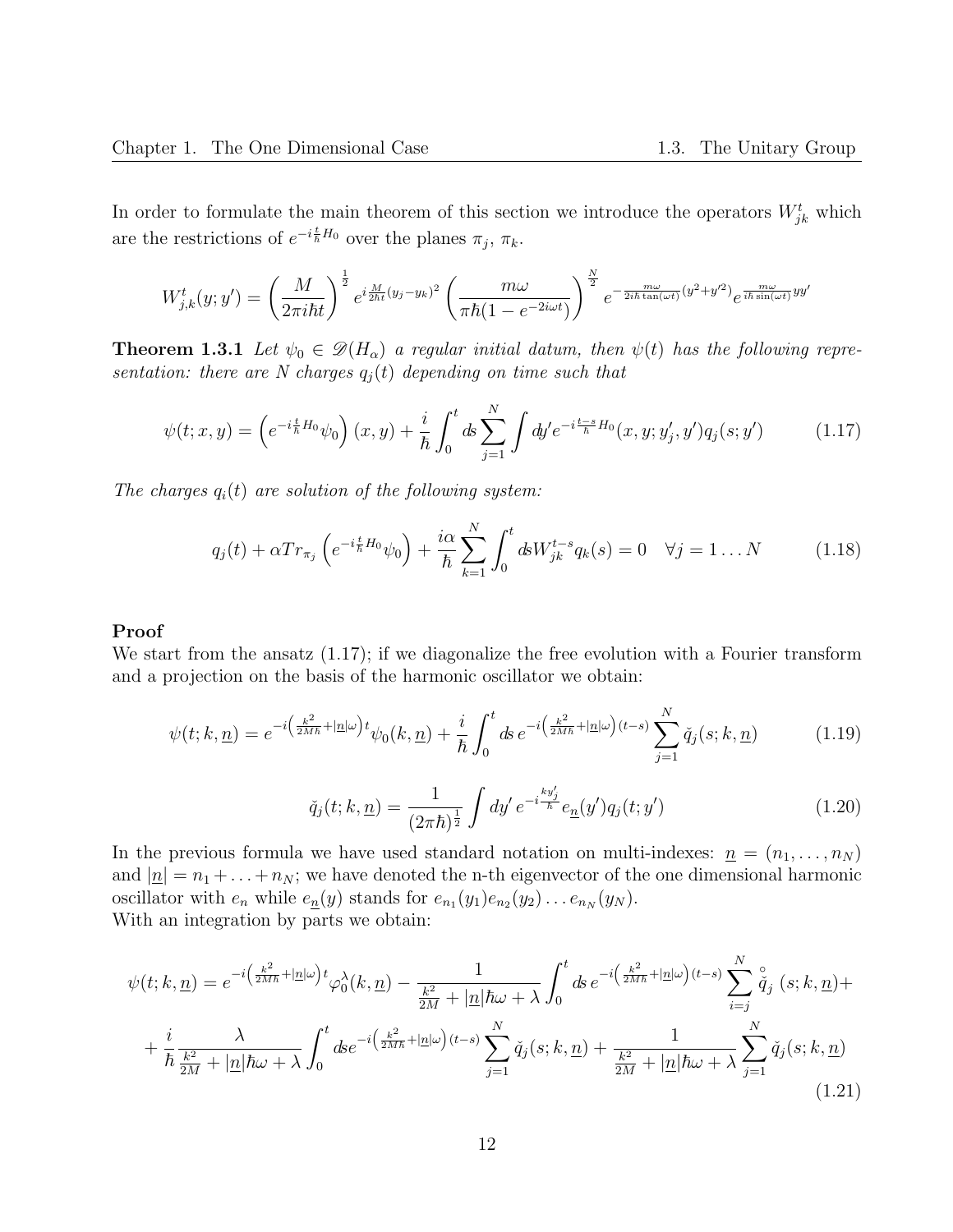If q are regular functions the first three terms on the r.h.s. belong to  $\mathscr{D}(H_0)$  while the last one is  $G^{\lambda}q(t)$  which doesn't belong to  $\mathscr{D}(H_0)$  ; we impose the boundary condition contained in (1.15) such that  $\psi(t) \in \mathscr{D}(H_\alpha)$ , then we obtain (1.20). It is now straightforward to verify that (1.17) satisfies the time dependent Schroedinger equation: using respectively (1.17) and (1.21) we have

$$
i\hbar \frac{d\psi}{dt}(t) = \left(\frac{k^2}{2M} + |\underline{n}|\hbar\omega\right) e^{-i\left(\frac{k^2}{2M\hbar} + |\underline{n}|\omega\right)t} \psi_0(k, \underline{n}) - \sum_{j=1}^N \check{q}_j(s; k, \underline{n}) + \frac{i}{\hbar} \left(\frac{k^2}{2M} + |\underline{n}|\hbar\omega\right) \int_0^t ds \, e^{-i\left(\frac{k^2}{2M\hbar} + |\underline{n}|\omega\right)(t-s)} \sum_{j=1}^N \check{q}_j(s; k, \underline{n}) + \quad (1.22)
$$

$$
H_{\alpha}\psi(t;k,\underline{n}) = \left(\frac{k^{2}}{2M} + |\underline{n}|\hbar\omega\right)e^{-i\left(\frac{k^{2}}{2M\hbar} + |\underline{n}|\omega\right)t}\varphi_{0}^{\lambda}(k,\underline{n}) - \frac{\frac{k^{2}}{2M} + |\underline{n}|\hbar\omega}{\frac{k^{2}}{2M} + |\underline{n}|\hbar\omega + \lambda}.
$$

$$
\int_{0}^{t} ds \, e^{-i\left(\frac{k^{2}}{2M\hbar} + |\underline{n}|\omega\right)(t-s)} \sum_{i=1}^{N} \frac{\omega}{\tilde{q}_{i}}\left(s;k,\underline{n}\right) + \frac{i}{\hbar}\lambda \frac{\left(\frac{k^{2}}{2M} + |\underline{n}|\hbar\omega\right)}{\frac{k^{2}}{2M} + |\underline{n}|\hbar\omega + \lambda} \int_{0}^{t} ds \, e^{-i\left(\frac{k^{2}}{2M\hbar} + |\underline{n}|\omega\right)(t-s)} \sum_{j=1}^{N} \check{q}_{j}(s;k,\underline{n}) + \frac{\lambda}{\frac{k^{2}}{2M} + |\underline{n}|\hbar\omega + \lambda} \sum_{j=1}^{N} \check{q}_{j}(s;k,\underline{n}) \quad (1.23)
$$

The r.h.s. of (1.22) and (1.23) are equal and then  $\psi(t)$  is the solution of the time dependent Schroedinger equation. The last step to conclude the proof of the theorem is proving that (1.18) has a global solution. System (1.18) can be written in a more compact form as a linear equation in  $C(0, T; \bigoplus_{i=1}^{N} L^2(\pi_i)).$ 

$$
q(t) + \frac{i\alpha}{\hbar} \int_0^t ds W^{t-s} q(s) + \alpha \Psi(t) = 0
$$
\n(1.24)

We have put

$$
\left(\Psi(t)\right)_j = Tr_{\pi_j} e^{-i\frac{t}{\hbar}H_0} \psi_0 \qquad \left(W^{t-s}q(s)\right)_j = \sum_{k=1}^N W_{jk}^{t-s} q_k(s) \tag{1.25}
$$

In order to prove the local existence of  $q(t)$  it sufficient to prove the following estimate:

$$
||W_{jk}^t|| \le C \frac{1}{\sqrt{t}} \tag{1.26}
$$

If (1.26) holds then exists  $T_0$  s.t. for  $T < T_0 \int_0^t ds W^{t-s} q(s)$  becomes a contraction and (1.24) has a solution. The solution can be extended for any  $T$  by iteration. Estimate (1.26) is trivial if  $j = k$ , otherwise it follows from standard results on Fourier Integral Operators, see [Fu].  $\Box$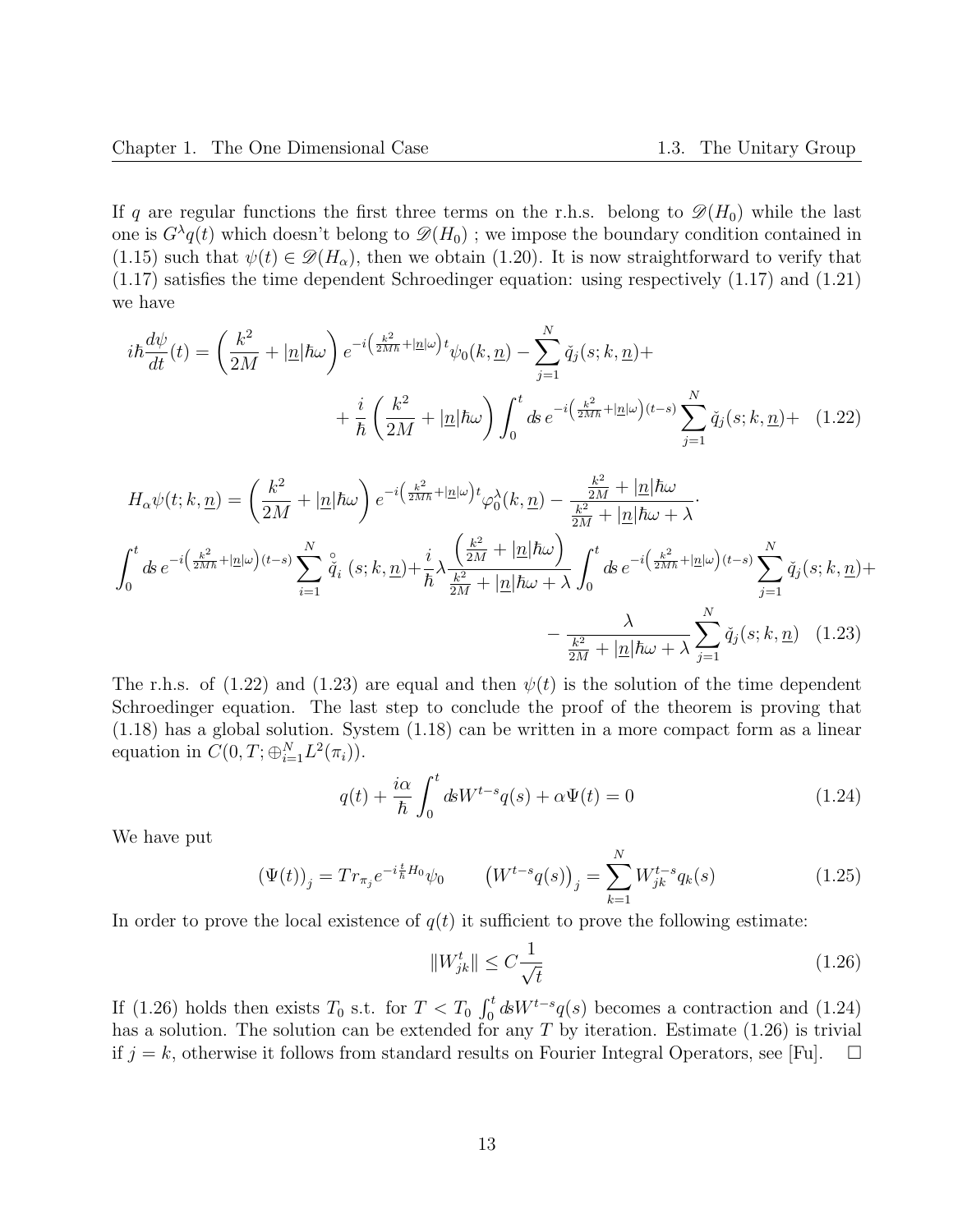## Chapter 2

## The Three Dimensional Case

In this chapter we introduce the quadratic form  $F_{\alpha}$  in dimension three. Even if we are still concerned by a perturbation of the free quadratic form  $F_0$  supported by a null set, i.e. the planes  $\pi_i$ , the situation is very different from the one previous case. The perturbation has now support on a set of codimension three and this gives much stronger singularities.

It is then necessary a renormalization procedure to construct a well-posed quadratic form. We adapt to our case the techniques developed in [T] and [DFT] which lead to definition (2.1.1).

As a matter of fact, the domain of the quadratic form consists of functions in  $\mathscr{D}(F_0)$  plus the potentials  $G^{\lambda}q$ . It is then clear that we are no longer concerned with a bounded perturbation of  $F_0$ ; indeed one can see that if one puts  $\alpha = 0$  the unperturbed quadratic form is not recovered, that is  $\alpha$  is no longer the coupling constant of the system.

In section one we introduce the quadratic form; it is required some technical work, see propositions (2.1.2), (2.1.3), (2.1.4), (2.1.5), to prove that  $F_{\alpha}$  is well defined.

Closure and semiboundedness of the quadratic form are proved in the case  $N = 1$ , see (2.1.7) and (2.1.8).

In section two, theorem (2.2.1) characterizes the domain and the action of the operator.

## 2.1 The Quadratic Form

In this section we introduce the quadratic form  $F_{\alpha}$ , we show that it is well defined and we prove it is closed and positive if  $N = 1$ . The quadratic form  $F_{\alpha}$  is defined as follows.

Definition 2.1.1

$$
\mathscr{D}(F_{\alpha}) = \left\{ u \in L^{2}(\mathbb{R}^{3N+3}) \ s.t. \ \exists q \in \mathscr{D}(\Phi_{\alpha}^{\lambda}), \ \varphi^{\lambda} \equiv u - G^{\lambda} q \in \mathscr{D}(F_{0}) \right\}
$$

$$
F_{\alpha}[u] = \mathcal{F}^{\lambda}[u] + \Phi_{\alpha}^{\lambda}[u]
$$

$$
\mathcal{F}^{\lambda}[u] = \int dx dy \left\{ \frac{\hbar^{2}}{2M} |\nabla_{x} \varphi^{\lambda}|^{2} + \frac{\hbar^{2}}{2m} |\nabla_{y} \varphi^{\lambda}|^{2} + \lambda |\varphi^{\lambda}|^{2} - \lambda |u|^{2} + \frac{1}{2} m \omega^{2} (y - y^{0})^{2} |\varphi^{\lambda}|^{2} \right\}
$$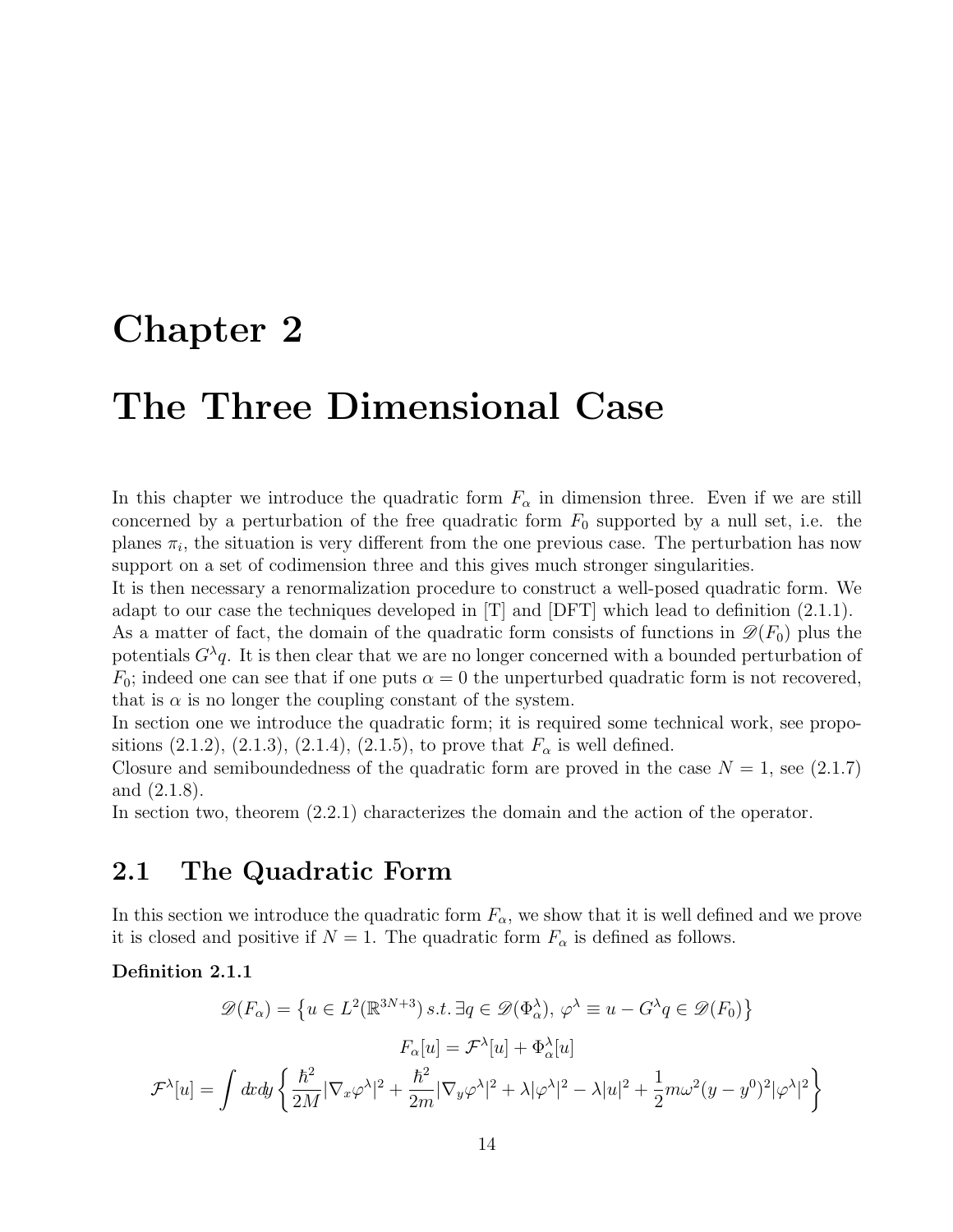$$
\mathscr{D}(\Phi_{\alpha}^{\lambda}) = \left\{ (q_1, \ldots, q_N), \, q_i \in L^2(\pi_i) \, s.t. \, \Phi^{\lambda}[q] < +\infty \right\}
$$

$$
\Phi_{\alpha}^{\lambda}[q] = \alpha \sum_{i=1}^{N} \int dy |q_i(y)|^2 - 2\Re \sum_{i < j} \int dy \overline{q_i(y)} (G_i^{\lambda} q_j)(y) + \\ + \sum_{i=1}^{N} \int dy \, a_i^{\lambda}(y) |q_i(y)|^2 + \frac{1}{2} \sum_{i=1}^{N} \int dy dy' G^{\lambda}(y_i, y; y_i', y') |q_i(y) - q_i(y')|^2
$$

In the previous definition we have introduced the functions  $a_i^{\lambda}(y)$  given by:

$$
a_i^{\lambda}(y) = \frac{1}{(2\pi)^{\frac{3}{2}}} \omega^{\frac{1}{2}} \frac{1}{\hbar^{\frac{5}{2}}} \left(\frac{mM}{m+M}\right)^{\frac{3}{2}} \left\{ \frac{1}{2} + \int_0^1 d\nu \frac{1}{(1-\nu)^{\frac{3}{2}}} \left[1 - \nu^{\frac{\lambda}{h\omega} + \frac{3N}{2} - 1} \left(\frac{2}{1+\nu^2}\right)^{\frac{3(N-1)}{2}} \right] \right\}
$$

$$
\left(\frac{m+M}{\frac{1+\nu^2}{2}\frac{\ln\frac{1}{\nu}}{1-\nu}m + \frac{1+\nu}{2}M}\right)^{\frac{3}{2}} \exp\left(-\frac{1}{2}\frac{1-\nu^2}{1+\nu^2}\frac{m\omega}{\hbar}\sum_{\substack{j=1 \ j\neq i}}^N |y_j - y_j^0|^2\right)
$$

$$
\exp\left(-\frac{\omega}{\hbar}\frac{\frac{1}{4}m^2 + \frac{1-\nu}{1+\nu}\frac{1}{2\ln\frac{1}{\nu}}mM}{\frac{1}{2}\frac{1+\nu^2}{1-\nu^2}m + \frac{1}{2\ln\frac{1}{\nu}}M}|y_i - y_i^0|^2\right)\right\} \quad (2.1)
$$

In order to give a heuristic motivation for this definition one can proceed as follows. The naive quadratic form associated to  $H_{\gamma}$  is:

$$
\tilde{F}_{\gamma}[u] = F_0[u] + \sum_j \gamma \int dx dy |u|^2 \delta(x - y_j)
$$

which can be written as

$$
\tilde{F}_{\gamma}[u] = F_0[u - G^{\lambda}q] + \lambda \int dx dy |u - G^{\lambda}q|^2 - \lambda \int dx dy |u|^2 + ((H_0 + \lambda)G^{\lambda}q, u) +
$$

$$
+ (u, (H_0 + \lambda)G^{\lambda}q) - ((H_0 + \lambda)G^{\lambda}q, G^{\lambda}q) + \sum_j \gamma \int dx dy |u|^2 \delta(x - y_j) \quad (2.2)
$$

for any  $\lambda > 0$  and any charge q. Now we fix  $q_i = -\gamma u|_{\pi_i}$  and denote  $\varphi^{\lambda} = u - G^{\lambda} q$ . Then we use the fact the  $(H_0 + \lambda)G^{\lambda}q = q$  and we finally obtain

$$
\tilde{F}_{\gamma}[u] + \lambda \int dx dy |u|^2 = F_0[\varphi^{\lambda}] + \lambda \int dx dy |\varphi^{\lambda}|^2 + \tilde{\Phi}_{\gamma}[q]
$$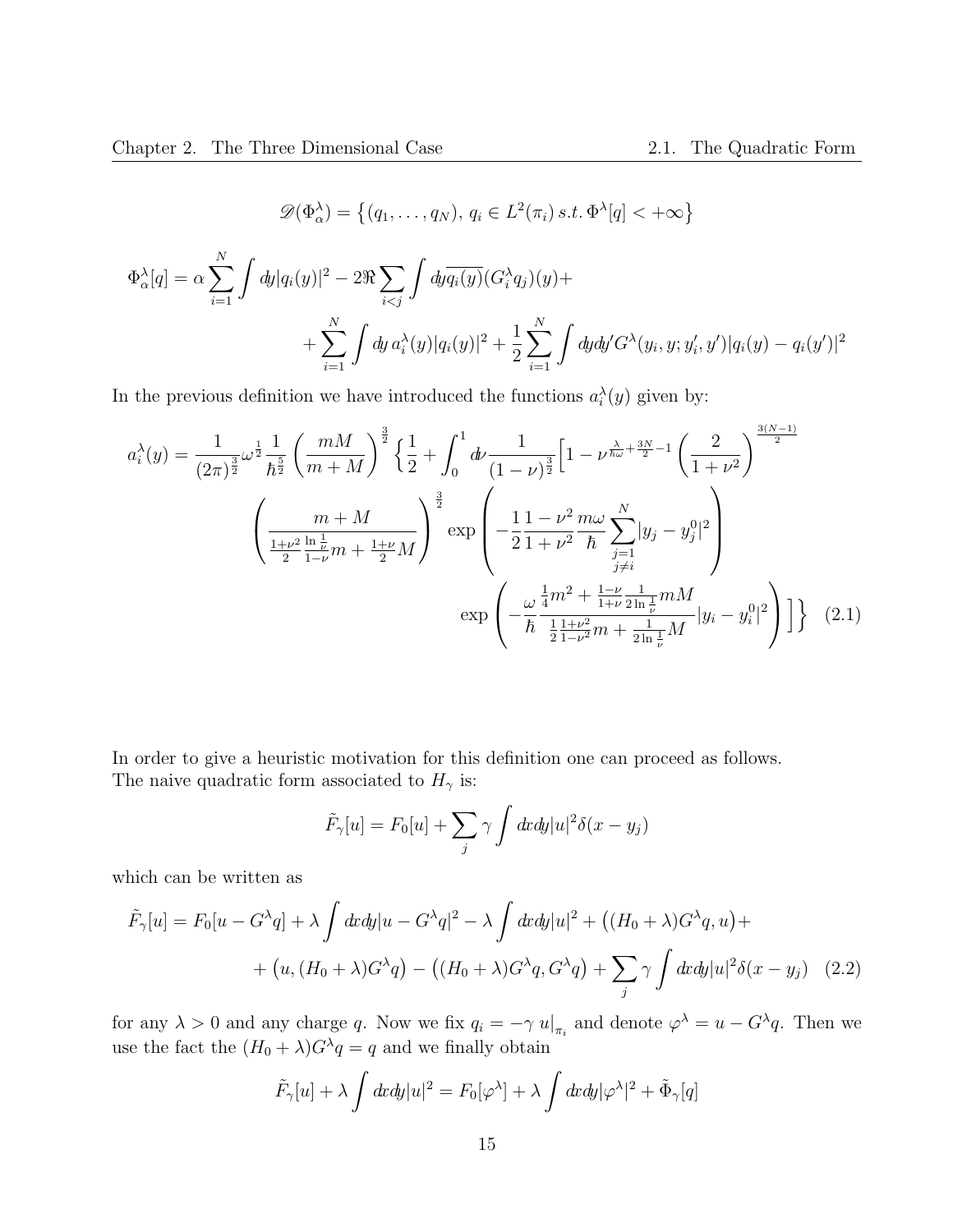$$
\tilde{\Phi}_{\gamma}[q] = \sum_{i} \int_{\pi_{i}} dy \, \overline{q_{i}}(y) \left[ -\frac{q_{i}(y)}{\gamma} - G_{i}^{\lambda} q_{i}(y) \right] - 2\Re \sum_{i < j} \int dy \overline{q_{i}}(y) G_{i}^{\lambda} q_{j}(y) \tag{2.3}
$$

It's clear that the form  $\tilde{\Phi}_{\gamma}[q]$  on the charges is ill defined due to the presence of the first term of the r.h.s. of (2.3) (diagonal terms) since the potential  $G^{\lambda}q_i$  is divergent on  $\pi_i$ . Its singularity around  $y \in \pi_i$  is only due to the value of  $q_i$  in y, i.e. it has the same singularity of the potential generated by the uniform charge distribution  $q_i(y)$  on  $U_\varepsilon$ , a small neighborhood of y. Then we can write

$$
G^{\lambda}q_i(x,y) = q_i(y)\zeta_{1_{\varepsilon}}(x,y) + \tau_{q_i}(x,y)
$$

where  $\zeta_{1_{\varepsilon}}$  is the divergent part of  $G^{\lambda}1_{\varepsilon}$  and  $\tau_{q_i}(x, y)$  remains finite in the limit  $x \to y_i$ ; we have denoted the characteristic function of  $U_{\varepsilon}$  with  $1_{\varepsilon}$ . Moreover we define  $G^{\lambda}_{i,ren}q_i(y) = \lim_{x \to y_i} \tau_{q_i}(x, y)$ . The idea is to separate the divergent part and the finite part of the quadratic form and the to compensate the divergence through a renormalization of the coupling constant  $\gamma$ . We only outline here the procedure.

Define  $\pi_i^{\delta} = \{(x, y) \, s.t. \frac{1}{\sqrt{\epsilon}}\}$  $\frac{1}{2}|x-y_i| \leq \delta$  and consider a charge distribution  $q_i^{\delta}$  on  $\pi_i^{\delta}$  such that  $q_i^{\delta} \to q_i$  and  $G^{\lambda} q_i^{\delta} \to G^{\lambda} q_i$  for  $\delta \to 0$ . Moreover  $G^{\lambda} q_i^{\delta}(x, y) = q_i^{\delta}(y) \zeta^{\delta}(x, y) + \tau_{q_i}^{\delta}(x, y)$  where  $\zeta^{\delta} \to \zeta_{1_{\varepsilon}}$  and  $\tau_{q_i}^{\delta} \to \tau_{q_i}$  for  $\delta \to 0$ . Introducing a new coupling constant  $\gamma = \gamma^{\delta}(x, y)$  the ill defined diagonal term can now be replaced by

$$
\lim_{\delta \to 0} \int_{\pi_i^{\delta}} \overline{q_i^{\delta}}(x, y) \left[ -\frac{q_i^{\delta}(x, y)}{\gamma^{\delta}(x, y)} - G^{\lambda} q_i^{\delta}(x, y) \right] =
$$
\n
$$
\lim_{\delta \to 0} \int_{\pi_i^{\delta}} \overline{q_i^{\delta}}(x, y) \left[ -\frac{q_i^{\delta}(x, y)}{\gamma^{\delta}(x, y)} - q_i^{\delta}(x, y) \zeta^{\delta}(x, y) \right] - \int_{\pi_i^{\delta}} \overline{q_i^{\delta}}(x, y) \tau_{q_i}^{\delta}(x, y) \tag{2.4}
$$

In order to get a finite limit in (2.4) it is sufficient to define

$$
-\frac{1}{\gamma^{\delta}(x,y)} = \zeta^{\delta}(x,y) + \alpha, \qquad \alpha \in \mathbb{R}
$$

so that the diagonal term reduces to

$$
\alpha \int_{\pi_i} |q_i|^2 - \int_{\pi_i} \overline{q_i}(y) G_{i,ren}^{\lambda} q_i(y) \tag{2.5}
$$

We shall now rewrite the renormalized potential  $G^{\lambda}_{i,ren}q_i$  in a more convenient form

$$
G_{i,ren}^{\lambda}q_i(y) = \lim_{x \to y_i} \left[ G^{\lambda}q_i(x, y) - q_i(y)\zeta_{1_{\varepsilon}}(x, y) \right] = \lim_{x \to y_i} \left[ \int_{|y'-y| > \varepsilon} dy' q_i(y') G^{\lambda}(x, y; y'_i, y') + + \int_{|y'-y| < \varepsilon} dy' G^{\lambda}(x, y; y'_i, y') (q_i(y') - q_i(y)) + + q_i(y) \left( \int_{|y'-y| < \varepsilon} dy' G^{\lambda}(x, y; y'_i, y') - \zeta_{1_{\varepsilon}}(x, y) \right) \right]
$$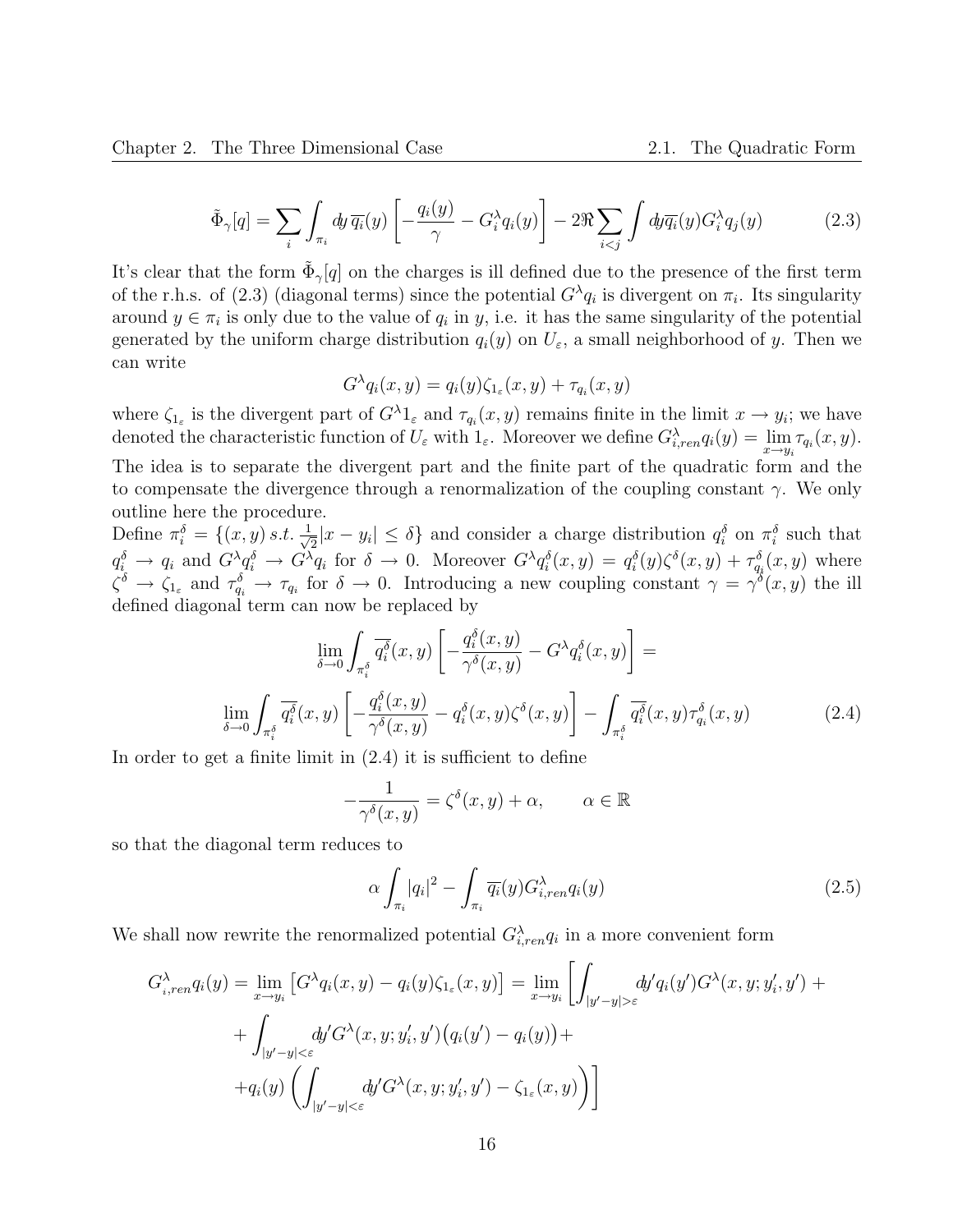Then the second term of (2.5) becomes:

$$
-\int dy \overline{q_i(y)} G^{\lambda}_{i,ren} q_i(y) = -\int_{|y'-y|>\varepsilon} dy dy' \overline{q_i(y)} q_i(y') G^{\lambda}(y_i, y; y'_i, y') +
$$
  

$$
-\int_{|y'-y|<\varepsilon} dy dy' \overline{q_i(y)} (q_i(y') - q_i(y)) G^{\lambda}(y_i, y; y'_i, y') +
$$
  

$$
-\int dy |q_i(y)|^2 \tau_{1_{\varepsilon}}(y_i, y)
$$
  

$$
=\int dy dy' \overline{q_i(y)} (q_i(y) - q_i(y')) G^{\lambda}(y_i, y; y'_i, y') +
$$
  

$$
+\int dy |q_i(y)|^2 \left( -\tau_{1_{\varepsilon}}(y_i, y) - \int_{|y'-y|>\varepsilon} dy' G^{\lambda}(y_i, y; y'_i, y') \right)
$$
  

$$
=\frac{1}{2} \int dy dy' |q_i(y) - q_i(y')|^2 G^{\lambda}(y_i, y; y'_i, y') + \int dy \ a_i^{\lambda}(y) |q_i(y)|^2
$$

Where we have denoted

$$
a_i^{\lambda}(y) = -\lim_{x \to y_i} \left( \tau_{1_{\varepsilon}}(x, y) + \int_{|y'-y| > \varepsilon} dy' G^{\lambda}(x, y; y_i', y') \right)
$$

and  $\tau_{1_{\varepsilon}}$  is the finite part of the potential generated by  $1_{\varepsilon}$ . It remains to analyze  $a_i^{\lambda}(y)$ . To be concrete we fix  $i = 1$ , put  $y^0 = 0$  and introduce the coordinates  $\xi$  and  $\eta$  defined in the following way.

$$
\begin{cases} \xi = \frac{1}{\sqrt{2}}(x - y_1) \\ \eta = \frac{1}{\sqrt{2}}(x + y_1) \end{cases}
$$

With this choice  $\pi_1$  is defined by  $\xi = 0$ . We have to study the behavior for small  $\xi$  of

$$
\left(G^{\lambda}1_{\varepsilon}\right)(\xi,\eta,y_2,\ldots,y_N)=\int_{U_{\varepsilon}}d\eta'dy_2'\ldots dy_N' G^{\lambda}(\xi,\eta,y_2,\ldots,y_N;0,\eta',y_2',\ldots,y_N')\qquad(2.6)
$$

The shape of  $U_{\varepsilon}$  doesn't matter, indeed  $a_i^{\lambda}$  doesn't depend on  $\varepsilon$ ; we choose

$$
U_{\varepsilon} = \{ |\eta' - \eta| < \varepsilon, |y_2' - y_2| < \varepsilon, \dots, |y_N' - y_N| < \varepsilon \}
$$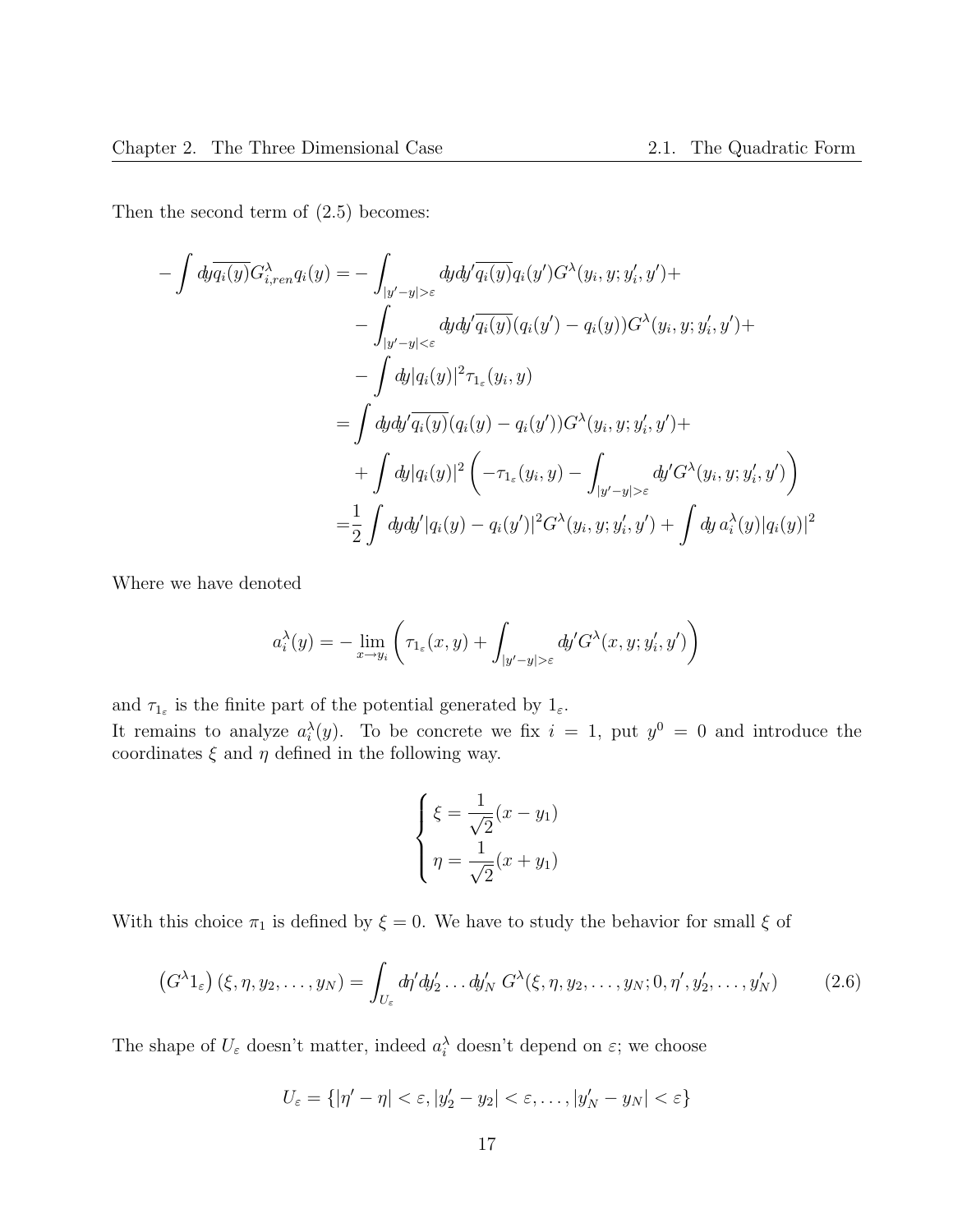From  $(A.1)$  one has that, with simple manipulations,  $(2.6)$  can be written as:

$$
(G^{\lambda}1_{\varepsilon}) (\xi, \eta, y_2, \dots, y_N) = \frac{1}{(2\pi)^{\frac{3}{2}}} \frac{1}{\hbar \omega} \frac{1}{\pi^{\frac{3N}{2}}} \left(\frac{m\omega}{\hbar}\right)^{\frac{3N}{2}} \left(\frac{M\omega}{\hbar}\right)^{\frac{3}{2}} \int_{0}^{1} d\nu \frac{\nu^{\frac{\lambda}{\hbar \omega} + \frac{3N}{2} - 1}}{(1 + \nu)^{\frac{3N}{2}}} \frac{1}{(1 - \nu)^{\frac{3N}{2}}} \frac{1}{(\log \frac{1}{\nu})^{\frac{3}{2}}}
$$

$$
\prod_{i=2}^{N} \left\{ e^{-\frac{m\omega}{\hbar} \frac{1 - \nu}{1 + \nu} y_i^2} \left(\frac{m\omega}{\hbar} \frac{1}{2} \frac{1 + \nu^2}{1 - \nu^2}\right)^{-\frac{3}{2}} \int_{|y'_i| < \varepsilon \left(\frac{m\omega}{\hbar} \frac{(1 + \nu^2)}{2(1 - \nu^2)}\right)^{\frac{1}{2}}} dy'_i e^{-y_i'^2} e^{-y_i y'_i \left(\frac{m\omega}{\hbar} \frac{2(1 - \nu^2)}{(1 + \nu^2)}\right)^{\frac{1}{2}} \frac{1 - \nu}{1 + \nu}} \right\}
$$

$$
e^{-\frac{1}{2} \frac{1 - \nu}{1 + \nu} \frac{m\omega}{\hbar} (\eta^2 - \eta \cdot \xi)} e^{-\xi^2 \left(\frac{1}{4} \frac{1 - \nu^2}{1 + \nu^2} \frac{m\omega}{\hbar} + \frac{1}{4 \ln \frac{1}{\nu}} \frac{M\omega}{\hbar}\right)} \left(\frac{1}{4} \frac{1 - \nu^2}{1 + \nu^2} \frac{m\omega}{\hbar} \frac{1}{4 \ln \frac{1}{\nu}} \frac{M\omega}{\hbar}\right)^{-\frac{3}{2}}
$$

$$
\int_{|\eta'| < \varepsilon \left(\frac{1}{4} \frac{1 - \nu^2}{1 + \nu^2} \frac{m\omega}{\hbar} + \frac{1}{4 \ln \frac{1}{\nu}} \frac{M\omega}{\hbar}\right)^{\frac{1}{2}}} d\eta' e^{-\eta'^2} \exp\left\{ \frac{2\eta
$$

With the changes of variable  $\nu = 1 - \nu'$  and  $\nu' \xi^2 = \nu''$  we recover a coulombian singularity for the potential:

$$
(G^{\lambda}1_{\varepsilon}) (\xi, \eta, y_2, \dots, y_N) \simeq_{\xi \to 0} \frac{1}{\pi} \frac{1}{\hbar^2} \frac{mM}{m+M} \frac{1}{|\xi|}
$$

This expression can be written in a more useful way as

$$
(G^{\lambda}1_{\varepsilon}) (\xi, \eta, y_2, \dots, y_N) \simeq_{\xi \to 0} \frac{1}{\pi^{\frac{3}{2}}} \frac{\omega^{\frac{1}{2}}}{\hbar^{\frac{5}{2}}} \left(\frac{mM}{m+M}\right)^{\frac{3}{2}} \int_0^{\infty} d\nu \frac{1}{\nu^{\frac{3}{2}}} e^{-\frac{\omega}{\hbar} \frac{1}{\nu} \frac{mM}{m+M} |\xi|^2}
$$

We separate this integral into two pieces with  $\nu$  going from 0 to 1 and from 1 to  $+\infty$ ; this latter term is finite when  $\xi \to 0$  and will give the one half in brace brackets in (2.1), while the former is subtracted from (2.7). Adding to it  $\int_{|y'-y|>\varepsilon} dy' G^{\lambda}(y_i, y; y'_i, y')$  we finally obtain (2.1).

Now we show that definition (2.1.1) is well posed. First we prove that the decomposition  $u = \varphi^{\lambda} + G^{\lambda}q$  is well defined and unique; the proof is divided into propositions (2.1.2), (2.1.3) and (2.1.4).

**Proposition 2.1.2** If  $q_i \in L^2(\mathbb{R}^{3N})$  then  $G^{\lambda}q_i \in L^2(\mathbb{R}^{3N+3})$ .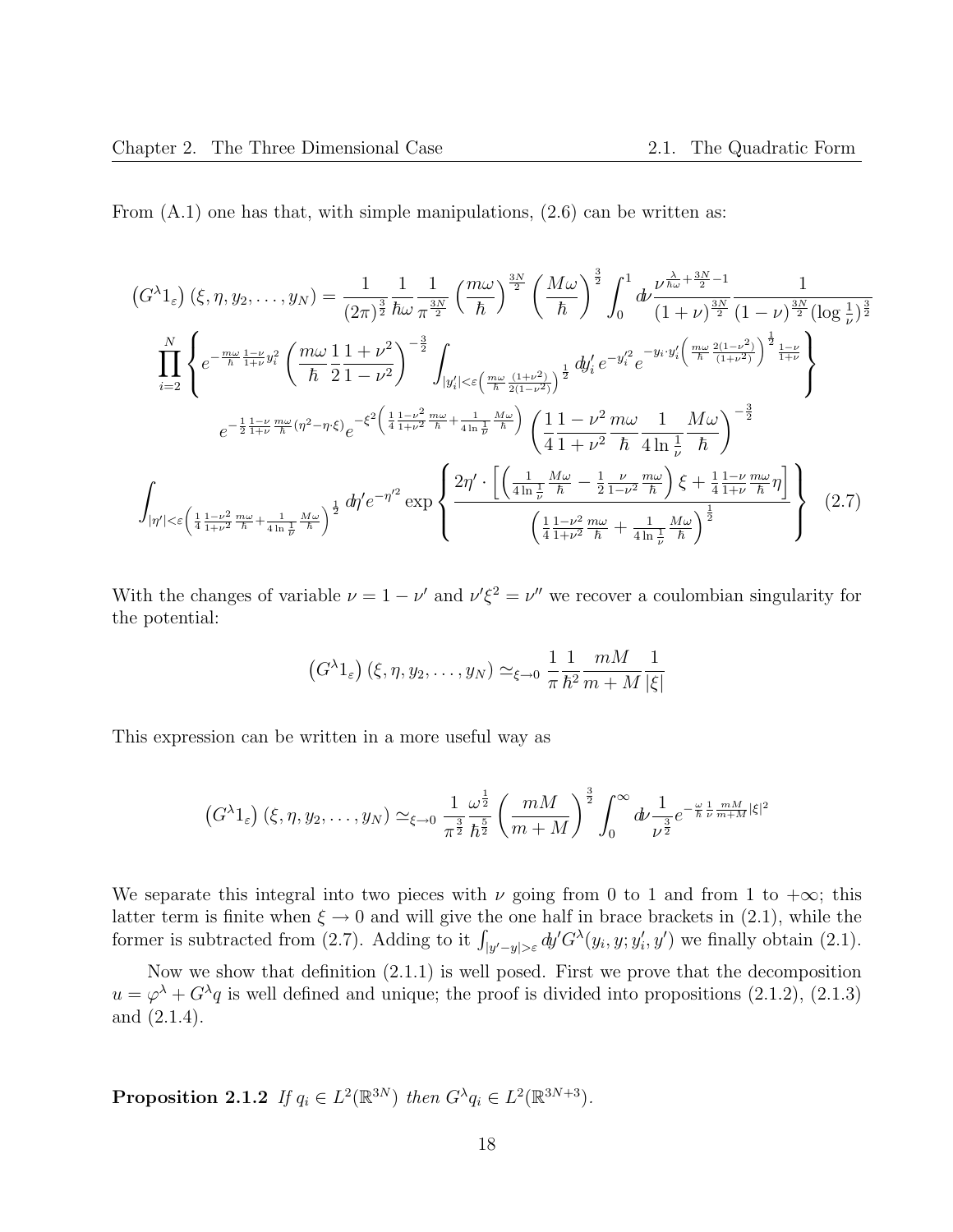### Proof

Let's fix  $i = 1$ .

$$
\int dx \, dy |G^{\lambda}q_{1}(x, y)|^{2} = \frac{1}{(2\pi)^{3}} \frac{1}{(\hbar\omega)^{2}} \frac{1}{\pi^{3N}} \left(\frac{m\omega}{\hbar}\right)^{3N} \left(\frac{M\omega}{\hbar}\right)^{3}
$$

$$
\int dx dy \int dz \overline{q_{1}(z)} \int_{0}^{1} d\nu \, \nu^{\frac{\lambda}{\hbar\omega} + \frac{3N}{2} - 1} \frac{1}{(1 - \nu^{2})^{\frac{3N}{2}}} \frac{1}{(\ln\frac{1}{\nu})^{\frac{3}{2}}} e^{-\frac{m\omega}{\hbar} \frac{1 - \nu}{2(1 + \nu)}(y^{2} + z^{2})} e^{-\frac{M\omega}{\hbar} \frac{1}{2\ln\frac{1}{\nu}}|x - z_{1}|^{2}}
$$

$$
e^{-\frac{m\omega}{\hbar} \frac{\nu}{1 - \nu^{2}}|y - z|^{2}} \int dw q_{1}(w) \int_{0}^{1} d\mu \, \mu^{\frac{\lambda}{\hbar\omega} + \frac{3N}{2} - 1} \frac{1}{(1 - \mu^{2})^{\frac{3}{2}N}} \frac{1}{(\ln\frac{1}{\mu})^{\frac{3}{2}}} e^{-\frac{m\omega}{\hbar} \frac{1 - \mu}{2(1 + \mu)}(y^{2} + w^{2})}
$$

$$
e^{-\frac{M\omega}{\hbar} \frac{1}{2\ln\frac{1}{\mu}}|x - w_{1}|^{2}} e^{-\frac{m\omega}{\hbar} \frac{\mu}{1 - \mu^{2}}|y - w|^{2}}
$$

$$
= \frac{1}{(2\pi)^3} \frac{1}{(\hbar\omega)^2} \frac{1}{\pi^{3N}} \left(\frac{m\omega}{\hbar}\right)^{3N} \left(\frac{M\omega}{\hbar}\right)^3 \int dx \, dw \, \overline{q_1}(z) q_1(w) \n\int_0^1 d\nu \, \nu^{\frac{\lambda}{\hbar\omega} + \frac{3N}{2} - 1} \frac{1}{(1 - \nu^2)^{\frac{3N}{2}}} \frac{1}{(\ln\frac{1}{\nu})^{\frac{3}{2}}} \int_0^1 d\mu \, \mu^{\frac{\lambda}{\hbar\omega} + \frac{3N}{2} - 1} \frac{1}{(1 - \mu^2)^{\frac{3N}{2}}} \frac{1}{(\ln\frac{1}{\mu})^{\frac{3}{2}}} \n\int dx \, dye^{-\frac{m\omega}{\hbar} \frac{\nu}{1 - \nu^2} |y - z|^2} e^{-\frac{M\omega}{\hbar} \frac{1}{2\ln\frac{1}{\nu}} |x - z_1|^2} e^{-\frac{m\omega}{\hbar} \frac{1 - \nu}{2(1 + \nu)} (y^2 + z^2)} \n\qquad e^{-\frac{M\omega}{\hbar} \frac{1}{2\ln\frac{1}{\mu}} |x - w_1|^2} e^{-\frac{m\omega}{\hbar} \frac{\mu}{1 - \mu^2} |y - w|^2} e^{-\frac{m\omega}{\hbar} \frac{1 - \mu}{2(1 + \mu)} (y^2 + w^2)}
$$

It's then sufficient to show that

$$
T(z,w) = \int_0^1 dv \, \nu^{\frac{\lambda}{\hbar\omega} + \frac{3N}{2} - 1} \frac{1}{(1 - \nu^2)^{\frac{3N}{2}}} \frac{1}{(\ln\frac{1}{\nu})^{\frac{3}{2}}} \int_0^1 d\mu \, \mu^{\frac{\lambda}{\hbar\omega} + \frac{3N}{2} - 1} \frac{1}{(1 - \mu^2)^{\frac{3N}{2}}} \frac{1}{(\ln\frac{1}{\mu})^{\frac{3}{2}}}
$$

$$
\int dx dy e^{-\frac{m\omega}{\hbar} \frac{\nu}{1 - \nu^2} |y - z|^2} e^{-\frac{M\omega}{\hbar} \frac{1}{2\ln\frac{1}{\nu}} |x - z_1|^2} e^{-\frac{M\omega}{\hbar} \frac{1}{2\ln\frac{1}{\mu}} |x - w_1|^2} e^{-\frac{m\omega}{\hbar} \frac{\mu}{1 - \mu^2} |y - w|^2}
$$

is the integral kernel of a bounded operator in  $L^2(\mathbb{R}^{3N})$ . This kernel can be pointwise estimated in the following way:

$$
T(z, w) \le \left(\frac{M\omega}{\hbar}\right)^{-\frac{3}{2}} \left(\frac{m\omega}{\hbar}\right)^{-\frac{3N}{2}} \pi^{\frac{3N+3}{2}} \int_0^1 d\nu d\mu \left(\frac{\nu}{1-\nu^2} + \frac{\mu}{1-\mu^2}\right)^{-\frac{3N+3}{2}} \nu^{\frac{\lambda}{\hbar\omega} + \frac{3N}{2} - 1} \n\frac{1}{(1-\nu^2)^{\frac{3N}{2}}} \frac{1}{\left(\ln\frac{1}{\nu}\right)^{\frac{3}{2}}} \mu^{\frac{\lambda}{\hbar\omega} + \frac{3N}{2} - 1} \frac{1}{(1-\mu^2)^{\frac{3N}{2}}} \frac{1}{\left(\ln\frac{1}{\mu}\right)^{\frac{3}{2}}} e^{-\frac{1}{4\left(\frac{1-\nu^2}{\nu} + \frac{1-\mu^2}{\mu}\right)} \frac{m\omega}{\hbar} |w-z|^2}
$$
\n(2.8)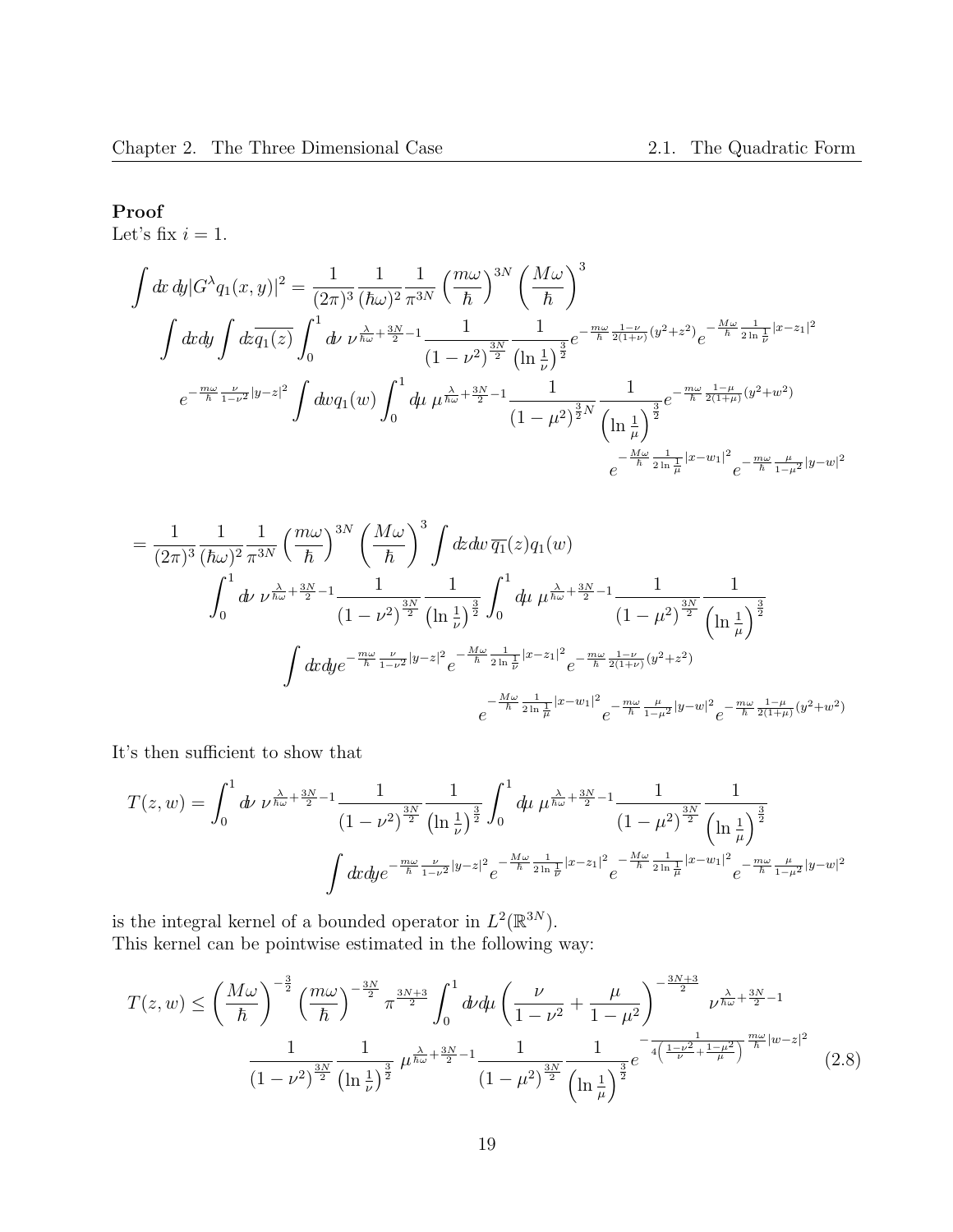Using the Schur's test, see [HS], and (2.8) we have

$$
||T|| \le \sup_{w} \int dx \, T(z, w) \le \left(\frac{M\omega}{\hbar}\right)^{-\frac{3}{2}} \pi^{3N + \frac{3}{2}} \int_{0}^{1} d\nu d\mu \nu^{\frac{\lambda}{\hbar\omega} - 1} \mu^{\frac{\lambda}{\hbar\omega} - 1} \frac{1}{\left(\ln\frac{1}{\nu}\right)^{\frac{3}{2}}} \frac{1}{\left(\ln\frac{1}{\mu}\right)^{\frac{3}{2}}}
$$

$$
\left(\frac{\nu}{1 - \nu^{2}} + \frac{\mu}{1 - \mu^{2}}\right)^{-\frac{3}{2}} \le \left(\frac{M\omega}{\hbar}\right)^{-\frac{3}{2}} \pi^{3N + \frac{3}{2}} \int_{0}^{1} d\nu d\mu \frac{\nu^{\frac{\lambda}{\hbar\omega} - 1} \mu^{\frac{\lambda}{\hbar\omega} - 1}}{\left[\frac{\nu}{1 + \nu}\frac{\ln\frac{1}{\mu}}{1 - \nu}\ln\frac{1}{\mu} + \frac{\mu}{1 + \mu}\frac{\ln\frac{1}{\mu}}{1 - \mu}\ln\frac{1}{\nu}\right]^{\frac{3}{2}}} < +\infty
$$

and this concludes the proof.  $\Box$ 

**Proposition 2.1.3** If  $q_i \in \mathscr{D}(\Phi_\alpha^\lambda)$  then  $G^\lambda q_i \notin \mathscr{D}(F_0)$ .

### Proof

Fix  $i = 1$  and put  $y^0 = 0$ . Since  $G^{\lambda}q_1$  is divergent near  $\pi_1$ , we shall consider a regularized version of  $F_0$  restricting the integration to the whole space minus a small cylinder around  $\pi_1$ and, with integrations by parts, we shall show that it diverges when the small cylinder shrinks to  $\pi_1$ .

Let's show that the following identity holds:

$$
\int_{\mathbb{R}^{3N+3}\setminus\pi_1^\delta} dx dy \left\{ \frac{\hbar^2}{2M} |\nabla_x G^\lambda q_1|^2 + \frac{\hbar^2}{2m} |\nabla_y G^\lambda q_1|^2 + \left(\frac{1}{2} m\omega^2 y^2 + \lambda\right) |G^\lambda q_1|^2 \right\} =
$$
\n
$$
= -\frac{1}{2} \int dy dy' |q_1(y) - q_1(y')|^2 \int_{\partial\pi_1^\delta} dx'' dy'' G^\lambda(x'', y''; y_1, y) \frac{\partial G^\lambda}{\partial n}(x'', y''; y'_1, y') +
$$
\n
$$
+ \int_{\partial\pi_1^\delta} dx dy \left( G^\lambda 1 - \zeta_1 \right) \frac{\partial G^\lambda}{\partial n} \left( |q_1|^2 \right) + \int_{\partial\pi_1^\delta} dx dy \zeta_1 \frac{\partial G^\lambda}{\partial n} \left( |q_1|^2 \right) \tag{2.9}
$$

Formula (2.9) is equivalent to:

$$
\int_{\mathbb{R}^{3N+3}\setminus\pi_1^\delta} dx dy \left\{ \frac{\hbar^2}{2M} |\nabla_x G^\lambda q_1|^2 + \frac{\hbar^2}{2m} |\nabla_y G^\lambda q_1|^2 + \left(\frac{1}{2} m\omega^2 y^2 + \lambda\right) |G^\lambda q_1|^2 \right\} =
$$
\n
$$
= -\frac{1}{4} \int dy dy' |q_1(y) - q_1(y')|^2 \left( \int_{\partial \pi_1^\delta} dx'' dy'' G^\lambda(x'', y''; y_1, y) \frac{\partial G^\lambda}{\partial n}(x'', y''; y'_1, y') +
$$
\n
$$
+ \int_{\partial \pi_1^\delta} dx'' dy'' G^\lambda(x'', y''; y'_1, y') \frac{\partial G^\lambda}{\partial n}(x'', y''; y_1, y) \right) + \int_{\partial \pi_1^\delta} dx dy G^\lambda 1 \frac{\partial G^\lambda}{\partial n} (|q_1|^2) \quad (2.10)
$$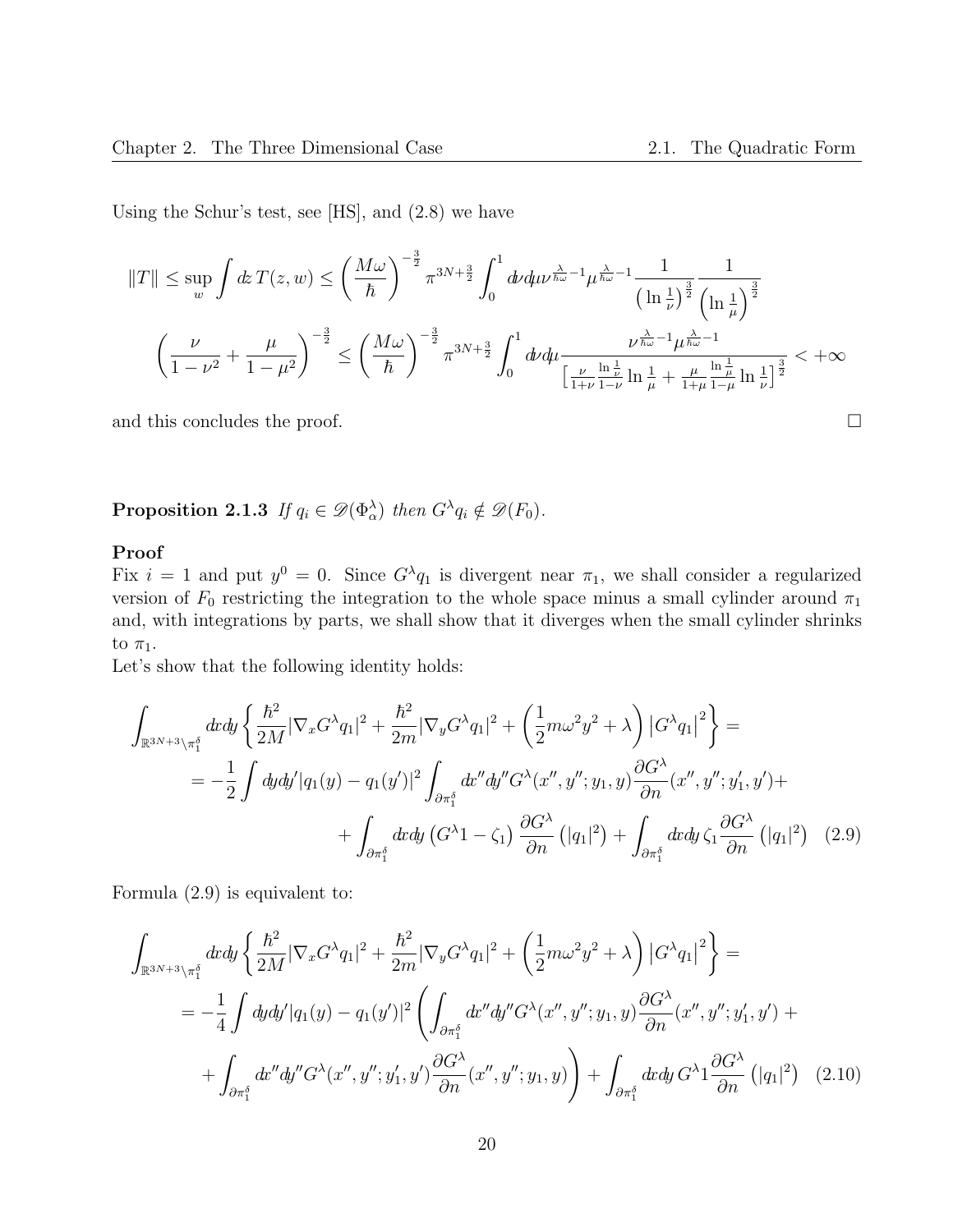If we further simplify (2.10), we obtain

$$
\int_{\mathbb{R}^{3N+3}\setminus\pi_1^\delta} dx dy \left\{ \frac{\hbar^2}{2M} |\nabla_x G^\lambda q_1|^2 + \frac{\hbar^2}{2m} |\nabla_y G^\lambda q_1|^2 + \left(\frac{1}{2} m\omega^2 y^2 + \lambda\right) |G^\lambda q_1|^2 \right\} =
$$
\n
$$
= \int_{\partial\pi_1^\delta} dx dy \overline{G^\lambda q_1} \frac{\partial G^\lambda}{\partial n} (q_1) \quad (2.11)
$$

which is true by Stoke's theorem and because we have removed  $\pi_1^{\delta}$  from the domain of integration.

In order to prove that  $F_0[G^{\lambda}q_1] = +\infty$  we shall consider the r.h.s. of (2.9) and we shall prove the following steps: the sum of first and the second term converge, up to a multiplicative constant, to  $\Phi_{\alpha}^{\lambda}[q]$  as  $\delta \to 0$  while the third term diverges; since by proposition (2.1.2), the l.h.s. of (2.9) differs from  $F_0[G^{\lambda}q_1]$  only by a bounded term it's clear that  $F_0[G^{\lambda}q_1] = +\infty$ .

Now we show that

$$
\lim_{\delta \to 0} \int_{\partial \pi_1^{\delta}} dx dy \left( G^{\lambda} 1 - \zeta_1 \right) (x, y) \frac{\partial G^{\lambda}}{\partial n} (x, y; y_1', y') = -\frac{4}{\hbar^2} \frac{mM}{m+M} a_1^{\lambda}(y')
$$

$$
\lim_{\delta \to 0} \int_{\partial \pi_1^{\delta}} dx'' dy'' G^{\lambda}(x'', y''; y_1, y) \frac{\partial G^{\lambda}}{\partial n}(x'', y''; y'_1, y') = \frac{4}{\hbar^2} \frac{mM}{m+M} G^{\lambda}(y_1, y; y'_1, y')
$$

Notice that in this case  $\frac{\partial}{\partial n} = -\frac{\partial}{\partial |\alpha|}$  $\frac{\partial}{\partial |\xi|}$ , so the integral kernel of  $\frac{\partial G^{\lambda}}{\partial n}$  can be easily obtained from  $(A.1)$ .

$$
\frac{\partial G^{\lambda}}{\partial n}(\xi, \eta, y_2, \dots, y_n; y_1', y') = \frac{1}{(2\pi)^{\frac{3}{2}}} \frac{1}{\hbar \omega} \frac{1}{\pi^{\frac{3N}{2}}} \left(\frac{m\omega}{\hbar}\right)^{\frac{3N}{2}} \left(\frac{M\omega}{\hbar}\right)^{\frac{3}{2}} \int_0^1 d\nu \frac{\nu^{\frac{\lambda}{\hbar \omega} + \frac{3N}{2} - 1}}{(1 - \nu^2)^{\frac{3N}{2}}} \left(\ln \frac{1}{\nu}\right)^{\frac{3}{2}}
$$
  
\n
$$
e^{-\frac{1}{2} \frac{1 - \nu}{1 + \nu} \frac{m\omega}{\hbar} \left[\frac{1}{2}(\eta - \xi)^2 + y_2^2 + \dots y_N^2 + y'^2\right]} e^{-\frac{\nu}{1 - \nu^2} \frac{m\omega}{\hbar} \left(\left|\frac{1}{\sqrt{2}}(\eta - \xi) - y_1'\right|^2 + \left|y_2 - y_2'\right|^2 + \dots + \left|y_N - y_N'\right|^2\right)} e^{-\frac{1}{2 \ln \frac{1}{\nu}} \frac{M\omega}{\hbar} \left|\frac{1}{\sqrt{2}}(\eta + \xi) - y_1'\right|^2}
$$
  
\n
$$
\left\{ \left[|\xi| + \sqrt{2} \frac{\xi}{|\xi|} \cdot \left(\frac{1}{\sqrt{2}}\eta + y_1'\right)\right] \frac{1}{2} \frac{1 + \nu^2}{1 - \nu^2} \frac{m\omega}{\hbar} + \left[|\xi| + \sqrt{2} \frac{\xi}{|\xi|} \cdot \left(\frac{1}{\sqrt{2}}\eta - y_1'\right)\right] \frac{1}{2 \ln \frac{1}{\nu}} \frac{M\omega}{\hbar} \right\}
$$
\n(2.12)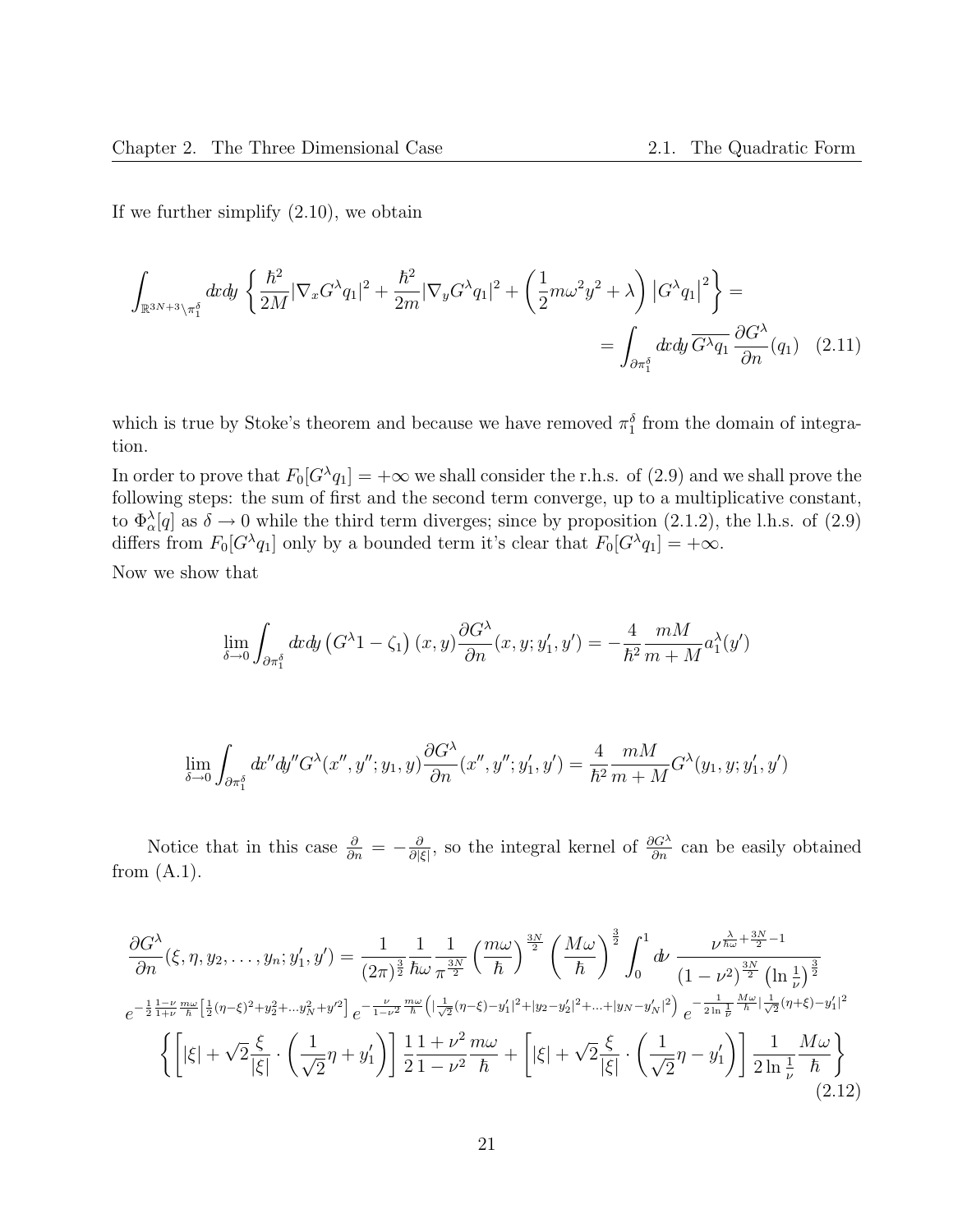The potential  $G^{\lambda}1$  and its divergent part  $\zeta_1$  have the following expressions:

$$
(G^{\lambda 1}) (\xi, \eta, y_2, \dots, y_n) = \frac{1}{\pi^{\frac{3}{2}}} \frac{\omega^{\frac{1}{2}}}{\hbar^{\frac{5}{2}}} \left(\frac{mM}{m+M}\right)^{\frac{3}{2}} \int_0^1 d\mu \frac{1}{(1-\mu)^{\frac{3}{2}}} \mu^{\frac{\lambda}{h\nu} + \frac{3N}{2} - 1} \left(\frac{2}{1+\mu^2}\right)^{\frac{3(N-1)}{2}}
$$

$$
\left(\frac{1+\mu^2}{2}\frac{\ln\frac{1}{\mu}}{1-\mu}m + \frac{1+\mu}{2}M\right)^{-\frac{3}{2}} \exp\left(-\frac{1}{2}\frac{1-\mu^2}{1+\mu^2}\frac{m\omega}{\hbar}\sum_{j=2}^N y_j^2\right) \exp\left(-\frac{\omega^{\frac{1}{4}m^2 + \frac{1-\mu}{1+\mu}\frac{1}{2\ln\frac{1}{\mu}}mM}{\hbar^{\frac{1}{2}\frac{1+\mu^2}{1-\mu^2}m + \frac{1}{2\ln\frac{1}{\mu}}M}}\frac{1}{2}\eta^2\right)
$$

$$
\exp\left(-4\frac{\frac{1}{4\ln\frac{1}{\mu}}\frac{M\omega}{\hbar}\frac{1+\mu^2}{4\ln\frac{1}{\mu}\frac{m\omega}{\hbar}}}{\frac{1}{4\ln\frac{1}{\mu}\frac{M\omega}{\hbar} + \frac{1}{4\ln\frac{1}{\mu}\frac{m^2}{\hbar}}}\xi^2\right) \exp\left(-\frac{\frac{1}{8}\left(\frac{m\omega}{\hbar}\right)^2}{\frac{1}{4\ln\frac{1}{\mu}\frac{M\omega}{\hbar} + \frac{1}{4\ln\frac{1}{\mu}\frac{m^2}{\hbar}}\frac{m}{\hbar} + \frac{1}{4\ln\frac{1}{\mu}\frac{m^2}{\hbar}}\eta \cdot \xi\right)}
$$

$$
\zeta_1 = \frac{1}{\pi^{\frac{3}{2}}}\frac{\omega^{\frac{1}{2}}}{\hbar^{\frac{5}{2}}}\left(\frac{mM}{m+M}\right)^{\frac{3}{2}}\int_0^{+\infty} d\mu \frac{1}{\mu^{\frac{3}{2}}}e^{-\frac{1}{\mu}\frac{\omega}{\hbar}\frac{mM}{
$$

It is useful to write  $G^{\lambda}1 - \zeta_1$  in the following way:

$$
(G^{\lambda}1 - \zeta_{1}) (\xi, \eta, y_{2}...y_{N}) = \frac{1}{(2\pi)^{\frac{3}{2}}} \frac{\omega^{\frac{1}{2}}}{\hbar^{\frac{5}{2}}} \left(\frac{mM}{m+M}\right)^{\frac{3}{2}} \left\{ \int_{1}^{+\infty} d\mu \frac{1}{\mu^{\frac{3}{2}}} e^{-\frac{1}{\mu} \frac{\omega}{h} \frac{mM}{m+M} \xi^{2}} + \int_{0}^{1} d\mu \frac{1}{(1-\mu)^{\frac{3}{2}}}
$$

$$
\left[\mu^{\frac{\lambda}{h\omega} + \frac{3N}{2} - 1} \left(\frac{2}{1+\mu^{2}}\right)^{\frac{3(N-1)}{2}} \frac{1}{\left(\frac{1+\mu^{2}}{2} \frac{\ln \frac{1}{\mu}}{1-\mu} m + \frac{1+\mu}{2} M\right)^{\frac{3}{2}}} \exp\left(-\frac{1}{2} \frac{1-\mu^{2}}{1+\mu^{2}} \frac{m\omega}{\hbar} \sum_{j=2}^{N} y_{j}^{2}\right) \right]
$$

$$
\exp\left(-\frac{\omega}{\hbar} \frac{\frac{1}{4}m^{2} + \frac{1-\mu}{1+\mu} \frac{1}{2} \ln \frac{1}{\mu} mM}{\frac{1+\mu^{2}}{2} m + \frac{1}{2} \ln \frac{1}{\mu} M} \frac{1}{2} \eta^{2}\right) \exp\left(-4 \frac{\frac{1}{4} \ln \frac{1}{\mu} \frac{M\omega}{\hbar} \frac{1}{4} \frac{1+\mu^{2}}{1-\mu^{2}} \frac{m\omega}{\hbar}}{\frac{1+\mu^{2}}{4} \frac{M\omega}{\hbar} + \frac{1}{4} \frac{1+\mu^{2}}{1-\mu^{2}} \frac{m\omega}{\hbar}} \xi^{2}\right)
$$

$$
\exp\left(-\frac{\frac{1}{2} \frac{1-\mu}{1+\mu} \frac{m\omega}{\hbar} \frac{1}{2} \ln \frac{1}{\mu} \frac{M\omega}{\hbar}}{\frac{1+\mu^{2}}{4} \frac{1-\mu^{2}}{1-\mu^{2}} \frac{m\omega}{\hbar}} \eta \cdot \xi\right) - \exp\left(\frac{1}{1-\mu} \frac{mM}{m+M} \frac{\omega}{\
$$

Equation (2.13) shows that  $a_1^{\lambda}(y) = -2^{\frac{3}{2}} (G^{\lambda}1 - \zeta_1)(0, \eta, y_2 \dots y_N)$ ; the numerical factor  $2^{\frac{3}{2}}$ has been absorbed in (2.1) by a change of variable. The integral kernel  $\frac{\partial G^{\lambda}}{\partial n}$  has the following property:

$$
\lim_{\delta \to 0} \int_{\partial \pi_1^{\delta}} dx dy f(x, y) \frac{\partial G^{\lambda}}{\partial n}(x, y; y_1', y') = \frac{4}{\hbar^2} \frac{mM}{m+M} f(y_1', y') \tag{2.14}
$$

If we prove (2.14) when f is  $(G^{\lambda} - \zeta_1)(x, y)$  or  $G^{\lambda}(x, y; y''_1, y'')$  we conclude the first step of the proof; if we interchange the integral over the parameter  $\mu$  with the limit over  $\delta$  and the integral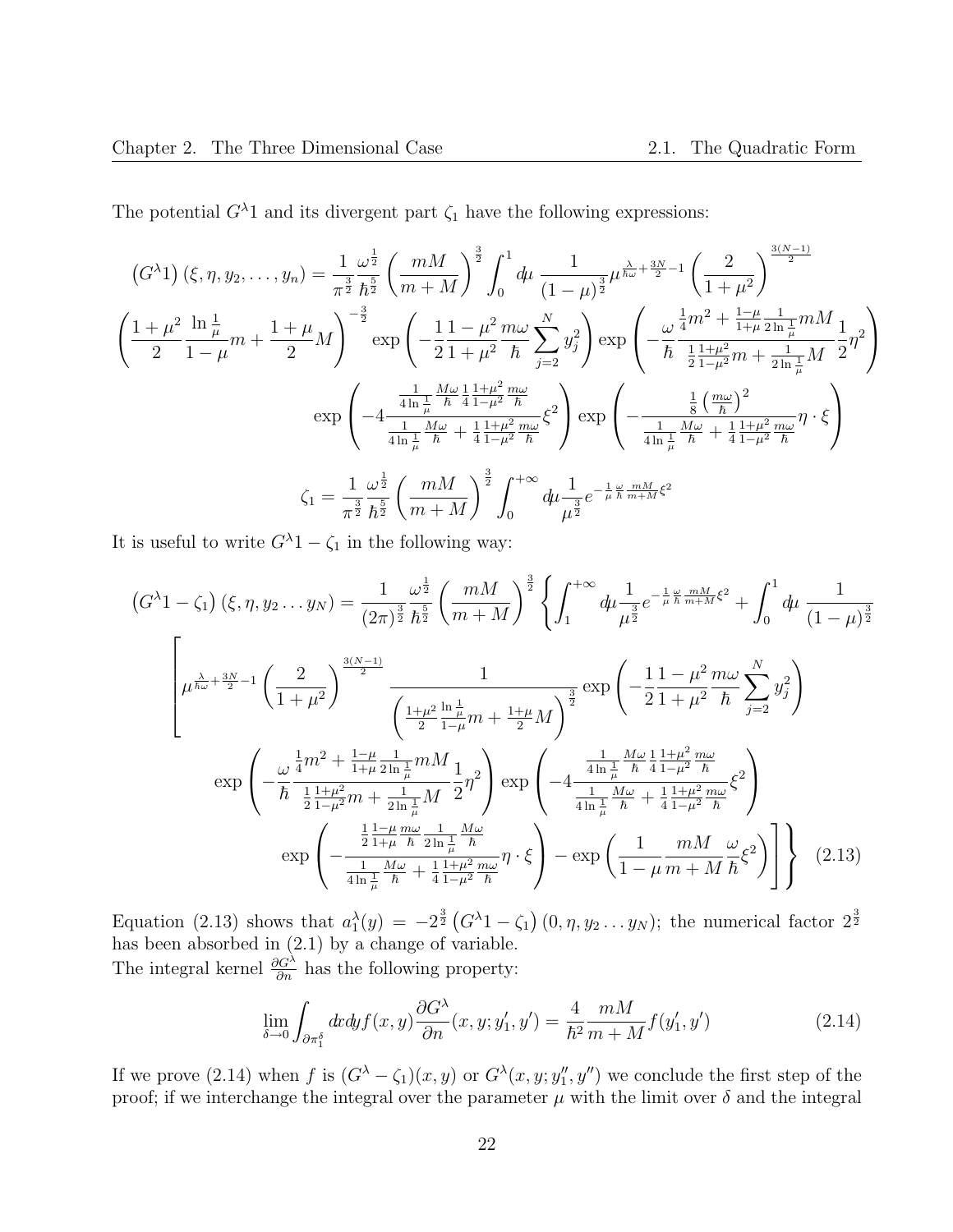over  $(x, y)$  we can restrict ourselves to prove  $(2.14)$  when f is a gaussian. Now it's only a matter of long calculations to prove that:

$$
\lim_{\delta \to 0} \int_{\partial \pi_1^{\delta}} d\xi d\eta dy_2 \dots dy_N e^{-\frac{\omega}{\hbar}(a\xi^2 + b\eta^2 + c\eta \cdot \xi)} e^{-\frac{\omega}{\hbar}d(y_2^2 + \dots + y_N^2)} \frac{\partial G^{\lambda}}{\partial n}(\xi, \eta, y_2, \dots, y_n; y_1', y')
$$
\n
$$
= \frac{4}{\hbar^2} \frac{mM}{m+M} e^{-\frac{\omega}{\hbar}b\eta'^2} e^{-\frac{\omega}{\hbar}d(y_2'^2 + \dots + y_N'^2)}
$$

Using (2.12) and integrating over  $\eta$ ,  $y_2, \ldots, y_N$ , we have to study

$$
\lim_{\delta \to 0} \frac{1}{(2\pi)^{\frac{3}{2}}} \frac{1}{\hbar\omega} \frac{1}{\pi^{\frac{3N}{2}}} \left(\frac{m\omega}{\hbar}\right)^{\frac{3N}{2}} \left(\frac{M\omega}{\hbar}\right)^{\frac{3}{2}} \int_{0}^{1} d\nu \frac{\nu^{\frac{\lambda}{h\omega} + \frac{3N}{2} - 1}}{(1 - \nu^{2})^{\frac{3N}{2}}} \left[\frac{1}{\pi} \frac{\omega}{\hbar} \left(\frac{1}{2} \frac{1 + \nu^{2}}{1 - \nu^{2}} m + d\right)\right]^{-\frac{3(N-1)}{2}}
$$
\n
$$
\exp\left(-\frac{\omega}{\hbar} (y_{2}^{\prime} + \dots y_{N}^{\prime 2})^{\frac{1 + \nu^{2}}{2}} \frac{\frac{1 + \nu^{2}}{1 - \nu^{2}} m d + \frac{1}{4} m^{2}}{\frac{1}{2} \frac{1 + \nu^{2}}{1 - \nu^{2}} m + d}\right) \left(\frac{1}{4} \frac{1 + \nu^{2}}{1 - \nu^{2}} \frac{m\omega}{\hbar} + \frac{1}{4} \frac{M\omega}{\hbar} \frac{\omega}{\hbar} \right)^{\frac{3}{2}}
$$
\n
$$
\exp\left\{-\frac{1}{2} \delta^{2} \left[\frac{\frac{1 + \nu^{2}}{1 - \nu^{2}} \frac{1}{\hbar\hbar} + 2 \frac{\omega}{\hbar} b \left(\frac{1}{2} \frac{1 + \nu^{2}}{1 - \nu^{2}} m + \frac{1}{2} \frac{M\omega}{\hbar} \frac{M\omega}{\hbar} + 2 \frac{\omega}{\hbar} c \left(\frac{1}{2} \frac{1 + \nu^{2}}{1 - \nu^{2}} \frac{m}{\hbar} - \frac{1}{2} \frac{M\omega}{\hbar} \frac{K}{\hbar} \right) + \left(\frac{\omega}{\hbar} c\right)^{2} \right]\right\}
$$
\n
$$
\exp\left\{-y_{1}^{\prime 2} \left[\frac{\frac{1}{4} \left(\frac{m\omega}{\hbar}\right)^{2} + \frac{1}{2} \frac{1}{\hbar} \frac{M\omega}{\hbar} \frac{1 - \nu}{2}} \frac{1 - \nu}{\hbar} \frac
$$

Making the change of variables  $\nu = \nu'$  and  $\nu' = \delta^2 \nu''$  when  $\delta \to 0$  only the most singular terms of (2.15) survives, in particular the surface integral becomes trivial; then we obtain

$$
\frac{8}{\pi^{\frac{1}{2}}} \frac{\omega^{\frac{3}{2}}}{\hbar^{\frac{7}{2}}} \left(\frac{mM}{m+M}\right)^{\frac{5}{2}} \int_0^{+\infty} d\nu \frac{1}{\nu^{\frac{5}{2}}} e^{-\frac{1}{\nu}} e^{-2\frac{\omega}{\hbar}by_1'^2} e^{-\frac{\omega}{\hbar}d(y_2'^2 + \dots + y_N'^2)} = \frac{4}{\hbar^2} \frac{mM}{m+M} e^{-2\frac{\omega}{\hbar}by_1'^2} e^{-\frac{\omega}{\hbar}d(y_2'^2 + \dots + y_N'^2)}
$$

Since on  $\pi_1$   $\eta =$ √  $2y_1$  we have proved  $(2.14)$ .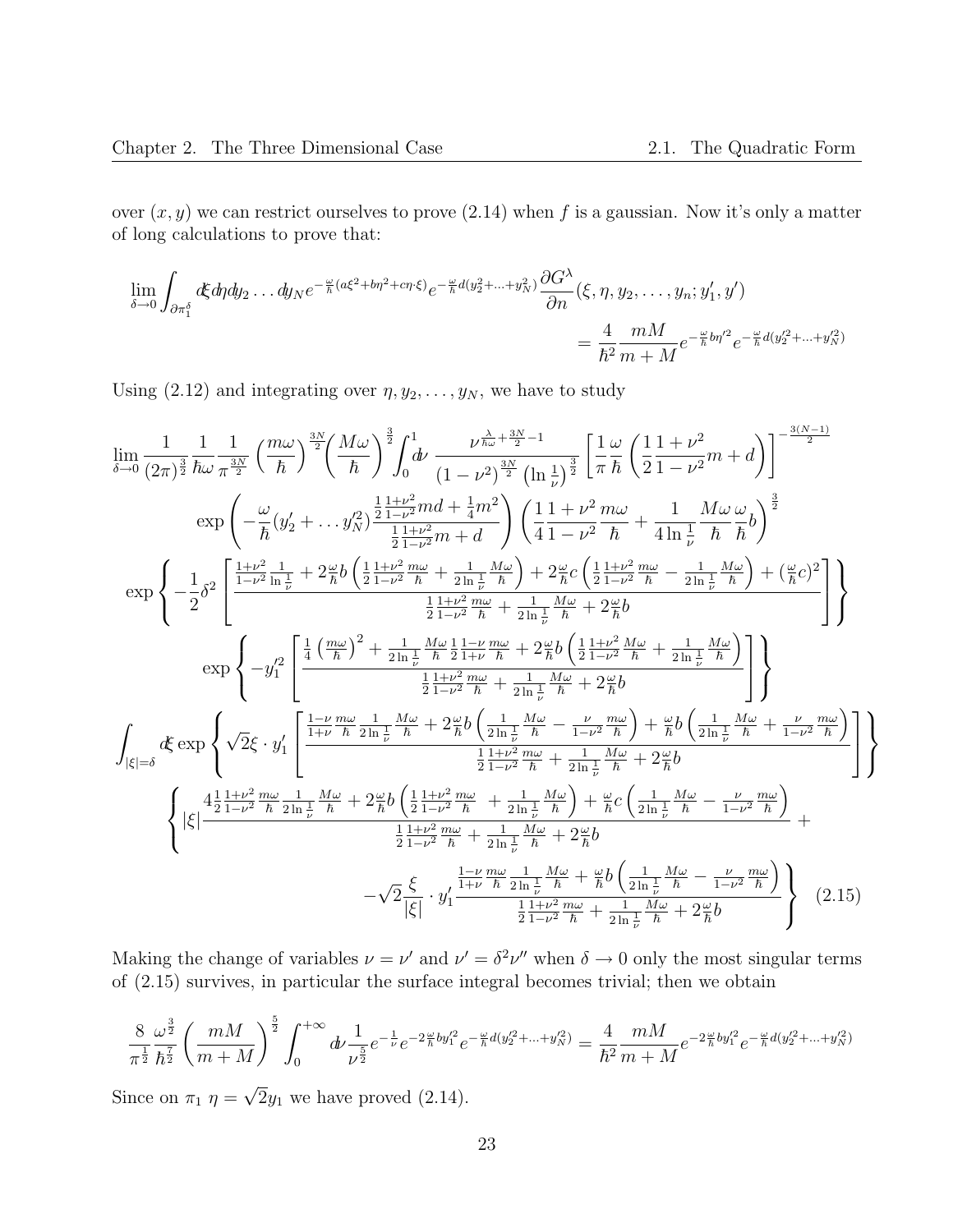The third term on the r.h.s. of (2.9) is equal to:

$$
\frac{1}{\pi} \frac{1}{\hbar^2} \frac{mM}{m+M} \frac{1}{\delta} \int_{\partial \pi_1^\delta} \frac{\partial G^\lambda}{\partial n} (|q_1|^2) \tag{2.16}
$$

because  $\zeta_1$  is a function of  $\xi$  only. Equation (2.14), considering constant as a particular case of gaussian functions, also implies that

$$
\lim_{\delta \to 0} \int_{\partial \pi_1^{\delta}} \frac{\partial G^{\lambda}}{\partial n} (|q_1|^2) = \frac{1}{\hbar^2} \frac{mM}{m+M} \int dy' |q_1(y')|^2 < +\infty
$$

which shows that (2.16) diverges when  $\delta \to 0$ . The proof of the proposition is concluded.

 $\Box$ 

Notice that we have showed that  $\Phi_\alpha^{\lambda}[q]$  can be looked as a renormalized energy of the potential  $G^{\lambda}q$ .

**Proposition 2.1.4** The decomposition  $u = \varphi^{\lambda} + G^{\lambda}q$  is well defined and unique.

### Proof

By proposition (2.1.2)  $G^{\lambda}q \in L^2(\mathbb{R}^{3N+3})$  so that the decomposition is meaningful in the Hilbert space; uniqueness easily follows from proposition (2.1.3). If by absurd  $u = \varphi^{\lambda} + G^{\lambda}q = \tilde{\varphi}^{\lambda} + G^{\lambda}\tilde{q}$ then  $0 = \varphi^{\lambda} - \tilde{\varphi}^{\lambda} = G^{\lambda}(\tilde{q} - q)$ ; but then  $\tilde{q} - q = 0$  because the operator  $G^{\lambda}$  has empty kernel.  $\square$ 

In definition (2.1.1) it is understood that one must fix  $\lambda > 0$ ; the role of this parameter is only to regularize the behavior of the potential at infinity in such a way that it belongs to  $L^2(\mathbb{R}^{3N+3})$ .

**Proposition 2.1.5** The quadratic form  $(F_{\alpha}, \mathscr{D}(F_{\alpha}))$  doesn't depend on  $\lambda$ .

#### Proof

First we note that  $\mathscr{D}(F_\alpha)$  doesn't depend on  $\lambda$ . If  $u = \varphi^\lambda + G^\lambda q$  then also  $u = \varphi^{\lambda'} + G^{\lambda'} q$  holds because  $G^{\lambda}q - G^{\lambda'}q \in \mathscr{D}(F_0)$  and then we can put  $\varphi^{\lambda'} \equiv \varphi^{\lambda} + G^{\lambda}q - G^{\lambda'}q$ . Now we show that

$$
\mathcal{F}^{\lambda}[u] - \mathcal{F}^{\lambda'}[u] = \Phi^{\lambda'}[u] - \Phi^{\lambda}[u] \tag{2.17}
$$

$$
\mathcal{F}^{\lambda}[u] - \mathcal{F}^{\lambda'}[u] = \int dx \phi \left( \frac{\hbar^2}{2M} \overline{\nabla_x (u - G^{\lambda}q)} \cdot \nabla_x (u - G^{\lambda}q) + \frac{\hbar^2}{2m} \overline{\nabla_y (u - G^{\lambda}q)} \cdot \nabla_y (u - G^{\lambda}q) \right) +
$$
  

$$
- \int dx dy \left( \overline{\nabla_x (u - G^{\lambda'}q)} \cdot \nabla_x \left( u - G^{\lambda'}q \right) + \frac{\hbar^2}{2m} \overline{\nabla_y (u - G^{\lambda'}q)} \cdot \nabla_y \left( u - G^{\lambda'}q \right) \right) +
$$
  

$$
+ \lambda \int dx dy \overline{(u - G^{\lambda}q)} (u - G^{\lambda}q) - \lambda' \int dx dy \overline{(u - G^{\lambda'}q)} (u - G^{\lambda'}q)
$$
  

$$
+ \int dx dy \frac{1}{2} m \omega^2 y^2 \overline{(u - G^{\lambda}q)} (u - G^{\lambda}q) - \int dx dy \frac{1}{2} m \omega^2 y^2 \overline{(u - G^{\lambda'}q)} (u - G^{\lambda'}q) + (\lambda' - \lambda) \int dx dy |u|^2
$$
(2.18)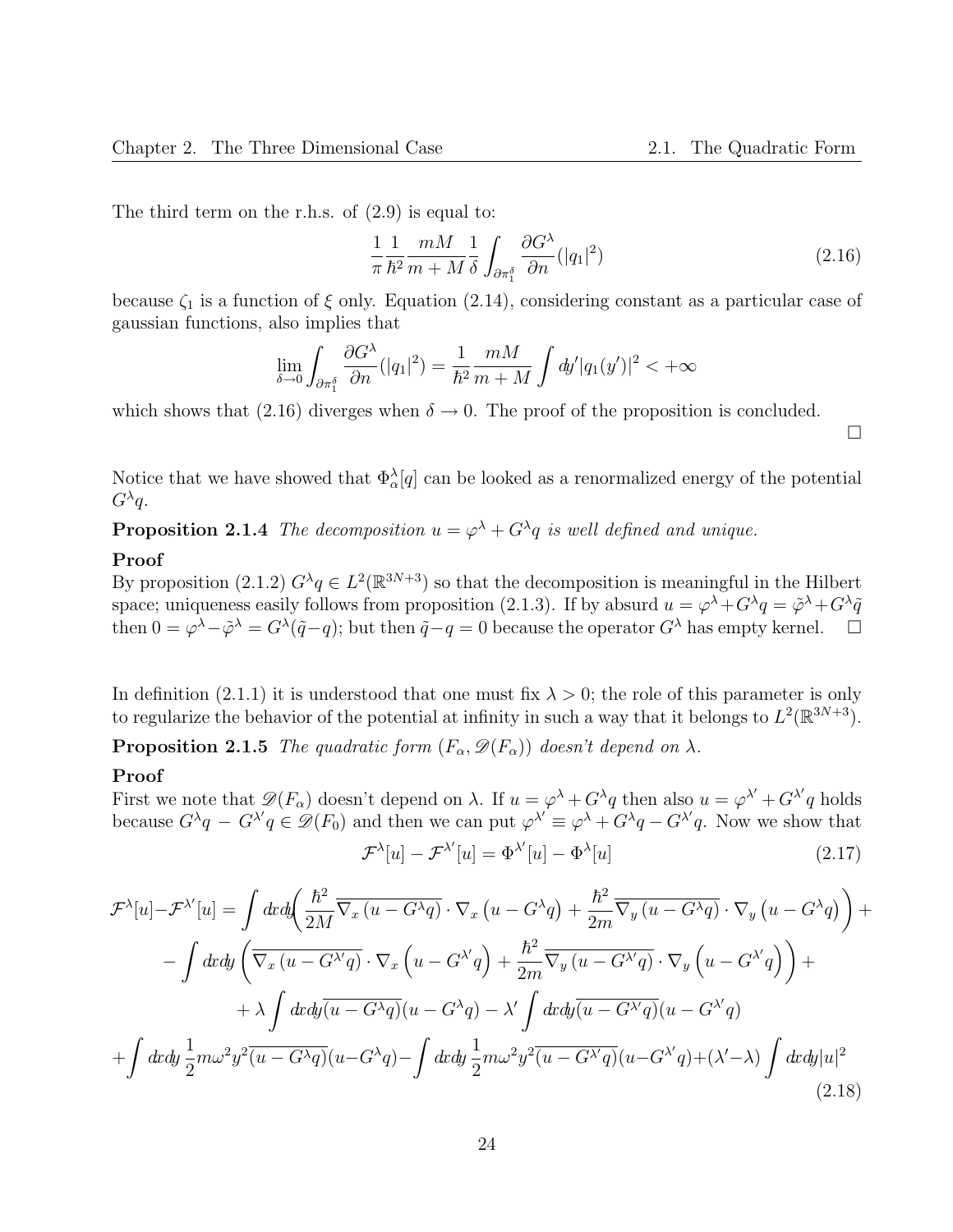The first part of the r.h.s. of (2.18) can be written as:

$$
\int dx dy \left( \frac{\hbar^2}{2M} \overline{\nabla_x (u - G^\lambda q)} \cdot \nabla_x (u - G^\lambda q) + \frac{\hbar^2}{2m} \overline{\nabla_y (u - G^\lambda q)} \cdot \nabla_y (u - G^\lambda q) \right) +
$$
\n
$$
- \int dx dy \left( \frac{\hbar^2}{2M} \overline{\nabla_x (u - G^{\lambda'} q)} \cdot \nabla_x (u - G^{\lambda'} q) + \frac{\hbar^2}{2m} \overline{\nabla_y (u - G^{\lambda'} q)} \cdot \nabla_y (u - G^{\lambda'} q) \right)
$$
\n
$$
= \int dx dy \left( \frac{\hbar^2}{2M} \overline{\nabla_x (u - G^\lambda q)} \cdot \nabla_x (G^{\lambda'} q - G^\lambda q) + \frac{\hbar^2}{2m} \overline{\nabla_y (u - G^\lambda q)} \cdot \nabla_y (G^{\lambda'} q - G^\lambda q) \right) +
$$
\n
$$
+ \int dx dy \left( \frac{\hbar^2}{2M} \overline{\nabla_x (G^{\lambda'} q - G^\lambda q)} \cdot \nabla_x (u - G^{\lambda'} q) + \frac{\hbar^2}{2m} \overline{\nabla_y (G^{\lambda'} q - G^\lambda q)} \cdot \nabla_y (u - G^{\lambda'} q) \right)
$$
\n
$$
= - \int dx dy \left( \frac{\hbar^2}{2M} \overline{(u - G^\lambda q)} \Delta_x (G^{\lambda'} q - G^\lambda q) + \frac{\hbar^2}{2m} \overline{(u - G^\lambda q)} \Delta_y (G^{\lambda'} q - G^\lambda q) \right) +
$$
\n
$$
- \int dx dy \left( \frac{\hbar^2}{2M} \overline{\Delta_x (G^{\lambda'} q - G^\lambda q)} (u - G^{\lambda'} q) + \frac{\hbar^2}{2m} \overline{\Delta_y (G^{\lambda'} q - G^\lambda q)} (u - G^{\lambda'} q) \right) (2.19)
$$

The integration by parts in (2.19) is allowed since  $G^{\lambda}q - G^{\lambda'}q \in \mathcal{D}(H_0)$ . Using the identity

$$
-\frac{\hbar^2}{2M}\Delta_x(G^{\lambda'}q - G^{\lambda}q) - \frac{\hbar^2}{2m}\Delta_y(G^{\lambda'}q - G^{\lambda}q) = -\frac{1}{2}m\omega^2(y - y^0)^2(G^{\lambda'}q - G^{\lambda}q) + \lambda G^{\lambda}q - \lambda'G^{\lambda'}q
$$

and (2.19), (2.18) becomes

$$
\mathcal{F}^{\lambda}[u] - \mathcal{F}^{\lambda'}[u] = (\lambda' - \lambda) \int dx dy \, \overline{G^{\lambda}q} \, G^{\lambda'}q
$$

Now we analyze the r.h.s. of (2.17). Let's first concentrate on diagonal terms.

$$
\frac{1}{2} \int dy dy' \left( G^{\lambda'}(y_i, y; y_i', y') - G^{\lambda}(y_i, y; y_i', y') \right) |q_i(y) - q_i(y')|^2 + \int dy \left( a_i^{\lambda'}(y) - a_i^{\lambda}(y) \right) |q_i(y)|^2 =
$$
\n
$$
- \int dy dy' \left( G^{\lambda'}(y_i, y; y_i', y') - G^{\lambda}(y_i, y; y_i', y') \right) \overline{q_i(y)} q_i(y') +
$$
\n
$$
+ \int dy \left[ \left( a_i^{\lambda'}(y) - a_i^{\lambda} \right)(y) + \int dy' \left( G^{\lambda'}(y_i, y; y_i', y') - G^{\lambda}(y_i, y; y_i', y') \right) \right] |q_i(y)|^2 =
$$
\n
$$
- \int dy dy' \left( G^{\lambda'}(y_i, y; y_i', y') - G^{\lambda}(y_i, y; y_i', y') \right) \overline{q_i(y)} q_i(y') \quad (2.20)
$$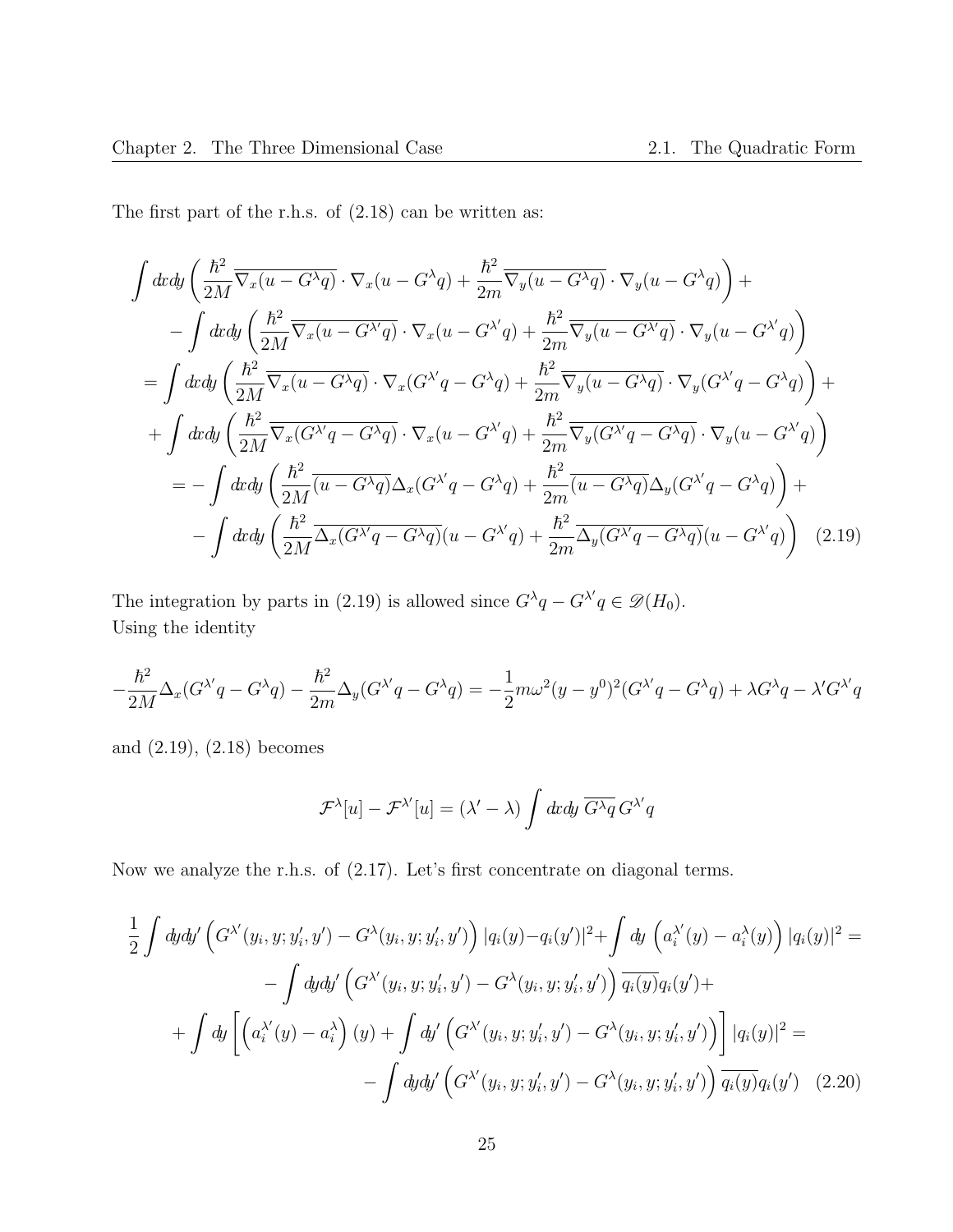In (2.20) we have used  $(a_i^{\lambda'}$  $\delta^{\lambda'}_i(y) - a_i^{\lambda}(y) \big) \, + \, \int dy' \, \big( G^{\lambda'}(y_i,y;y_i',y') - G^{\lambda}(y_i,y;y_i',y') \big) \; = \; 0; \, \text{ this}$ identity can be seen from  $(2.1)$  and  $(2.13)$ . So we can write

$$
\Phi^{\lambda}[u] - \Phi^{\lambda'}[u] = -\sum_{i=1}^{N} \int dy dy' \left( G^{\lambda'}(y_i, y; y_i', y') - G^{\lambda}(y_i, y; y_i', y') \right) \overline{q_i(y)} q_i(y') + -\sum_{i,j=1}^{N} \int dy \overline{q_i(y)} \left( (G^{\lambda'}_j - G^{\lambda'}_j) q_i \right)(y) \tag{2.21}
$$

The first resolvent identity applied to  $(2.1)$  and  $(2.21)$  proves  $(2.17)$ .

Proposition (2.1.3) shows that  $G^{\lambda}q_i$  are the most singular part of u; the converse is also true: from the singularities of u around  $\pi_i$  it is possible to recover  $q_i$ . More precisely we have:

**Proposition 2.1.6** The following limit holds in  $L^2(\pi_i)$ .

$$
\lim_{\delta \to 0} \frac{\hbar^2}{2} \frac{m+M}{mM} \frac{1}{\delta} \int_{|x-y_i| = \delta} dx u = q_i
$$
\n(2.22)

#### Proof

First, using Sobolev embedding theorems we prove that

$$
\lim_{\delta \to 0} \frac{1}{\delta} \int_{|x-y_i| = \delta} dx u = \lim_{\delta \to 0} \frac{1}{\delta} \int_{|x-y_i| = \delta} dx G^{\lambda} q_i
$$
\n(2.23)

and then it's enough to show that

$$
\lim_{\delta \to 0} \frac{1}{\delta} \int_{|x-y_i| = \delta} dx G^{\lambda} q_i = \frac{2}{\hbar^2} \frac{mM}{m+M} q_i
$$
\n(2.24)

Since  $\varphi^{\lambda}(\cdot,y) \in H^1$  for a.e. y, its trace over  $B_{\delta} = \{x \, s.t. \, |x - y_i| = \delta\}$  belongs to  $H^{\frac{1}{2}}$ ; due to the embedding  $H^{\frac{1}{2}}(B_{\delta}) \hookrightarrow L^{4}(B_{\delta})$  we can write the following chain of inequalities

$$
\int_{|x-y_i|=\delta} dx |\varphi^{\lambda}(\cdot,y)| \le c ||\varphi^{\lambda}(\cdot,y)||_{L^4(B_\delta)} ||1||_{L^{\frac{4}{3}}(B_\delta)} \le c ||\varphi^{\lambda}(\cdot,y)||_{H^{\frac{1}{2}}(B_\delta)} \delta^{\frac{3}{2}} \le c \delta^{\frac{3}{2}} ||\varphi^{\lambda}(\cdot,y)||_{H^1(\mathbb{R}^3)}
$$
\n(2.25)

If we take the  $L^2$  norm of the first and the last term in  $(2.25)$  we see that the regular part of u gives no contribute to the limit in (2.22). Since  $G^{\lambda}q_j$  is a regular function on  $\pi_i$  apart from the intersection with  $\pi_j$ , which has zero measure, then  $(2.23)$  holds.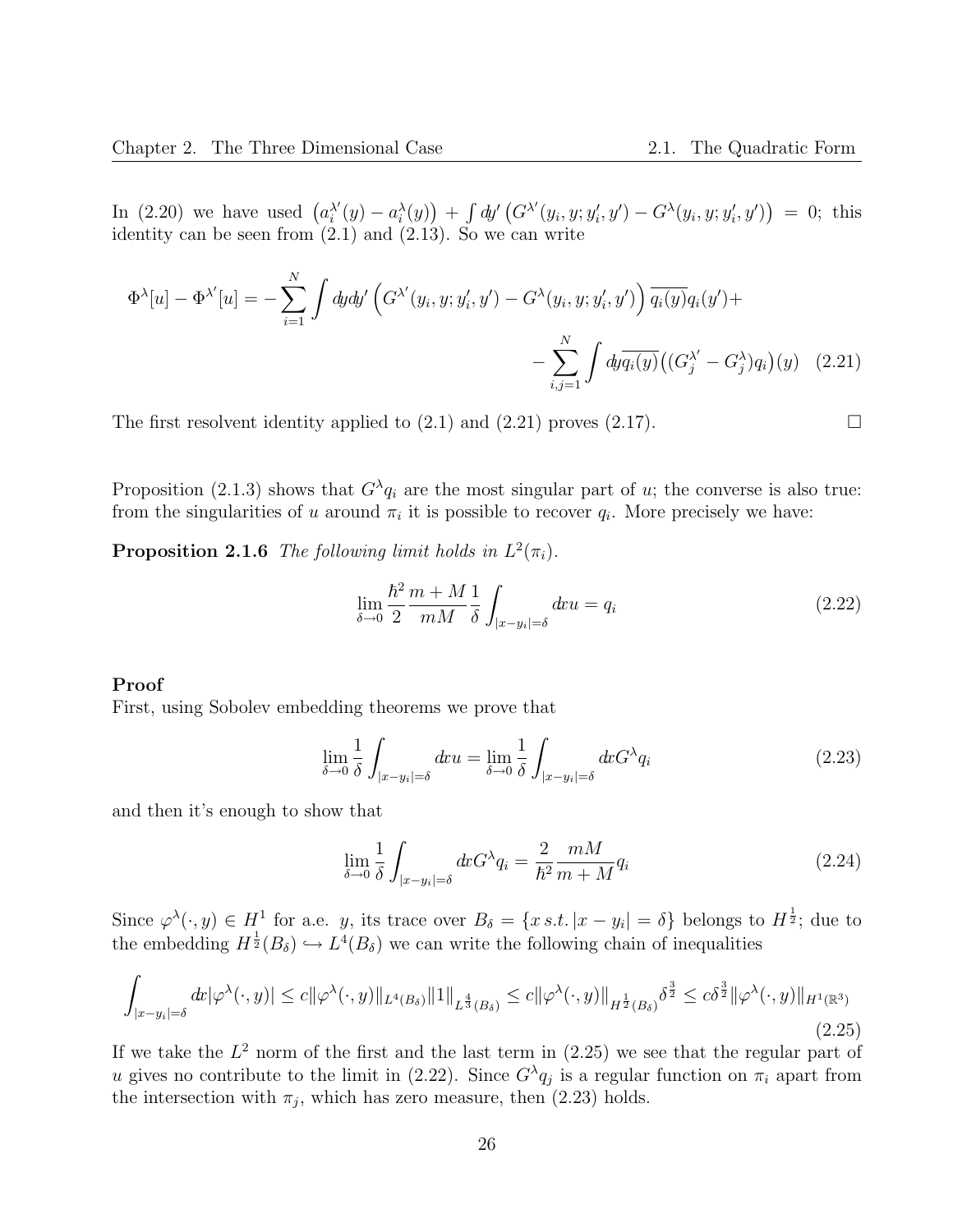Now we introduce the following two integral operators:

$$
T_{\delta}(y; y') = \frac{1}{(2\pi)^{\frac{3}{2}}} \frac{1}{\hbar\omega} \frac{1}{\pi^{\frac{3N}{2}}} \left(\frac{m\omega}{\hbar}\right)^{\frac{3N}{2}} \left(\frac{M\omega}{\hbar}\right)^{\frac{3}{2}} \frac{1}{\delta} \int_{|x-y_i|=\delta} dx \int_0^1 d\nu \, \nu^{\frac{\lambda}{\hbar\omega}+\frac{3N}{2}-1} \frac{1}{(1-\nu^2)^{\frac{3N}{2}}} \frac{1}{(\ln\frac{1}{\nu})^{\frac{3}{2}}}.
$$

$$
e^{-\frac{1}{2}\frac{1-\nu}{1+\nu}\frac{m\omega}{\hbar}(y^2+y'^2)} e^{-\frac{M\omega}{\hbar}\frac{1}{2\ln\frac{1}{\nu}}|x-y'_1|^2} e^{-\frac{m\omega}{\hbar}\frac{\nu}{1-\nu^2}|y-y'|^2} \quad (2.26)
$$

$$
T'_{\delta}(y;y') = \frac{1}{(2\pi)^{\frac{3}{2}}} \frac{1}{\hbar\omega} \frac{1}{\pi^{\frac{3N}{2}}} \left(\frac{m\omega}{\hbar}\right)^{\frac{3N}{2}} \left(\frac{M\omega}{\hbar}\right)^{\frac{3}{2}} \frac{1}{\delta} \int_{|x-y_i|=\delta} dx \int_0^1 d\nu \, \nu^{\frac{\lambda}{\hbar\omega} + \frac{3N}{2} - 1} \frac{1}{(1 - \nu^2)^{\frac{3N}{2}}} \frac{1}{(\ln\frac{1}{\nu})^{\frac{3}{2}}}.
$$
\n
$$
e^{-\frac{M\omega}{\hbar} \frac{1}{2\ln\frac{1}{\nu}}|x-y_1'|^2} e^{-\frac{m\omega}{\hbar} \frac{\nu}{1-\nu^2}|y-y'|^2} (2.27)
$$

Notice that  $T_\delta(y; y') \leq T'_\delta(y; y')$  and that, with a straightforward integration,  $\int dy' T'_\delta(y; y') \leq$  $\frac{2}{\hbar 2} \frac{mM}{m + \Lambda}$  $\frac{mM}{m+M}$ ; then  $\{T_\delta\}$  and  $\{T'_\delta\}$  are two equibounded family of bounded operators.

In order to prove (2.24), since  $\frac{1}{\delta}\int_{|x-y_i|=\delta}dxG^{\lambda}q_i = \int dy'T_{\delta}(y;y')q_1(y')$ , it is sufficient to prove that  $T'_{\delta}$  is an approximation of the unity, see [R], and that

$$
\int dy' T_{\delta}(y; y') \to \frac{2}{\hbar^2} \frac{mM}{m+M} \qquad \text{uniformly on compact sets} \tag{2.28}
$$

Indeed, if these two statements holds, consider  $q \in C_0^{\infty}$ ; (2.24) follow from

$$
\lim_{\delta \to 0} \int dy \left| \int dy' T_{\delta}(y; y') (q(y) - q(y')) \right|^2 = 0
$$
\n(2.29)

which is true since

$$
\lim_{\delta \to 0} \int dy \left| \int dy' T_{\delta}(y; y') \left( q(y) - q(y') \right) \right|^2 \leq \lim_{\delta \to 0} \int dy \left[ \int dy' T'_{\delta}(y; y') \left| q(y) - q(y') \right| \right]^2 = 0
$$
\n(2.30)

The second limit in  $(2.30)$  is 0 because we can interchange the limit and the integral over y by dominate convergence theorem, and because  $T'_{\delta}$  is an approximation of the unity. Now we prove that  $T'_{\delta}(y; y')$  is an approximation of the identity; first with a change of variable we see that  $T'_{\delta}$  is a convolution operator.

$$
T'_{\delta}(y;y') = \frac{1}{(2\pi)^{\frac{3}{2}}} \frac{1}{\hbar\omega} \frac{1}{\pi^{\frac{3N}{2}}} \left(\frac{m\omega}{\hbar}\right)^{\frac{3N}{2}} \left(\frac{M\omega}{\hbar}\right)^{\frac{3}{2}} \frac{1}{\delta} \int_{|x|=\delta} dx \int_{0}^{1} d\nu \, \nu^{\frac{\lambda}{\hbar\omega}+\frac{3N}{2}-1} \frac{1}{(1-\nu^{2})^{\frac{3N}{2}}} \frac{1}{(\ln\frac{1}{\nu})^{\frac{3}{2}}}.
$$

$$
e^{-\frac{M\omega}{\hbar} \frac{1}{2\ln\frac{1}{\nu}}(x+y_{1}-y'_{1})^{2}} e^{-\frac{m\omega}{\hbar} \frac{\nu}{1-\nu^{2}}(y-y')^{2}} (2.31)
$$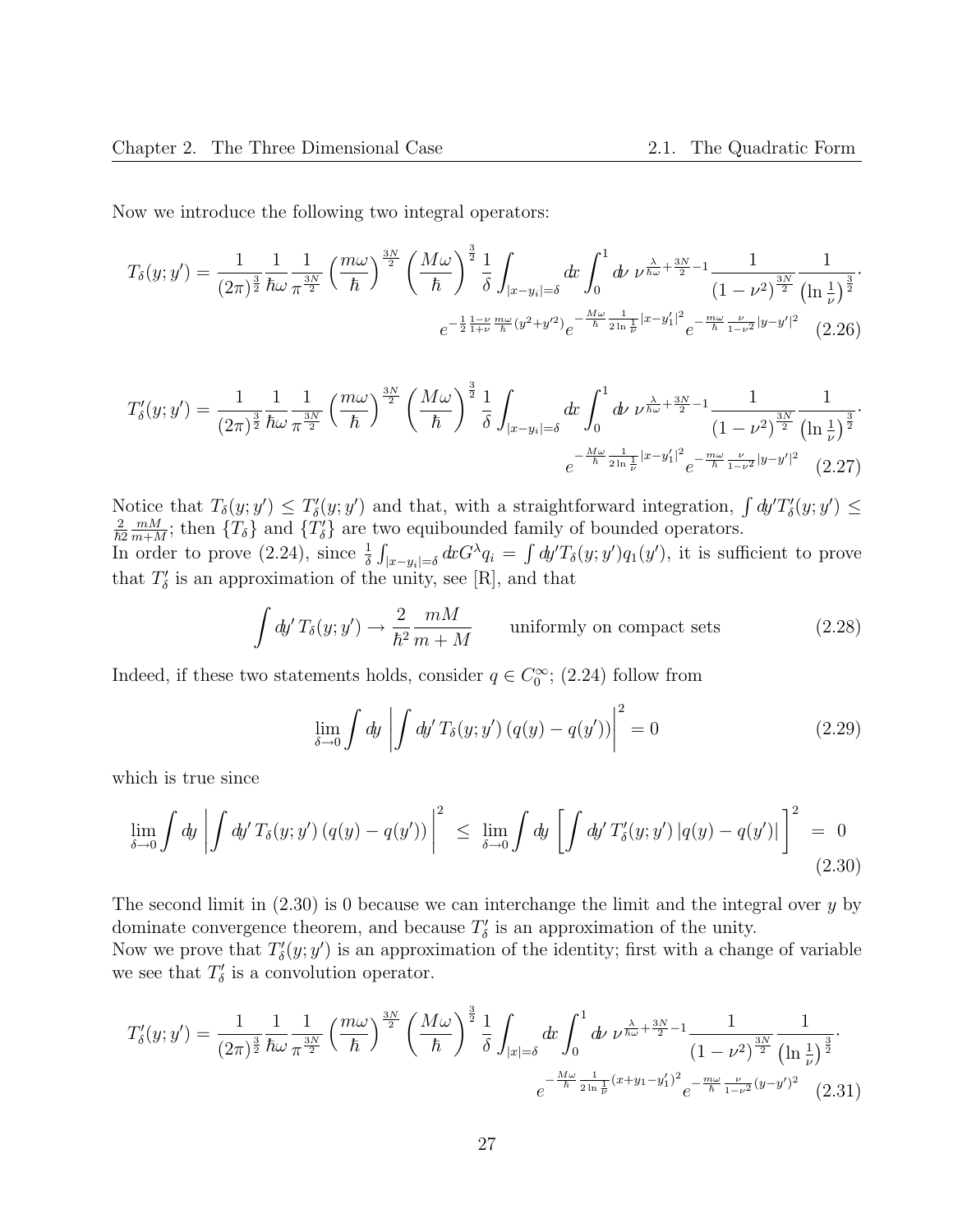We have already noticed that the  $L^1$  norm of the kernel has an upper bound uniform with respect to  $\delta$ . With further changes of variable we see that  $T'_{\delta}(y; y')$  can be written in the following way which resembles the usual expression for an approximation of the identity.

$$
T'_{\delta}(y;y') = \frac{1}{(2\pi)^{\frac{3}{2}}} \frac{1}{\hbar\omega} \frac{1}{\pi^{\frac{3N}{2}}} \left(\frac{m\omega}{\hbar}\right)^{\frac{3N}{2}} \left(\frac{M\omega}{\hbar}\right)^{\frac{3}{2}} \frac{1}{\delta^{3N}} \int_{|x|=1} dx \int_{0}^{\frac{1}{\delta^{2}}} \frac{(1-\delta^{2}\nu)^{\frac{\lambda}{\hbar\omega}+\frac{3N}{2}-1}}{(\nu)^{\frac{3N}{2}} (2-\delta^{2}\nu)^{\frac{3N}{2}}} \left(\frac{\delta^{2}}{\ln\frac{1}{1-\delta^{2}\nu}}\right)^{\frac{3}{2}} e^{-\frac{M\omega}{\hbar}\frac{\delta^{2}}{\ln\frac{1}{1-\delta^{2}\nu}}(x+y_{1}-y_{1}')^{2}} e^{-\frac{m\omega}{\hbar}\frac{1-\delta^{2}\nu}{2-\delta^{2}\nu}\frac{1}{\nu}(y-y')^{2}} \quad (2.32)
$$

The integral kernel  $T'_{\delta}(y - y')$  is pointwise positive and its integral is a constant; using (2.31) it is straighfroward to verify that the integral outside a compact containing the origin goes to zero as delta goes to zero In order to conclude the proof, we have only to prove (2.28); using the same change of variable of (2.32) we obtain:

$$
\int dp \, T_{\delta}(y; y') = \frac{1}{(2\pi)^{\frac{3}{2}}} \frac{1}{\hbar \omega} \frac{1}{\pi^{\frac{3N}{2}}} \left(\frac{m\omega}{\hbar}\right)^{\frac{3N}{2}} \left(\frac{M\omega}{\hbar}\right)^{\frac{3}{2}} \int_{|x|=1} dx \int dy' \int_0^{\frac{1}{\delta^2}} dy \frac{(1-\delta^2 \nu)^{\frac{\lambda}{\hbar \omega} + \frac{3N}{2} - 1}}{(\nu)^{\frac{3N}{2}} (2 - \delta^2 \nu)^{\frac{3N}{2}}} \left(\frac{\delta^2}{\ln \frac{1}{1 - \delta^2 \nu}}\right)^{\frac{3}{2}} e^{-\frac{m\omega}{\hbar} \frac{1}{2} \frac{\delta^2 \nu}{2 - \delta^2 \nu} (y^2 + (\delta y + y')^2)} e^{-\frac{M\omega}{\hbar} \frac{\delta^2}{\ln \frac{1}{1 - \delta^2 \nu}} (x - y'_1)^2} e^{-\frac{m\omega}{\hbar} \frac{1 - \delta^2 \nu}{2 - \delta^2 \nu} \frac{1}{\nu} y'^2} (2.33)
$$

If we exchange the limit and the integrals by dominate convergence theorem and we compute the obtained integrals, we prove  $(2.28)$ 

Now we turn our attention to the most important issue of this section: the study of the closure and of the boundedness from below of the quadratic form  $F_{\alpha}$ . The real object to study is  $\Phi_{\alpha}^{\lambda}$ , the part of  $F_{\alpha}$  containing most of the information about the interaction. Once we have proved that  $\Phi_\alpha^{\lambda}$  is closed and positive it is quite straightforward proving that  $F_\alpha$  is closed and bounded from below as we show in the next theorem.

**Theorem 2.1.7** Let  $\Phi_{\alpha}^{\lambda}$  be closed and positive, then  $F_{\alpha}$  is closed and bounded from below.

#### Proof

It is sufficient to prove that  $F_\alpha^\lambda[u] = F_\alpha[u] + \lambda ||u||^2$  is positive and closed. Positivity of  $F_\alpha^\lambda[u]$  is trivial, let's discuss closure.

If  $\{u_n = \varphi_n^{\lambda} + G^{\lambda} q_n\} \subset \mathscr{D}(F_{\alpha})$  is a sequence converging to u in  $L^2(\mathbb{R}^{3N+3})$  s.t.  $\lim_{n,m} F_{\alpha}^{\lambda}[u_n |u_m|=0$ , one has

$$
\lim_{n,m \to \infty} (F_0 + \lambda)[\varphi_n^{\lambda} - \varphi_m^{\lambda}] = 0 \qquad \lim_{n,m \to \infty} \Phi_{\alpha}^{\lambda}[q_n - q_m] = 0
$$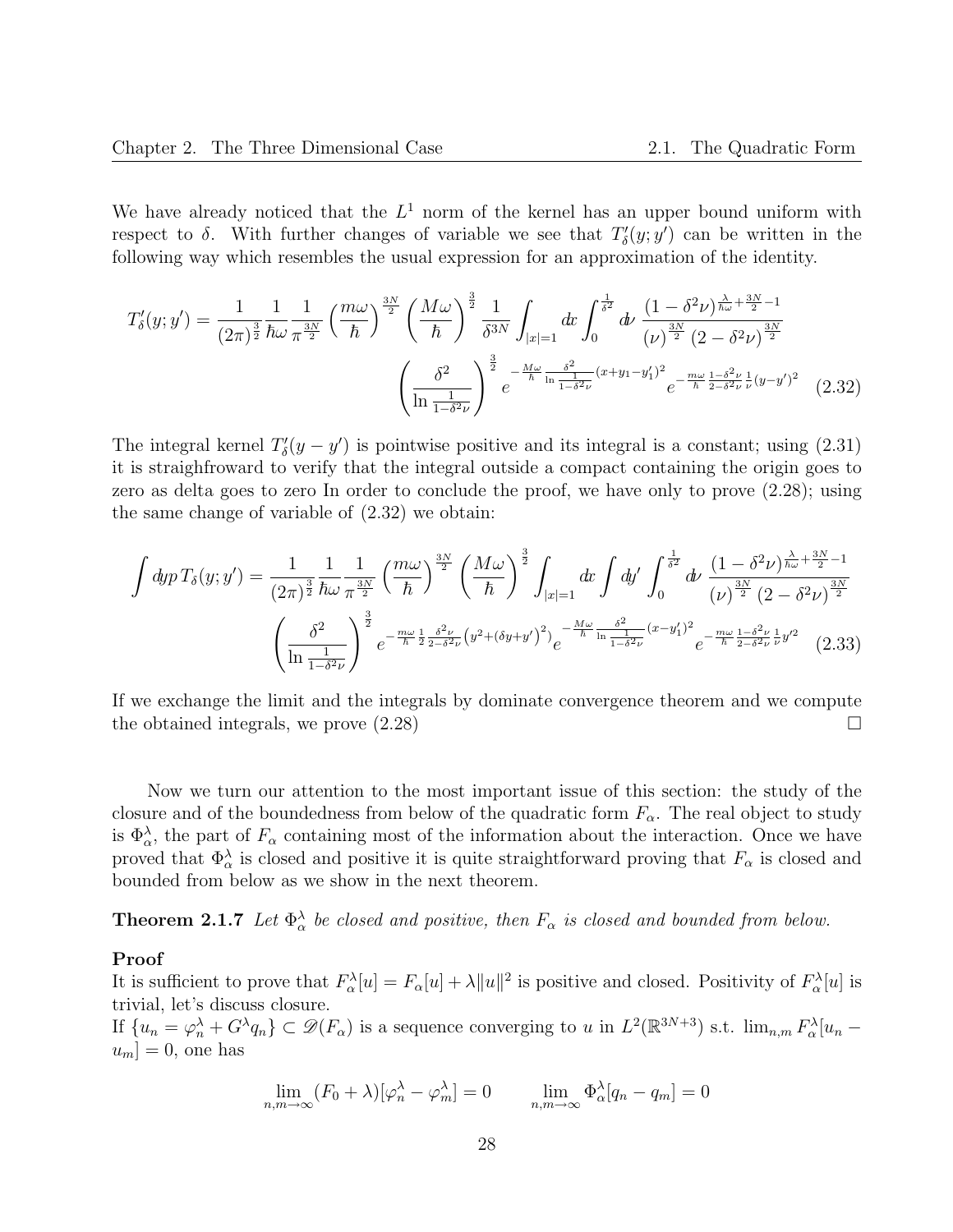Since  $(F_0 + \lambda)[\varphi] \ge \lambda ||\varphi||^2$  and  $||G^{\lambda}q||^2 \ge c||q||^2$  these conditions, toegheter with  $u_n \stackrel{L^2}{\longrightarrow} u$ , imply  $\varphi_n^{\lambda}$  $\stackrel{L^2}{\longrightarrow} \varphi^{\lambda}$  and  $q_n \stackrel{L^2}{\longrightarrow} q$ .

By the closure of  $F_0$  and of  $\Phi_\alpha^{\lambda}$ , it follows that  $\varphi^{\lambda} \in \mathscr{D}(F_0)$ ,  $q \in \mathscr{D}(\Phi_\alpha^{\lambda})$  and

$$
\lim_{n \to \infty} (F_0 + \lambda)[\varphi_n^{\lambda} - \varphi^{\lambda}] = 0 \qquad \lim_{n \to \infty} \Phi_{\alpha}^{\lambda}[q_n - q] = 0
$$

It is clear then that  $u \in \mathscr{D}(F_\alpha)$  and  $F_\alpha^{\lambda}[u_n - u] \to 0$ .

Now we prove the positivity and the closure of  $\Phi_{\alpha}^{\lambda}$  when  $N=1$ .

**Lemma 2.1.8** Let  $N = 1$ , if  $\lambda \geq \lambda_0$  then  $\Phi_\alpha^{\lambda}$  is closed and positive.

### Proof

If  $N=1, \Phi_{\alpha}^{\lambda}$  reduces to:

$$
\Phi^{\lambda}[q] = \alpha \int dy |q(y)|^2 + \int dy \, a^{\lambda}(y) |q(y)|^2 + \frac{1}{2} \int dy dy' G^{\lambda}(y, y; y', y') |q(y) - q(y')|^2
$$

If  $\alpha$  is non negative then  $\Phi_\alpha^{\lambda}$  is positive since  $a^{\lambda}(y) > 0$ ; if  $\alpha$  is negative it sufficient to observe that  $\lim_{\lambda \to +\infty} \inf_y a^{\lambda}(y) = +\infty$ : if we take  $\lambda$  such that  $\inf_y a^{\lambda} + \alpha > c$  then  $\Phi_{\alpha}^{\lambda}[q] > c ||q||^2$ .

In order to prove the closure of  $\Phi_\alpha^{\lambda}$  we can mimic the Fischer-Riesz proof of the completeness of  $L^2$ . Given a Cauchy sequence  $\{q_n\} \subset \mathscr{D}(\Phi_\alpha^\lambda)$  we can pick a subsequence, still denoted by  $\{q_n\}$ , such that  $\Phi_\alpha^\lambda[q_n - q_{n+1}] < 2^{-n}$  and prove the convergence of such a subsequence.

Let's consider  $Q_N(y) = \sum_{i=1}^N |q_i(y) - q_{i+1}(y)|$  and  $Q(y) = \sum_{i=1}^{\infty} |q_i(y) - q_{i+1}(y)|$ ; by the monotone convergence theorem we have  $Q \in L^2(\mathbb{R}^3)$  and  $Q < +\infty$  a.e..

In order to prove that  $Q \in \mathscr{D}(\Phi_\alpha^\lambda)$  we notice that  $\Phi_\alpha^\lambda[Q_N]$  is uniformly bounded with respect to N, indeed one has:

$$
\sqrt{\Phi_{\alpha}^{\lambda}[Q_N]} \le \sum_{i=1}^N \sqrt{\Phi_{\alpha}^{\lambda}[|q_i - q_{i+1}|]} \le c
$$

By the Fatou lemma we get  $Q \in \mathscr{D}(\Phi_\alpha^\lambda)$ .

Then  $q_1 + \sum_i (q_{i+1} - q_i)$  is absolutely convergent to a sum q with  $|q - q_1| \leq Q$  so that  $q \in \mathscr{D}(\Phi_\alpha^\lambda)$ . It is straightforward to show that  $\Phi_{\alpha}^{\lambda}[q-q_n] \to 0$ .

We state the main result of this section which follows from  $(2.1.7)$  and  $(2.1.8)$  for completeness. **Theorem 2.1.9** For  $\lambda > \lambda_0$  and  $N = 1$  the quadratic form  $F_\alpha$  is closed and bounded from below.

If  $N \geq 2$  the positivity and the closure of  $\Phi_\alpha^{\lambda}$  are not obvious: we can divide  $\Phi_\alpha^{\lambda}$  into diagonal terms  $\Phi_{\alpha,diag}^{\lambda}$  and non diagonal terms  $\Phi_{\alpha,ndiag}^{\lambda}$ 

$$
\Phi_{\alpha,diag}^{\lambda}[q] = \alpha \sum_{i=1}^{N} \int dy |q_i(y)|^2 + \sum_{i=1}^{N} \int dy \, a_i^{\lambda}(y) |q_i(y)|^2 + \frac{1}{2} \sum_{i=1}^{N} \int dy dy' G^{\lambda}(y_i, y; y_i', y') |q_i(y) - q_i(y')|^2
$$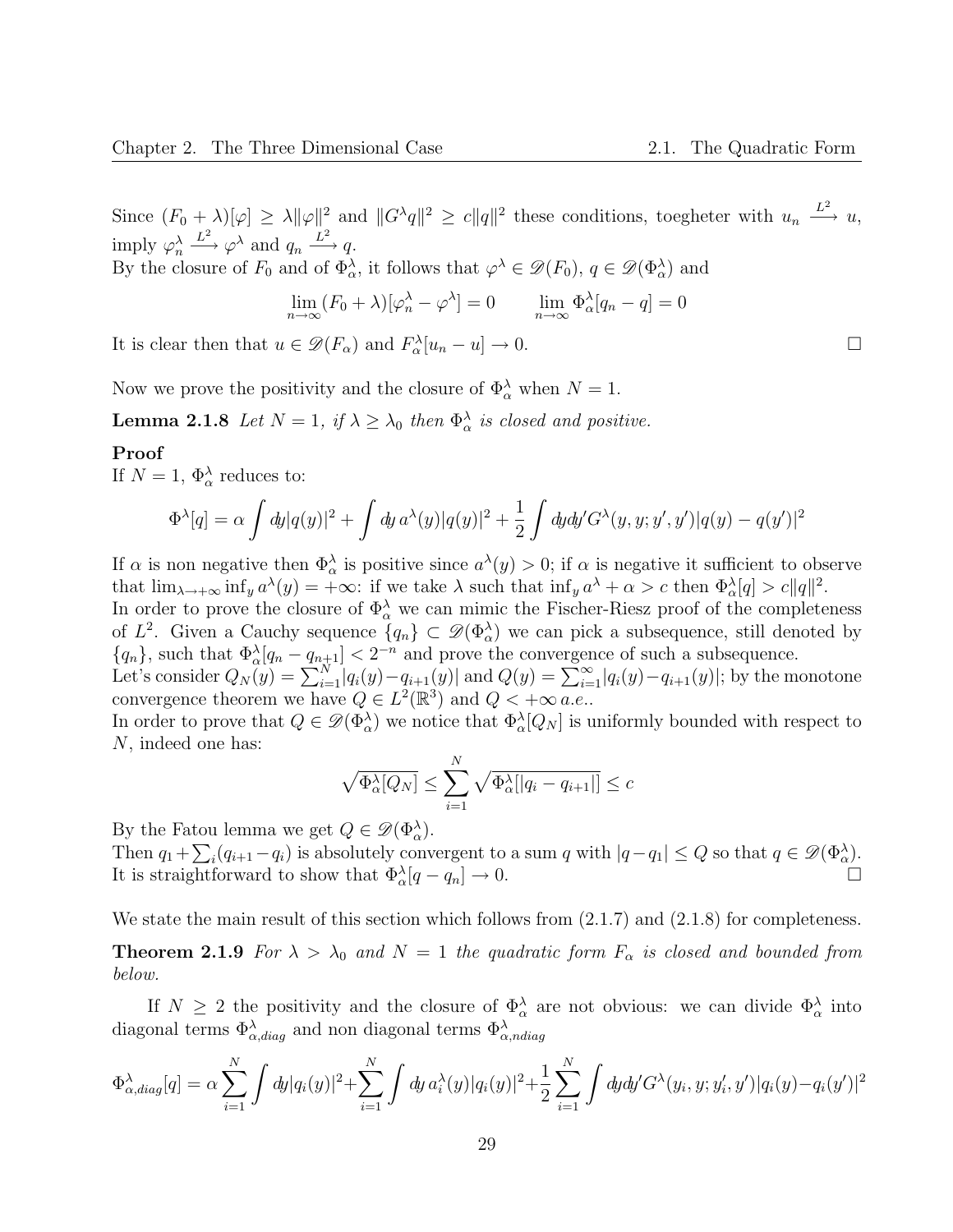$$
\Phi_{\alpha,ndiag}^{\lambda}[q] = -2\Re \sum_{i < j} \int dy \overline{q_i(y)} (G_j^{\lambda} q_i)(y)
$$

It's clear, by the same argument used in the previous lemma, that for  $\lambda > \lambda_0$  diagonal terms are closed and positive; non diagonal terms don't have a definite sign.

In order to prove that  $\Phi_\alpha^{\lambda}$  is positive one should prove that the diagonal terms dominate, in some sense to be precised, the non diagonal terms.

There are physical models with zero range interactions, in which this vague condition is not satisfies. It is well known, see [Mi] [DFT] [MF1] [MF2], that the three body problem with delta potentials has an unbounded from below hamiltonian; that is if one consider the local and self-adjoint extension of  $H_0$  defined by

$$
\mathscr{D}(\tilde{H}_0) = \left\{ u \in C_0^{\infty}(\mathbb{R}^9 \setminus \Sigma), \ \Sigma = \cup_{i < j} \sigma_{ij}, \ \sigma_{ij} = \left\{ (x_1, x_2, x_3) \in \mathbb{R}^9 \ s.t. \ x_i = x_j \right\} \right\}
$$
\n
$$
\tilde{H}_0 u = \left( -\frac{\hbar^2}{2m_1} \Delta_{x_1} - \frac{\hbar^2}{2m_2} \Delta_{x_2} - \frac{\hbar^2}{2m_3} \Delta_{x_3} \right) u
$$

they are all unbounded from below.

In [DFT] [M], it has been proved that also a system composed of a test particle interacting with N free particles with delta potentials has an unbounded from below hamiltonian if N is large enough.

It's clear that in these models diagonal terms don't dominate the non diagonal terms otherwise we would obtain a semibounded operator.

Nevertheless we think that  $\Phi_\alpha^{\lambda}$  is positive for any N, at least for suitable values of the physical parameters. We give only some remarks in this direction: in [DFT], a sequence of states  ${u_n = G^{\lambda} q_n}$  such that  $F_{\alpha}[G^{\lambda} q_n] \to -\infty$  for  $n \to +\infty$ , has been constructed for the three body problem,  $\widehat{F_{\alpha}}$  is the quadratic form corresponding to  $F_{\alpha}$ . Such a sequence is not admissible for  $\Phi_\alpha^{\lambda}$ , i.e.  $q_n \notin \mathscr{D}(\Phi_\alpha^{\lambda})$ : this is due to the slow decay at infinity of  $q_n$ . The functions  $a_i^{\lambda}$  diverge at infinity with a power law:

$$
a_i^{\lambda}(y) \simeq_{y \to \infty} \frac{1}{(2\pi)^{\frac{3}{2}} \hbar^3} m^{\frac{1}{2}} \left(\frac{mM}{m+M}\right)^{\frac{3}{2}} \left(\int_0^{+\infty} d\nu \frac{1}{\nu^{\frac{3}{2}}}(1 - e^{-\frac{\nu}{2}})\right) \omega |y|
$$

Then a necessary condition for  $q \in \mathscr{D}(\Phi_\alpha^\lambda)$  is  $|y|^{\frac{1}{2}}q(y) \in L^2$ . This condition is not satisfied for the sequence  $\{q_n\}.$ 

The divergence at infinity of  $a_i^{\lambda}$  is due to presence of the harmonic potential: in the three body problem no such a condition on the behavior of the charges at infinity is required.

We expect that, in a regime where the harmonic potential gives a large contribute to the energy of the state, i.e. large frequency limit or large separation of the equilibrium position limit, the quadratic form  $\Phi_{\alpha}^{\lambda}$  should be positive: we expect the non diagonal terms to become small in Kato sense with respect to diagonal ones; the taking big enough  $\lambda$ ,  $\Phi_{\alpha}^{\lambda}$  should become positive.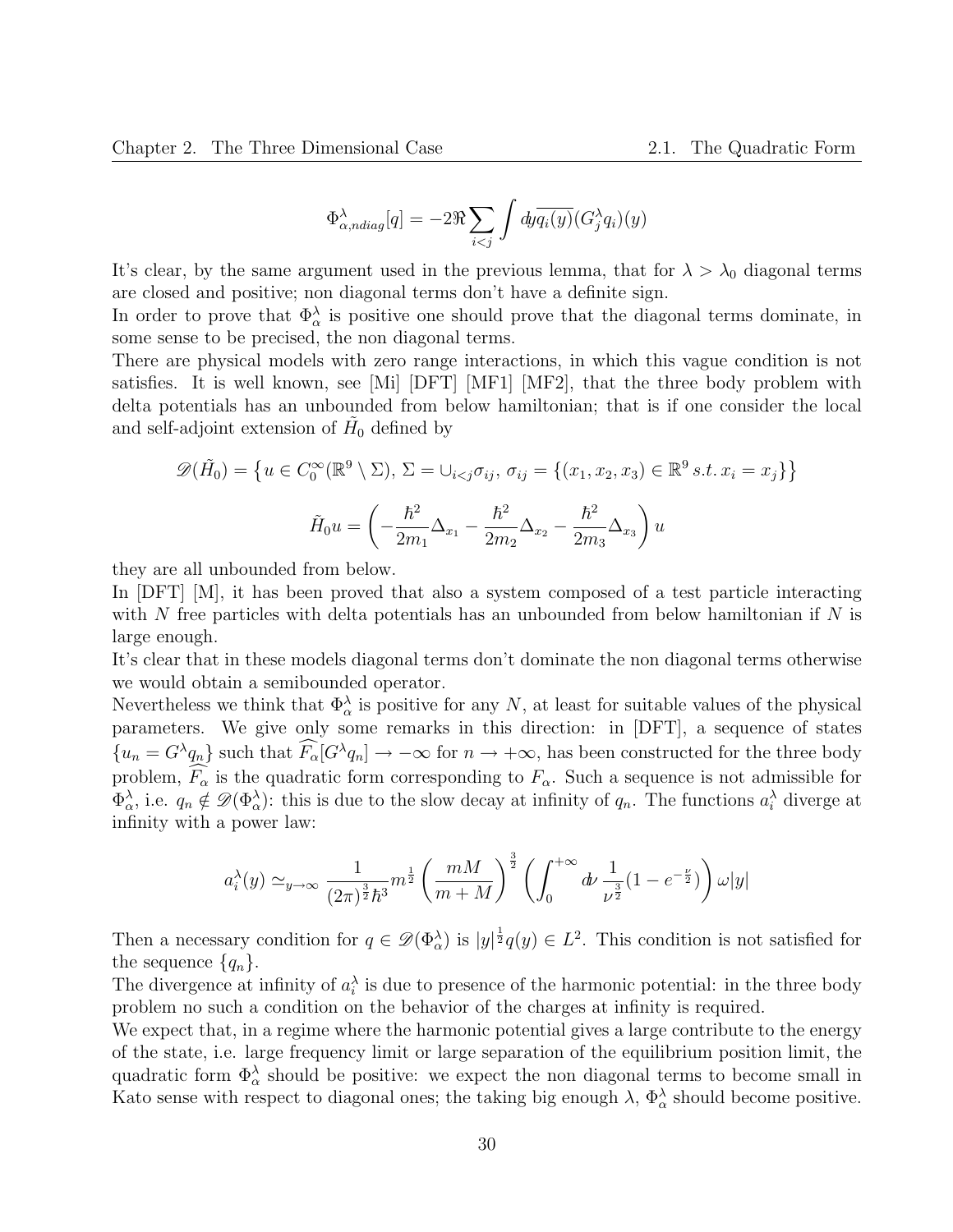## 2.2 The Operator and the Resolvent

In this section we construct, in the case  $N = 1$ , the operator  $H_{\alpha}$  and the resolvent  $(H_{\alpha} + \lambda)^{-1}$ . Let's call  $\Gamma_{\alpha}^{\lambda}$  the positive self adjoint operator associated to  $\Phi_{\alpha}^{\lambda}$ .

**Theorem 2.2.1** The domain and the action of  $H_{\alpha}$  are the following:

$$
\mathscr{D}(H_{\alpha}) = \left\{ u \in L^{2}(\mathbb{R}^{6}) \, s.t. \, u = \varphi^{\lambda} + G^{\lambda}q, \, \varphi^{\lambda} \in \mathscr{D}(H_{0}), q \in \mathscr{D}(\Gamma_{\alpha}^{\lambda}), \Gamma_{\alpha}^{\lambda}q = Tr_{\pi}\varphi^{\lambda} \right\}
$$
\n
$$
(H_{\alpha} + \lambda)u = (H_{0} + \lambda)\varphi^{\lambda}
$$

The resolvent has the following representation:

$$
(H_{\alpha} + \lambda)^{-1}f = G^{\lambda}f + G^{\lambda}q \qquad q \text{ solution of } \Gamma_{\alpha}^{\lambda}q = Tr_{\pi}G^{\lambda}f
$$

#### Proof

A function u belongs to  $\mathscr{D}(H_\alpha)$  if and only if it exists  $w \in L^2$ , which is by definition  $H_\alpha u$ , such that

$$
F_{\alpha}[u, v] = (w, v) \qquad \forall v \in \mathcal{D}(F_{\alpha}) \qquad (2.34)
$$

In particular for  $v \in C_0^{\infty}$ , which means  $q_v \equiv 0$ , (2.34) reduces to:

$$
\int dx dy \left[ \frac{\hbar^2}{2M} \overline{\partial_x \varphi_u^{\lambda}} \partial_x v + \frac{\hbar^2}{2m} \overline{\partial_y \varphi_u^{\lambda}} \partial_y v + \frac{1}{2} m \omega^2 (y - y^0)^2 \overline{\varphi_u^{\lambda}} v + \lambda \overline{\varphi_u^{\lambda}} v \right] = \int dx dy \overline{(H_\alpha + \lambda) u} \, v
$$
\n(2.35)

Equation (2.35) implies

$$
\varphi_u^{\lambda} \in \mathscr{D}(H_0) \qquad (H_{\alpha} + \lambda)u = (H_0 + \lambda)\varphi_u^{\lambda} \qquad (2.36)
$$

If we now take a generic element of the form domain as test function we obtain:

$$
\int dx dy \left[ \frac{\hbar^2}{2M} \overline{\partial_x \varphi_u^{\lambda}} \partial_x \varphi_v^{\lambda} + \frac{\hbar^2}{2m} \overline{\partial_y \varphi_u^{\lambda}} \partial_y \varphi_v^{\lambda} + (\frac{1}{2} m \omega^2 (y - y^0)^2 + \lambda) \overline{\varphi_u^{\lambda}} \varphi_v^{\lambda} \right] +
$$
  
+  $\Phi_\alpha^{\lambda}[q_u, q_v] = \int dx dy \overline{(H_\alpha + \lambda)uv}$ 

Using (2.36), we obtain

$$
\Phi_{\alpha}^{\lambda}[q_u, q_v] = \int dx dy \overline{(H_0 + \lambda)\varphi_u^{\lambda}} G^{\lambda} q_v
$$

which is equivalent to

$$
\Phi_{\alpha}^{\lambda}[q_u, q_v] = \int dx dy \, \overline{Tr_{\pi} \varphi_u^{\lambda}} \, q_v
$$

The previous equation says

$$
q_u \in \mathscr{D}(\Gamma_\alpha^\lambda) \qquad \qquad \Gamma_\alpha^\lambda q_u = Tr_\pi \varphi_u^\lambda \qquad (2.37)
$$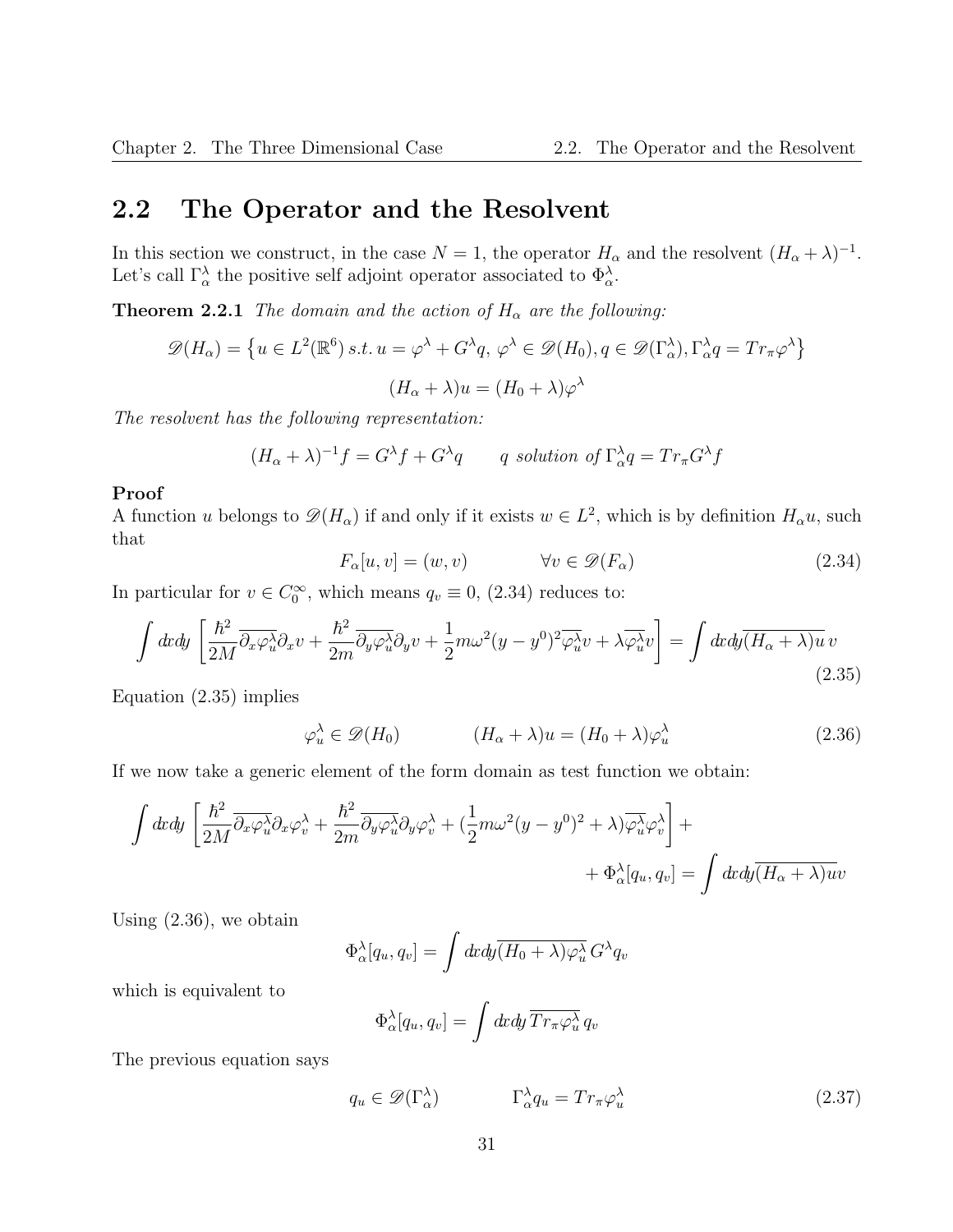Equation (2.37) is a boundary condition, which must be satisfied by the elements of the domain. The boundary condition can be written also as  $q_u = (\Gamma_\alpha^{\lambda})^{-1} Tr_\pi \varphi_u^{\lambda}$ ; the advantage of this reformulation is that  $(\Gamma_\alpha^{\lambda})^{-1}$  is a bounded operator and then it's clear that for any  $\varphi_u^{\lambda}, q_u$  is well defined and continuously depends on  $\varphi_u^{\lambda}$ . This statement follows from lemma (2.1.8) when we observed that for  $\lambda > \lambda_0$  one has  $\Phi_{\alpha}^{\lambda}[q] > c ||q||^2$ 

 $\Box$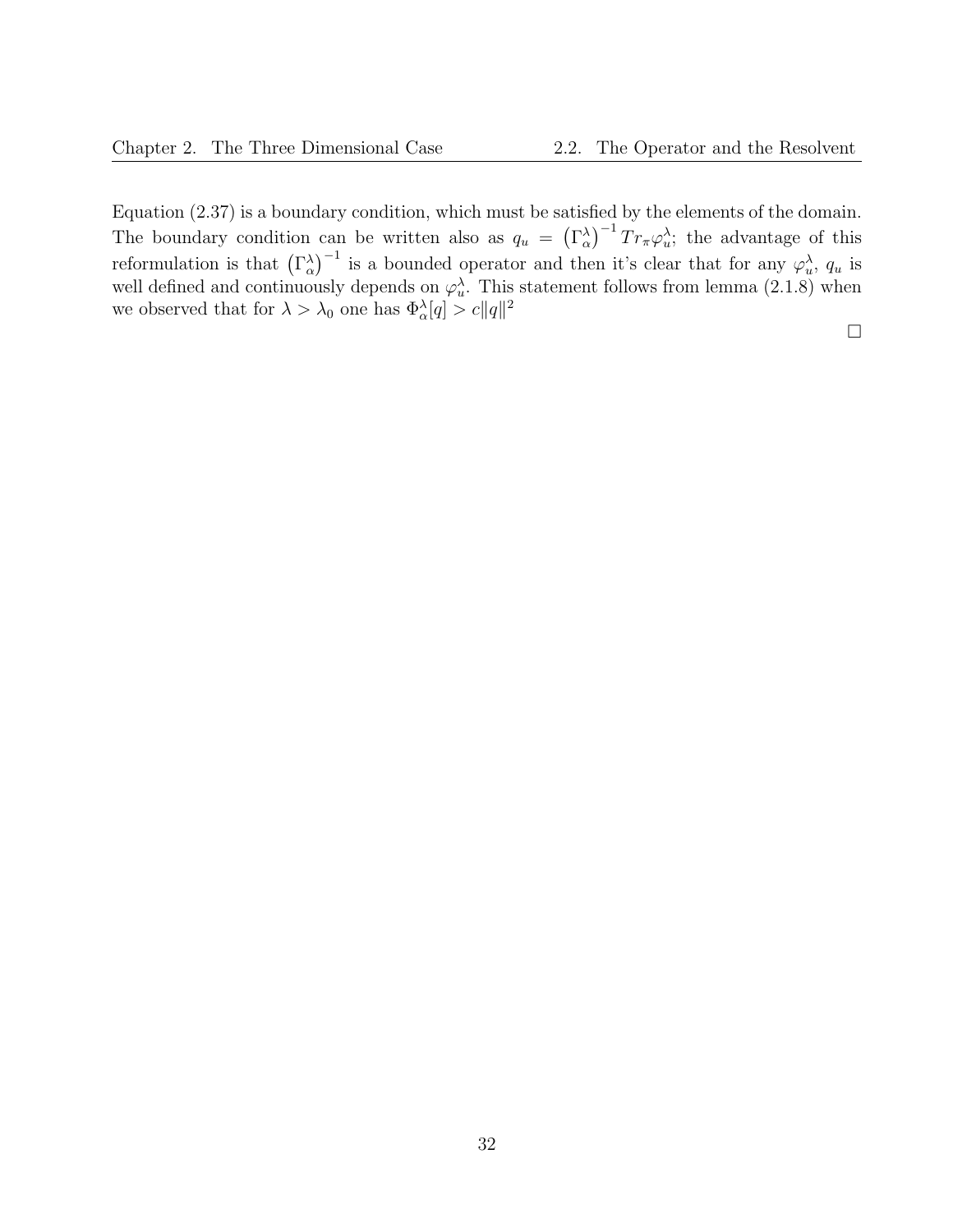## Chapter 3

## The Two Dimensional Case

In this chapter we introduce the quadratic form in dimension two. The situation is similar to the three dimensional case: a renormalization of the quadratic form is still required in order to achieve a meaningful quadratic form since we are not concerned with a bounded perturbation of  $F_0$ .

In section we introduce  $F_{\alpha}$ ; propositions (3.1.2) (3.1.3) (3.1.4) and (3.1.5) proves that definition  $(3.1.1)$  is well put. Closure and semiboundednes of the quadratic form are proved for any N since in the two dimensional case we can give an  $L^2$  estimate of non diagonal term of  $\Phi_\alpha^{\lambda}$ , see lemma (3.1.7). In section two, theorem (3.2.1) characterizes the domain and the action of the operator.

## 3.1 The Quadratic Form

In this section we introduce the quadratic form  $F_{\alpha}$  in two dimension and we prove that it is closed and bounded from below for any N. The definition of  $F_{\alpha}$  is similar to the three dimanional case.

Definition 3.1.1

$$
\mathscr{D}(F_{\alpha}) = \left\{ u \in L^{2}(\mathbb{R}^{2N+2}) \, s.t. \, \exists q \in \mathscr{D}(\Phi^{\lambda}), \, \varphi^{\lambda} \equiv u - G^{\lambda} q \in \mathscr{D}(F_{0}) \right\}
$$
\n
$$
F_{\alpha}[u] = \mathcal{F}^{\lambda}[u] + \Phi_{\alpha}^{\lambda}[u]
$$
\n
$$
\mathcal{F}^{\lambda}[u] = \int dx dy \left\{ \frac{\hbar^{2}}{2M} |\nabla_{x} \varphi^{\lambda}|^{2} + \frac{\hbar^{2}}{2m} |\nabla_{y} \varphi^{\lambda}|^{2} + \lambda |\varphi^{\lambda}|^{2} - \lambda |u|^{2} + \frac{1}{2} m \omega^{2} (y - y^{0})^{2} |\varphi^{\lambda}|^{2} \right\}
$$
\n
$$
\mathscr{D}(\Phi_{\alpha}^{\lambda}) = \left\{ (q_{1}, \dots, q_{N}), \, q_{i} \in L^{2}(\pi_{i}) \, s.t. \, \Phi_{\alpha}^{\lambda}[q] < +\infty \right\}
$$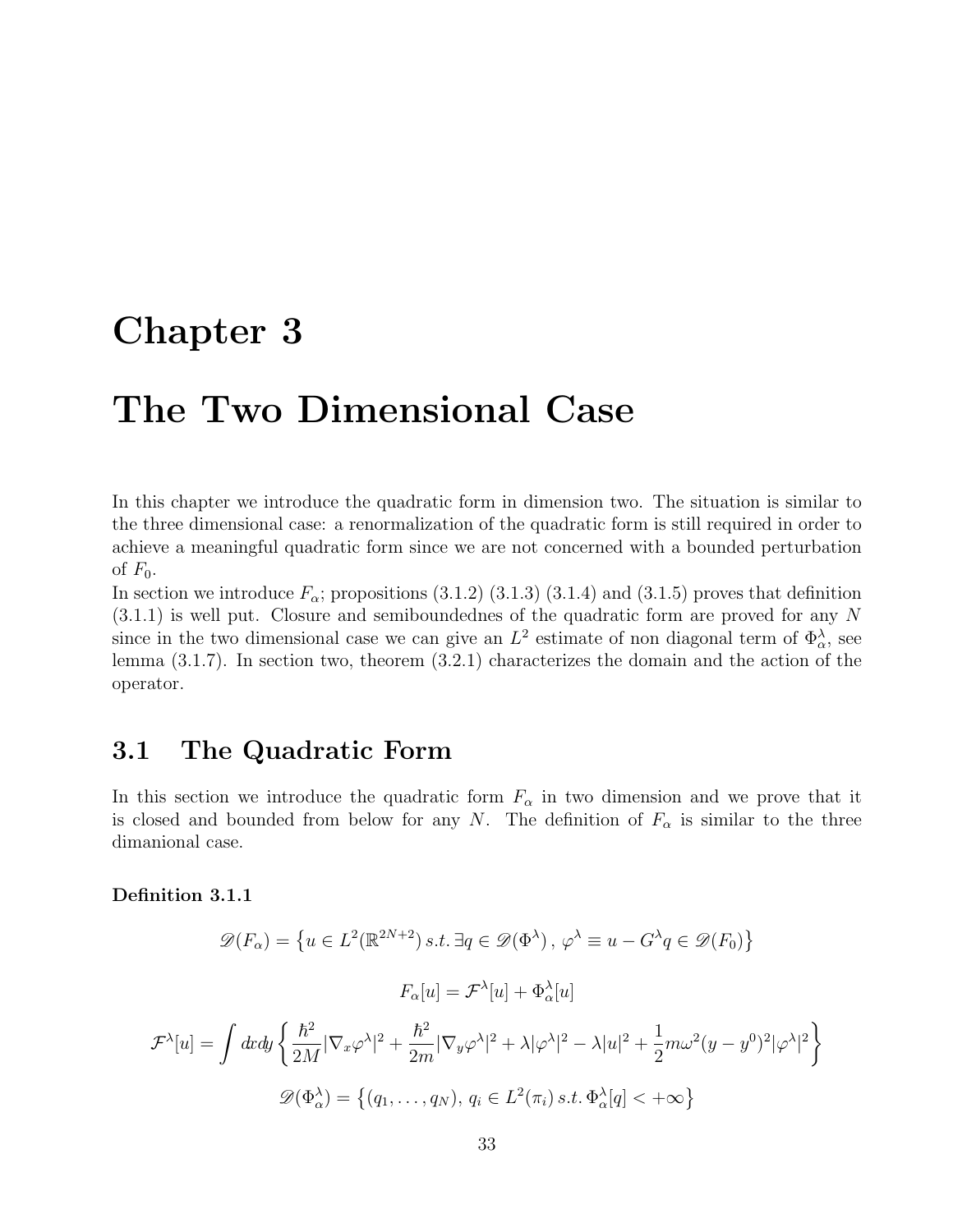$$
\Phi_{\alpha}^{\lambda}[q] = \alpha \sum_{i=1}^{N} \int dy |q_i(y)|^2 - 2\Re \sum_{i < j} \int dy \overline{q_i(y)} (G_i^{\lambda} q_j)(y) + \\ + \sum_{i=1}^{N} \int dy \, a_i^{\lambda}(y) |q_i(y)|^2 + \frac{1}{2} \sum_{i=1}^{N} \int dy dy' G^{\lambda}(y_i, y; y_i', y') |q_i(y) - q_i(y')|^2
$$

In the two dimensional case the functions  $a_i^{\lambda}(y)$  have the following expression:

$$
a_i^{\lambda}(y) = \frac{1}{(2\pi)} \frac{1}{\hbar^2} \frac{mM}{m+M} \Big\{ C + \int_0^1 dv \frac{1}{(1-\nu)^2} \Big[ 1 - \nu^{\frac{\lambda}{\hbar\omega}+N-1} \left( \frac{2}{1+\nu^2} \right)^{(N-1)} \Big] \Big\}
$$

$$
\left( \frac{m+M}{\frac{1+\nu^2}{2} \frac{\ln \frac{1}{\nu}}{1-\nu} m + \frac{1+\nu}{2} M} \right) \exp \left( -\frac{1}{2} \frac{1-\nu^2}{1+\nu^2} \frac{m\omega}{\hbar} \sum_{\substack{j=1 \ j \neq i}}^N |y_j - y_j^0|^2 \right) \Big\}
$$

$$
\exp \left( -\frac{\omega}{\hbar} \frac{\frac{1}{4}m^2 + \frac{1-\nu}{1+\nu} \frac{1}{2\ln \frac{1}{\nu}} mM}{\frac{1}{2} \frac{1+\nu^2}{1-\nu^2} m + \frac{1}{2\ln \frac{1}{\nu}} M} |y_i - y_i^0|^2 \right) \Big] \Big\} \quad (3.1)
$$

$$
C = -\left( \int_0^1 dv \frac{1}{\nu} e^{-\frac{1}{\nu}} + \int_1^\infty dv \frac{1}{\nu^2} \ln \frac{1}{\nu} e^{-\frac{1}{\nu}} \right)
$$

The heuristic argument at the basis of definition (3.1.1) is the same of the three dimensional case: the potential generated by a charge distribution is still divergent near the planes  $\pi_i$  and then a renormalization of the quadratic form is required. Nevertheless the singularity of the potential is of logarithmic type, much weaker than the coulombian type of the previous case; as we shall see later this fact makes easier the study of the closure of the quadratic form. The analysis of  $a_i^{\lambda}(y)$  follows the same line of the three dimensional case. To be concrete we

fix  $i = 1$ , put  $y^0 = 0$  and introduce the coordinates  $\xi$  and  $\eta$ .

$$
\begin{cases} \xi = \frac{1}{\sqrt{2}}(x - y_1) \\ \eta = \frac{1}{\sqrt{2}}(x + y_1) \end{cases}
$$

With this choice  $\pi_1$  is defined by  $\xi = 0$ . We have to study the behavior for small  $\xi$  of

$$
\left(G^{\lambda}1_{\varepsilon}\right)(\xi,\eta,y_2,\ldots,y_N)=\int_{U_{\varepsilon}}d\eta'dy_2'\ldots dy_N' G^{\lambda}(\xi,\eta,y_2,\ldots,y_N;0,\eta',y_2',\ldots,y_N')\tag{3.2}
$$

The shape of  $U_{\varepsilon}$  doesn't matter, indeed  $a_i^{\lambda}$  doesn't depend on  $\varepsilon$ ; we choose

$$
U_{\varepsilon} = \{ |\eta' - \eta| < \varepsilon, |y_2' - y_2| < \varepsilon, \dots, |y_N' - y_N| < \varepsilon \}
$$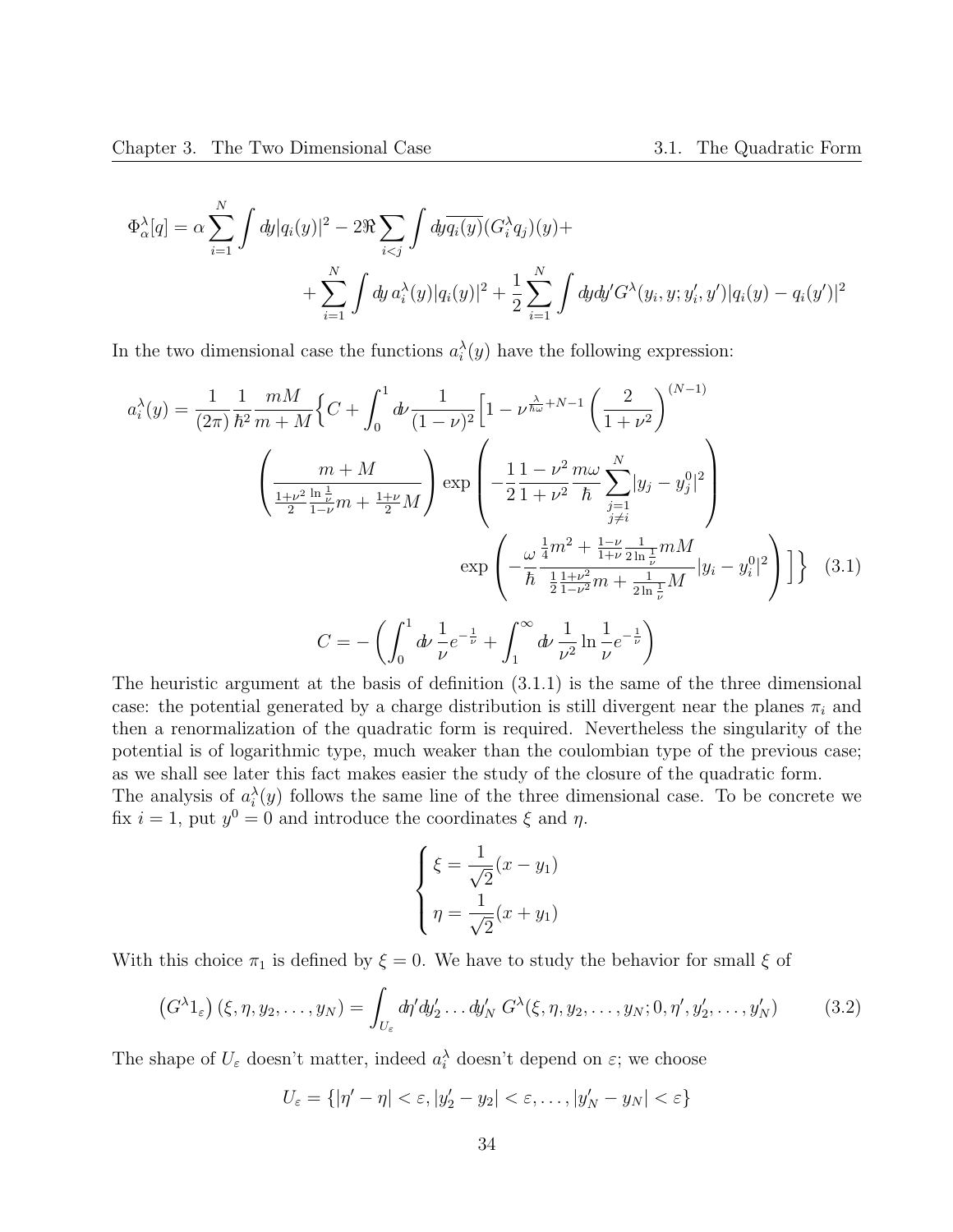From  $(A.1)$  one has that, with simple manipulations,  $(3.2)$  can be written as:

$$
(G^{\lambda}1_{\varepsilon}) (\xi, \eta, y_2, \dots, y_N) = \frac{1}{2\pi} \frac{1}{\hbar\omega} \frac{1}{\pi^N} \left(\frac{m\omega}{\hbar}\right)^N \left(\frac{M\omega}{\hbar}\right) \int_0^1 d\nu \frac{\nu^{\frac{\lambda}{\hbar\omega} + N - 1}}{(1 + \nu)^N} \frac{1}{(1 - \nu)^N (\log \frac{1}{\nu})}
$$

$$
\prod_{i=2}^N \left\{ e^{-\frac{m\omega}{\hbar} \frac{1 - \nu}{1 + \nu} y_i^2} \left(\frac{m\omega}{\hbar} \frac{1 + \nu^2}{2} \frac{1 - \nu^2}{1 - \nu^2}\right)^{-1} \int_{|y_i'| < \varepsilon \left(\frac{m\omega}{\hbar} \frac{(1 + \nu^2)}{2(1 - \nu^2)}\right)^{\frac{1}{2}}} dy_i' e^{-y_i'^2} e^{-y_i \cdot y_i' \left(\frac{m\omega}{\hbar} \frac{2(1 - \nu^2)}{(1 + \nu^2)}\right)^{\frac{1}{2}} \frac{1 - \nu}{1 + \nu}} \right\}
$$

$$
e^{-\frac{1}{2} \frac{1 - \nu}{1 + \nu} \frac{m\omega}{\hbar} (\eta^2 - \eta \cdot \xi)} e^{-\xi^2 \left(\frac{1}{4} \frac{1 - \nu^2}{1 + \nu^2} \frac{m\omega}{\hbar} \frac{1}{4 \ln \frac{M\omega}{\hbar}}\right)} \left(\frac{1}{4} \frac{1 - \nu^2}{1 + \nu^2} \frac{m\omega}{\hbar} + \frac{1}{4 \ln \frac{1}{\nu}} \frac{M\omega}{\hbar}\right)^{-1}
$$

$$
\int_{|\eta'| < \varepsilon \left(\frac{1}{4} \frac{1 - \nu^2}{1 + \nu^2} \frac{m\omega}{\hbar} \frac{1}{4 \ln \frac{1}{\nu}} \frac{M\omega}{\hbar}\right)^{\frac{1}{2}} d\eta' e^{-\eta'^2} \exp\left\{\frac{2\eta' \cdot \left[\left(\frac{1}{4 \ln \frac{1}{\nu}} \frac{M\omega}{\hbar} - \frac{1}{4} \frac{1 - \nu^2}{1 + \nu^2} \frac{m\omega}{\hbar} \right) \xi + \
$$

With the changes of variable  $\nu = 1 - \nu'$  and  $\nu' \xi^2 = \nu''$  we recover a logarithmic singularity for the potential:

$$
\left(G^{\lambda}1_{\varepsilon}\right)(\xi,\eta,y_2,\ldots,y_N) \simeq_{\xi \to 0} -\frac{1}{\pi} \frac{1}{\hbar^2} \frac{mM}{m+M} \ln\left(\xi^2 \frac{\omega}{\hbar} \frac{mM}{m+M}\right) \tag{3.4}
$$

If we subtract (3.3) from (3.4) and we add  $\int_{|y'-y|>\varepsilon} dy' G^{\lambda}(y_i, y; y_i', y')$ , we obtain (3.1).

The proof that (2.1.1) is well defined is divided into several propositions; the proofs differ from the three dimensional case only by minor modifications.

First we prove that the decomposition  $u = \varphi^{\lambda} + G^{\lambda} q$  is well defined and unique.

**Proposition 3.1.2** If  $q_i \in L^2(\mathbb{R}^{2N})$  then  $G^{\lambda}q_i \in L^2(\mathbb{R}^{2N+2})$ .

### Proof

Let's fix  $i = 1$ .

$$
\int dx \, dy |G^{\lambda}q_{1}(x,y)|^{2} = \frac{1}{(2\pi)^{2}} \frac{1}{(\hbar\omega)^{2}} \frac{1}{\pi^{2N}} \left(\frac{m\omega}{\hbar}\right)^{2N} \left(\frac{M\omega}{\hbar}\right)^{2}
$$

$$
\int dx dy \int dx \, \overline{q_{1}(z)} \int_{0}^{1} d\nu \, \nu^{\frac{\lambda}{\hbar\omega}+N-1} \frac{1}{(1-\nu^{2})^{N}} \frac{1}{(\ln\frac{1}{\nu})} e^{-\frac{m\omega}{\hbar} \frac{1-\nu}{2(1+\nu)}(y^{2}+z^{2})} e^{-\frac{M\omega}{\hbar} \frac{1}{2\ln\frac{1}{\nu}}|x-z_{1}|^{2}}
$$

$$
e^{-\frac{m\omega}{\hbar} \frac{\nu}{1-\nu^{2}}|y-z|^{2}} \int dw \, q_{1}(w) \int_{0}^{1} d\mu \, \mu^{\frac{\lambda}{\hbar\omega}+N-1} \frac{1}{(1-\mu^{2})^{N}} \frac{1}{(\ln\frac{1}{\mu})} e^{-\frac{m\omega}{\hbar} \frac{1-\mu}{2(1+\mu)}(y^{2}+w^{2})}
$$

$$
e^{-\frac{M\omega}{\hbar} \frac{1}{2\ln\frac{1}{\mu}}|x-w_{1}|^{2}} e^{-\frac{m\omega}{\hbar} \frac{\mu}{2\ln\frac{1}{\mu}}|x-w_{1}|^{2}} e^{-\frac{m\omega}{\hbar} \frac{\mu}{1-\mu^{2}}|y-w|^{2}}
$$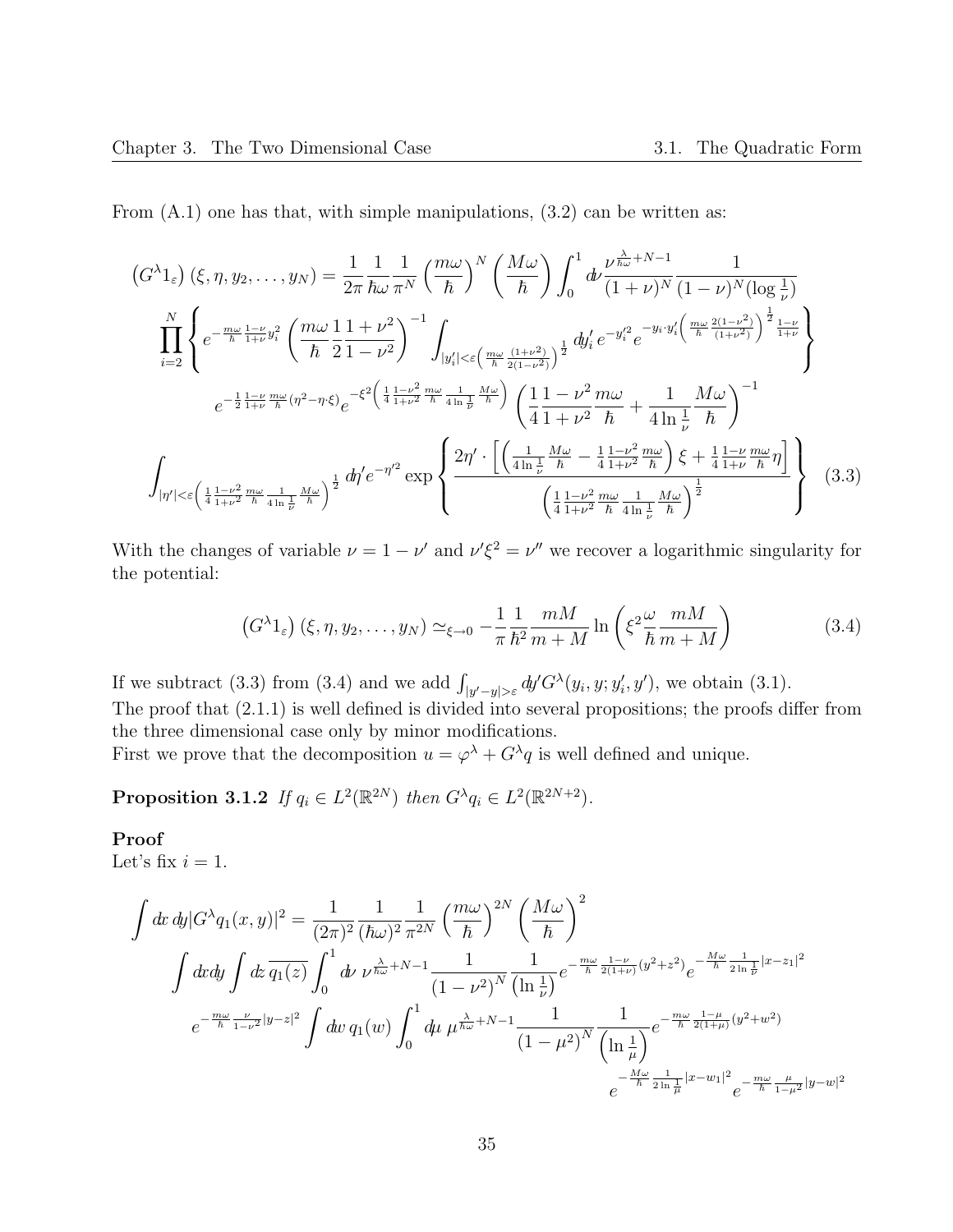$$
= \frac{1}{(2\pi)^2} \frac{1}{(\hbar\omega)^2} \frac{1}{\pi^{2N}} \left(\frac{m\omega}{\hbar}\right)^{2N} \left(\frac{M\omega}{\hbar}\right)^2 \int dx \, dw \, \overline{q_1}(z) q_1(w) \n\int_0^1 d\nu \, \nu^{\frac{\lambda}{\hbar\omega}+N-1} \frac{1}{(1-\nu^2)^N} \frac{1}{\left(\ln\frac{1}{\nu}\right)} \int_0^1 d\mu \, \mu^{\frac{\lambda}{\hbar\omega}+N-1} \frac{1}{(1-\mu^2)^N} \frac{1}{\left(\ln\frac{1}{\mu}\right)} \n\int dx \, dy e^{-\frac{m\omega}{\hbar} \frac{\nu}{1-\nu^2} |y-z|^2} e^{-\frac{M\omega}{\hbar} \frac{1}{2\ln\frac{1}{\nu}} |x-z_1|^2} e^{-\frac{m\omega}{\hbar} \frac{1-\nu}{2(1+\nu)} (y^2+z^2)} \n\int e^{-\frac{M\omega}{\hbar} \frac{1}{2\ln\frac{1}{\mu}} |x-w_1|^2} e^{-\frac{m\omega}{\hbar} \frac{\mu}{1-\mu^2} |y-w|^2} e^{-\frac{m\omega}{\hbar} \frac{1-\mu}{2(1+\mu)} (y^2+w^2)}
$$

It's then sufficient to show that

$$
T(z, w) = \int_0^1 dv \, \nu^{\frac{\lambda}{\hbar\omega} + N - 1} \frac{1}{(1 - \nu^2)^N} \frac{1}{(\ln \frac{1}{\nu})} \int_0^1 d\mu \, \mu^{\frac{\lambda}{\hbar\omega} + N - 1} \frac{1}{(1 - \mu^2)^N} \frac{1}{(\ln \frac{1}{\mu})}
$$

$$
\int dx dy \, e^{-\frac{m\omega}{\hbar} \frac{\nu}{1 - \nu^2} |y - z|^2} e^{-\frac{M\omega}{\hbar} \frac{1}{2\ln \frac{1}{\nu}} |x - z_1|^2} e^{-\frac{M\omega}{\hbar} \frac{1}{2\ln \frac{1}{\mu}} |x - w_1|^2} e^{-\frac{m\omega}{\hbar} \frac{\mu}{1 - \mu^2} |y - w|^2}
$$

is the integral kernel of a bounded operator in  $L^2(\mathbb{R}^{2N})$ . This kernel can be pointwise estimated in the following way:

$$
T(z, w) \le \left(\frac{M\omega}{\hbar}\right)^{-1} \left(\frac{m\omega}{\hbar}\right)^{-N} \pi^{N+1} \int_0^1 d\nu d\mu \left(\frac{\nu}{1-\nu^2} + \frac{\mu}{1-\mu^2}\right)^{-(N+1)} \nu^{\frac{\lambda}{\hbar\omega}+N-1} \frac{1}{(1-\nu^2)^N} \frac{1}{(1-\nu^2)^N} \frac{1}{\left(\ln\frac{1}{\mu}\right)} e^{-\frac{1}{4\left(\frac{1-\nu^2}{\nu} + \frac{1-\mu^2}{\mu}\right)} \frac{m\omega}{\hbar} |w-z|^2} \tag{3.5}
$$

Using the Schur's test, and (3.5) we have

$$
||T|| \le \sup_{w} \int dw \, T(z, w) \le \left(\frac{M\omega}{\hbar}\right)^{-1} \pi^{N+1} \int_{0}^{1} dv d\mu \, \nu^{\frac{\lambda}{\hbar\omega}-1} \mu^{\frac{\lambda}{\hbar\omega}-1} \frac{1}{\left(\ln\frac{1}{\mu}\right)} \frac{1}{\left(\ln\frac{1}{\mu}\right)}
$$

$$
\left(\frac{\nu}{1-\nu^{2}}+\frac{\mu}{1-\mu^{2}}\right)^{-1} \le \left(\frac{M\omega}{\hbar}\right)^{-1} \pi^{N+1} \int_{0}^{1} dv d\mu \, \nu^{\frac{\lambda}{\hbar\omega}-1} \mu^{\frac{\lambda}{\hbar\omega}-1} \frac{1}{\left[\frac{\nu}{1+\nu}\frac{\ln\frac{1}{\nu}}{1-\nu}\ln\frac{1}{\mu}+\frac{\mu}{1+\mu}\frac{\ln\frac{1}{\mu}}{1-\mu}\ln\frac{1}{\nu}\right]} < +\infty
$$

and this concludes the proof.  $\Box$ 

**Proposition 3.1.3** If  $q_i \in \mathscr{D}(\Phi_\alpha^\lambda)$  then  $G^\lambda q_i \notin \mathscr{D}(F_0)$ .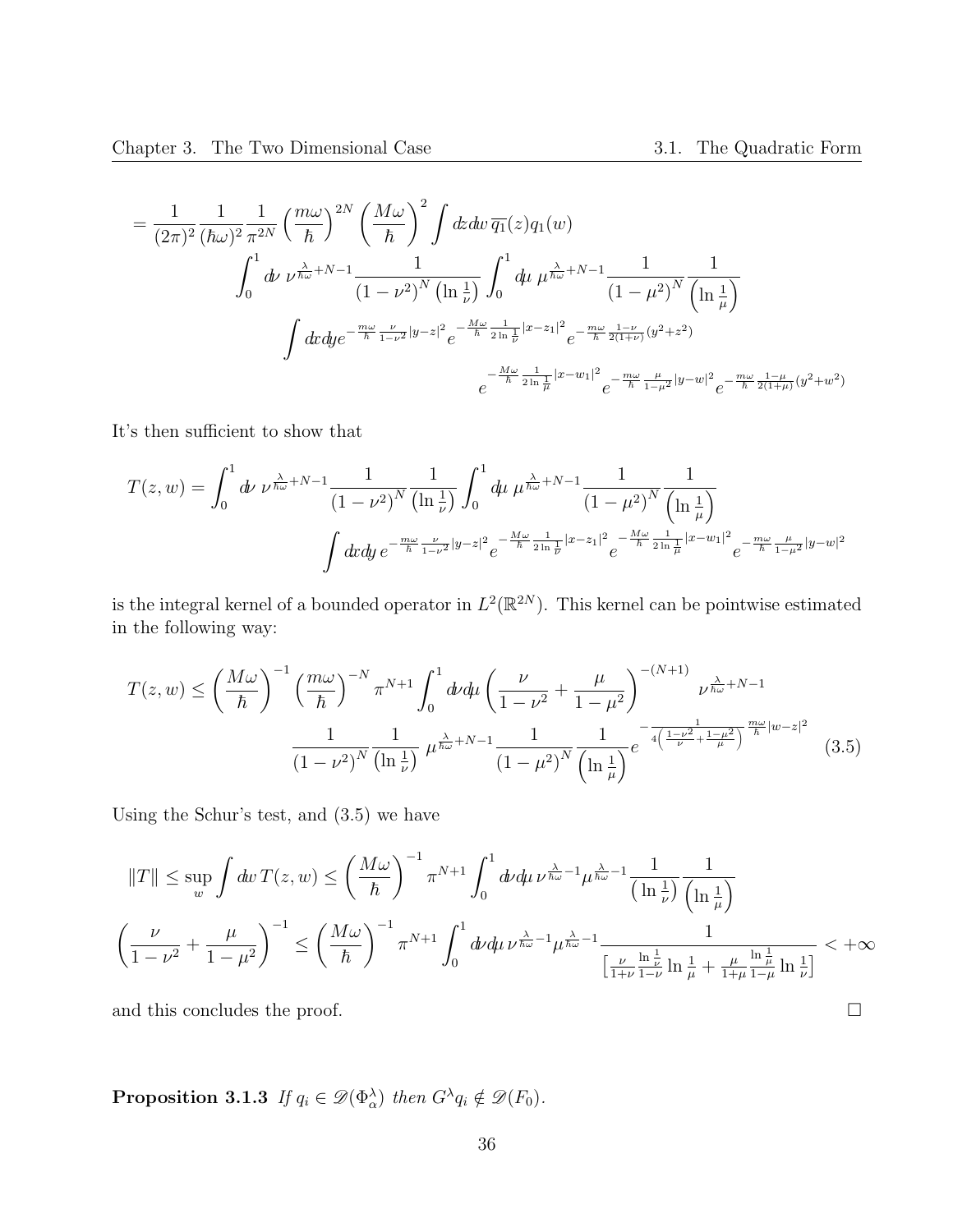#### Proof

Fix  $i = 1$  and put  $y^0 = 0$ . Since  $G^{\lambda}q_1$  is divergent near  $\pi_1$ , we shall consider a regularized version of  $F_0$  restricting the integration to the whole space minus a small cylinder around  $\pi_1$ and, with integrations by parts, we shall show that it diverges when the small cylinder shrinks to  $\pi_1$ .

Let's show that the following identity holds:

$$
\int_{\mathbb{R}^{2N+2}\setminus\pi_1^\delta} dxdy \left\{ \frac{\hbar^2}{2M} |\nabla_x G^\lambda q_1|^2 + \frac{\hbar^2}{2m} |\nabla_y G^\lambda q_1|^2 + \left(\frac{1}{2} m\omega^2 y^2 + \lambda\right) |G^\lambda q_1|^2 \right\} =
$$
\n
$$
= -\frac{1}{2} \int dy dy' |q_1(y) - q_1(y')|^2 \int_{\partial\pi_1^\delta} dx'' dy'' G^\lambda(x'', y''; y_1, y) \frac{\partial G^\lambda}{\partial n}(x'', y''; y'_1, y') +
$$
\n
$$
+ \int_{\partial\pi_1^\delta} dx dy \left( G^\lambda 1 - \zeta_1 \right) \frac{\partial G^\lambda}{\partial n} (|q_1|^2) + \int_{\partial\pi_1^\delta} dx dy \zeta_1 \frac{\partial G^\lambda}{\partial n} (|q_1|^2) \quad (3.6)
$$

Formula (3.6) is equivalent to:

$$
\int_{\mathbb{R}^{2N+2}\setminus\pi_1^\delta} dxdy \left\{ \frac{\hbar^2}{2M} |\nabla_x G^\lambda q_1|^2 + \frac{\hbar^2}{2m} |\nabla_y G^\lambda q_1|^2 + \left(\frac{1}{2} m\omega^2 y^2 + \lambda\right) |G^\lambda q_1|^2 \right\} =
$$
\n
$$
= -\frac{1}{4} \int dy dy' |q_1(y) - q_1(y')|^2 \left( \int_{\partial \pi_1^\delta} dx'' dy'' G^\lambda(x'', y''; y_1, y) \frac{\partial G^\lambda}{\partial n}(x'', y''; y'_1, y') +
$$
\n
$$
+ \int_{\partial \pi_1^\delta} dx'' dy'' G^\lambda(x'', y''; y'_1, y') \frac{\partial G^\lambda}{\partial n}(x'', y''; y_1, y) \right) + \int_{\partial \pi_1^\delta} dx dy G^\lambda 1 \frac{\partial G^\lambda}{\partial n} (|q_1|^2) \quad (3.7)
$$

If we further simplify (3.7), we obtain

$$
\int_{\mathbb{R}^{2N+2}\setminus\pi_1^\delta} dxdy \left\{ \frac{\hbar^2}{2M} |\nabla_x G^\lambda q_1|^2 + \frac{\hbar^2}{2m} |\nabla_y G^\lambda q_1|^2 + \left(\frac{1}{2} m\omega^2 y^2 + \lambda\right) |G^\lambda q_1|^2 \right\} =
$$
\n
$$
= \int_{\partial\pi_1^\delta} dxdy \overline{G^\lambda q_1} \frac{\partial G^\lambda}{\partial n} (q_1) \quad (3.8)
$$

which is true by Stoke's theorem and because we have removed  $\pi_1^{\delta}$  from the domain of integration.

In order to prove that  $F_0[G^{\lambda}q_1] = +\infty$  we shall consider the r.h.s. of (3.6) and we shall prove the following steps: the sum of first and the second term converge, up to multiplicative constant, to  $-\frac{4}{\hbar^2}\frac{m}{m+M}\Phi_\alpha^\lambda[q]$  as  $\delta \to 0$  while the third term diverges; since by proposition (3.1.2), the l.h.s. of (3.6) differs from  $F_0[G^{\lambda}q_1]$  only by a bounded term it's clear that  $F_0[G^{\lambda}q_1] = +\infty$ . Now we show that

$$
\lim_{\delta \to 0} \int_{\partial \pi_1^{\delta}} dx dy \left( G^{\lambda} 1 - \zeta_1 \right) (x, y) \frac{\partial G^{\lambda}}{\partial n} (x, y; y_1', y') = -\frac{4}{\hbar^2} \frac{mM}{m+M} a_1^{\lambda}(y')
$$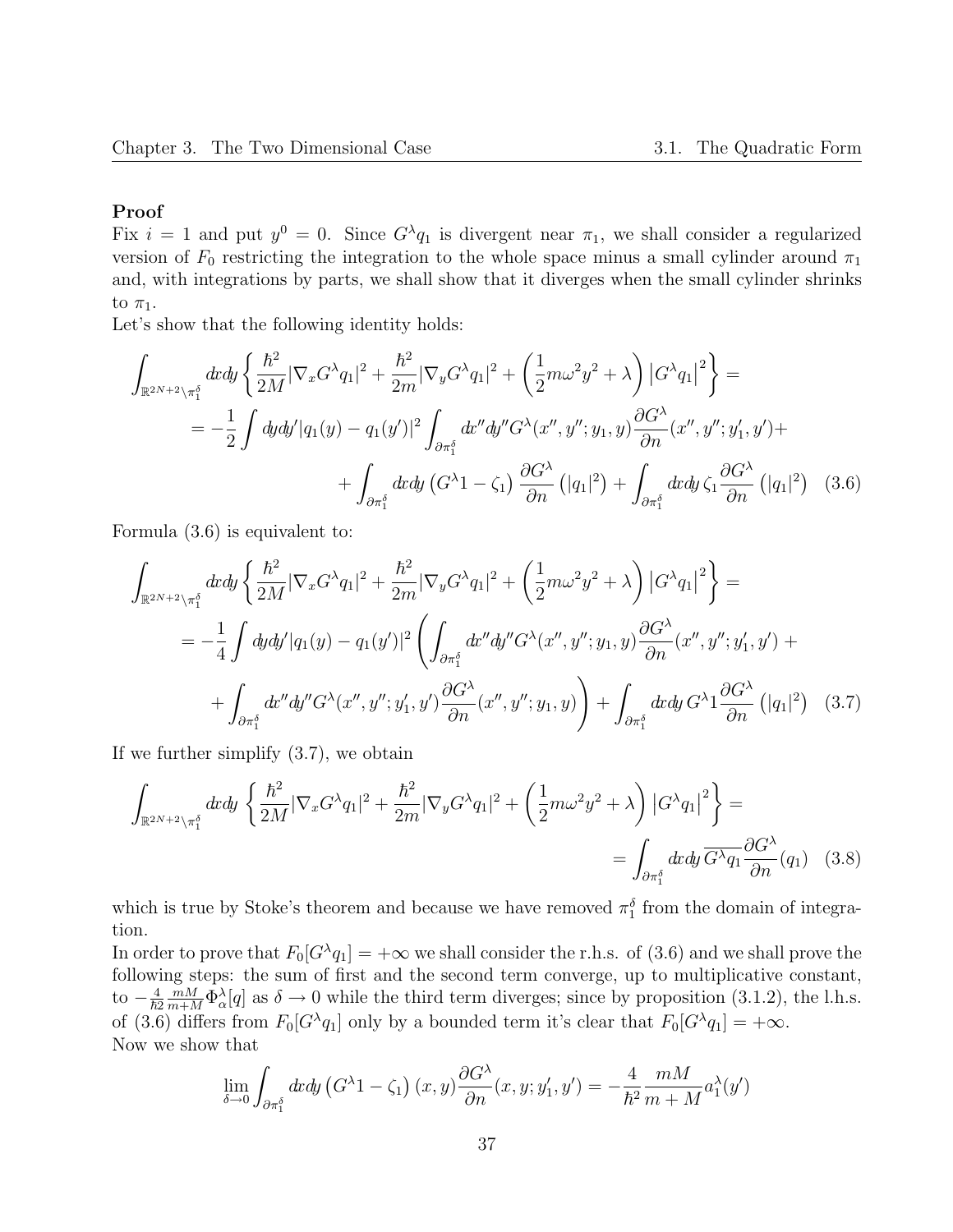$$
\lim_{\delta \to 0} \int_{\partial \pi_1^{\delta}} dx'' dy'' G^{\lambda}(x'', y''; y_1, y) \frac{\partial G^{\lambda}}{\partial n}(x'', y''; y'_1, y') = \frac{4}{\hbar^2} \frac{mM}{m+M} G^{\lambda}(x'', y''; y'_1, y')
$$

In this case  $\frac{\partial}{\partial n} = -\frac{\partial}{\partial |n}$  $\frac{\partial}{\partial |\xi|}$ , then the integral kernel of  $\frac{\partial G^{\lambda}}{\partial n}$  can be easily obtained from (A.1).

$$
\frac{\partial G^{\lambda}}{\partial n}(\xi, \eta, y_2, \dots, y_n; y_1', y') = \frac{1}{2\pi} \frac{1}{\hbar \omega} \frac{1}{\pi^N} \left(\frac{m\omega}{\hbar}\right)^N \left(\frac{M\omega}{\hbar}\right) \int_0^1 d\nu \frac{\nu^{\frac{\lambda}{\hbar \omega} + N - 1}}{(1 - \nu^2)^N \left(\ln \frac{1}{\nu}\right)}
$$
\n
$$
e^{-\frac{1}{2} \frac{1 - \nu}{1 + \nu} \frac{m\omega}{\hbar} \left[\frac{1}{2} (\eta - \xi)^2 + y_2^2 + \dots y_N^2 + y'^2\right]} e^{-\frac{\nu}{1 - \nu^2} \frac{m\omega}{\hbar} \left(\left|\frac{1}{\sqrt{2}} (\eta - \xi) - y_1'\right|^2 + \left|y_2 - y_2'\right|^2 + \dots + \left|y_N - y_N'\right|^2\right)} e^{-\frac{1}{2 \ln \frac{1}{\nu} \frac{M\omega}{\hbar} \left|\frac{1}{\sqrt{2}} (\eta + \xi) - y_1'\right|^2}
$$
\n
$$
\left\{ \left[ |\xi| + \sqrt{2} \frac{\xi}{|\xi|} \cdot \left(\frac{1}{\sqrt{2}} \eta + y_1'\right) \right] \frac{1}{2} \frac{1 + \nu^2}{1 - \nu^2} \frac{m\omega}{\hbar} + \left[ |\xi| + \sqrt{2} \frac{\xi}{|\xi|} \cdot \left(\frac{1}{\sqrt{2}} \eta - y_1'\right) \right] \frac{1}{2 \ln \frac{1}{\nu}} \frac{M\omega}{\hbar} \right\} \tag{3.9}
$$

The potential  $G^{\lambda}1$  and its divergent part  $\zeta_1$  have the following expressions:

$$
(G^{\lambda}1)(\xi, \eta, y_2, \dots, y_n) = \frac{1}{2\pi} \frac{1}{\hbar\omega} \frac{m\omega}{\hbar} \frac{M\omega}{\hbar} \int_0^1 d\mu \frac{1}{(1-\mu^2) \left(\ln\frac{1}{\mu}\right)} \mu^{\frac{\lambda}{\hbar\omega} + \frac{3N}{2} - 1} \left(\frac{2}{1+\mu^2}\right)^{N-1}
$$

$$
\left(\frac{1+\mu^2}{2} \frac{\ln\frac{1}{\mu}}{1-\mu} m + \frac{1+\mu}{2} M\right)^{-1} \exp\left(-\frac{1}{2} \frac{1-\mu^2}{1+\mu^2} \frac{m\omega}{\hbar} \sum_{j=2}^N y_j^2\right) \exp\left(-\frac{\omega^{\frac{1}{4}m^2 + \frac{1-\mu}{1+\mu}\frac{1}{2\ln\frac{1}{\mu}}mM}{\frac{1}{2} \frac{1+\mu^2}{1-\mu^2}m + \frac{1}{2\ln\frac{1}{\mu}} - 2}\eta^2\right)
$$

$$
\exp\left(-4 \frac{\frac{1}{4\ln\frac{1}{\mu}} \frac{M\omega}{\hbar} \frac{1}{4} \frac{1+\mu^2}{1-\mu^2} \frac{m\omega}{\hbar}}{\frac{1+\mu^2}{4\ln\frac{1}{\mu}} \frac{M\omega}{\hbar}} \xi^2\right) \exp\left(-\frac{\frac{1}{8} \left(\frac{m\omega}{\hbar}\right)^2}{\frac{1}{4\ln\frac{1}{\mu}} \frac{M\omega}{\hbar} + \frac{1}{4} \frac{1+\mu^2}{1-\mu^2} \frac{m\omega}{\hbar}} \eta \cdot \xi\right)
$$

$$
\zeta_1 = \frac{1}{\pi} \frac{1}{\hbar^2} \frac{mM}{m+M} \ln\left(\frac{1}{\xi^2} \frac{\hbar}{\omega} \frac{m+M}{mM}\right)
$$

It is useful to write  $G^{\lambda}1 - \zeta_1$  in the following way:

$$
(G^{\lambda}1 - \zeta_{1})(\xi, \eta, y_{2}...y_{N}) = \frac{1}{\pi} \frac{1}{\hbar^{2}} \frac{mM}{m+M} \left\{ C + \int_{0}^{1} d\mu \frac{1}{(1-\mu)^{\frac{3}{2}}} \left[ \mu^{\frac{\lambda}{h\omega}+N-1} \left( \frac{2}{1+\mu^{2}} \right)^{N-1} \right] \frac{1}{(1-\mu)^{2}} \frac{1}{\mu^{2}} \left[ \mu^{\frac{\lambda}{h\omega}+N-1} \left( \frac{2}{1+\mu^{2}} \right)^{N-1} \right] \frac{1}{\left( \frac{1+\mu^{2}}{2} \frac{\ln \frac{1}{\mu}}{\frac{\mu}{\mu}m + \frac{1+\mu}{2}M} \right)} \exp\left( -\frac{1}{2} \frac{1-\mu^{2}}{1+\mu^{2}} \frac{m\omega}{\hbar} \sum_{j=2}^{N} y_{j}^{2} \right) \exp\left( -\frac{\omega}{\hbar} \frac{\frac{1}{4}m^{2} + \frac{1-\mu}{1+\mu} \frac{1}{2}mM}{\frac{1}{2} \ln \frac{1}{\mu}m + \frac{1}{2}m^{2}}}{\left( \frac{1}{4} \frac{1}{\hbar} \frac{\frac{1}{\mu}m\omega}{\frac{1}{\mu} \frac{1}{\mu} \frac{1+\mu^{2}}{\hbar} \frac{m\omega}{4}} \right)} \exp\left( -4 \frac{\frac{1}{4} \frac{1+\mu^{2}}{\mu} \frac{m\omega}{\hbar}}{\frac{1}{4} \ln \frac{1}{\mu} \frac{M\omega}{\hbar}}}{\frac{1}{4} \ln \frac{1}{\mu} \frac{M\omega}{\hbar} + \frac{1}{4} \frac{1+\mu^{2}}{\hbar} \frac{m\omega}{\hbar}} \right\} \exp\left( -\frac{\frac{1}{2} \frac{1-\mu}{1+\mu} \frac{m\omega}{\hbar} \frac{1}{2} \ln \frac{M\omega}{\hbar}}{\frac{1}{4} \ln \frac{1}{\mu} \frac{M\omega}{\hbar}} + \frac{1}{4} \frac{1+\mu^{2}}{1-\mu^{2}} \frac{m\omega}{\hbar}} \eta \cdot \xi \right) - \exp\left( \frac{1}{1-\mu} \frac{mM}{m
$$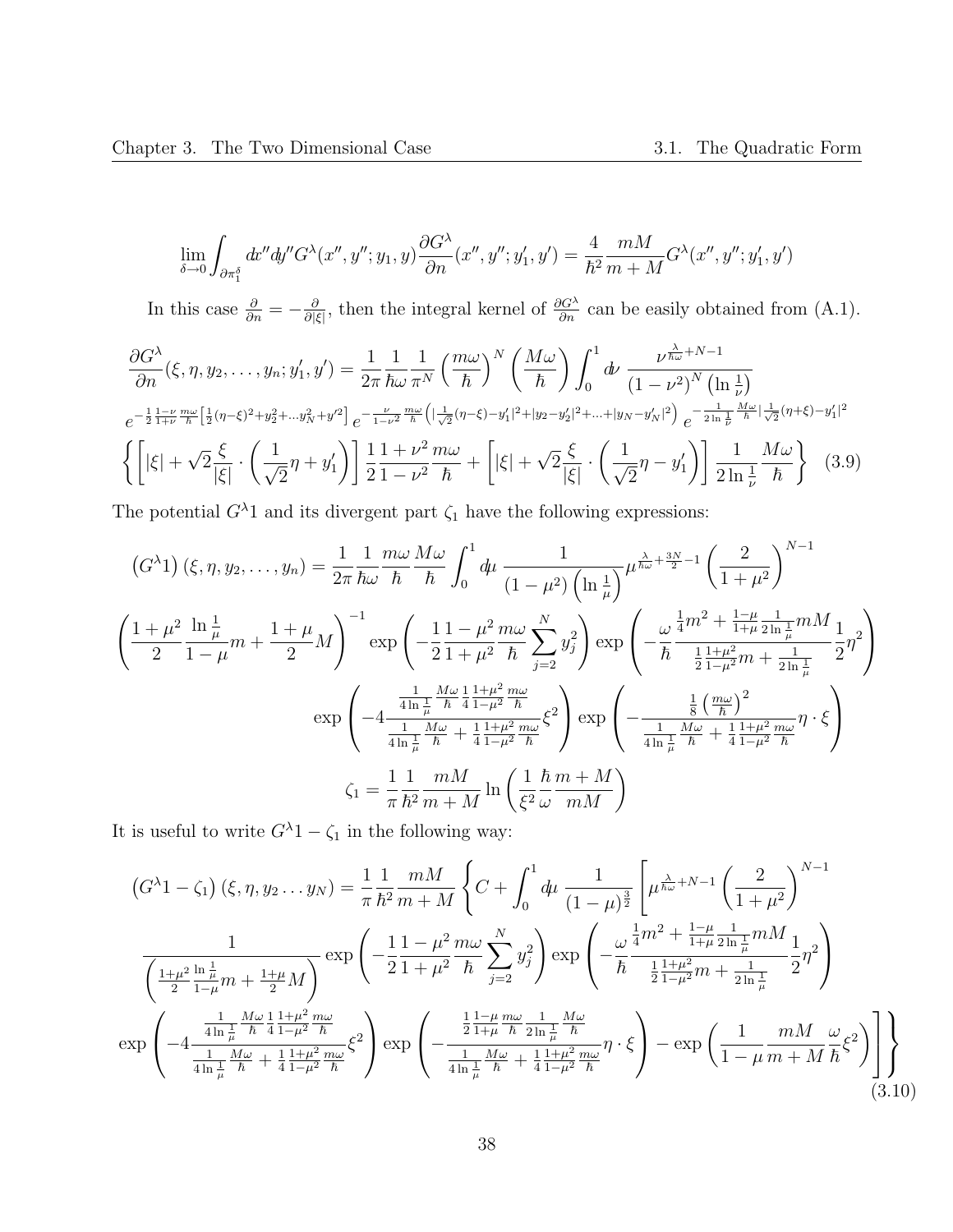Equation (3.10) shows that  $a_1^{\lambda}(y) = -2(G^{\lambda}1 - \zeta_1)(0, \eta, y_2 \dots y_N)$ , the numerical factor 2 is absorbed in  $(3.1)$  by a change of variable.

The integral kernel  $\frac{\partial G^{\lambda}}{\partial n}$  has the following property:

$$
\lim_{\delta \to 0} \int_{\partial \pi_1^{\delta}} dx dy f(x, y) \frac{\partial G^{\lambda}}{\partial n}(x, y; y_1', y') = \frac{4}{\hbar^2} \frac{mM}{m+M} f(y_1', y') \tag{3.11}
$$

If we prove (3.11) when f is  $(G^{\lambda} - \zeta_1)(x, y)$  or  $G^{\lambda}(x, y; y''_1, y'')$  we conclude the first step of the proof; if we interchange the integral over the parameter  $\mu$  with the limit over  $\delta$  and the integral over  $(x, y)$  we can restrict ourselves to prove  $(3.11)$  when f is a gaussian. Now it's only a matter of long calculations to prove that:

$$
\lim_{\delta \to 0} \int_{\partial \pi_1^{\delta}} d\xi d\eta dy_2 \dots dy_N e^{-\frac{\omega}{\hbar}(a\xi^2 + b\eta^2 + c\eta \cdot \xi)} e^{-\frac{\omega}{\hbar}d(y_2^2 + \dots + y_N^2)} \frac{\partial G^{\lambda}}{\partial n}(\xi, \eta, y_2, \dots, y_n; y_1', y')
$$
\n
$$
= \frac{4}{\hbar^2} \frac{mM}{m+M} e^{-\frac{\omega}{\hbar}b\eta'^2} e^{-\frac{\omega}{\hbar}d(y_2'^2 + \dots + y_N'^2)}
$$

Using (3.9) and integrating over  $\eta$ ,  $y_2, \ldots, y_N$ , we have to study

$$
\lim_{\delta \to 0} \frac{1}{\pi} \frac{1}{\hbar \omega} \frac{1}{\pi^N} \left( \frac{m\omega}{\hbar} \right)^N \left( \frac{M\omega}{\hbar} \right) \int_0^1 dv \frac{\nu^{\frac{\lambda}{h \omega} + N - 1}}{(1 - \nu^2)^N (\ln \frac{1}{\nu})} \left[ \frac{1}{\pi} \frac{\omega}{\hbar} \left( \frac{1 + \nu^2}{2 \ln \nu^2 m + d} \right) \right]^{-(N-1)} \exp \left( -\frac{\omega}{\hbar} (y_2' + \dots y_N'^2) \frac{\frac{1}{2} \frac{1 + \nu^2}{1 - \nu^2} m d + \frac{1}{4} m^2}{\frac{1 + \nu^2}{2 \ln \nu^2} m + d} \right) \left( \frac{1}{4} \frac{1 + \nu^2}{1 - \nu^2} \frac{m\omega}{\hbar} + \frac{1}{4 \ln \frac{1}{\nu}} \frac{M\omega}{\hbar} \frac{\omega}{\hbar} \right)^{\frac{3}{2}} \exp \left\{ -\frac{1}{2} \delta^2 \left[ \frac{\frac{1 + \nu^2}{1 - \nu^2} \frac{1}{\ln \frac{1}{\nu}} + 2 \frac{\omega}{\hbar} b \left( \frac{1}{2 \ln \nu^2} m + \frac{1}{2 \ln \frac{1}{\nu}} \frac{M\omega}{\hbar} \right) + 2 \frac{\omega}{\hbar} c \left( \frac{1 + \nu^2}{2 \ln \frac{\nu^2}{\nu}} \frac{m\omega}{\hbar} - \frac{1}{2 \ln \frac{1}{\nu}} \frac{M\omega}{\hbar} \right) + \left( \frac{\omega}{\hbar} c \right)^2 \right] \right\}
$$
  
\n
$$
\exp \left\{ -y_1'^2 \left[ \frac{\frac{1}{4} \left( \frac{m\omega}{\hbar} \right)^2 + \frac{1}{2 \ln \frac{1}{\nu}} \frac{M\omega}{\hbar} \frac{1 - \nu^2}{2 \ln \nu} \frac{m\omega}{\hbar} + 2 \frac{\omega}{\hbar} b \left( \frac{1 + \nu^2}{2 \ln \nu^2} \frac{m\omega}{\hbar} + \frac{1}{2 \ln \frac{1}{\nu}} \frac{M\omega}{\hbar} \right)
$$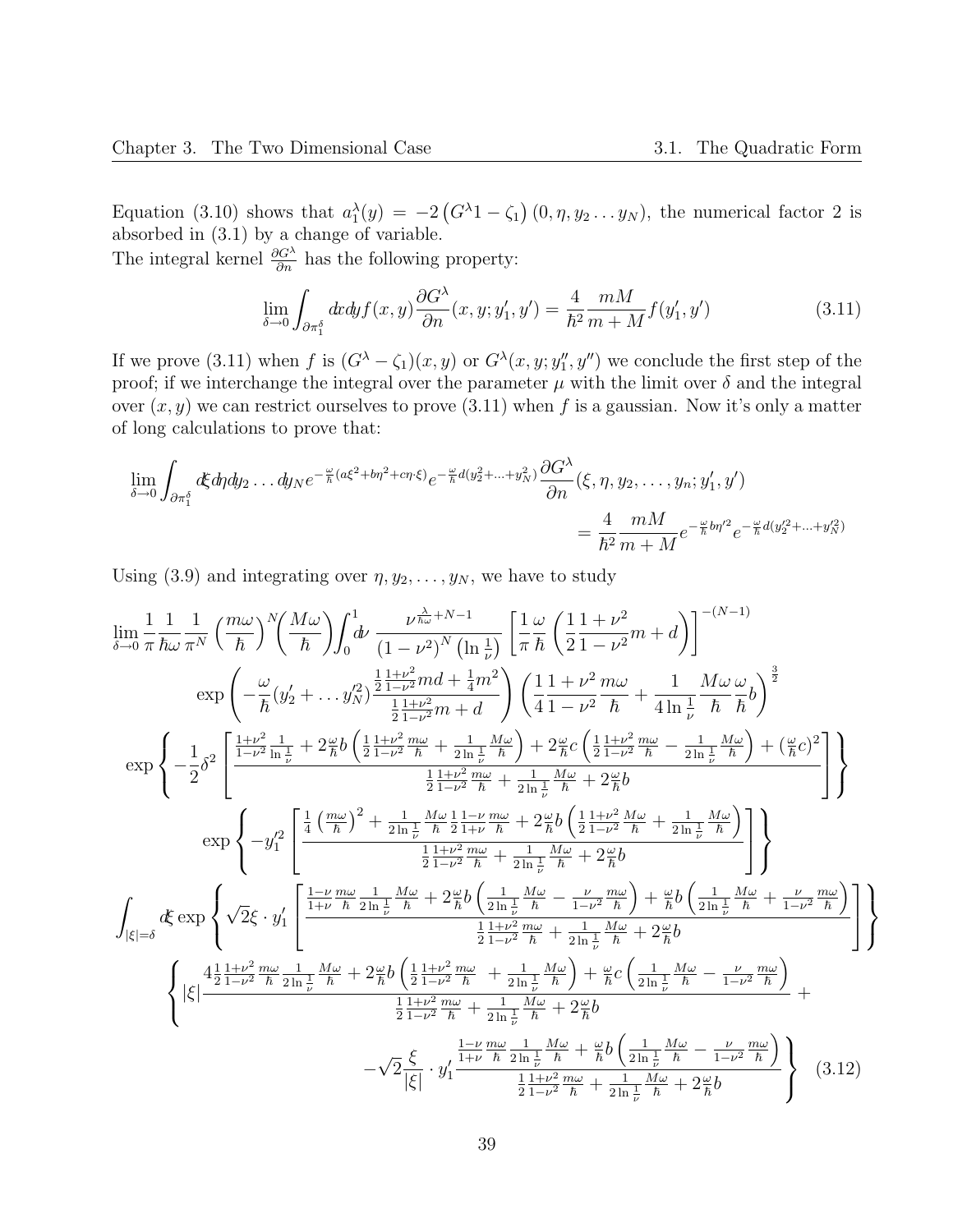Making the change of variables  $\nu = \nu'$  and  $\nu' = \delta^2 \nu''$  when  $\delta \to 0$  only the most singular terms of (3.12) survives, in particular the surface integral becomes trivial; then we obtain

$$
\frac{4}{\hbar\omega} \left(\frac{\omega}{\hbar}\right)^2 \left(\frac{mM}{m+M}\right)^2 \int_0^{+\infty} d\nu \frac{1}{\nu^2} e^{-\frac{1}{\nu} \frac{\omega}{\hbar} \frac{mM}{m+M}} e^{-2\frac{\omega}{\hbar} by_1'^2} e^{-\frac{\omega}{\hbar} d(y_2'^2 + \dots + y_N'^2)} = \frac{4}{\hbar^2} \frac{mM}{m+M} e^{-2\frac{\omega}{\hbar} by_1'^2} e^{-\frac{\omega}{\hbar} d(y_2'^2 + \dots + y_N'^2)}
$$

Since on  $\pi_1$   $\eta =$ √  $2y_1$  we have proved  $(3.11)$ . The third term on the r.h.s. of (2.9) is equal to:

$$
\frac{1}{\pi} \frac{1}{\hbar^2} \frac{mM}{m+M} \ln\left(\frac{1}{\delta^2} \frac{\hbar}{\omega} \frac{m+M}{mM}\right) \int_{\partial \pi_1^\delta} \frac{\partial G^\lambda}{\partial n} (|q_1|^2) \tag{3.13}
$$

because  $\zeta_1$  is a function of  $\xi$  only. Equation (3.11), considering constant as a particular case of gaussian functions, also implies that

$$
\lim_{\delta \to 0} \int_{\partial \pi_1^{\delta}} \frac{\partial G^{\lambda}}{\partial n} (|q_1|^2) = \frac{1}{\hbar^2} \frac{mM}{m+M} \int dy' |q_1|^2 < +\infty
$$

which shows that (3.13) diverges when  $\delta \to 0$ . The proof of the proposition is concluded.  $\square$ 

**Proposition 3.1.4** The decomposition  $u = \varphi^{\lambda} + G^{\lambda}q$  is well defined and unique.

#### Proof

By proposition (3.1.2)  $G^{\lambda}q \in L^2(\mathbb{R}^{2N+2})$  so that the decomposition is meaningful; uniqueness follows from proposition (3.1.3). If by absurd  $u = \varphi^{\lambda} + G^{\lambda}q = \tilde{\varphi}^{\lambda} + G^{\lambda}\tilde{q}$  then  $0 = \varphi^{\lambda} - \tilde{\varphi}^{\lambda} =$  $G^{\lambda}(\tilde{q}-q)$ ; but then  $\tilde{q}-q=0$  because the operator  $G^{\lambda}$  has empty kernel.

**Proposition 3.1.5** The quadratic form  $(F_{\alpha}, \mathscr{D}(F_{\alpha}))$  doesn't depend on  $\lambda$ .

#### Proof

The proof is identical to the three dimensional case since in (2.1.5) we have used only identities independent from the dimension.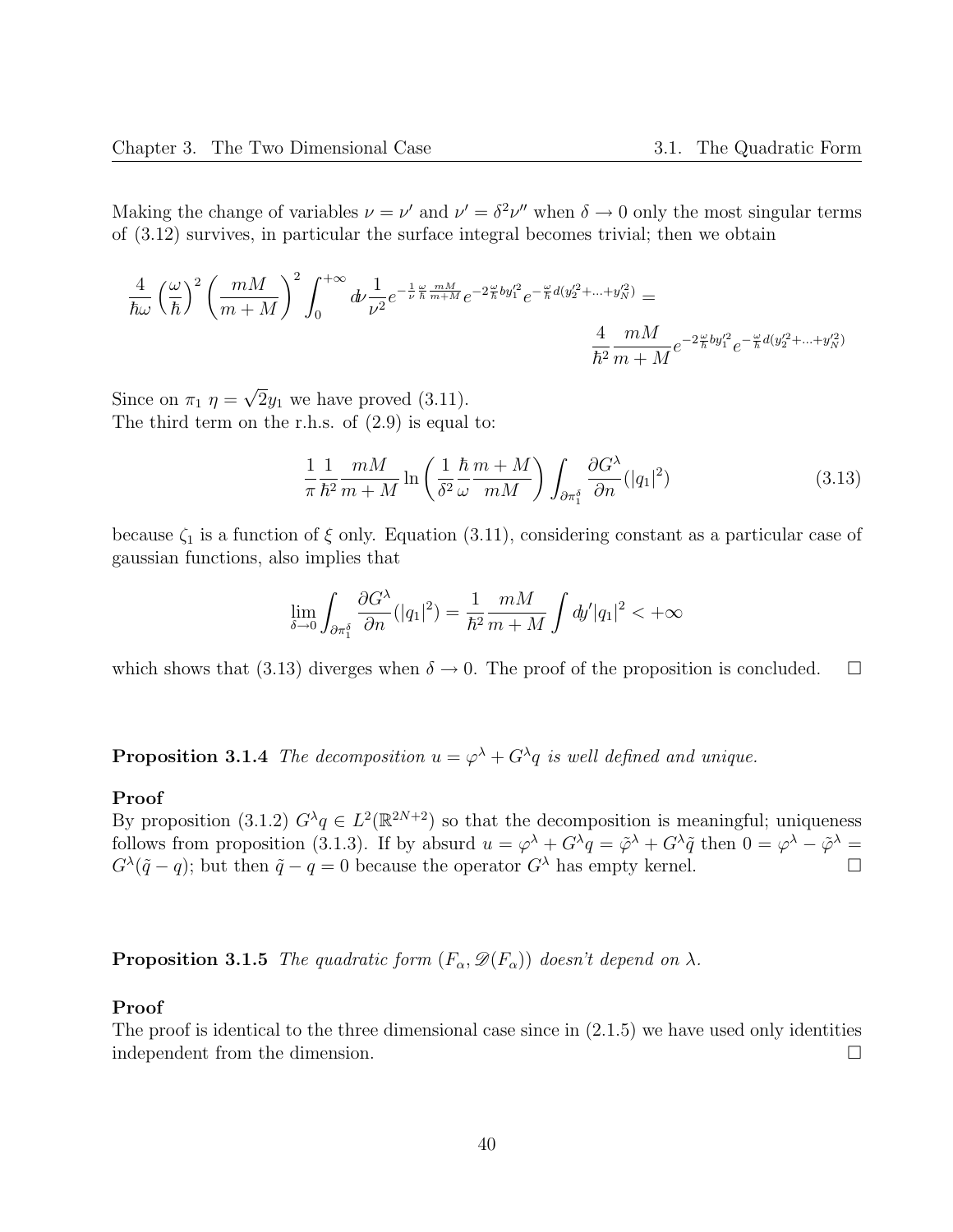**Proposition 3.1.6** The following limit holds in  $L^2(\pi_i)$ .

$$
\lim_{\delta \to 0} \hbar^2 \frac{m+M}{mM} \frac{1}{\delta \ln \frac{1}{\delta^2}} \int_{|x-y_i| = \delta} dx u = q_i
$$
\n(3.14)

#### Proof

First, using Sobolev embedding theorems we prove that

$$
\lim_{\delta \to 0} \frac{1}{\delta \ln \frac{1}{\delta^2}} \int_{|x-y_i| = \delta} dx u = \lim_{\delta \to 0} \frac{1}{\delta \ln \frac{1}{\delta^2}} \int_{|x-y_i| = \delta} dx q_i
$$
\n(3.15)

and then it's enough to show that

$$
\lim_{\delta \to 0} \hbar^2 \frac{m+M}{mM} \frac{1}{\delta \ln \frac{1}{\delta^2}} \int_{|x-y_i| = \delta} dx q_i = q_i
$$
\n(3.16)

Since  $\varphi^{\lambda}(\cdot,y) \in H^1$  for a.e. y, its trace over  $B_{\delta} = \{x \, s.t. \, |x - y_i| = \delta\}$  belongs to  $H^{\frac{1}{2}}$ ; due to the embedding  $H^{\frac{1}{2}}(B_\delta) \hookrightarrow L^\infty(B_\delta)$  we can write the following chain of inequalities

$$
\int_{|x-y_i|=\delta} dx |\varphi^{\lambda}(x,y)| \le c \|\varphi^{\lambda}(\cdot,y)\|_{L^{\infty}(B_{\delta})} \|1\|_{L^1(B_{\delta})} \le c \|\varphi^{\lambda}(\cdot,y)\|_{H^{\frac{1}{2}}(B_{\delta})} \delta \le c\delta \|\varphi^{\lambda}(\cdot,y)\|_{H^1(\mathbb{R}^2)}\tag{3.17}
$$

If we take the  $L_y^2$  norm of the first and the last term in (3.17) Then the regular part of u gives no contribute to the limit in (3.14). Since  $G^{\lambda}q_j$  is a regular function on  $\pi_i$  apart from the intersection with  $\pi_j$ , which has zero measure, then (3.15) holds. Now we introduce the following two integral operators:

$$
T_{\delta}(y; y') = \frac{1}{2\pi} \frac{1}{\hbar\omega} \frac{1}{\pi^N} \left(\frac{m\omega}{\hbar}\right)^N \left(\frac{M\omega}{\hbar}\right) \frac{1}{\delta \ln\frac{1}{\delta^2}} \int_{|x-y_i|=\delta} dx \int_0^1 d\nu \, \nu^{\frac{\lambda}{\hbar\omega}+N-1} \frac{1}{(1-\nu^2)^N} \frac{1}{(\ln\frac{1}{\nu})}.
$$

$$
e^{-\frac{1}{2}\frac{1-\nu}{1+\nu} \frac{m\omega}{\hbar} (y^2+y'^2)} e^{-\frac{M\omega}{\hbar} \frac{1}{2\ln\frac{1}{\nu}} (x-y'_1)^2} e^{-\frac{m\omega}{\hbar} \frac{\nu}{1-\nu^2} (y-y')^2} (3.18)
$$

$$
T'_{\delta}(y;y') = \frac{1}{2\pi} \frac{1}{\hbar\omega} \frac{1}{\pi^N} \left(\frac{m\omega}{\hbar}\right)^N \left(\frac{M\omega}{\hbar}\right) \frac{1}{\delta \ln\frac{1}{\delta^2}} \int_{|x-y_i|=\delta} dx \int_0^1 d\nu \, \nu^{\frac{\lambda}{\hbar\omega}+N-1} \frac{1}{(1-\nu^2)^N} \frac{1}{(\ln\frac{1}{\nu})}.
$$

$$
e^{-\frac{M\omega}{\hbar} \frac{1}{2\ln\frac{1}{\nu}}(x-y_1')^2} e^{-\frac{m\omega}{\hbar} \frac{\nu}{1-\nu^2}(y-y')^2} (3.19)
$$

Notice that  $T_\delta(y; y') \leq T'_\delta(y; y')$  and that, with a straightforward integration,  $\int dy' T'_\delta(y; y') \leq$  $\frac{1}{\hbar 2} \frac{mM}{m + \Lambda}$  $\frac{mM}{m+M}$ ; then  $\{T_\delta\}$  and  $\{T'_\delta\}$  are two equibounded family of bounded operators.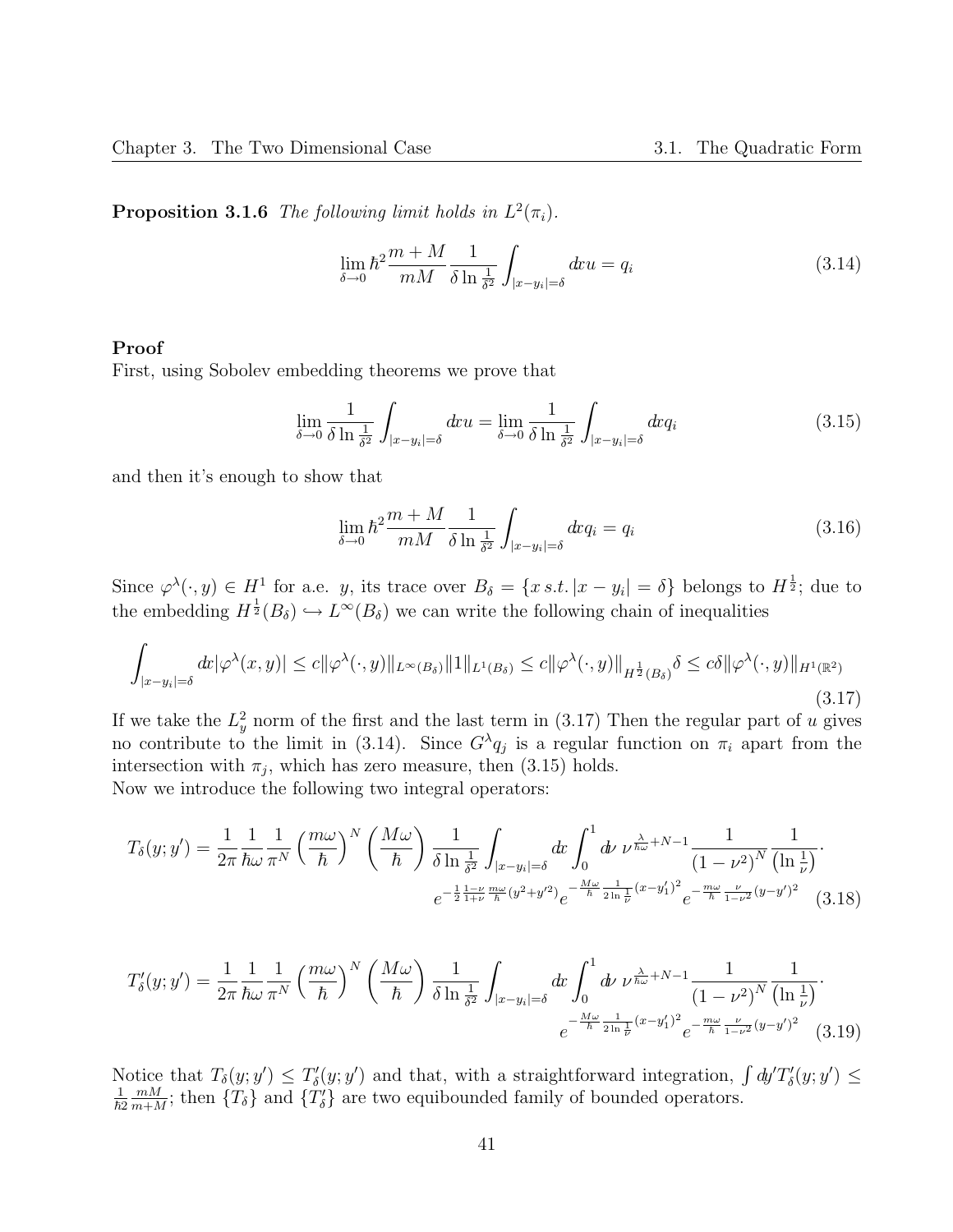In order to prove (2.24), since  $\frac{1}{\delta \ln \frac{1}{\delta^2}}$  $\int_{|x-y_i|=\delta} dx G^{\lambda} q_i = \int dy' T_{\delta}(y;y') q_1(y')$ , it is sufficient to prove that  $T'_{\delta}$  is an approximation of the unity, see [R], and that

$$
\int dy' T_{\delta}(y; y') \to \frac{1}{\hbar^2} \frac{mM}{m+M} \qquad \text{uniformly on compact sets} \tag{3.20}
$$

Indeed, if these two statements holds, consider  $q \in C_0^{\infty}$ ; (2.24) follows from

$$
\lim_{\delta \to 0} \int dy \left| \int dy' T_{\delta}(y; y') (q(y) - q(y')) \right|^2 = 0
$$
\n(3.21)

which is true since

$$
\lim_{\delta \to 0} \int dy \left| \int dy' T_{\delta}(y; y') (q(y) - q(y')) \right|^2 \leq \lim_{\delta \to 0} \int dy \left[ \int dy' T'_{\delta}(y; y') | q(y) - q(y') | \right]^2 = 0
$$
\n(3.22)

The second limit in  $(3.22)$  is 0 because we can interchange the limit and the integral over y by dominate convergence theorem, and because  $T'_{\delta}$  is an approximation of the unity.

Now we prove that  $T'_{\delta}(y; y')$  is an approximation of the identity; first with a change of variable we see that  $T'_{\delta}$  is a convolution operator.

$$
T'_{\delta}(y; y') = \frac{1}{2\pi} \frac{1}{\hbar \omega} \frac{1}{\pi^N} \left(\frac{m\omega}{\hbar}\right)^N \left(\frac{M\omega}{\hbar}\right) \frac{1}{\delta \ln \frac{1}{\delta^2}} \int_{|x| = \delta} dx \int_0^1 dy \, \nu^{\frac{\lambda}{\hbar \omega} + N - 1} \frac{1}{(1 - \nu^2)^N} \frac{1}{(\ln \frac{1}{\nu})}.
$$

$$
e^{-\frac{M\omega}{\hbar} \frac{1}{2\ln \frac{1}{\nu}} (x + y_i - y_1')^2} e^{-\frac{m\omega}{\hbar} \frac{\nu}{1 - \nu^2} (y - y')^2} (3.23)
$$

We have already noticed that the  $L^1$  norm of the kernel has an upper bound uniform with respect to  $\delta$ . With futher change of variable we see that  $T'_{\delta}(y; y')$  can be written in the following way which resembles the usual expression for an approximation of the identity.

$$
T'_{\delta}(y; y') = \frac{1}{2\pi} \frac{1}{\hbar \omega} \frac{1}{\pi} \left(\frac{m\omega}{\hbar}\right) \left(\frac{M\omega}{\hbar}\right) \frac{1}{\delta^{2N} \ln\frac{1}{\delta^2}} \int_{|x|=1} dx
$$
  

$$
\int_0^{\frac{1}{\delta^2}} d\nu \frac{(1-\delta^2 \nu)^{\frac{\lambda}{\hbar \omega}+N-1}}{\nu^N (2-\delta^2 \nu)^N} \left(\frac{\delta^2}{\ln\frac{1}{1-\delta^2 \nu}}\right) e^{-\frac{M\omega}{\hbar} \frac{\delta^2}{\ln\frac{1}{1-\delta^2 \nu}} (x+y_1-y_1')^2} e^{-\frac{m\omega}{\hbar} \frac{1-\delta^2 \nu}{2-\delta^2 \nu} \frac{1}{\nu} (y-y')^2} (3.24)
$$

We have already noticed that  $T'_{\delta}(y-y')$  is positive and its integral is a constant; using (3.23) it is easy to see that the integral of  $T'_{\delta}$  outside every compact containing the origin goes to zero. In order to conclude the proof, we have only to prove (3.20); with the same change of variable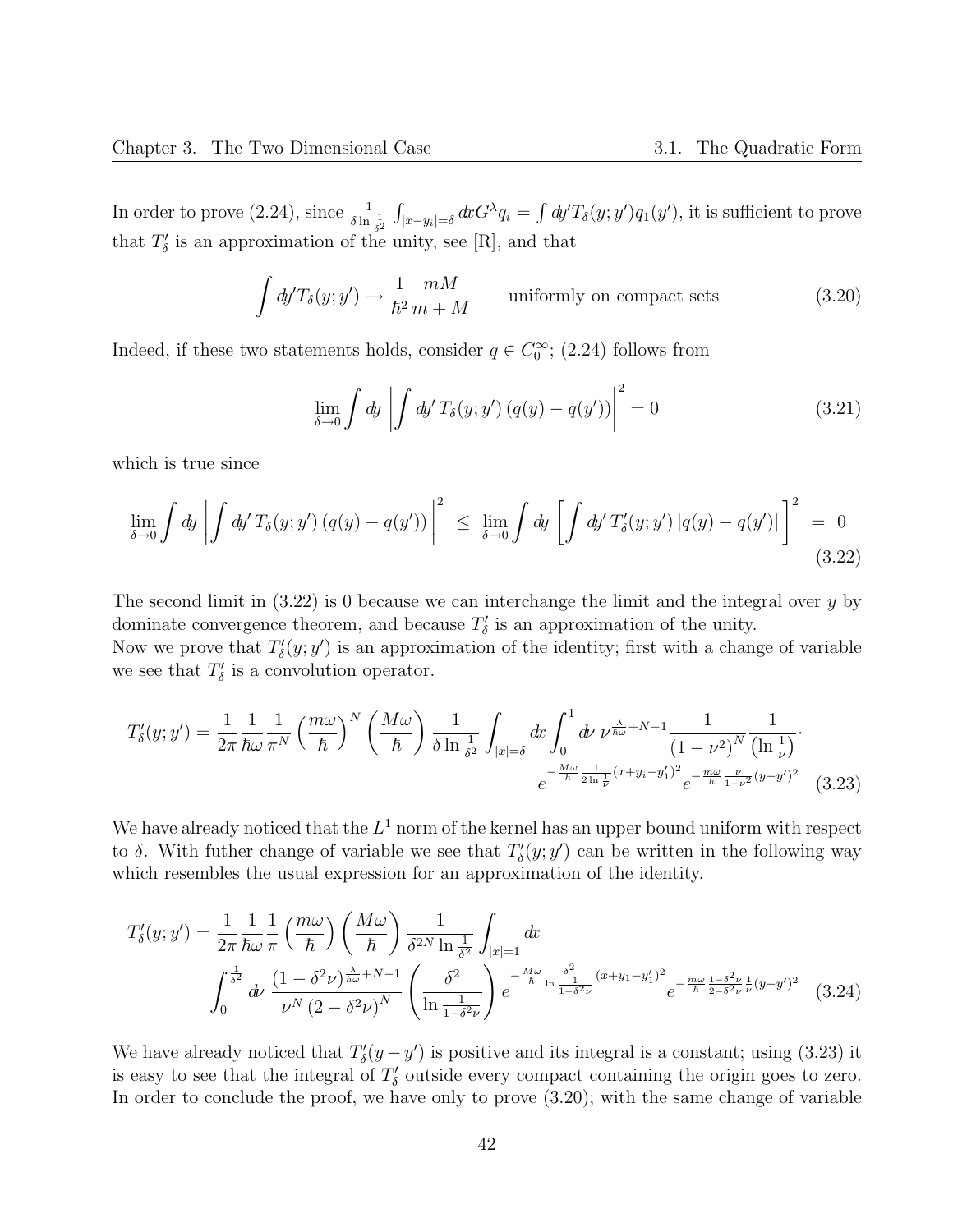of (3.24) we see that

$$
\int dy p \, T_{\delta}(y; y') = \frac{1}{2\pi} \frac{1}{\hbar \omega} \frac{1}{\pi^N} \left(\frac{m\omega}{\hbar}\right)^N \left(\frac{M\omega}{\hbar}\right) \int_{|x|=1} dx \int dy'
$$
\n
$$
\int_0^{\frac{1}{\delta^2}} dy \, \frac{(1 - \delta^2 \nu)^{\frac{\lambda}{\hbar \omega} + N - 1}}{(\nu)^N (2 - \delta^2 \nu)^N} \left(\frac{\delta^2}{\ln \frac{1}{1 - \delta^2 \nu}}\right) e^{-\frac{m\omega}{\hbar} \frac{1}{2} \frac{\delta^2 \nu}{2 - \delta^2 \nu} (y^2 + (\delta y + y'))} e^{-\frac{M\omega}{\hbar} \frac{\delta^2}{\ln \frac{1}{1 - \delta^2 \nu}} (x - y'_1)^2} e^{-\frac{m\omega}{\hbar} \frac{1 - \delta^2 \nu}{2 - \delta^2 \nu} \frac{1}{\nu} y'^2}
$$
\n(3.25)

If we exchange the limit and the integrals by dominate convergence theorem and we compute the obtained integrals, we prove  $(2.28)$ 

Now we study the closure and semiboundedness of  $F_{\alpha}$ . Theorem (2.1.7) holds also in dimension two: its proof is based only on the form of  $F_{\alpha}$  since no information about the dimension has been used. Then we are still concerned with the study of  $\Phi_\alpha^{\lambda}$ .

**Lemma 3.1.7** If  $\lambda > \lambda_0$  then  $\Phi_\alpha^{\lambda}$  is closed and positive on

$$
\mathscr{D}(\Phi^\lambda_{\alpha,diag})=\{q\in L^2(\mathbb{R}^{2N})\,s.t.\,\Phi^\lambda_{\alpha,diag}[q]<+\infty\}
$$

#### Proof

Let's define  $C_{\alpha}^{\lambda} = \alpha + \inf_{y} a_i^{\lambda}(y)$ ; for  $\lambda > \lambda_0 \Phi_{\alpha, diag}^{\lambda}$  is closed, see the argument used in (2.1.8) and positive since

$$
\Phi_{\alpha,diag}^{\lambda} \ge C_{\alpha}^{\lambda} ||q||^2
$$

and  $\lim_{\lambda \to +\infty} C_{\alpha}^{\lambda} = +\infty$ It is sufficient to prove the  $L^2$  boundedness of non diagonal terms. Indeed if we prove

$$
\left| \int dy \,\overline{q_i} G^{\lambda} q_j \right| \le C \|q_i\| \|q_j\| \tag{3.26}
$$

then we have

$$
\left|\Phi^{\lambda}_{\alpha,ndiag}[q]\right| \leq \frac{C(N-1)}{C^{\lambda}_{\alpha}}\Phi^{\lambda}_{\alpha,diag}[q]
$$

If we define  $\lambda_0$  such that  $\frac{CN}{C_{\alpha}^{\lambda_0}} < 1$ , by KLMN theorem we have that  $\Phi_{\alpha}^{\lambda}$  is closed and positive on  $\mathscr{D}(\Phi^\lambda_{\alpha, diag})$ .

Now we prove (3.26); take  $i = 1$   $j = 2$  to be concrete. Since

$$
G^{\lambda}(y_1, y; y_2', y') \le \frac{1}{2\pi} \frac{1}{\hbar \omega} \frac{1}{\pi^N} \left(\frac{m\omega}{\hbar}\right)^N \frac{M\omega}{\hbar} \int_0^1 d\nu \frac{\nu^{\frac{\lambda}{\hbar \omega} + N - 1}}{(1 - \nu^2)^N \ln \frac{1}{\nu}} e^{-\frac{\nu}{1 - \nu^2} \frac{m\omega}{\hbar} (y - y')^2} e^{-\frac{1}{2\ln \frac{1}{\nu}} \frac{M\omega}{\hbar} (y_1 - y_2')^2}
$$
\n(3.27)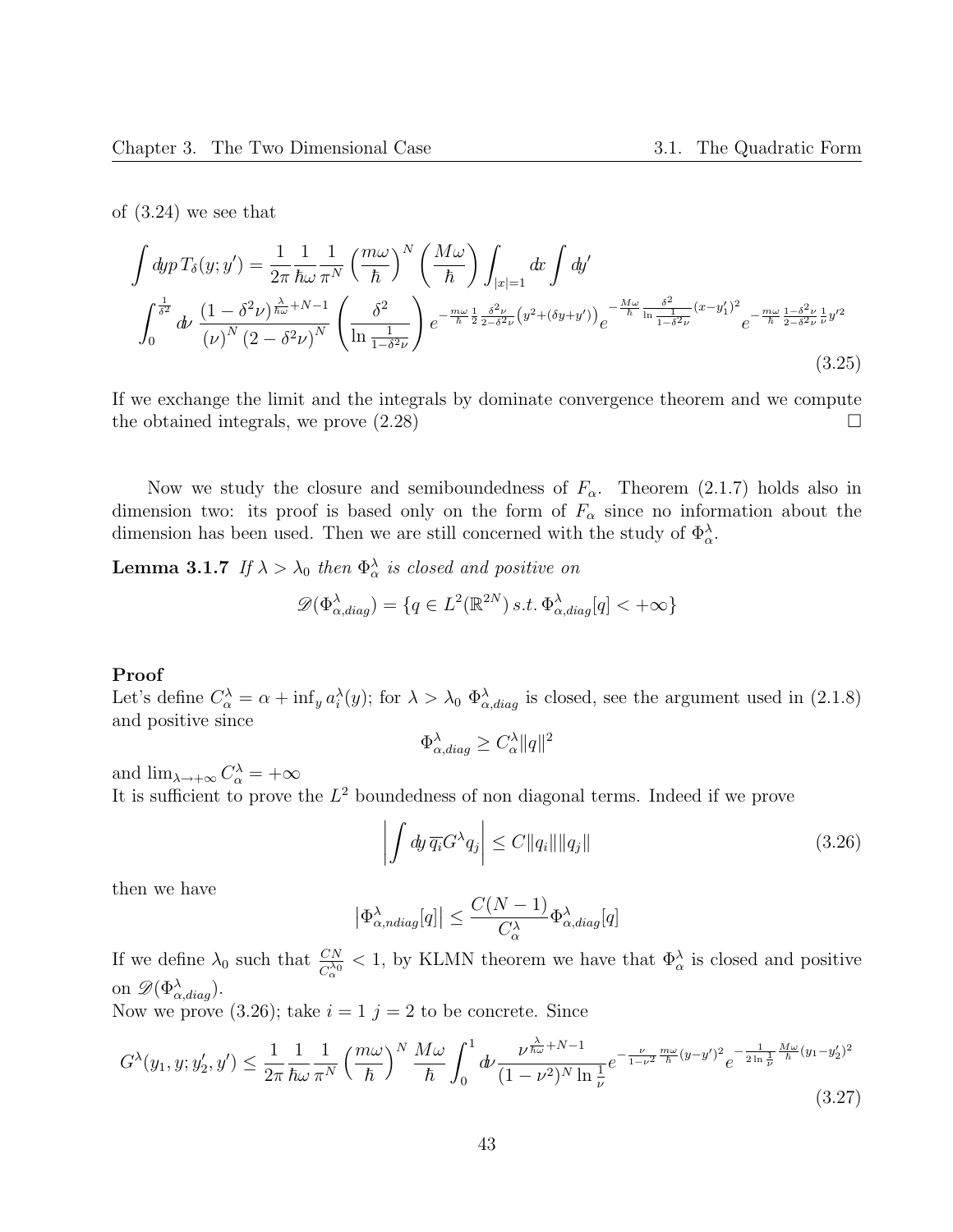it is sufficient to prove that the r.h.s. of (3.27) is a bounded operator. Making a Fourier transform, we are concerned with the estimate of the following term.

$$
\left| \frac{2^{N-5}}{\hbar \omega} \int dk_1 dk_2 dk'_2 dk_3 \dots dk_N \overline{q_1(k_1, \dots, k_N)} q_2(k_1 + k_2 - k'_2, k'_2, k_3, \dots, k_N) \cdot \right|
$$
  

$$
\int_0^1 d\nu \nu^{\frac{\lambda}{\hbar \omega} - 1} e^{-\frac{1}{2} \ln \frac{1}{\nu} \frac{\hbar}{M \omega} (k_2 - k'_2)^2} e^{-\frac{1 - \nu^2}{4\nu} \frac{\hbar}{m \omega} (k_2^2 + (k_1 + k_2 - k'_2)^2)} \right|
$$
  

$$
\leq \frac{2^{N-5}}{\hbar \omega} \int dk d k'_2 |q_1(k_1, k_2 + k'_2, k_3, \dots, k_N)| |q_2(k_1 + k_2, k'_2, k_3, \dots, k_N)| \int_0^1 d\nu \nu^{\frac{\lambda}{\hbar \omega} - 1}.
$$
  

$$
e^{-\frac{1 - \nu}{2} \frac{\hbar}{m \omega} \left[ k_2^2 + (k_2 + k'_2)^2 + (k_1 + k_2)^2 \right]} \quad (3.28)
$$

In the previous formula we have introduced  $m^* = \max\{m, M\}$ . With the following change of variables

$$
\begin{cases}\nk_1 = -2p_1 + p_2 \\
k_2 = p_1 - p_2 - p_3 \\
k'_2 = -2p_1 + p_3\n\end{cases}
$$

equation (3.28) becomes

$$
\frac{9 \, 2^{N-5}}{\hbar \omega} \int \phi_1 \phi_2 \phi_3 dk_3 \dots dk_N |q_1(-2p_1+p_2,-p_1-p_2,k_3,\dots,k_N)||q_2(-p_1-p_3,-2p_1+p_3,k_3,\dots,k_N)|\cdot
$$
  

$$
\int_0^1 d\nu \frac{\lambda}{\hbar \omega} e^{-\frac{1-\nu}{2} \frac{\hbar}{m^* \omega} \left[3p_1^2+2p_2^2+2p_3^2+2p_2\cdot p_3\right]}}{\hbar \omega} \le \frac{9 \, 2^{N-5}}{\hbar \omega} \int d p_1 d p_2 d p_3 dk_3 \dots dk_N |\tilde{q}_1(p_1,p_2,k_3,\dots,k_N)||\tilde{q}_2(p_1,p_3,k_3,\dots,k_N)|\cdot
$$
  

$$
\int_0^1 d\nu \frac{\lambda}{\hbar \omega} e^{-\frac{1}{2}(-1-\nu) \frac{\hbar}{m^* \omega} \left[p_2^2+p_3^2+p_2\cdot p_3\right]}
$$

We have put  $q_1(-2p_1+p_2, -p_1-p_2, k_3, \ldots, k_N) = \tilde{q}_1(p_1, p_2, k_3, \ldots, k_N)$  and  $q_2(-p_1-p_3, -2p_1+p_2, k_3, \ldots, k_N)$  $p_3, k_3, \ldots, k_N = \tilde{q}_2(p_1, p_3, k_3, \ldots, k_N)$ . Now by the Cauchy-Schwartz inequality, in order to conclude the proof, it is sufficient to prove that

$$
S(p_2; p_3) = \int_0^1 d\nu \nu^{\frac{\lambda}{\hbar\omega} - 1} e^{-(1-\nu)\frac{\hbar}{m^*\omega} \left[ p_2^2 + p_3^2 + p_2 \cdot p_3 \right]}
$$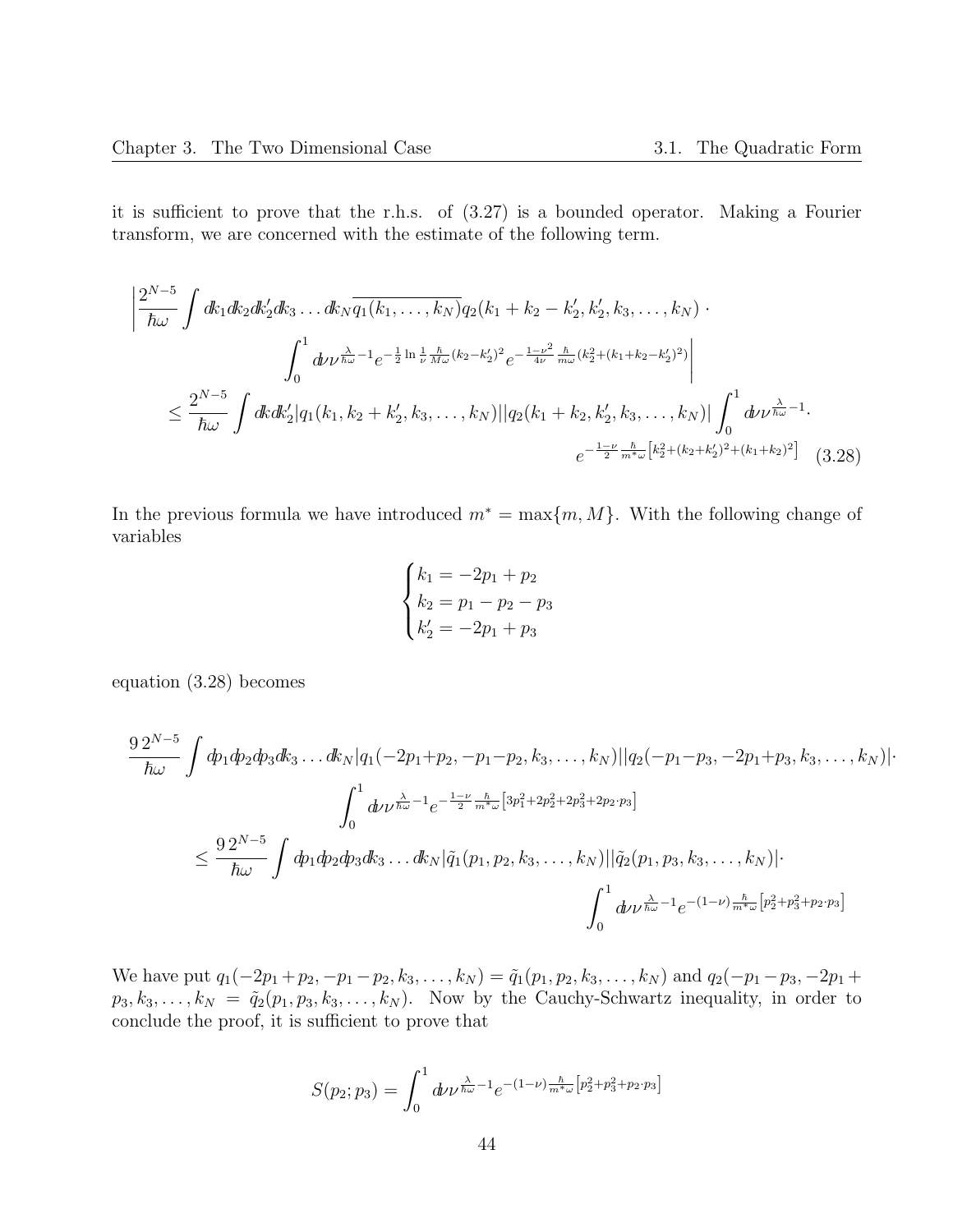is a bounded operator from  $L^2(\mathbb{R}^2)$  to  $L^2(\mathbb{R}^2)$ . Using Schur's test we have

$$
||S|| \le \sup_{p_2} |p_2|^{\frac{1}{2}} \int dp_3 \int_0^1 d\nu \nu^{\frac{\lambda}{\hbar\omega} - 1} e^{-(1-\nu)\frac{\hbar}{m^*\omega} \left[p_2^2 + p_3^2 + p_2 \cdot p_3\right]} \frac{1}{|p_3|^{\frac{1}{2}}}
$$
  

$$
\le \sup_{p_2} |p_2|^{\frac{1}{2}} \int dp_3 \int_0^1 d\nu \nu^{\frac{\lambda}{\hbar\omega} - 1} e^{-\frac{1-\nu}{2} \frac{\hbar}{m^*\omega} \left[p_2^2 + p_3^2\right]} \frac{1}{|p_3|^{\frac{1}{2}}}
$$
  

$$
= \pi \left(2 \frac{m^*\omega}{\hbar}\right)^{\frac{3}{4}} \Gamma(\frac{3}{4}) \sup_{p_2} \int_0^{p_2^2} d\nu \frac{1}{\nu^{\frac{3}{4}}} (1 - \frac{\nu}{p_2^2})^{\frac{\lambda}{\hbar\omega} - 1} e^{-\nu} \le \pi \left(2 \frac{m^*\omega}{\hbar}\right)^{\frac{3}{4}} \Gamma(\frac{3}{4}) \Gamma(\frac{1}{4})
$$

and this concludes the proof.  $\Box$ 

We state for completeness the theorem following from the previous lemma and  $(2.1.7)$ .

**Theorem 3.1.8** The quadratic form  $F_{\alpha}$  is closed and bounded from below for  $\lambda > \lambda_0$ .

The main difference between the two dimensional case and the three dimensional case, as regards closure and semiboundedness of  $F_{\alpha}$ , is the  $L^2$  boundedness of  $\Phi_{\alpha,ndiag}^{\lambda}$  which is due to the much weaker typical singularity of the potential.

### 3.2 The Operator and the Resolvent

In this section we construct, the operator  $H_{\alpha}$  and the resolvent  $(H_{\alpha} + \lambda)^{-1}$ . Let's call  $\Gamma_{\alpha}^{\lambda}$  the positive self adjoint operator associated to  $\Phi_\alpha^{\lambda}$ . Unless we specify more informations on  $\Gamma_\alpha^{\lambda}$  and on its properties the construction is the same of the three dimensional case.

**Theorem 3.2.1** The domain and the action of  $H_{\alpha}$  are the following:

$$
\mathscr{D}(H_{\alpha}) = \left\{ u \in L^{2}(\mathbb{R}^{2N+2}) \, s.t. \, u = \varphi^{\lambda} + G^{\lambda}q, \, \varphi^{\lambda} \in \mathscr{D}(H_{0}), q \in \mathscr{D}(\Gamma_{\alpha}^{\lambda}), \Gamma_{\alpha}^{\lambda}q = Tr_{\pi}\varphi^{\lambda} \right\}
$$
\n
$$
(H_{\alpha} + \lambda)u = (H_{0} + \lambda)\varphi^{\lambda}
$$

The resolvent has the following representation:

$$
(H_{\alpha} + \lambda)^{-1}f = G^{\lambda}f + G^{\lambda}q \qquad q \text{ solution of } \Gamma_{\alpha}^{\lambda}q = Tr_{\pi}G^{\lambda}f
$$

#### Proof

A function u belongs to  $\mathscr{D}(H_\alpha)$  if and only if it exists  $w \in L^2$ , which is by definition  $H_\alpha u$ , such that

$$
F_{\alpha}[u, v] = (w, v) \qquad \qquad \forall v \in \mathcal{D}(F_{\alpha}) \tag{3.29}
$$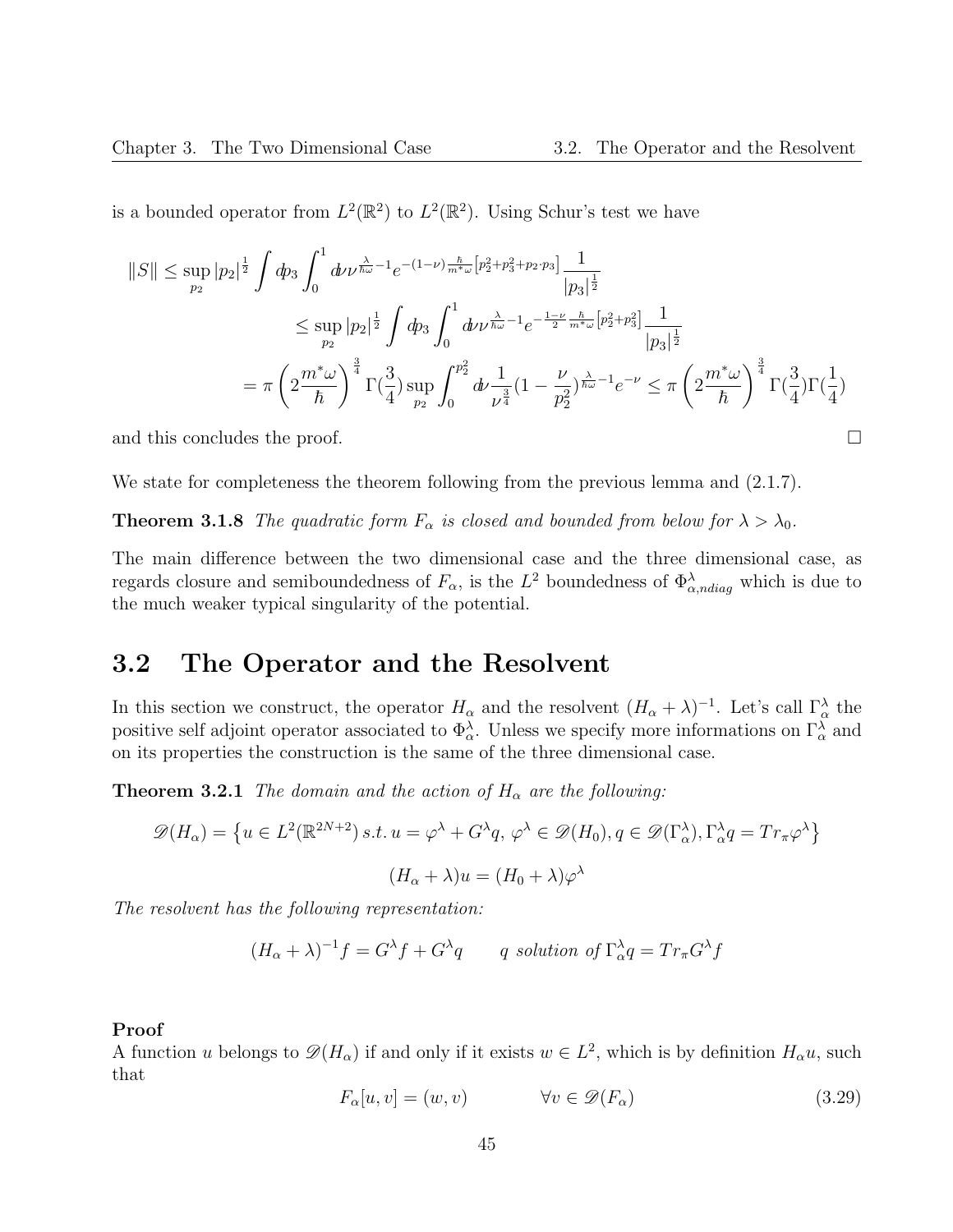In particular for  $v \in C_0^{\infty}$ , which means  $q_v \equiv 0$ , (3.29) reduces to:

$$
\int dx dy \left[ \frac{\hbar^2}{2M} \overline{\partial_x \varphi_u^{\lambda}} \partial_x v + \frac{\hbar^2}{2m} \overline{\partial_y \varphi_u^{\lambda}} \partial_y v + \frac{1}{2} m \omega^2 (y - y^0)^2 \overline{\varphi_u^{\lambda}} v + \lambda \overline{\varphi_u^{\lambda}} v \right] = \int dx dy \overline{(H_\alpha + \lambda) u} \, v \tag{3.30}
$$

Equation (3.30) implies

$$
\varphi_u^{\lambda} \in \mathscr{D}(H_0) \qquad (H_{\alpha} + \lambda)u = (H_0 + \lambda)\varphi_u^{\lambda} \qquad (3.31)
$$

If we now take a generic element of the form domain as test function we obtain:

$$
\int dx dy \left[ \frac{\hbar^2}{2M} \overline{\partial_x \varphi_u^{\lambda}} \partial_x \varphi_v^{\lambda} + \frac{\hbar^2}{2m} \overline{\partial_y \varphi_u^{\lambda}} \partial_y \varphi_v^{\lambda} + (\frac{1}{2} m \omega^2 (y - y^0)^2 + \lambda) \overline{\varphi_u^{\lambda}} \varphi_v^{\lambda} \right] +
$$
  
+  $\Phi_\alpha^{\lambda} [q_u, q_v] = \int dx dy \overline{(H_\alpha + \lambda)uv}$ 

Using (3.31), we obtain

$$
\Phi_{\alpha}^{\lambda}[q_u, q_v] = \int dx dy \overline{(H_0 + \lambda)\varphi_u^{\lambda}} G^{\lambda} q_v
$$

which is equivalent to

$$
\Phi_{\alpha}^{\lambda}[q_u, q_v] = \int dx dy \, \overline{Tr_{\pi} \varphi_u^{\lambda}} q_v
$$

The previous equation says

$$
q_u \in \mathscr{D}(\Gamma_\alpha^\lambda) \qquad \qquad \Gamma_\alpha^\lambda q_u = Tr_\pi \varphi_u^\lambda \tag{3.32}
$$

Equation (3.32) is a boundary condition, written as integral equation, which must be satisfied by the elements of the domain. Even in the two dimensional case the boundary condition can be written in a more convenient form as  $q_u = (\Gamma_\alpha^{\lambda})^{-1} Tr_\pi \varphi_u^{\lambda}$  since  $(\Gamma_\alpha^{\lambda})^{-1}$  is a bounded operator.  $\Box$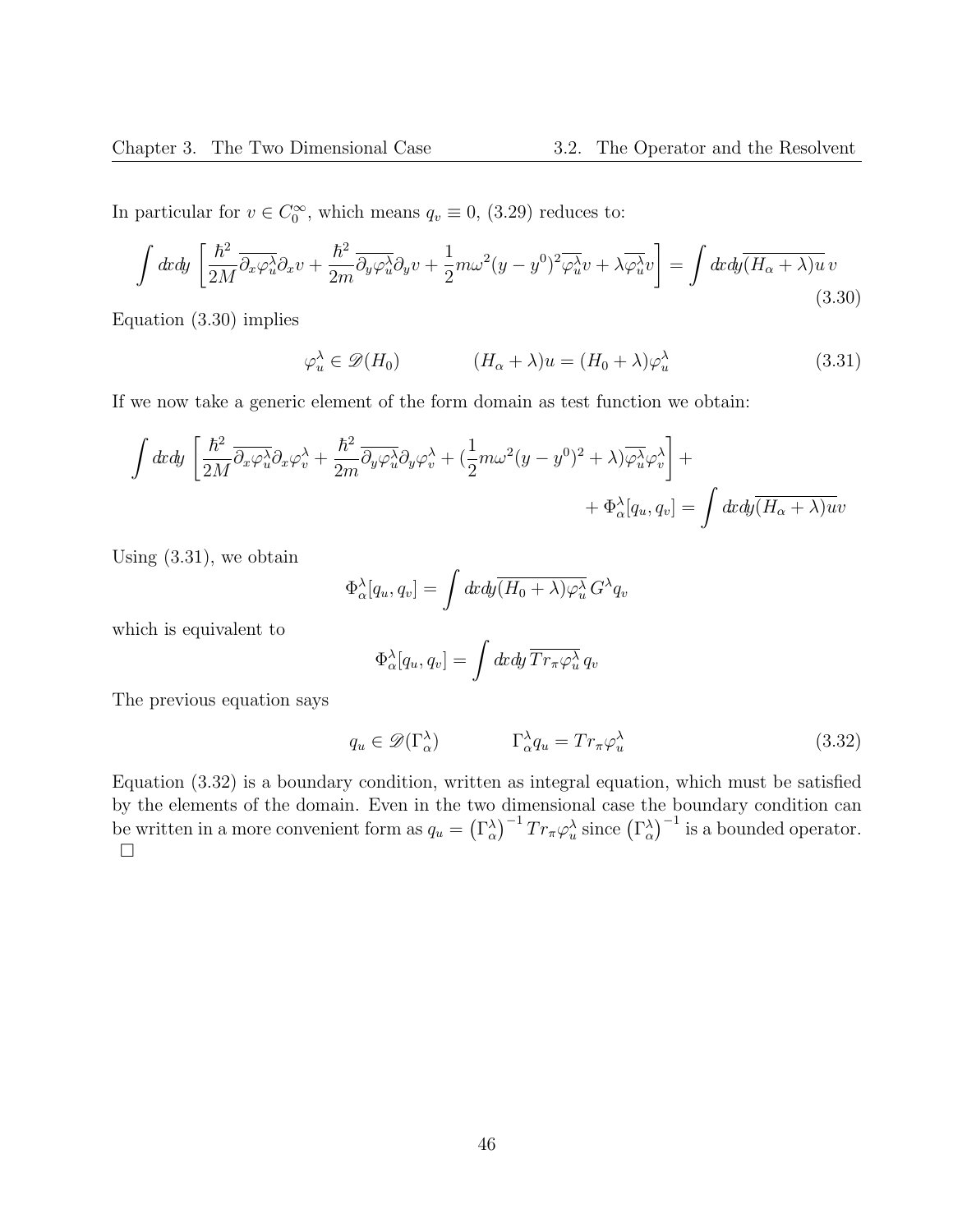### Chapter 4

## Approximate Dynamics for Small Mass Ratio

In this chapter we study an application of our model: we consider a one dimensional light particle incident over an heavy harmonic oscillator and we show that the interaction produces a partial decoherence between different components of the wave function of the heavy particle. In section one we derive an asymptotic formula for the evolution in the limit of small mass ratio, see theorem (4.1.1); as it is expected, we find an adiabatic decoupling between the light particle and the heavy particle. This formula has been used to obtain a representation form for the reduced density matrix of the harmonic oscillator.

In section two, with additional assumptions on the physical parameters of the system, we find a more precise form for the reduced density matrix, see theorem (4.1.1); formula (4.69) shows the decoherence effect on the heavy particle.

### 4.1 Approximated Evolution

In this section we study the one dimensional time dependent Schroedinger equation:

$$
\begin{cases}\ni\hbar\frac{\partial\psi}{\partial t}(t) = H\psi(t) \\
H = -\frac{\hbar^2}{2M}\Delta_x - \frac{\hbar^2}{2m}\Delta_y + \frac{1}{2}m\omega^2y^2 + \alpha\delta(x - y) \\
\psi(0; x, y) = \psi(x, y) = g(x)f(y)\n\end{cases} \tag{4.1}
$$

We take as initial state the product of two functions belonging to Schwartz class and we derive an approximate solution of (4.1) in the limit of small mass ratio  $\varepsilon = \frac{M}{m}$  $\frac{M}{m}$ . In such an asymptotic regime it is expected an adiabatic decoupling between the fast degrees of freedom of the system (i.e. the incident particle) and the slow ones, a situation very similar to the Born-Oppenheimer approximation; the main difference lies on the absence of bound states for the light particle.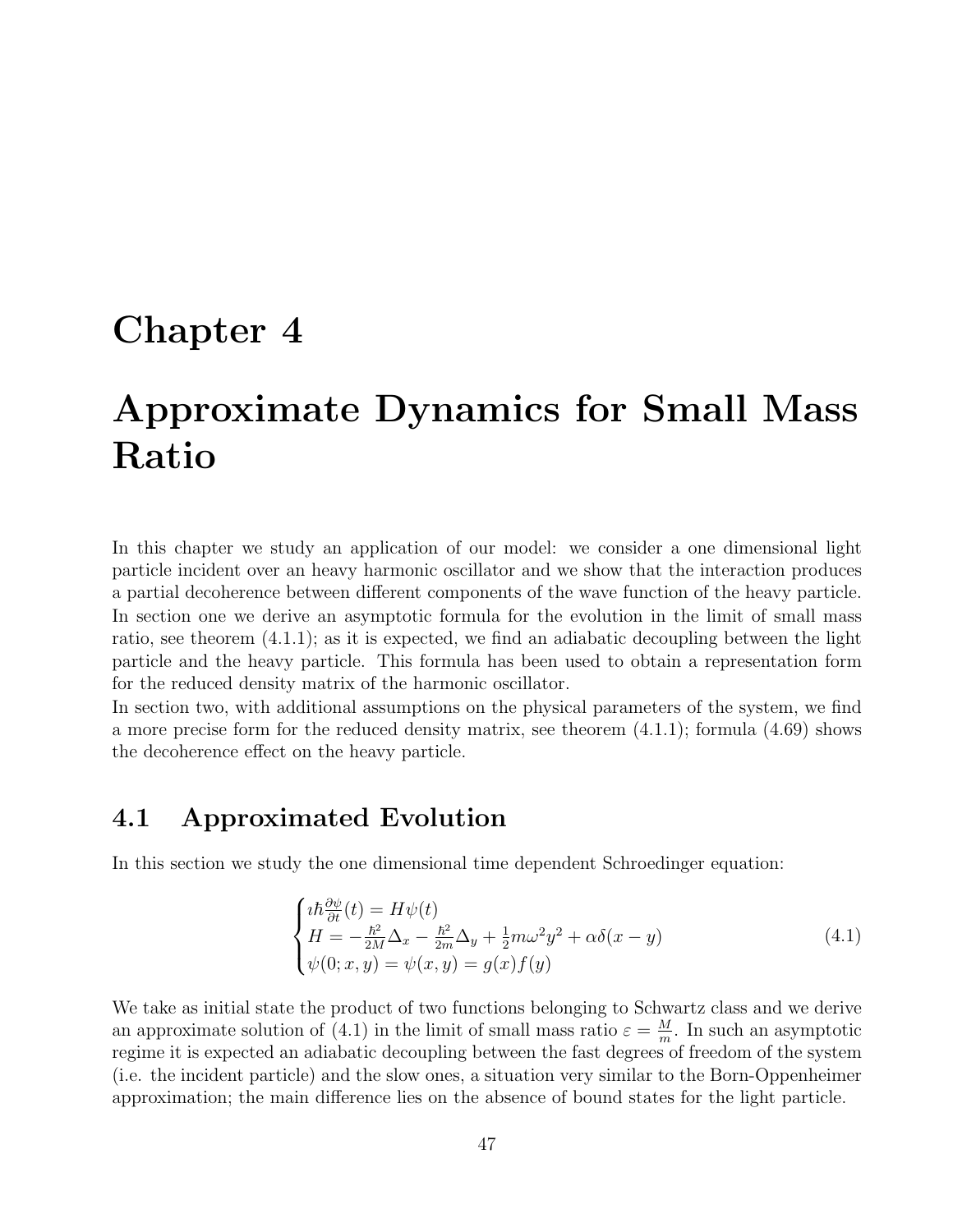We introduce some notation in order to formulate the main result of this section. Let  $\mu$  and  $\nu$ be the reduced and the total mass of the system. It will be useful to use baricentral coordinates.

$$
\begin{cases} x_1 = x - y \\ x_2 = \frac{Mx + my}{m + M} \end{cases}
$$

Let  $U^{m,x_0}_{\gamma}(t; x, x')$  be the integral kernel of the propagator of  $-\frac{\hbar^2}{2m}\Delta + \gamma \delta(\cdot - x_0)$ ; in [S] it is proved that

$$
\left(U_{\gamma}^{m,x_0}(t)\phi\right)(x) = \int dx' U^m(t; x-x')\phi(x'+x_0) - \frac{m\gamma}{\hbar^2} \int_0^{+\infty} e^{-\frac{m\gamma}{\hbar^2}u} \int dx' U^m(t; u+|x|+|x'|)\phi(x'+x_0) \tag{4.2}
$$

In (4.2) we have denoted the kernel of the free propagator with  $U^m(t; x)$ .

$$
U^m(t;x) = \left(\frac{m}{2\pi i\hbar t}\right)^{\frac{1}{2}} e^{-\frac{m}{2i\hbar t}x^2}
$$

We shall omit  $x_0$  as superscript for  $U^{m,x_0}_{\gamma}(t; x, x')$  whenever is 0. We define also the integral operator

$$
(W_{+}^{\gamma,x_{0}}h)(k) = \frac{1}{(2\pi)^{\frac{1}{2}}} \int dx h(x) \left( e^{-ikx} + \mathcal{R}_{\gamma}(k) e^{-ix_{0}k} e^{i|k||x-x_{0}|} \right)
$$
  

$$
\mathcal{R}_{\gamma}(k) = -\frac{\gamma}{\gamma - i|k|}
$$
\n(4.3)

The integral kernel of (4.3) is the generalized eigenfunction of  $-\frac{1}{2}\Delta + \gamma \delta(\cdot - x_0)$  and  $\mathscr{R}_{\gamma}(k)$  is the reflection coefficient; see [AGH-KH]. Let  $\Omega_{+}^{\gamma,x_0}$  be the corresponding wave operator.

$$
\left(\Omega_{+}^{\gamma,x_{0}}h\right)(x)=\left[\left(W_{+}^{\gamma,x_{0}}\right)^{-1}\mathcal{F}h\right](x)
$$

Let  $V^{m,\omega}(t; x, x')$  be the Mehler kernel for the unitary propagator of the harmonic oscillator:

$$
V^{m,\omega}(t;x,x') = \left[\frac{m\omega}{\pi\hbar(1 - e^{-2i\omega t})}\right]^{\frac{1}{2}} e^{-\frac{m\omega}{\hbar} \frac{x^2 + x'^2}{2i\tan(\omega t)}} e^{\frac{m\omega}{\hbar} \frac{xx'}{i\sin(\omega t)}}
$$

We put  $\tilde{\omega} = \frac{\omega}{\sqrt{1+\varepsilon}}$ . With the above notation we are ready to formulate the main theorem of this section.

**Theorem 4.1.1** Fix t such that  $\sqrt{\varepsilon}t \ll 1$ , then for every  $0 < \delta < \frac{1}{2}$  the following estimate holds:

$$
\|\psi(t) - \psi_a(t)\| \le C\varepsilon^{\frac{1}{2}-\delta}
$$
  

$$
\psi_s(t; x, y) \left(\frac{M}{i\hbar t}\right)^{\frac{1}{2}} e^{i\frac{M}{2\hbar t}x^2} \int dy' V^{m,\omega}(t; y, y') W_+^{\alpha_0, y} g\left(\frac{mx}{\hbar t}\right)
$$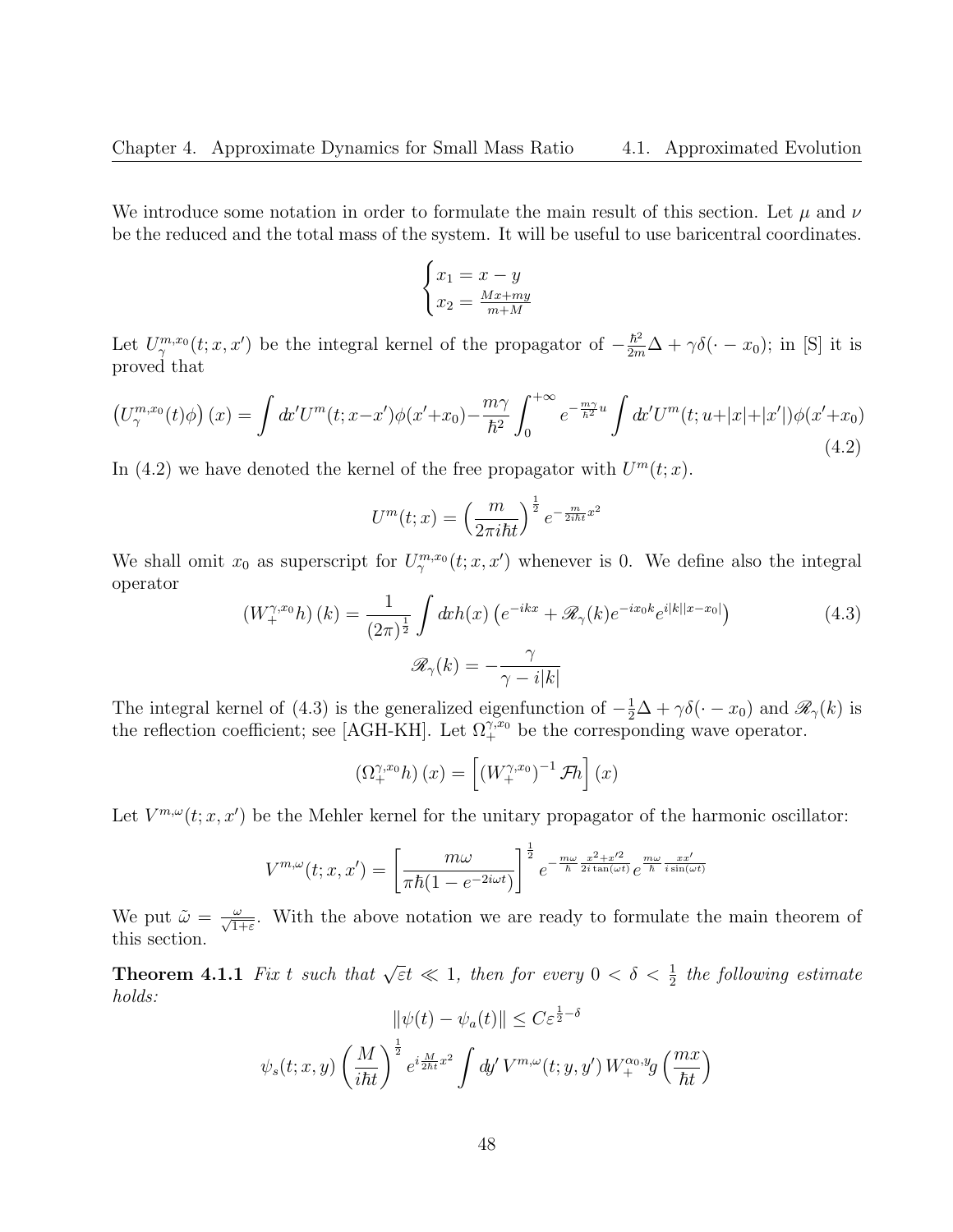The proof of the theorem will be divided into three lemmas.

**Lemma 4.1.2** Fix t such that  $\sqrt{\varepsilon}t \ll 1$ , then for every  $0 < \delta < \frac{1}{2}$  the following estimate holds:

$$
\|\psi(t) - \psi_1(t)\| \le C\varepsilon^{\frac{1}{2}-\delta}
$$
  

$$
\psi_1(t; x, y) = \int dy' V^{\nu, \tilde{\omega}}(t; \frac{Mx + my}{m+M}, y') f(y') \int dx' U^{\mu}_{\alpha}(t; x - y, x') g(x' + y')
$$

Where C is explicitly given as a function of  $t, M, \alpha, g, f$ .

#### Proof

The proof of this lemma will be divided into two steps: let  $\hat{\psi}_1$  and  $\psi_1$  be the solution of the following time-dependent Schroedinger equations:

$$
\begin{cases}\ni\hbar\frac{\partial\hat{\psi}_{1}}{\partial t}(t) = \hat{H}_{1}\hat{\psi}_{1}(t) \\
\hat{H}_{1} = -\frac{\hbar^{2}}{2\mu}\Delta_{x_{1}} + \alpha\delta(x_{1}) + \frac{1}{2}\mu\varepsilon\tilde{\omega}^{2}\left(\frac{\varepsilon}{1+\varepsilon}\right)x_{1}^{2} - \frac{\hbar^{2}}{2\nu}\Delta_{x_{2}} + \frac{1}{2}\nu\tilde{\omega}^{2}x_{2}^{2} \\
\hat{\psi}_{1}(0; x_{1}, x_{2}) = \hat{\psi}_{1}(x_{1}, x_{2}) = g(x_{1} + x_{2})f(x_{2}) \\
\begin{cases}\ni\hbar\frac{\partial\psi_{1}}{\partial t}(t) = H_{1}\psi_{1}(t) \\
H_{1} = -\frac{\hbar^{2}}{2\mu}\Delta_{x_{1}} + \alpha\delta(x_{1}) - \frac{\hbar^{2}}{2\nu}\Delta_{x_{2}} + \frac{1}{2}\nu\tilde{\omega}^{2}x_{2}^{2} \\
\psi_{1}(0; x_{1}, x_{2}) = \psi_{1}(x_{1}, x_{2}) = g(x_{1} + x_{2})f(x_{2})\n\end{cases}\n\tag{4}
$$

In order to prove (4.1.2) it is sufficient to estimate  $\|\psi(t) - \hat{\psi}_t(t)\|$  and  $\|\psi_1(t) - \hat{\psi}_1(t)\|$  separately. It is useful to write  $(4.1)$  using  $(x_1, x_2)$  as coordinates.

$$
\begin{cases}\ni\hbar\frac{\partial\psi}{\partial t}(t) = H\psi(t) \\
H = -\frac{\hbar^2}{2\mu}\Delta_{x_1} + \alpha\delta(x_1) - \frac{\hbar^2}{2\nu}\Delta_{x_2} + \frac{1}{2}\nu\tilde{\omega}^2 \left[x_2^2 - 2\frac{\varepsilon}{1+\varepsilon}x_1\,x_2 + \left(\frac{\varepsilon}{1+\varepsilon}\right)^2 x_2^2\right] \\
\psi(0; x_1, x_2) = \psi(x_1, x_2) = g\left(\frac{1}{1+\varepsilon}x_1 + x_2\right) f\left(x_2 - \frac{\varepsilon}{1+\varepsilon}x_1\right)\n\end{cases}
$$

We proceed as follows:

$$
\begin{aligned} \|\psi(t) - \hat{\psi}_1(t)\| &= \|e^{-i\frac{t}{\hbar}H}\psi - e^{-i\frac{t}{\hbar}\hat{H}_1}\hat{\psi}_1\| \\ &\le \|e^{-i\frac{t}{\hbar}H}\psi - e^{-i\frac{t}{\hbar}H}\hat{\psi}_1\| + \|e^{-i\frac{t}{\hbar}H}\hat{\psi}_1 - e^{-i\frac{t}{\hbar}\hat{H}_1}\hat{\psi}_1\| \\ &= \|\psi - \hat{\psi}_1\| + \|e^{-i\frac{t}{\hbar}H}\hat{\psi}_1 - e^{-i\frac{t}{\hbar}\hat{H}_1}\hat{\psi}_1\| \end{aligned}
$$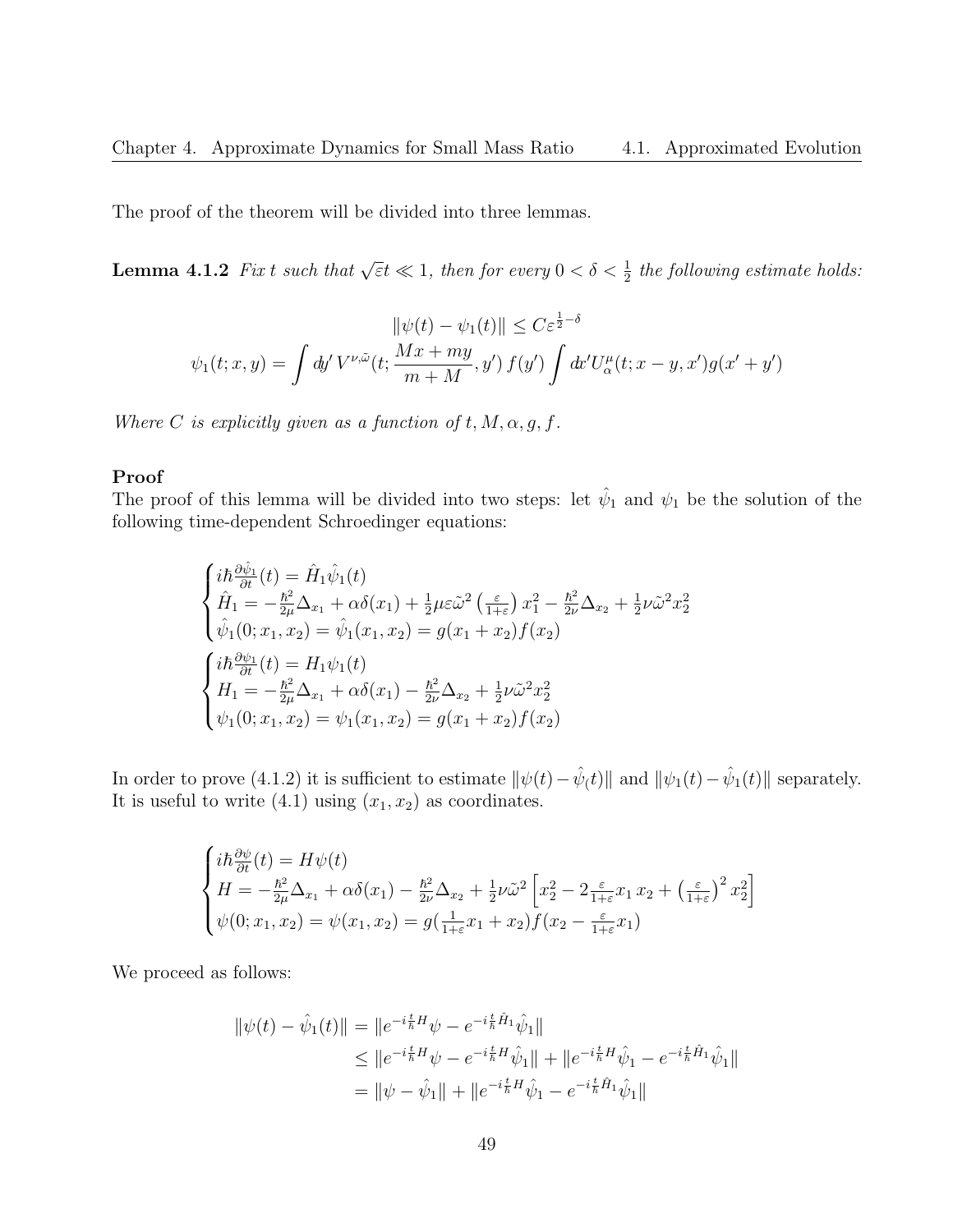The estimate of  $\|\psi - \hat{\psi}_1\|$  can be obtained in the following way:

$$
\|\psi - \hat{\psi}_1\|^2 = \int dx_1 dx_2 \left| g\left(\frac{1}{1+\varepsilon}x_1 + x_2\right) f\left(x_2 - \frac{\varepsilon}{1+\varepsilon}x_1\right) - g(x_1 + x_2)f(x_2) \right|^2
$$
  
\n
$$
\leq 2 \int dx_1 dx_2 \left| g\left(\frac{1}{1+\varepsilon}x_1 + x_2\right) \right|^2 \left| f\left(x_2 - \frac{\varepsilon}{1+\varepsilon}x_1\right) - f(x_2) \right|^2 +
$$
  
\n
$$
+ 2 \int dx_1 dx_2 |f(x_2)|^2 \left| g\left(\frac{1}{1+\varepsilon}x_1 + x_2\right) - g(x_1 + x_2) \right|^2
$$
  
\n
$$
= \int dx_1 |g(x_1)|^2 \int dx_2 \left| f\left(\left(1 + \frac{\varepsilon}{1+\varepsilon}\right)x_2 - \varepsilon x_1\right) - f(x_2) \right|^2 +
$$
  
\n
$$
+ 2 \int dx_2 |f(x_2)|^2 \int dx_1 \left| g\left(\frac{1}{1+\varepsilon}x_1 + \frac{\varepsilon}{1+\varepsilon}x_2\right) - g(x_1) \right|^2 \right|
$$
(4.4)

The action of translations and dilatations on regular functions can be estimated as follows:

$$
\int dx |h(ax + by) - h(x)|^2 \le c(1 - a)^2 \left( ||h||^2 + \int dx \ x^2 |h'(x)|^2 \right) + cb^2 y^2 ||h'||^2 \tag{4.5}
$$

Using (4.5) in (4.4) we prove that  $\|\psi - \hat{\psi}_1\| \leq C \varepsilon$ . Let's turn our attention to  $||e^{-i\frac{t}{\hbar}H}\hat{\psi}_1 - e^{-i\frac{t}{\hbar}\hat{H}_1}\hat{\psi}_1||$ . Using Duhamel's formula for the representation of the unitary group

$$
e^{-i\frac{t}{\hbar}H}\hat{\psi}_1 - e^{-i\frac{t}{\hbar}\hat{H}_1}\hat{\psi}_1 = -\frac{i}{\hbar} \int_0^t ds \, e^{-i\frac{(t-s)}{\hbar}H}(H - \hat{H}_1)e^{-i\frac{s}{\hbar}\hat{H}_1}\hat{\psi}_1
$$

it is sufficient to show that the following inequality holds:

$$
\int dx_1 dx_2 \left| x_1 x_2 \left( e^{-i \frac{s}{\hbar} \hat{H}_1} \hat{\psi}_1 \right) (x_1, x_2) \right|^2 \leq c \tag{4.6}
$$

Indeed, if (4.6) holds, we can immediately complete the proof of step one in the following way.

$$
||e^{-i\frac{t}{\hbar}H}\hat{\psi}_1 - e^{-i\frac{t}{\hbar}\hat{H}_1}\hat{\psi}_1|| \leq \frac{1}{\hbar} \int_0^t ds \, ||e^{-i\frac{(t-s)}{\hbar}H}(H - \hat{H}_1)e^{-i\frac{s}{\hbar}\hat{H}_1}\hat{\psi}_1||
$$
  

$$
= \frac{1}{\hbar} \int_0^t ds \, ||(H - \hat{H}_1)e^{-i\frac{s}{\hbar}\hat{H}_1}\hat{\psi}_1||
$$
  

$$
\leq c \frac{\varepsilon}{1 + \varepsilon} \frac{t}{\hbar} \nu \tilde{\omega}^2
$$
 (4.7)

In order to prove (4.6) we introduce  $V_{\alpha}^{m,\omega}(t)$ , the unitary group generated by  $-\frac{\hbar^2}{2m}\Delta_x + \frac{1}{2}m\omega^2x^2 +$  $\alpha\delta(x)$ . In appendix (B) it is proved that the following representation holds for  $V_{\alpha}^{m,\omega}(t)$ :

$$
\begin{cases}\n(V_{\alpha}^{m,\omega}\phi)(t;x) = (V^{m,\omega}\phi)(t;x) + \frac{i}{\hbar} \int_0^t ds \, V^{m,\omega}(t-s;x,0) q(s) \\
q(t) + \alpha \left(V^{m,\omega}\phi\right)(t;0) + i\frac{\alpha}{\hbar} \int_0^t ds \, V^{m,\omega}(t-s;0,0) q(s) = 0\n\end{cases}
$$
\n(4.8)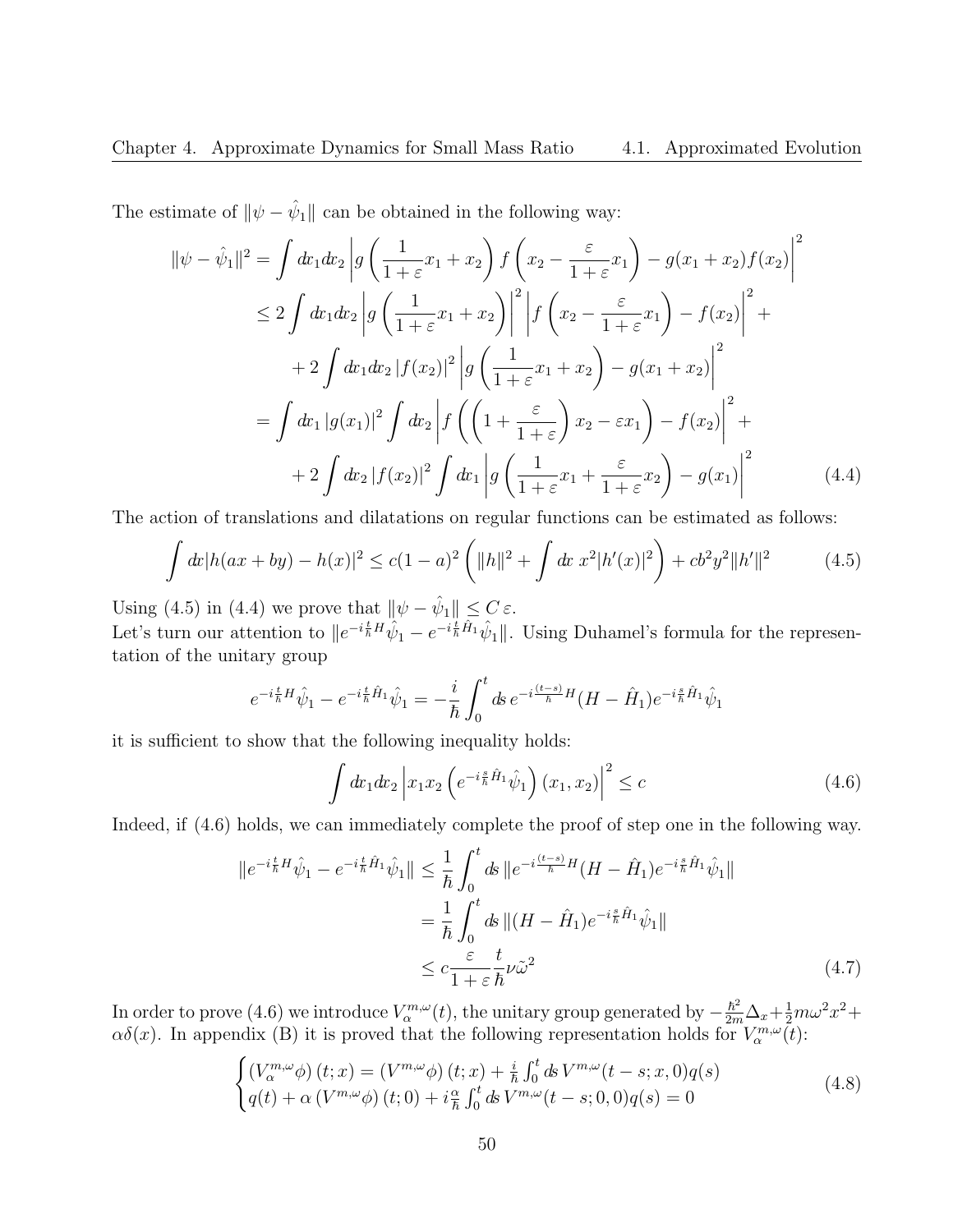Estimate (4.6) can be proved in this way:

$$
\int dx_1 dx_2 \left| x_1 x_2 \left( e^{-i \frac{t}{\hbar} \hat{H}_1} \hat{\psi}_1 \right) (x_1, x_2) \right|^2 \le
$$
\n
$$
\leq 2 \int dx_1 dx_2 \left| x_1 x_2 \int dx'_2 V^{\nu, \tilde{\omega}}(t; x_2, x'_2) f(x'_2) \int dx'_1 V^{\mu, \sqrt{\varepsilon} \tilde{\omega}}(t; x_1, x'_1) g(x'_1 + x'_2) \right|^2 +
$$
\n
$$
+ 2 \int dx_1 dx_2 \left| \frac{\alpha}{\hbar} x_1 x_2 \int dx'_2 V^{\nu, \tilde{\omega}}(t; x_2, x'_2) f(x'_2) \int_0^t ds V^{\mu, \sqrt{\varepsilon} \tilde{\omega}}(t - s; x_1, 0) q_{\varepsilon}(s; x'_2) \right|^2 \tag{4.9}
$$

We have added a dependence on  $x_2'$  to  $q_{\varepsilon}(t)$  because it solves the following integral equation.

$$
q_{\varepsilon}(t) + \alpha \left[ \frac{\mu \sqrt{\varepsilon} \tilde{\omega}}{\pi \hbar (1 - e^{-2i\sqrt{\varepsilon} \tilde{\omega} t})} \right]^{\frac{1}{2}} \int dx_1' e^{-\frac{\mu \sqrt{\varepsilon} \tilde{\omega}}{2i\hbar \tan(\sqrt{\varepsilon} \tilde{\omega})} x_1'^2} g(x_1' + x_2') +
$$

$$
+ \frac{i}{\hbar} \alpha \int_0^t ds \left[ \frac{\mu \sqrt{\varepsilon} \tilde{\omega}}{\pi \hbar (1 - e^{-2i\sqrt{\varepsilon} \tilde{\omega}(t - s)})} \right]^{\frac{1}{2}} q_{\varepsilon}(s) = 0 \quad (4.10)
$$

The "initial datum" of  $(4.10)$  has a parametric dependence on  $x_2'$ , and the same is true for the solution of the equation.

Now we introduce two identities which will be used several times in the following:

$$
y \int dy' V^{m,\omega}(t;y,y') f(y') = \int dy' V^{m,\omega}(t;y,y') \left( \cos(\omega t) y' f(y') - \frac{i\hbar}{m\omega} \sin(\omega t) f'(y') \right) \tag{4.11}
$$

$$
\frac{d}{dy} \int dy' V^{m,\omega}(t; y, y') f(y') = \int dy' V^{m,\omega}(t; y, y') \left( \cos(\omega t) f'(y') - \frac{m\omega}{i\hbar} \sin(\omega t) y' f(y') \right) \tag{4.12}
$$

In order to prove  $(4.11)$  and  $(4.12)$  it is sufficient to carefully integrate by parts.

We shall estimate the two terms on the r.h.s. of  $(4.9)$  separately: the first one can be handled using  $(4.11)$ 

$$
x_1x_2 \int dx_2' V^{\nu,\tilde{\omega}}(t; x_2, x_2') f(x_2') \int dx_1' V^{\mu,\sqrt{\varepsilon\tilde{\omega}}}(t; x_1, x_1') g(x_1' + x_2') =
$$
  

$$
\int dx_1' dx_2' V^{\mu,\sqrt{\varepsilon\tilde{\omega}}}(t; x_1, x_1') V^{\nu,\tilde{\omega}}(t; x_2, x_2') \frac{i\hbar \sin(\mu \sqrt{\varepsilon\tilde{\omega}}t)}{\mu \sqrt{\varepsilon\tilde{\omega}}} \frac{i\hbar \sin(\nu\tilde{\omega}t)}{\nu\tilde{\omega}}
$$
  

$$
\left[ \frac{\nu\tilde{\omega}}{2i\hbar \tan(\tilde{\omega}t)} x_2' \left( \frac{\mu \sqrt{\varepsilon\tilde{\omega}}}{2i\hbar \tan(\sqrt{\varepsilon\tilde{\omega}}t)} x_1' g(x_1' + x_2') f(x_2') - g'(x_1' + x_2') f(x_2') \right) +
$$
  

$$
-\frac{\mu \sqrt{\varepsilon\tilde{\omega}}}{2i\hbar \tan(\sqrt{\varepsilon\tilde{\omega}}t)} x_1' (g'(x_1' + x_2') f(x_2') + g(x_1' + x_2') f'(x_2')) + g''(x_1' + x_2') f(x_2')) + g'(x_1' + x_2') f'(x_2')) \right]
$$

Since f and g belong to Schwartz class each term in the square bracket has bounded  $L^2$  norm then by unitarity we have proved the first half (4.6).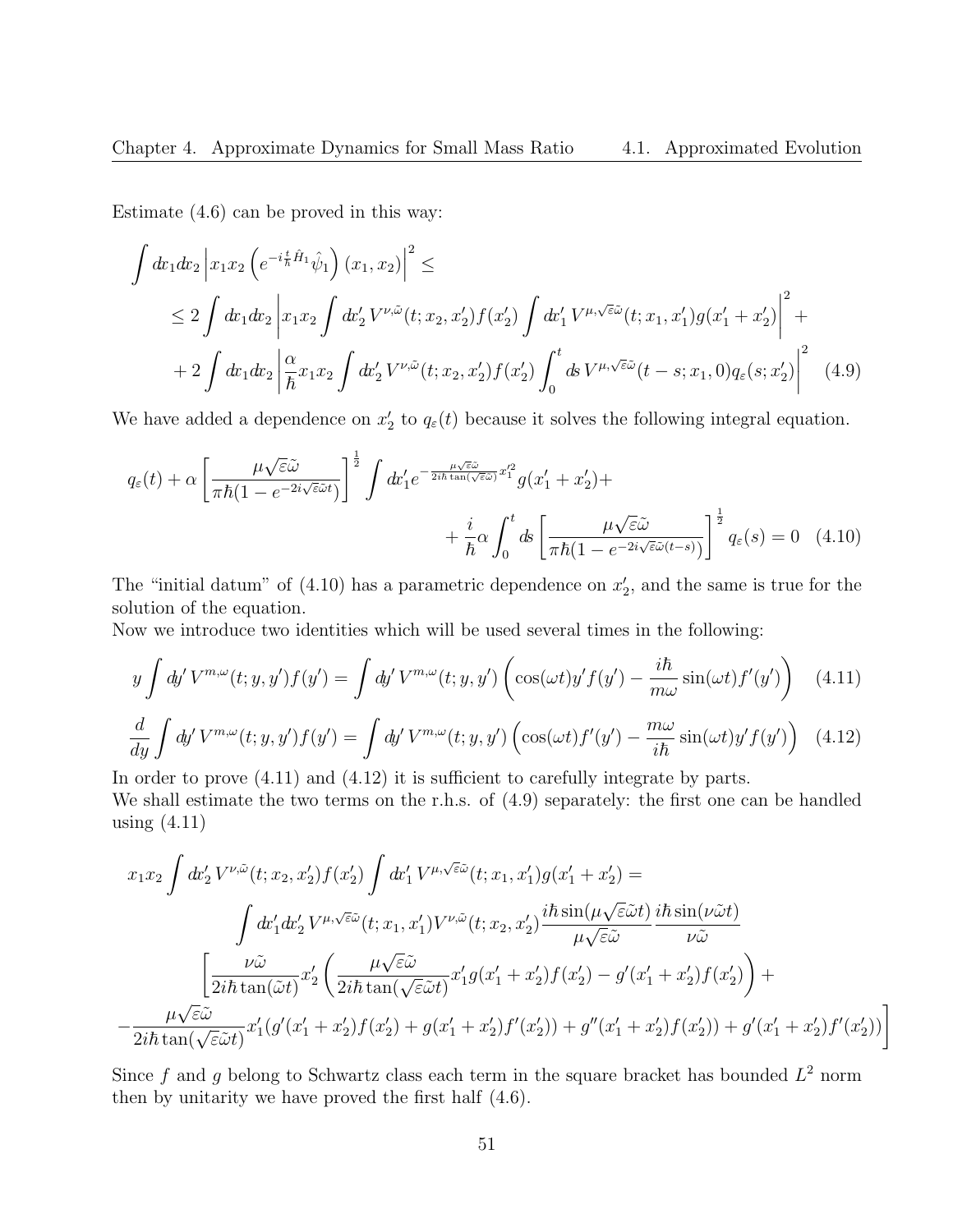Now, we estimate the norm of

$$
x_1 \int_0^t ds V^{\mu,\sqrt{\varepsilon}\tilde{\omega}}(t-s; x_1, 0) \left[ x_2 \int dt'_2 V^{\nu,\tilde{\omega}}(t; x_2, x'_2) f(x'_2) q_{\varepsilon}(s; x'_2) \right]
$$
(4.13)

In [AT] it is proved that:

$$
q(t) \in L^{\infty}(0,T) \Rightarrow \int_0^t ds \, U^{\mu}(t-s;x)q(s) \in L^2(\mathbb{R}) \tag{4.14}
$$

$$
q(t) \in H^{\frac{1}{4}}(0,T) \Rightarrow x \int_0^t ds U^{\mu}(t-s; x,0) q(s) \in L^2(\mathbb{R})
$$
\n(4.15)

These two propositions can be extended in order to be used in our case, in particular, due to the the expression of  $(4.13)$ , we need a vector valued version of  $(4.14)$  and  $(4.15)$ . We shall use these two simple generalizations:

$$
q(t) \in L^{\infty}(0, T; L^{2}(\mathbb{R})) \Rightarrow \int_{0}^{t} ds V^{\mu,\omega}(t-s; x) q(s) \in L^{2}(\mathbb{R}^{2})
$$
\n(4.16)

$$
q(t) \in H^{\frac{1}{4}}(0,T;L^{2}(\mathbb{R})) \Rightarrow x \int_{0}^{t} ds V^{\mu,\varepsilon^{\frac{1}{2}}\tilde{\omega}}(t-s; x,0) q(s) \in L^{2}(\mathbb{R};L^{2}(\mathbb{R})) = L^{2}(\mathbb{R}^{2})
$$

Then we need a regularity condition on  $q_{\varepsilon}$  to ensure:

$$
x_2 \int dx'_2 V^{\nu,\tilde{\omega}}(t; x_2, x'_2) f(x'_2) q_{\varepsilon}(s; x'_2) \in H^{\frac{1}{4}}(0, T; L^2(\mathbb{R}))
$$
\n(4.17)

Using again  $(4.11)$ , it is sufficient to show

$$
q_{\varepsilon}(s; x_2') \in H^{\frac{1}{4}}(0, T; W^{1, \infty}(\mathbb{R}))
$$
\n(4.18)

Indeed if (4.18) holds one has:

$$
x_2 \int d\mathbf{r}_2' V^{\nu,\tilde{\omega}}(t;x_2,x_2') f(x_2') q(s;x_2') = \int d\mathbf{r}_2' V^{\nu,\tilde{\omega}}(t;x_2,x_2') \frac{i\hbar \sin(\nu\tilde{\omega} t)}{\nu\tilde{\omega}}.
$$

$$
\left[ \frac{\nu\tilde{\omega}}{2i\hbar \tan(\tilde{\omega} t)} x_2' f(x_2') q(s;x_2') - f'(x_2') q(s;x_2') - f(x_2') q'(s;x_2') \right]
$$

All the terms in square bracket belong to  $H^{\frac{1}{4}}(0,T;L^2(\mathbb{R}))$  and then by unitarity (4.17) holds. It remains to prove (4.18) to conclude step one of the lemma. The initial datum of (4.10) is a regular function of both time and space variables; in particular it belongs to  $C(0,T;L^{\infty}(\mathbb{R}))$ . Using a simple fixed point argument it is possible to show that  $q_{\varepsilon}(t; x_2') \in L^2(0, T; L^{\infty}(\mathbb{R}))$  for small enough  $T$ ; then the solution con be extended for any  $T$  by iteration.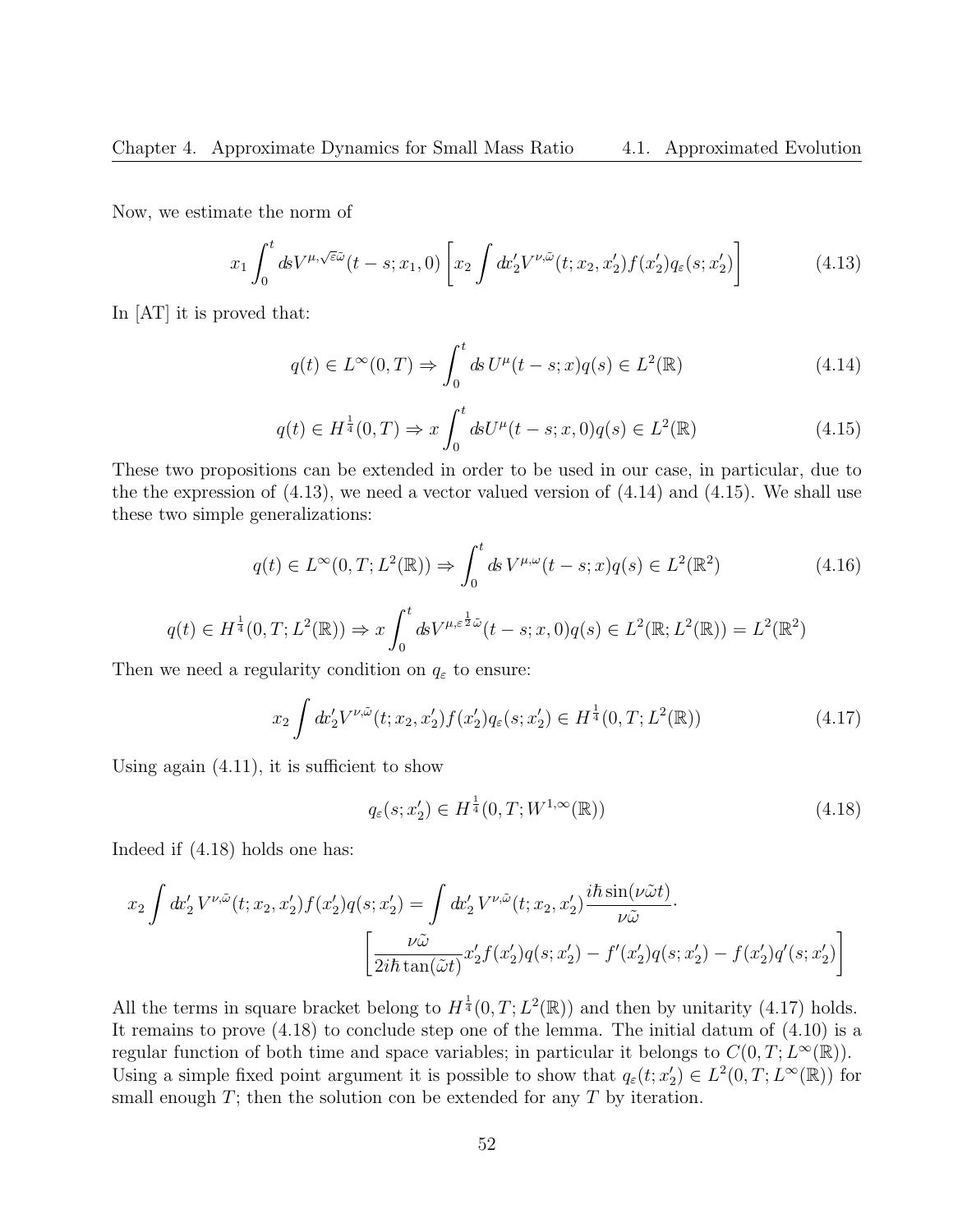Exploiting the Abel-like regularization properties of the kernel in (4.10), see [GV], we find  $q_{\varepsilon}(t; x_2') \in H^{\frac{1}{4}}(0,T; L^{\infty}(\mathbb{R}))$ . If we derive both sides of (4.10) with respect to  $x_2'$ , we see that  $q'_{\varepsilon}$  satisfies the same equation with  $g'$  as new initial datum. Then we can repeat the previous argument to prove  $q'_{\varepsilon}(t, x'_{2}) \in H^{\frac{1}{4}}(0, T; L^{\infty}(\mathbb{R}))$ . Now we estimate  $||e^{-i\frac{t}{\hbar}H}\hat{\psi}_1 - e^{-i\frac{t}{\hbar}\hat{H}_1}\hat{\psi}_1||$ .

Using (4.8) and the corresponding representation for  $U^m_\alpha$ 

$$
\begin{cases}\n(U_{\alpha}^{m}\phi)(t;x) = (U^{m}\phi)(t;x) + \frac{i}{\hbar} \int_{0}^{t} ds \, U^{m}(t-s;x,0)q(s) \\
q(t) + \alpha \left( U^{m}\phi \right)(t;0) + i\frac{\alpha}{\hbar} \int_{0}^{t} ds \, U^{m}(t-s;0,0)q(s) = 0\n\end{cases}
$$

we can write:

$$
e^{-i\frac{t}{\hbar}H}\hat{\psi}_{1} - e^{-i\frac{t}{\hbar}\hat{H}_{1}}\hat{\psi}_{1} = \int dx'_{1}dx'_{2} \Big( V^{\mu,\sqrt{\varepsilon\tilde{\omega}}}(t;x_{1}-x'_{1}) - U^{\mu}(t;x_{1},x'_{1}) \Big) V^{\nu,\tilde{\omega}}(t;x_{2},x'_{2}) g(x'_{1}+x'_{2}) f(x'_{2}) +
$$
  
+ 
$$
\frac{1}{\hbar} \left[ \int_{0}^{t} ds \Big( V^{\mu,\sqrt{\varepsilon\tilde{\omega}}}(t-s;x_{1},0) - U^{\mu}(t-s;x_{1},0) \Big) \cdot \int dx'_{2} V^{\nu,\tilde{\omega}}(t;x_{2},x'_{2}) f(x'_{2}) q_{\varepsilon}(s;x'_{2}) \right] +
$$
  
+ 
$$
\frac{i}{\hbar} \int_{0}^{t} ds U^{\mu}(t-s;x_{1},0) \int dx'_{2} V^{\nu,\tilde{\omega}}(t;x_{2},x'_{2}) f(x'_{2}) (q_{\varepsilon}(s;x'_{2}) - q(s;x'_{2})) \tag{4.19}
$$

We will separately estimate the three terms on the r.h.s. of  $(4.19)$ . Now we consider the first term on r.h.s. of (4.19): in order to prove that it is of order  $\varepsilon^2$  it is sufficient to show that

$$
\sup_{x_2'} \int dx_1 \left| \int dx_1' \left( V^{\mu,\sqrt{\varepsilon} \tilde{\omega}}(t;x_1,x_1') - U^{\mu}(t;x_1,x_1') \right) g(x_1' + x_2') \right|^2 \leq C \varepsilon^2
$$

Using Duhamel's formula as in (4.7), the estimate reduces to proving  $\int dx_1 |x_1^2 U^{\mu} g(t; x_1+x_2)|^2 \leq$ C. Usin  $(4.11)$  twice we obtain:

$$
x_1^2 U^{\mu} g(t; x_1 + x_2) = \int dx_1' U^{\mu}(t; x_1, x_1') \left( x_1'^2 g(x_1' + x_2') + 2 \frac{it}{m} x_1' g'(x_1' + x_2') + \frac{it}{m} g(x_1' + x_2') + \frac{it}{m} g'(x_1' + x_2') \right)
$$

Each term in brackets has finite norm bounded by a constant non depending on  $x_2'$ . Now we consider the second term of (4.19). We denote  $\int dx'_2 V^{\nu,\tilde{\omega}}(t; x_2, x'_2) f(x'_2) q_{\varepsilon}(s; x'_2)$  with  $\hat{q}_{\varepsilon}(s)$  in order to make following formulas more compact. With a Fourier transform, we have to evaluate the norm of

$$
\frac{1}{(2\pi\hbar)^{\frac{1}{2}}} \int_0^t ds \, e^{-i\frac{k^2}{2\mu\hbar}s} \hat{q}_{\varepsilon}(t-s) - \frac{1}{(2\pi\hbar)^{\frac{1}{2}}} \int_0^t ds \, \left(\frac{2\tan(\sqrt{\varepsilon}\tilde{\omega}s)}{1 - e^{-2i\sqrt{\varepsilon}\tilde{\omega}s}}\right)^{\frac{1}{2}} e^{-i\frac{k^2}{2\mu\hbar}\frac{\tan(\sqrt{\varepsilon}\tilde{\omega}s)}{\sqrt{\varepsilon}\tilde{\omega}}} \hat{q}_{\varepsilon}(t-s) \tag{4.20}
$$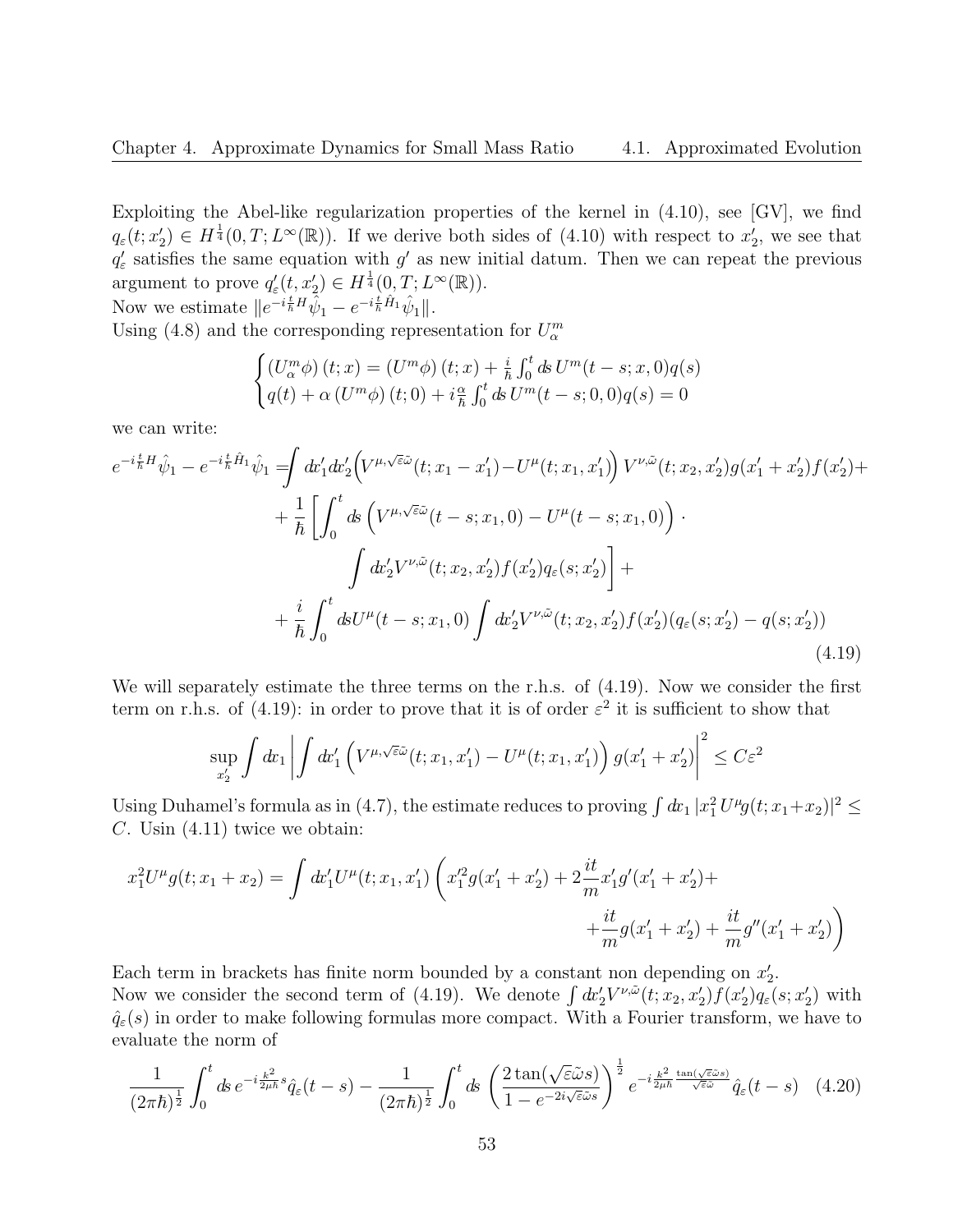Since  $\left(\frac{2\tan(\sqrt{\varepsilon}\tilde{\omega}s)}{1-e^{-2i\sqrt{\varepsilon}\tilde{\omega}s}}\right)$  $\frac{2\tan(\sqrt{\varepsilon}\tilde{\omega}s)}{1-e^{-2i\sqrt{\varepsilon}\tilde{\omega}s}}\bigg)^{\frac{1}{2}}=\bigg(\frac{e^{i\sqrt{\varepsilon}\tilde{\omega}s}}{\cos(\sqrt{\varepsilon}\tilde{\omega})}$  $\frac{e^{i\sqrt{\varepsilon}\tilde{\omega}s}}{\cos(\sqrt{\varepsilon}\tilde{\omega}s)}\Big)^{\frac{1}{2}}$ , this quantity differs from one by a term of order  $\sqrt{\varepsilon}$  uniformly in s. Then we can simply estimate

$$
\int_0^t ds \, e^{-i\frac{k^2}{2\mu\hbar}s} \hat{q}_{\varepsilon}(t-s) - \int_0^t ds \, e^{-i\frac{k^2}{2\mu\hbar}\frac{\tan(\sqrt{\varepsilon}\tilde{\omega}s)}{\sqrt{\varepsilon}\tilde{\omega}}} \hat{q}_{\varepsilon}(t-s) \tag{4.21}
$$

It is useful to make the following change of variable in the second term of (4.21)

$$
\int_{0}^{t} ds \, e^{-i \frac{k^{2}}{2\mu\hbar} \frac{\tan(\sqrt{\varepsilon}\tilde{\omega}s)}{\sqrt{\varepsilon}\tilde{\omega}}} \hat{q}_{\varepsilon}(t-s) = \int_{0}^{\frac{\tan(\sqrt{\varepsilon}\tilde{\omega}s)}{\sqrt{\varepsilon}\tilde{\omega}}} e^{-i \frac{k^{2}}{2\mu\hbar}s} \hat{q}_{\varepsilon}\left(t - \frac{\arctan(\sqrt{\varepsilon}\tilde{\omega}s)}{\sqrt{\varepsilon}\tilde{\omega}}\right) \frac{1}{1 + \varepsilon s^{2}} =
$$
\n
$$
\int_{0}^{\frac{\tan(\sqrt{\varepsilon}\tilde{\omega}s)}{\sqrt{\varepsilon}\tilde{\omega}}} e^{-i \frac{k^{2}}{2\mu\hbar}s} \hat{q}_{\varepsilon}\left(t - \frac{\arctan(\sqrt{\varepsilon}\tilde{\omega}s)}{\sqrt{\varepsilon}\tilde{\omega}}\right) \left(\frac{1}{1 + \varepsilon s^{2}} - 1\right) +
$$
\n
$$
+ \int_{0}^{\frac{\tan(\sqrt{\varepsilon}\tilde{\omega}s)}{\sqrt{\varepsilon}\tilde{\omega}}} e^{-i \frac{k^{2}}{2\mu\hbar}s} \left[\hat{q}_{\varepsilon}\left(t - \frac{\arctan(\sqrt{\varepsilon}\tilde{\omega}s)}{\sqrt{\varepsilon}\tilde{\omega}}\right) - \hat{q}_{\varepsilon}(t - s)\right] +
$$
\n
$$
+ \int_{0}^{\frac{\tan(\sqrt{\varepsilon}\tilde{\omega}s)}{\sqrt{\varepsilon}\tilde{\omega}}} e^{-i \frac{k^{2}}{2\mu\hbar}s} \hat{q}_{\varepsilon}(t - s) \quad (4.22)
$$

The  $L^2$  norm of the first term on the r.h.s. of (4.22) can be estimated with  $c \epsilon t^2 ||\hat{q}_{\epsilon}||_{\infty}$  by (4.16). In order to estimate the second term notice that, fully exploiting the regularizing properties of (4.10), one has  $\hat{q}_{\varepsilon} \in H^{1-\delta}(0,T)$  for every positive  $\delta$ , and then  $\hat{q}_{\varepsilon} \in C^{\frac{1}{2}-\delta}(0,T)$ due to Sobolev embeddings theorems, see [A]. Then the norm of this term can be estimated by  $c\|\hat{q}_{\varepsilon}\left(t - \frac{\arctan(\sqrt{\varepsilon}\tilde{\omega}\cdot)}{\sqrt{\varepsilon}\tilde{\omega}}\right) - \hat{q}_{\varepsilon}(t-\cdot)\|_{\infty} \leq c(\varepsilon t^2)^{\frac{1}{2}-\delta}$ . Then we have only to estimate

$$
\begin{split} \int d\!k\, \left| \int_{t}^{\frac{\tan(\sqrt{\varepsilon}\tilde{\omega} s)}{\sqrt{\varepsilon}\tilde{\omega}}} e^{-i\frac{k^2}{2\mu\hbar}s} \hat{q}_{\varepsilon}(t-s) \right|^2 &= 2\Re \int_{t
$$

Let's now estimate the last term of (4.19). Let's introduce  $\tilde{q}(t, x_2') = q_{\varepsilon}(t, x_2') - q(t, x_2')$ . If we prove

$$
\sup_t \lVert \tilde{q}(t;\cdot)\rVert_\infty \leq C \varepsilon
$$

the proof of the lemma is completed by (4.16). Notice that the integral equation satisfied by q has the same properties of (4.10), any argument made about  $q_{\varepsilon}$  can be repeated for q; in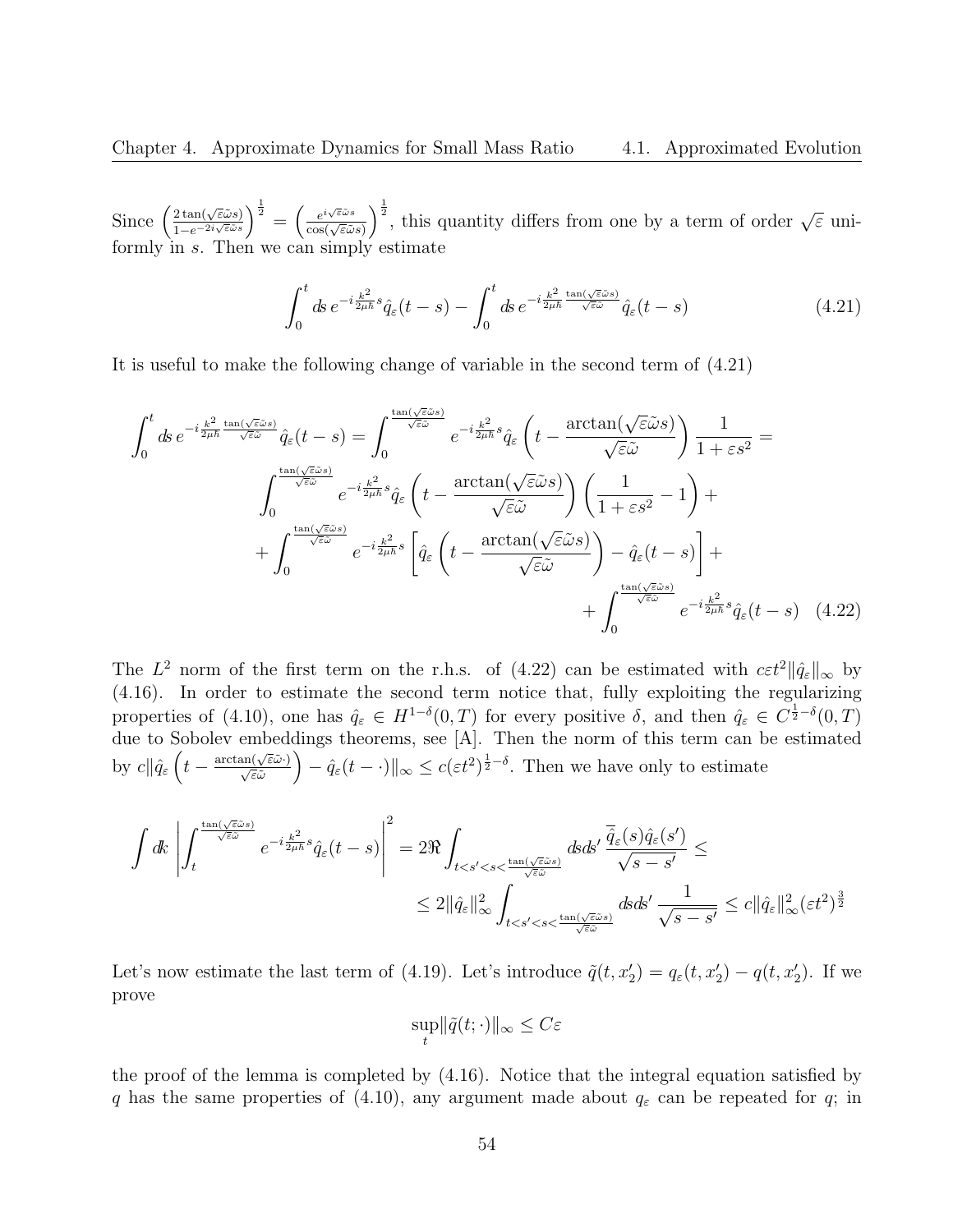particular both functions belong to  $C(0,T;L^2(\mathbb{R}))$  and so  $\tilde{q}$ . The equation satisfied by  $\tilde{q}$  is

$$
\tilde{q}(t;x_2') + \alpha \int dx_1' \left\{ \left[ \frac{\mu \sqrt{\varepsilon} \tilde{\omega}}{\pi \hbar (1 - e^{-2i\sqrt{\varepsilon} \tilde{\omega} t})} \right]^{\frac{1}{2}} e^{-\frac{\mu \sqrt{\varepsilon} \tilde{\omega}}{2i\hbar \tan(\sqrt{\varepsilon} \tilde{\omega} t)} x_1'^2} - \left( \frac{\mu}{2\pi \hbar i t} \right)^{\frac{1}{2}} e^{-\frac{\mu}{2i\hbar t} x_1'^2} \right\} g(x_1' + x_2') +
$$
\n
$$
+ i \frac{\alpha}{\hbar} \int_0^t ds \left[ \left( \frac{\mu \sqrt{\varepsilon} \tilde{\omega}}{\pi \hbar (1 - e^{-2i\sqrt{\varepsilon} \tilde{\omega}(t - s)})} \right)^{\frac{1}{2}} - \left( \frac{\mu}{2\pi \hbar i(t - s)} \right)^{\frac{1}{2}} \right] \tilde{q}(s; x_2') = 0
$$
\n
$$
= \alpha T g(t; x_2') + i \frac{\alpha}{\hbar} \int_0^t ds K(t - s) \tilde{q}(s; x_2') = 0
$$

Since  $||K(\cdot)||_{\infty} \leq C\varepsilon$  and  $\sup_t ||Tg(t, \cdot)||_{\infty} \leq C\varepsilon$  we obtain  $\sup_t ||\tilde{q}(t, \cdot)||_{\infty} \leq C\varepsilon$ .

Since a small value of M in the interacting unitary group  $U^{\mu}_{\alpha}(t)$  is equivalent to a large value of time, in the next lemma we use a typical scattering estimate to approximate  $U^{\mu}_{\alpha}(t)$ .

Lemma 4.1.3 The following estimate holds:

$$
\|\psi_1(t) - \psi_2(t)\| \le C\varepsilon
$$
  

$$
\psi_2(t; x_1, x_2) = \left(\frac{\mu}{2\pi\hbar i t}\right)^{\frac{1}{2}} e^{i\frac{\mu}{2\hbar i}x_1^2} \int dx_2' f(x_2') V^{\nu, \tilde{\omega}}(t; x_2, x_2') \int dx_1' g(x_1' + x_2') \left(e^{-i\frac{\mu}{\hbar i}x_1 x_1'} - \frac{e^{-i\frac{\mu}{\hbar i}|x_1||x_1'|}}{1 - i\frac{\hbar}{\alpha t}|x_1|}\right)
$$

and C is explicitly given as a function of  $t, m, M, \alpha, g$ .

#### Proof

Using the isometric character of  $V^{\nu,\tilde{\omega}}(t)$  and the explicit expression of  $U^{\mu}_{\alpha}(t)$ , see (4.2), we have:

$$
\|\psi_1(t) - \psi_2(t)\|^2 \le 2 \int dx_1 dx_2 \left| f(x_2) \int dx'_1 g(x'_1 + x_2) \left( U^\mu(t; x_1 - x'_1) - \left( \frac{\mu}{2\pi \hbar i t} \right)^{\frac{1}{2}} e^{i \frac{\mu}{2\hbar t} x_1^2 - i \frac{\mu}{\hbar t} x_1 x'_1} \right) \right|^2
$$
  
+ 
$$
2 \int dx_1 dx_2 \left| f(x_2) \int dx'_1 g(x'_1 + x_2) \left( \frac{\mu \alpha}{\hbar^2} \int_0^\infty du \, e^{-\frac{\mu \alpha}{\hbar^2} u} U^\mu(t; u + |x_1| + |x'_1|) + \left( \frac{\mu}{2\pi \hbar i t} \right)^{\frac{1}{2}} \frac{1}{1 - i \frac{\hbar}{\alpha t} |x_1|} e^{i \frac{\mu}{2\hbar t} x_1^2 - i \frac{\mu}{\hbar t} |x_1| |x'_1|} \right) \right|^2
$$
(4.23)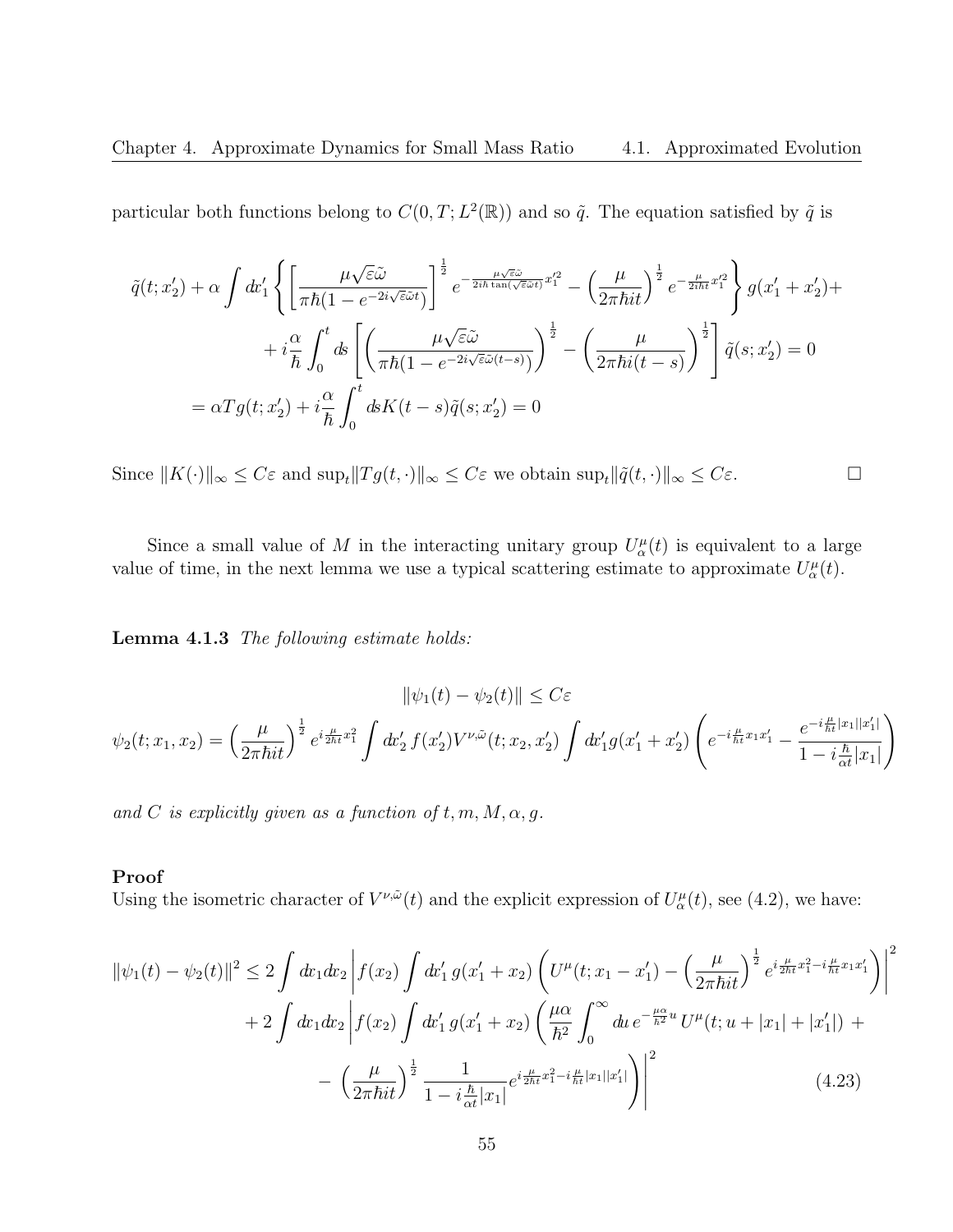The first term of (4.23) can be easily estimated in the following way:

$$
2\int dx_1 dx_2 \left| f(x_2) \int dx_1' g(x_1' + x_2) \left( U^{\mu}(t; x_1 - x_1') - \left( \frac{\mu}{2\pi \hbar i t} \right)^{\frac{1}{2}} e^{i \frac{\mu}{2\hbar t} x_1^2 - i \frac{\mu}{\hbar t} x_1 x_1'} \right) \right|^2
$$
  
\n
$$
= \frac{\mu}{\pi \hbar t} \int dx_2 |f(x_2)|^2 \int dx_1 \left| \int dx_1' g(x_1' + x_2') \left( e^{i \frac{\mu}{2\hbar t} x_1'^2} - 1 \right) e^{-i \frac{\mu}{\hbar t} x_1 x_1'} \right|^2
$$
  
\n
$$
\leq \int dx_2 |f(x_2)|^2 \int dx_1' |g(x_1' + x_2)|^2 \left| e^{i \frac{\mu}{2\hbar t} x_1'^2} - 1 \right|^2
$$
  
\n
$$
\leq \frac{\varepsilon^2 m^2}{2(1 + \varepsilon)^2 \hbar^2 t^2} \int dx_2 |f(x_2)|^2 \int dx_1' |g(x_1' + x_2)|^2 x_1'^4
$$

Concerning the second term, we introduce  $\alpha_0 = \frac{\alpha m}{\hbar^2}$  and the change of variables

$$
v = \frac{\mu \alpha}{\hbar^2} u \qquad \qquad y_1 = \frac{\mu}{\hbar t} x_1
$$

and use the identity

$$
\int_0^\infty dv \, e^{-v + i\frac{\hbar |x_1|}{\alpha t}v} = \frac{1}{1 - i\frac{\hbar |x_1|}{\alpha t}}
$$

It can be estimated in the following way:

$$
2\int dx_1 dx_2 \left| f(x_2) \int dx'_1 g(x'_1 + x_2) \left( \frac{\mu \alpha}{\hbar^2} \int_0^\infty du \, e^{-\frac{\mu \alpha}{\hbar^2} u} U^\mu(t; u + |x_1| + |x'_1|) +
$$
  
\n
$$
- \left( \frac{\mu}{2\pi \hbar i t} \right)^{\frac{1}{2}} \frac{1}{1 - i \frac{\hbar}{\alpha t} |x_1|} e^{i \frac{\mu}{2\hbar i} x_1^2 - i \frac{\mu}{\hbar} |x_1| |x'_1|} \right) \Big|^2
$$
  
\n
$$
= \frac{1}{\pi} \int dx_2 |f(x_2)|^2 \int dy_1 \left| \int dx'_1 g(x'_1 + x_2) e^{i|y_1||x'_1|} \left( e^{i \frac{\mu}{2\hbar i} x_1^2} \int_0^\infty dv \, e^{-v + i \frac{\hbar |x_1|}{\alpha t} v} e^{i \frac{(1+\varepsilon)M}{2\hbar t \alpha_0^2} v^2 + i \frac{M}{\hbar t \alpha_0} |x'_1| v} +
$$
  
\n
$$
- \int_0^\infty dv \, e^{-v + i \frac{(1+\varepsilon)|y_1|}{\alpha_0} v} \right) \Big|^2
$$
  
\n
$$
\leq \frac{2}{\pi} \int dx_2 |f(x_2)|^2 \int dy_1 \left| \int dx'_1 g(x'_1 + x_2) e^{i|y_1||x'_1|} e^{i \frac{\mu}{2\hbar t} x_1^2} \cdot \cdot \cdot
$$
  
\n
$$
\int_0^\infty dv \, e^{-v + i \frac{(1+\varepsilon)|y_1|}{\alpha_0} v} \left( e^{i \frac{(1+\varepsilon)M}{2\hbar t \alpha_0} v^2 + i \frac{M}{\hbar t \alpha_0} |x'_1| v} - 1 \right) \Big|^2 +
$$
  
\n
$$
+ \frac{2}{\pi} \int dx_2 |f(x_2)|^2 \int dy_1 \left| \int dx'_1 g(x'_1 + x_2) e^{i|y_1||x'_1|} \left( e^{i \frac{\mu}{2\hbar t} x_1^2} - 1 \right) \frac{1}{1 - i \frac{1+\vare
$$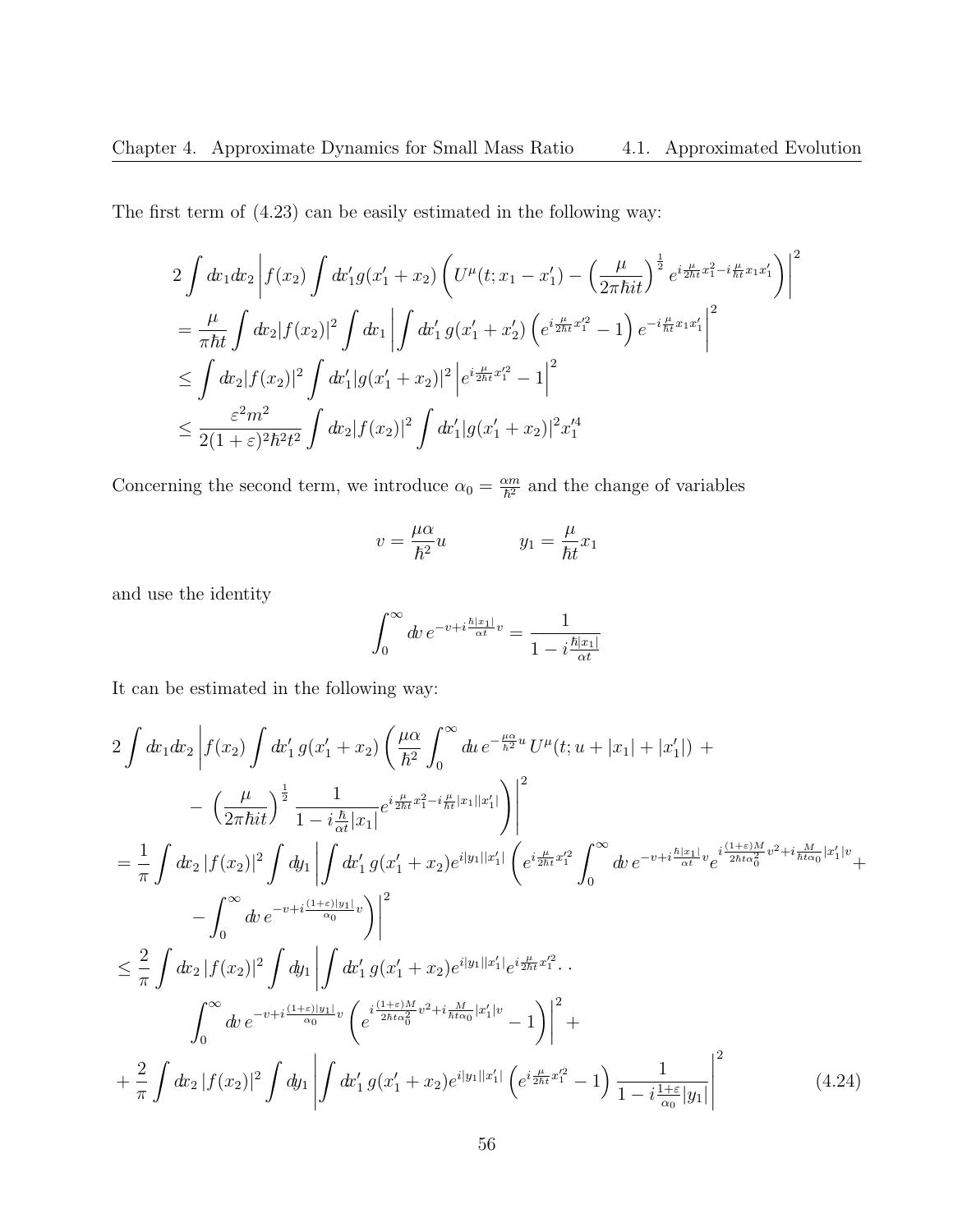To estimate the first term of (4.24) we proceed as follows:

$$
\frac{2}{\pi} \int dx_2 |f(x_2)|^2 \int dy_1 \left| \int dx_1' g(x_1' + x_2) e^{i|y_1||x_1'|} e^{i\frac{\mu}{2\hbar t}x_1'^2} \int_0^\infty dv e^{-v+i\frac{(1+\varepsilon)|y_1|}{\alpha_0}v} \left(e^{i\frac{(1+\varepsilon)M}{2\hbar t\alpha_0}v^2 + i\frac{M}{\hbar t\alpha_0}|x_1'|v} - 1\right) \right|^2
$$
\n
$$
\leq \frac{1}{2\pi} \left(\frac{\mu}{\hbar t}\right)^2 \int dx_2 |f(x_2)|^2 \int dy_1 \frac{1}{1 + \left(\frac{1+\varepsilon}{\alpha_0}\right)^2 y_1^2} \left(\int dx_1' x_1'^2 |g(x_1' + x_2)|\right)^2
$$
\n
$$
\leq \frac{\varepsilon^2 m^2 \alpha_0}{2(1+\varepsilon)^3 \hbar^2 t^2} \int dx_2 |f(x_2)|^2 \left(\int dx_1' x_1'^2 |g(x_1' + x_2)|\right)^2
$$

It is convenient to integrate the second term of (4.24) by parts.

$$
\frac{2}{\pi} \int dx_2 |f(x_2)|^2 \int dy_1 \left| \int dx'_1 g(x'_1 + x_2) e^{i|y_1||x'_1|} \left( e^{i\frac{\mu}{2ht}x_1'^2} - 1 \right) \frac{1}{1 - i\frac{1+\varepsilon}{\alpha_0}|y_1|} \right|^2
$$
\n
$$
= \frac{2}{\pi} \int dx_2 |f(x_2)|^2 \int dy_1 \frac{1}{1 + \left(\frac{1+\varepsilon}{\alpha_0}\right)^2 |y_1|^2} \left| \int dx'_1 g(x'_1 + x_2) e^{i|y_1||x'_1|} e^{i\frac{\mu}{2ht}x_1'^2}.
$$
\n
$$
\int_0^\infty dv e^{-v + i\frac{(1+\varepsilon)|y_1|}{\alpha_0}v} e^{i\frac{(1+\varepsilon)M}{2ht\alpha_0}v^2 + i\frac{M}{ht\alpha_0}|x'_1|v} \frac{(1+\varepsilon)\mu}{\hbar t\alpha_0} \left(\frac{1+\varepsilon}{\alpha_0}v + |x'_1|\right) \right|^2
$$
\n
$$
\leq \frac{2(1+\varepsilon)\mu^2}{\pi\hbar^2 t^2 \alpha_0} \int dx_2 |f(x_2)|^2 \int dy \frac{1}{1 + y^2} \left( \int dx'_1 |g(x'_1 + x_2)| \int_0^\infty dv e^{-v} \left(\frac{1+\varepsilon}{\alpha_0}v + |x'_1|\right) \right)^2
$$
\n
$$
\leq \frac{2\varepsilon^2 m^2}{(1+\varepsilon)\hbar^2 t^2 \alpha_0} \int dx_2 |f(x_2)|^2 \left( \int dx'_1 |g(x'_1 + x_2)| \left(\frac{1+\varepsilon}{\alpha_0} + |x'_1|\right) \right)^2
$$

Notice that one must assume that  $\alpha$  is of order  $\varepsilon^{-1}$ , that is  $\alpha_0 = \alpha m$ , in order to have an effect of finite order on the wave function.

Lemma 4.1.4 The following estimate holds:

$$
\|\psi_2(t) - \psi_a(t)\| \le C\sqrt{\varepsilon}
$$
\n(4.25)

#### Proof

The two wave functions have the following expressions:

$$
\psi_2(t; x, y) = \left(\frac{\mu}{2\pi\hbar i t}\right)^{\frac{1}{2}} e^{i\frac{\mu}{2\hbar t}(x-y)^2} \int dy' f(y') V^{\nu, \tilde{\omega}}(t; \frac{my + Mx}{m+M}, y').
$$

$$
\int dx' g(x' + y') \left(e^{-i\frac{\mu}{\hbar t}x'(x-y)} - \frac{e^{i\frac{\mu}{\hbar t}|x'||x-y|}}{1 - i\frac{\hbar}{\alpha t}|x-y|}\right)
$$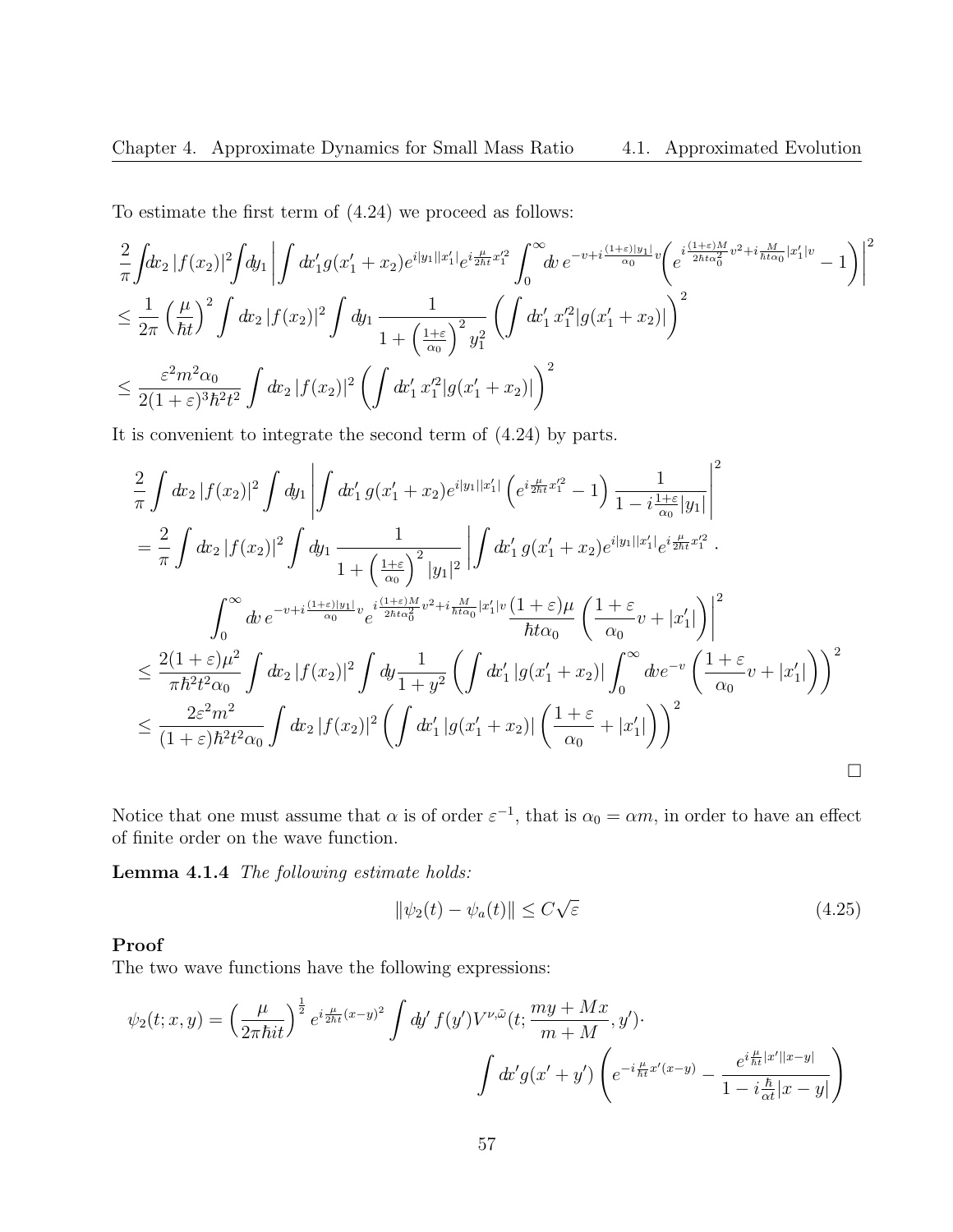Chapter 4. Approximate Dynamics for Small Mass Ratio 4.1. Approximated Evolution

$$
\psi_a(t;x,y)\!=\!\left(\frac{M}{2\pi\hbar i t}\right)^{\frac{1}{2}}\!\!\!\!\!e^{i\frac{M}{2\hbar t}x^2}\!\!\!\!\int dy'\,f(y')V^{m,\omega}(t;y,y')e^{-i\frac{M}{\hbar t}xy'}\!\!\!\!\int\!\!dt'g(x'\!+\!y')\!\left(e^{-i\frac{M}{\hbar t}x'x}-\frac{e^{i\frac{M}{\hbar t}|x||x'|}}{1-i\frac{M\hbar}{\alpha_0 t}|x|}\right)
$$

If we make the change of variable

$$
\begin{cases} \sqrt{\mu}x = z\\ \sqrt{\nu}y = w \end{cases}
$$

we arrive at

$$
\psi_2(t; z, w) = \left(\frac{\mu}{2\pi\hbar i t}\right)^{\frac{1}{2}} e^{i\frac{1}{2\hbar t}(z - \frac{\sqrt{\varepsilon}}{1+\varepsilon}w)^2} \int dy' f(\frac{1}{\sqrt{\nu}}y') V^{1,\tilde{\omega}}(t; \frac{1}{1+\varepsilon}w + \sqrt{\varepsilon}z, y')
$$

$$
\int dx' g(x' + \frac{1}{\sqrt{\nu}}y') \left(e^{-i\frac{\sqrt{\mu}}{\hbar t}x'(z - \frac{\sqrt{\varepsilon}}{1+\varepsilon}w)} - \frac{e^{i\frac{\mu}{\hbar t}|x'||z - \frac{\sqrt{\varepsilon}}{1+\varepsilon}w|}}{1 - i\frac{\hbar}{\alpha t}|z - \frac{\sqrt{\varepsilon}}{1+\varepsilon}w|}\right)
$$

$$
\psi_a(t;z,w) = \left(\frac{M}{2\pi\hbar i t}\right)^{\frac{1}{2}} e^{i\frac{1}{2\hbar i}z^2} \int dy' f(\frac{1}{\sqrt{\nu}}y')V^{1,\tilde{\omega}}(t;w,y') e^{-i\frac{\sqrt{\varepsilon}}{(1+\varepsilon)^2}\frac{1}{\hbar t}z\frac{1}{\sqrt{\nu}}y'}\n\int dx' g(x' + \frac{1}{\sqrt{\nu}}y') \left(e^{-i\frac{\sqrt{\mu}}{\hbar t}x'z} - \frac{e^{i\frac{\mu}{\hbar t}|x'||z|}}{1 - i\frac{\hbar}{\alpha t}|z|}\right)
$$

We shall estimate estimate separately the difference between the scattered and the free part of the wave functions. Let's consider the free parts. First we prove that the free part of  $\psi_2$  is near to

$$
\psi^{\star}(t;z,w) = \left(\frac{\mu}{2\pi\hbar i t}\right)^{\frac{1}{2}} e^{i\frac{1}{2\hbar i}z^{2}} \int dy' f(\frac{1}{\sqrt{\nu}}y')V^{1,\tilde{\omega}}(t;w,y') \int dx' g(x' + \frac{1}{\sqrt{\nu}}y')e^{-i\frac{\sqrt{\mu}}{\hbar t}x'z}
$$

In order to prove this statement it is sufficient to estimate these two norms:

$$
\int dx \, dw \frac{1}{\sqrt{\mu \nu}} \left| \int dy' \, f\left(\frac{1}{\sqrt{\nu}} y'\right) V^{1,\tilde{\omega}} \left(t; \frac{1}{1+\varepsilon} w + \sqrt{\varepsilon} z, y'\right) \right|
$$
\n
$$
\left[ e^{i \frac{1}{2\hbar t} (z - \frac{\sqrt{\varepsilon}}{1+\varepsilon} w)^2} \int dx' g\left(x' + \frac{1}{\sqrt{\nu}} y'\right) e^{-i \frac{\sqrt{\mu}}{\hbar t} x'(z - \frac{\sqrt{\varepsilon}}{1+\varepsilon} w)} - e^{i \frac{1}{2\hbar t} z^2} \int dx' g\left(x' + \frac{1}{\sqrt{\nu}} y'\right) e^{-i \frac{\sqrt{\mu}}{\hbar t} x' z} \right] \right|^2
$$
\n(4.26)

$$
\int dx \, dw \frac{1}{\sqrt{\mu \nu}} \left| \left[ \int dy' f\left(\frac{1}{\sqrt{\nu}} y'\right) V^{1,\tilde{\omega}} \left(t; \frac{1}{1+\varepsilon} w + \sqrt{\varepsilon} z, y'\right) + - \int dy' f\left(\frac{1}{\sqrt{\nu}} y'\right) V^{1,\tilde{\omega}} \left(t; w, y'\right) \right] e^{i\frac{1}{2\hbar t}z^2} \int dx' g\left(x' + \frac{1}{\sqrt{\nu}} y'\right) e^{-i\frac{\sqrt{\mu}}{\hbar t}x'z} \right|^2 \tag{4.27}
$$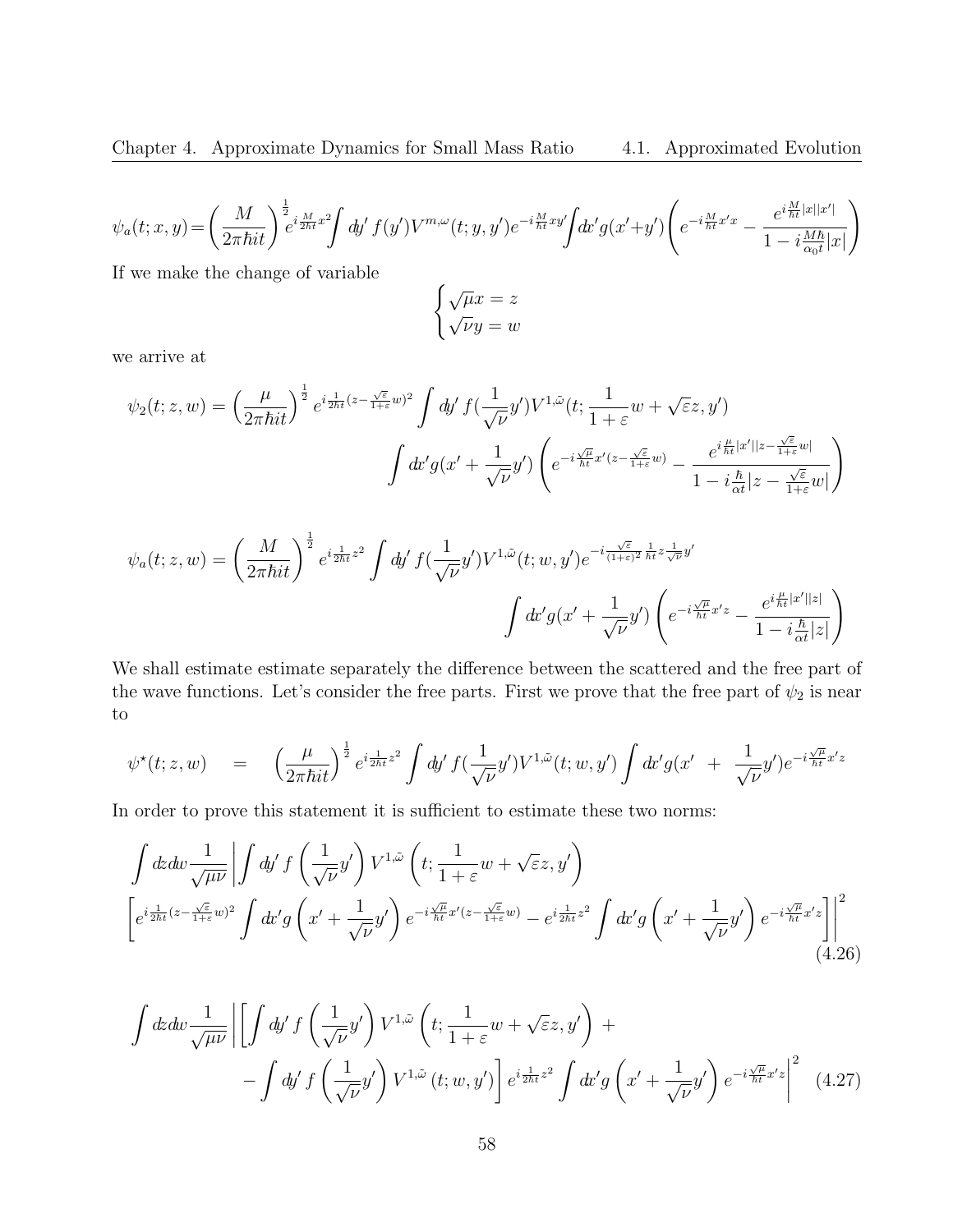Using  $(4.5)$  with  $(4.11)$  and  $(4.12)$ , it is straightforward to see that  $(4.26)$  and  $(4.27)$  are of order  $\varepsilon$ . In the same way it can be proved that the difference between  $\psi^*$  and  $\psi^{\sharp}$  is order  $\sqrt{\varepsilon}$ with

$$
\psi^\sharp(t;z,w)=\left(\frac{\mu}{2\pi\hbar i t}\right)^{\frac{1}{2}}e^{i\frac{1}{2\hbar t}z^2}\int dy'\,f(\frac{1}{\sqrt{\nu}}y')V^{1,\tilde\omega}(t;w,y')e^{-i\frac{\sqrt{\varepsilon}}{(1+\varepsilon)^2}\frac{1}{\hbar t}z\frac{1}{\sqrt{\nu}}y'}\int dx'g(x'+\frac{1}{\sqrt{\nu}}y')e^{-i\frac{\sqrt{\mu}}{\hbar t}x'z}
$$

Coming back to  $(x, y)$  variables we have

$$
\psi^{\sharp}(t;x,y) = \left(\frac{\mu}{2\pi\hbar i t}\right)^{\frac{1}{2}} e^{i\frac{\mu}{2\hbar i}x^{2}} \int dy' f(y') V^{\nu,\omega}(t;y,y') e^{-i\frac{M}{\hbar i}xy'} \int dx' g(x'+y') e^{-i\frac{\mu}{\hbar i}x'x} =
$$
  

$$
= \left(\frac{1}{1+\varepsilon} \frac{M}{2\pi\hbar i t}\right)^{\frac{1}{2}} e^{i\frac{1}{1+\varepsilon} \frac{M}{2\hbar t}x^{2}} \left(\frac{m\omega}{\pi\hbar(1-e^{-2i\tilde{\omega}t})} \sqrt{1+\varepsilon}\right)^{\frac{1}{2}} \int dy' f(y') e^{-\frac{m\omega}{2i\hbar \tan(\tilde{\omega}t)} (y^{2}+y'^{2})\sqrt{1+\varepsilon}} e^{\frac{m\omega}{i\hbar \sin(\tilde{\omega}t)} yy'\sqrt{1+\varepsilon}} \int dx' g(x') e^{-i\frac{1}{1+\varepsilon} \frac{M}{\hbar t}x'x}
$$

Using (4.5) with (4.11) and (4.12), one proves that  $\psi^{\sharp}$  is near to  $\psi^{\sharp}$ .

$$
\psi^{\natural}(t;x,y) = \left(\frac{M}{2\pi\hbar i t}\right)^{\frac{1}{2}} e^{i\frac{M}{2\hbar i}x^{2}} \left(\frac{m\omega}{\pi\hbar(1-e^{-2i\tilde{\omega}t})}\right)^{\frac{1}{2}} \int dy' f(y') e^{-\frac{m\omega}{2i\hbar \tan(\tilde{\omega}t)}(y^{2}+y'^{2})} e^{\frac{m\omega}{i\hbar \sin(\tilde{\omega}t)}yy'}.
$$

$$
\int dx' g(x') e^{-i\frac{M}{\hbar i}x'x} = \left(\frac{M}{2\pi\hbar i t}\right)^{\frac{1}{2}} e^{i\frac{M}{2\hbar i}x^{2}} \int dy' f(y') V^{m,\omega} \left(\frac{t}{\sqrt{1+\varepsilon}}; y, y'\right) \int dx' g(x') e^{-i\frac{M}{\hbar t}x'x}
$$

This term is near order  $\varepsilon$  to the free part of  $\psi_a$  by Stone's theorem. Now we turn our attention to the scattered part of  $\psi_2$ , first we prove that it is near order  $\varepsilon$  to

$$
\left(\frac{\mu}{2\pi\hbar i t}\right)^{\frac{1}{2}}\int dy'\,f\left(\frac{1}{\sqrt{\nu}}y'\right)V^{1,\tilde{\omega}}\left(t; w, y'\right)\int dt' g\left(x'+\frac{1}{\sqrt{\nu}}y'\right)\frac{e^{i\frac{\sqrt{\mu}}{\hbar t}|z||x'|}}{1-i\frac{\hbar}{\alpha t\sqrt{\mu}}|z|}
$$

In order to prove this statement it is sufficient to estimate these two differences:

$$
\left(\frac{\mu}{2\pi\hbar i t}\right)^{\frac{1}{2}} \int dy' f\left(\frac{1}{\sqrt{\nu}} y'\right) V^{1,\tilde{\omega}}(t; w, y') \left[\frac{1}{1 - i\frac{\hbar}{\alpha\sqrt{\mu}t} |z|} \int dx' g\left(x' + \frac{1}{\sqrt{\nu}} y'\right) e^{i\frac{\sqrt{\mu}}{\hbar t} |z||x'|} + \frac{1}{1 - i\frac{\hbar}{\alpha\sqrt{\mu}t} |z - \frac{\sqrt{\varepsilon}}{1 + \varepsilon} w|} \int dx' g\left(x' + \frac{1}{\sqrt{\nu}} y'\right) e^{i\frac{\sqrt{\mu}}{\hbar t} |z - \frac{\sqrt{\varepsilon}}{1 + \varepsilon} w||x'|} \right] \tag{4.28}
$$

$$
\left(\frac{\mu}{2\pi\hbar i t}\right)^{\frac{1}{2}} \left[\int dy' f\left(\frac{1}{\sqrt{\nu}}y'\right) V^{1,\tilde{\omega}}\left(t; \frac{1}{1+\varepsilon}w+\sqrt{\varepsilon}z, y'\right) - \int dy' f\left(\frac{1}{\sqrt{\nu}}y'\right) V^{1,\tilde{\omega}}\left(t; w, y'\right)\right] \frac{1}{1-i\frac{\hbar}{\alpha\sqrt{\mu}t}|z-\frac{\sqrt{\varepsilon}}{1+\varepsilon}w|} \int dx' g\left(x'+\frac{1}{\sqrt{\nu}}y'\right) e^{i\frac{\sqrt{\mu}}{\hbar t}|z-\frac{\sqrt{\varepsilon}}{1+\varepsilon}w||x'|} \quad (4.29)
$$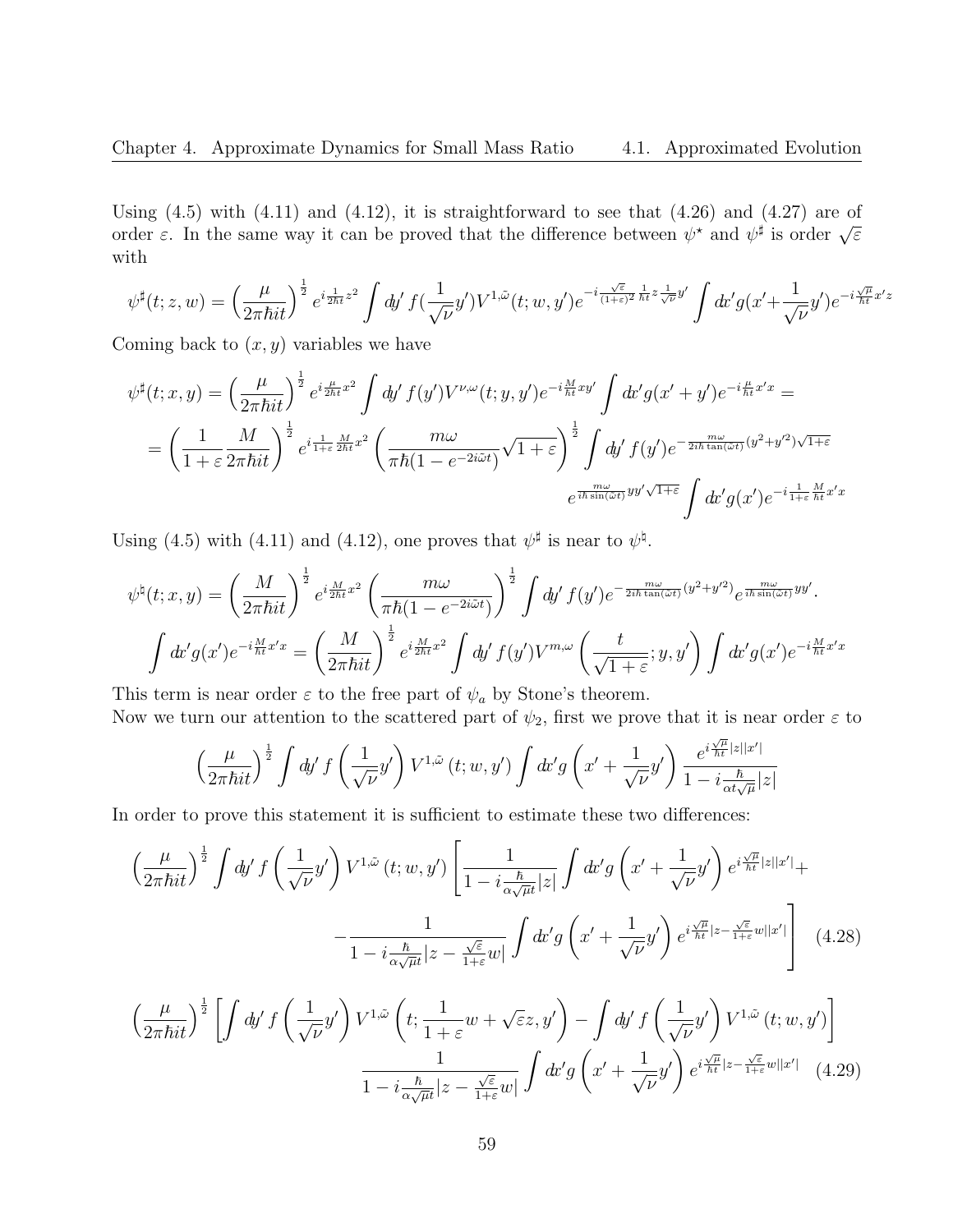Chapter 4. Approximate Dynamics for Small Mass Ratio 4.1. Approximated Evolution

Now we introduce an auxiliary function  $F_0(w, x')$ .

$$
F_0(w, x') = \int dy' f\left(\frac{1}{\sqrt{\nu}} y'\right) g\left(x' + \frac{1}{\sqrt{\nu}} y'\right) V^{1, \tilde{\omega}}\left(t; \frac{1}{1+\varepsilon} w + \sqrt{\varepsilon} z, y'\right)
$$

The following estimate holds:

$$
\int \frac{dx \, dw}{\sqrt{\mu \nu}} \left| \left( \frac{\mu}{2\pi \hbar i t} \right)^{\frac{1}{2}} \left( \frac{1}{1 - i \frac{\hbar}{\alpha \sqrt{\mu} t} |z - \frac{\sqrt{\varepsilon}}{1 + \varepsilon} w|} - \frac{1}{1 - i \frac{\hbar}{\alpha \sqrt{\mu} t} |z|} \right) \int dx' e^{i \frac{\sqrt{\mu}}{\hbar t} |z| |x'|} F_0(w, x') \right|^2 \leq c\varepsilon
$$
\n(4.30)

Using the estimate

$$
\left(\frac{\hbar}{\alpha t \sqrt{\mu}}\right)^2 \frac{\left(|z - \frac{\sqrt{\varepsilon}}{1+\varepsilon}w| - |z|\right)^2}{\left(1 + \left(\frac{\hbar}{\alpha t \sqrt{\mu}}\right)^2 z^2\right) \left(1 + \left(\frac{\hbar}{\alpha t \sqrt{\mu}}\right)^2 \left(z - \frac{\sqrt{\varepsilon}}{1+\varepsilon}w\right)^2\right)} \leq c \left(\frac{\hbar}{\alpha t \sqrt{\mu}}\right)^2 \frac{w^2}{1 + \left(\frac{\hbar}{\alpha t \sqrt{\mu}}\right)^2 z^2}
$$

in order to prove (4.30) it is sufficient to prove

$$
\left| w \int dv' e^{i \frac{\sqrt{\mu}}{\hbar t} |z| |x'|} F_0(w, x') \right| \le c_1 \tag{4.31}
$$

$$
\left| w^2 \int dv' e^{i \frac{\sqrt{\mu}}{\hbar t} |z| |x'|} F_0(w, x') \right| \le c_2 \tag{4.32}
$$

Indeed, if  $(4.31)$  and  $(4.32)$  hold, then  $(4.30)$  is less or equal than

$$
\varepsilon \left(\frac{\hbar}{\alpha t \sqrt{\mu}}\right)^2 \frac{1}{2\pi \hbar t} \int \frac{dz dv}{\sqrt{\mu \nu}} \left(\frac{\hbar}{\alpha t \sqrt{\mu}}\right)^2 \frac{1}{1 + \left(\frac{\hbar}{\alpha t \sqrt{\mu}}\right)^2 z^2} \frac{c_1 + c_2}{(1 + |w|)^2} = C\varepsilon^2
$$

Now we prove  $(4.31)$ : using  $(4.5)$  with  $(4.11)$  and  $(4.12)$  it is straightforward to see that

$$
\left|w\int dv'e^{i\frac{\sqrt{\mu}}{\hbar t}|z||x'|}F_0(w,x')\right|\leq\nu\int dv|g(x)|\int dy|y\,f(y)|+\frac{\hbar}{\omega}\int dv|g'(x)|\int dy|f(y)|+\frac{\hbar}{\omega}\int dv|g(x)|\int dy|f'(y)|
$$

Using (4.11) twice, it is possible to prove (4.32). Now we prove that

$$
\int \frac{dz dv}{\sqrt{\mu\nu}} \left| \left(\frac{\mu}{2\pi\hbar i t}\right)^{\frac{1}{2}} \frac{1}{1 - i\frac{\hbar}{\alpha\sqrt{\mu}t} |z - \frac{\sqrt{\varepsilon}}{1+\varepsilon}w|} \int dt' \left(e^{i\frac{\sqrt{\mu}}{\hbar t}|z||x'|} - e^{i\frac{\sqrt{\mu}}{\hbar t}|z - \frac{\sqrt{\varepsilon}}{1+\varepsilon}w||x'|}\right) F_0(w, x') \right|^2 \leq c\varepsilon^2
$$
\n(4.33)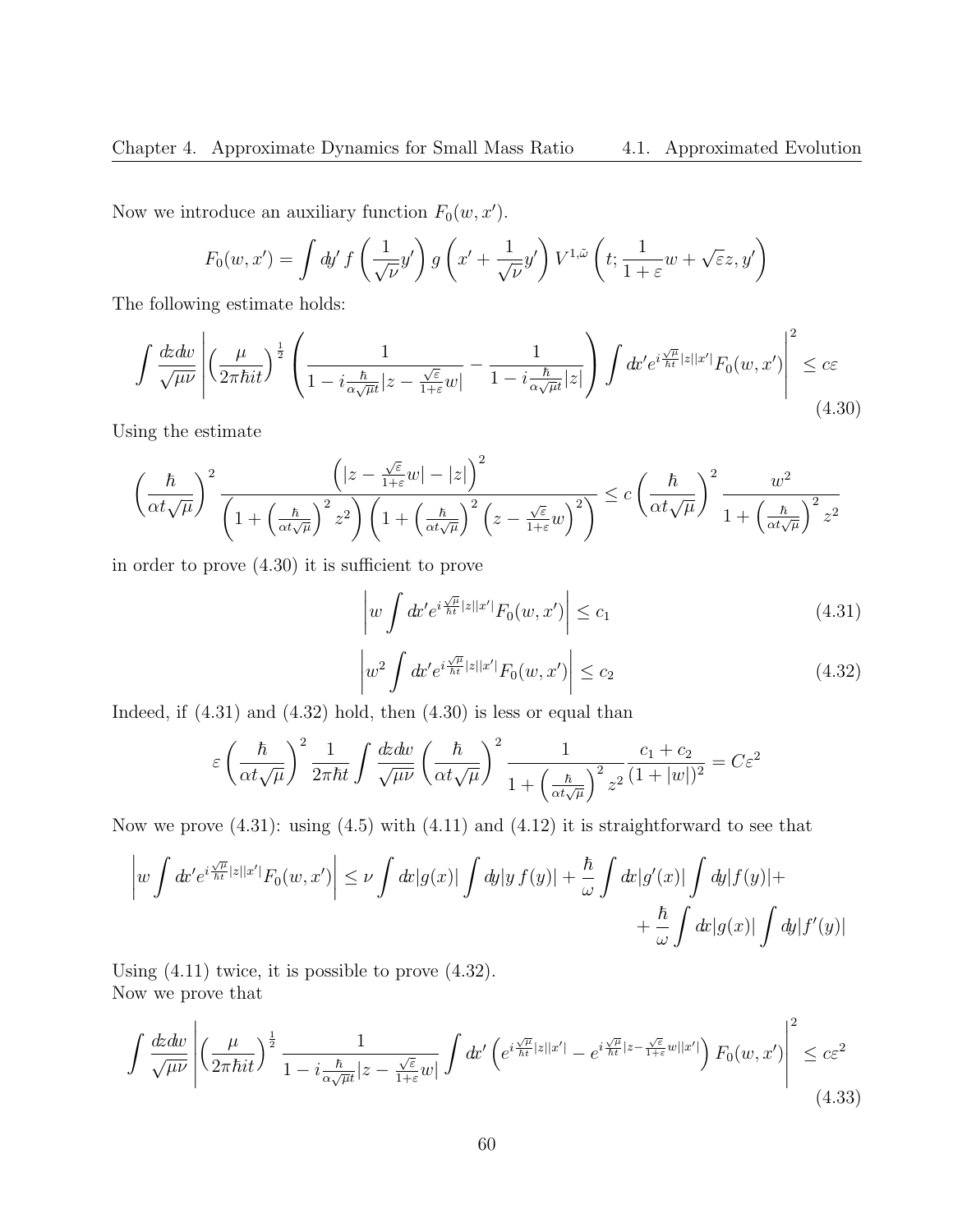Using the inequality

$$
\left|e^{i\frac{\sqrt{\mu}}{\hbar t}|z||x'|}-e^{i\frac{\sqrt{\mu}}{\hbar t}|z-\frac{\sqrt{\varepsilon}}{1+\varepsilon}w||x'|}\right|\leq \frac{\sqrt{\varepsilon}}{1+\varepsilon}\frac{\sqrt{\mu}}{\hbar t}|w||x'|
$$

in (4.33), we arrive at

$$
\varepsilon \frac{\mu}{2\pi\hbar t} \frac{\mu}{(\hbar t)^2} \int \frac{dz dv}{\sqrt{\mu\nu}} \frac{1}{1 + \left(\frac{\hbar}{\alpha t \sqrt{\mu}}\right)^2 z^2} \left(\int dv' |wx' F_0(w, x')|\right)^2 \tag{4.34}
$$

In order to prove that (4.34) is order  $\varepsilon^2$  it is then sufficient to prove

$$
\left| wx' \int dx' e^{i \frac{\sqrt{\mu}}{\hbar t} |z| |x'|} F_0(w, x') \right| \le c_3 \tag{4.35}
$$

$$
\left| w^2 x' \int dx' e^{i \frac{\sqrt{\mu}}{\hbar t} |z| |x'|} F_0(w, x') \right| \le c_4 \tag{4.36}
$$

The proof of  $(4.35)$  and  $(4.36)$  is similar to the proof of  $(4.31)$  and  $(4.32)$ . From  $(4.30)$  and (4.33) it follows that (4.28) is order  $\varepsilon$ .

In order to estimate (4.29) it is sufficient to estimate

$$
\int \frac{dz dv}{\sqrt{\mu\nu}} \left(\frac{\mu}{2\pi\hbar t}\right) \frac{1}{1 + \left(\frac{\hbar}{\alpha\sqrt{\mu}t}\right)^2 z^2} \left| \int dx' e^{i\frac{\sqrt{\mu}}{\hbar t}|z||x'|} \left(F_0(w + \sqrt{\varepsilon}z, x') - F_0(w, x')\right) \right|^2 \tag{4.37}
$$

It is convenient to divide the domain of integration of the z variable in two regions and use

$$
\int dw \left| \int dv' e^{i \frac{\sqrt{\mu}}{\hbar t} |z||x'|} \left( F_0(w + \sqrt{\varepsilon} z, x') - F_0(w, x') \right) \right|^2 \le
$$
  

$$
\varepsilon z^2 \int dw \left( \int dx' \left| \frac{\partial}{\partial w} F_0(w + \sqrt{\varepsilon} z, x') - F_0(w, x') \right| \right)^2 \text{if } \sqrt{\varepsilon} |z| \le 1 \quad (4.38)
$$

$$
\int dw \left| \int dv' e^{i \frac{\sqrt{\mu}}{\hbar t} |z||x'|} \left( F_0(w + \sqrt{\varepsilon} z, x') - F_0(w, x') \right) \right|^2 \le
$$
  

$$
2 \int dw \left( \int dv' \left| F_0(w + \sqrt{\varepsilon} z, x') - F_0(w, x') \right| \right)^2 \text{if } \sqrt{\varepsilon} |z| < 1 \quad (4.39)
$$

In order to prove that the quantities appearing at the r.h.s of  $(4.38)$  and  $(4.39)$  are finite, one must proceed as in the estimate of (4.30) It is now straightforward to prove that the integral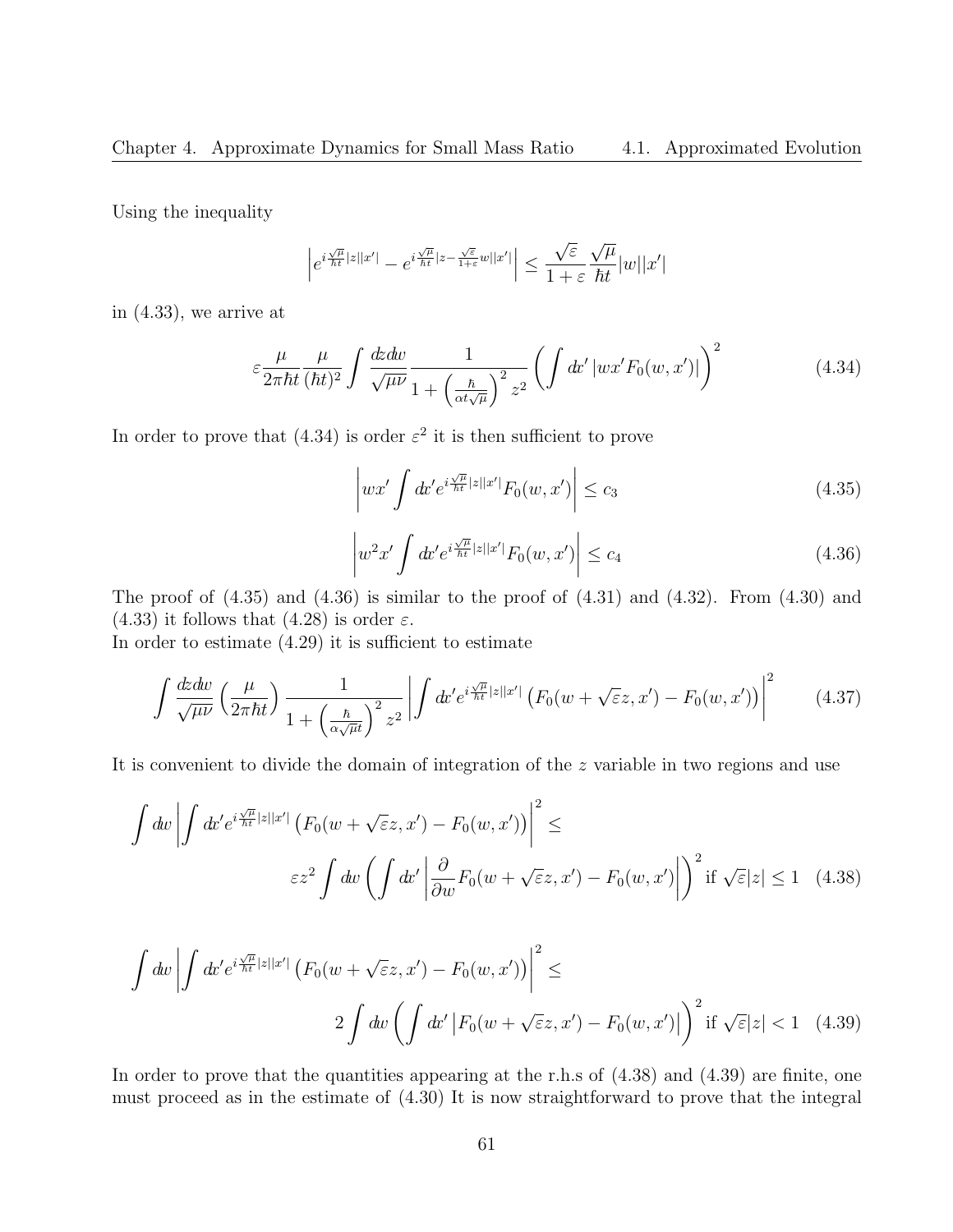over z is order  $\varepsilon$  and conclude the estimate of (4.29). Now we introduce a second auxiliary function

$$
F_{\varepsilon}(w, z, x') = \int dy' f\left(\frac{1}{\sqrt{\nu}}y'\right)g\left(x' + \frac{1}{\sqrt{\nu}}y'\right)e^{-i\frac{\sqrt{\varepsilon}}{1+\varepsilon}\frac{1}{\hbar t}y'z}V^{1, \tilde{\omega}}\left(t; \frac{1}{1+\varepsilon}w + \sqrt{\varepsilon}z, y'\right)
$$

Using  $(4.5)$  with  $(4.11)$  and  $(4.12)$ , it is straightforward to prove that:

$$
\int \frac{dxdw}{\sqrt{\mu\nu}} \left(\frac{\mu}{2\pi\hbar t}\right) \frac{1}{1 + \left(\frac{\hbar}{\alpha\sqrt{\mu}t}\right)^2 z^2} \left| \int dt' e^{i\frac{\sqrt{\mu}}{\hbar t}|z||x'|} \left(F_\varepsilon(w, z, x') - F_0(w, x')\right) \right|^2 \leq c\varepsilon \tag{4.40}
$$

Coming back to  $(x, y)$  variables, so far we have proved that the scattered part of  $\psi_2$  is near to

$$
\psi_a^{\flat}(t;x,y) = \left(\frac{\mu}{2\pi\hbar i t}\right)^{\frac{1}{2}} e^{i\frac{\mu}{2\hbar t}x^2} \int dy' f(y') V^{\nu,\tilde{\omega}}(t;y,y') e^{-i\frac{\mu}{\hbar t}xy'} \int dx' g(x'+y') \frac{e^{i\frac{\mu}{\hbar t}|x||x'|}}{1-i\frac{\mu\hbar}{\alpha_0 t}|x|}
$$

Repeating the arguments used at the end of the estimate of the free part, we prove that  $\psi^{\flat}$  is near order  $\varepsilon$  to the free part of  $\psi_a$  and this concludes the proof.

#### Proof of theorem 4.1.1

It is an obvious consequence of lemmas 4.1.2, 4.1.3, 4.1.4.

The result of theorem 4.1.1 can be more conveniently rephrased in terms of reduced density matrix for the heavy particle, which is defined by the integral operator  $\hat{\rho}(t)$  in  $L^2(\mathbb{R})$  given by the kernel

$$
\hat{\rho}(t; y, y') = \int dx \, \psi(t; x, y)\overline{\psi}(t; x, y')
$$
\n(4.41)

We also introduce the integral operator  $\hat{\rho}_a(t)$  defined by

$$
\hat{\rho}_a(t; y, y') = \int dx \, \psi_a(t; x, y) \overline{\psi_a}(t; x, y')
$$
  
= 
$$
\int dz f(z) V^{m, \omega}(t; y, z) \int dz' \overline{f}(z') \overline{V^{m, \omega}}(t; y', z') \mathcal{I}(z, z')
$$
(4.42)

where

$$
\mathcal{I}(z, z') \equiv \int dk (W_+^{\alpha_0, z} g_\delta)(k) \overline{(W_+^{\alpha_0, z'} g_\delta)}(k) = \left( (\Omega_+^{\alpha_0, z'})^{-1} g_\delta, (\Omega_+^{\alpha_0, z})^{-1} g_\delta \right) \tag{4.43}
$$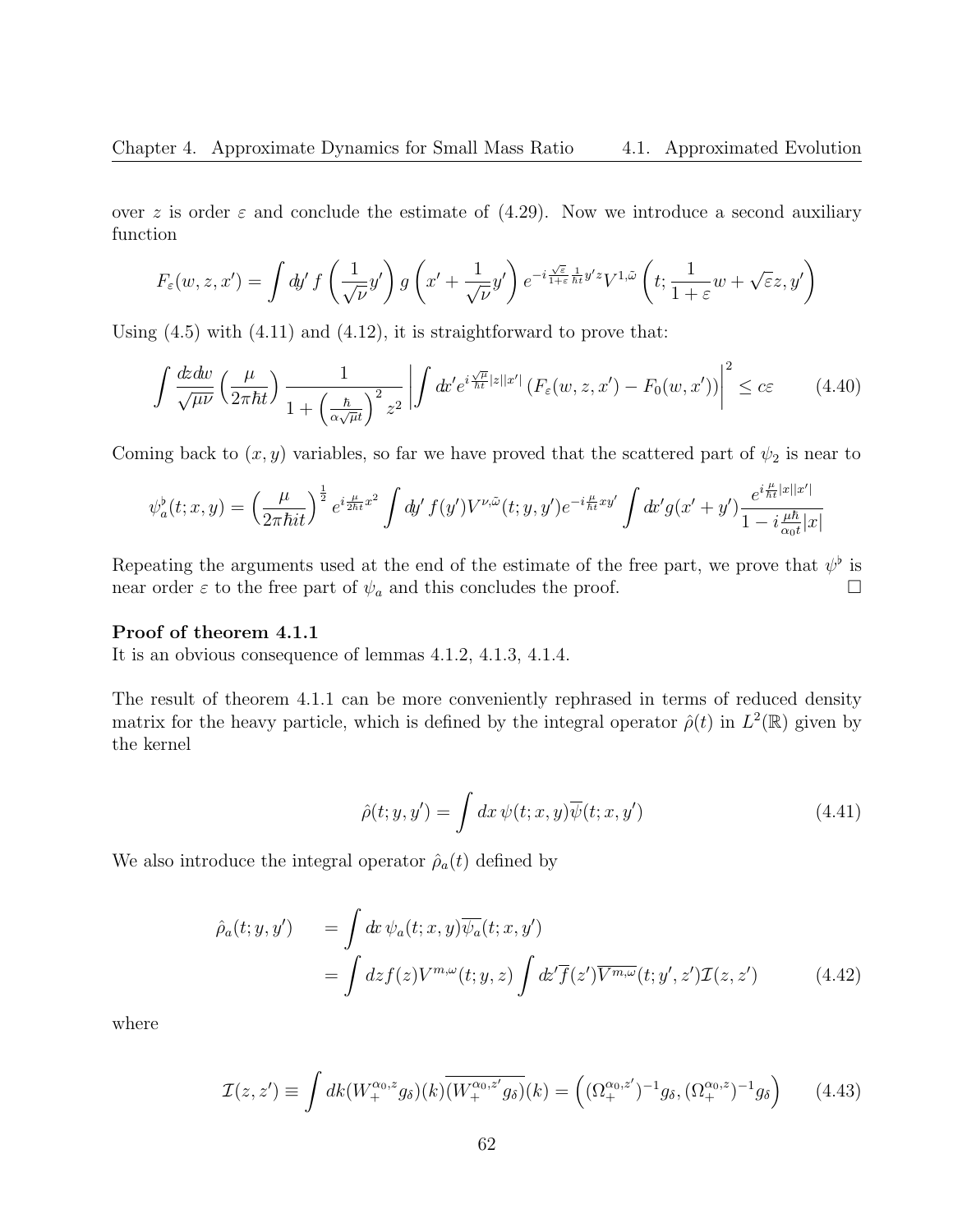Notice that, from  $(4.42)$ , $(4.43)$  one has

$$
\hat{\rho}_a(t) = V^{m,\omega}(t)\hat{\rho}^a(0)V^{m,\omega}(-t)
$$
\n(4.44)

where  $\hat{\rho}_0^a$  is defined by the integral kernel

$$
\hat{\rho}^a(0; z, z') = f(z)\overline{f}(z')\mathcal{I}(z, z')
$$
\n(4.45)

It is easily seen that  $\mathcal{I}(z, z') = \overline{\mathcal{I}}(z', z), |\mathcal{I}(z, z')| \leq 1$  and the equality holds only if  $z = z'$ . Then  $\hat{\rho}_a(0)$  is a self-adjoint and trace-class operator, with  $Tr(\hat{\rho}_a(0)) = 1$ ; it is also positive since

$$
(h, \hat{\rho}_a(0)h) = \int dz \overline{h}(z) \int dz' h(z') f(z) \overline{f}(z') \int dk (W^{\alpha_0, z} g)(k) \overline{(W^{\alpha_0, z'} g)}(k)
$$

$$
= \int dk \left| \int dz \overline{h}(z) f(y) (W^{\alpha_0, z} g)(k) \right|^2 \tag{4.46}
$$

Moreover we have

$$
Tr((\hat{\rho}_a(0))^2) = \int dx \, dz' |f(z)|^2 |f_\sigma(z')|^2 |\mathcal{I}(z, z')|^2 < 1 \tag{4.47}
$$

We conclude that  $\hat{\rho}_a(0)$  and its harmonic evolution  $\hat{\rho}_a(t)$  are density matrices describing mixture states and, by theorem (4.1.1),

$$
Tr(|\hat{\rho}(t) - \hat{\rho}_a(t)|) < C \, \varepsilon^{\frac{1}{2}} \tag{4.48}
$$

This means that in our asymptotic regime the motion of the heavy particle is a free evolution. On the other hand the presence of the light particle has a relevant effect, since it produces a transition of the initial state of the heavy particle from  $\hat{\rho}_0(z, z') = f(z)\overline{f}(z')$  to  $\hat{\rho}_a(0; z, z')$ . We shall see in the next section that this is the origin of the decoherence effect on the heavy particle.

### 4.2 Decoherence Effect

Here we discuss an application of formula  $(4.42)$ , $(4.43)$  to a concrete example of quantum evolution and we give an explicit computation of the decoherence effect.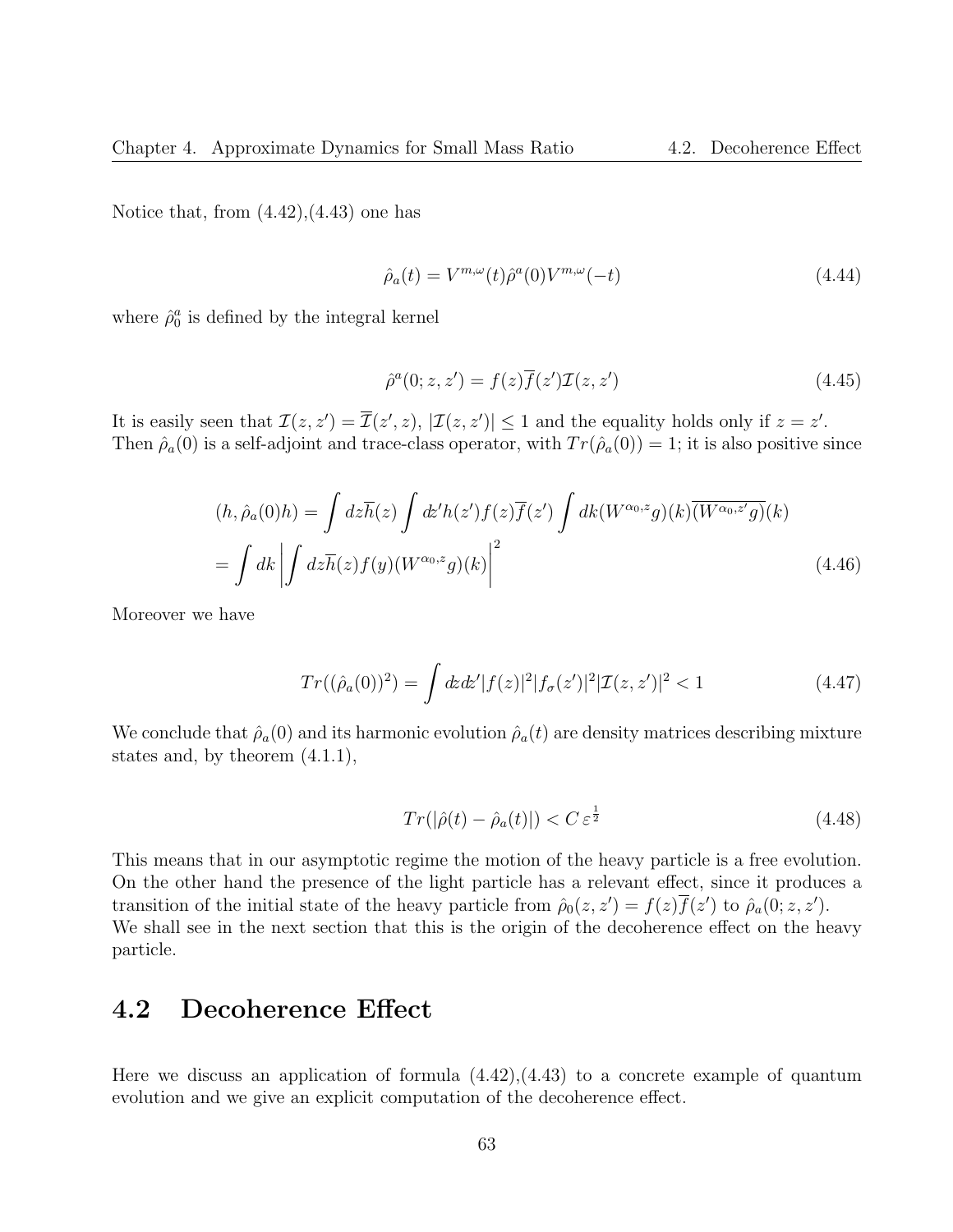We shall make further assumptions on the initial state: take  $h_1, h_2 \in C_0^{\infty}(-1, +1)$  such that  $||f|| = ||g|| = 1$ ; for later use it is convenient to choose  $h_2$  even. We put

$$
f(y) = \frac{1}{\sqrt{\sigma}} [f^+(y) + f^-(y)] \qquad f^{\pm}(y) = h_1 \left( \frac{y \pm y_0}{\sigma} \right) e^{i \frac{p_0}{h} y} \qquad (4.49)
$$

$$
g(x) = \frac{1}{\sqrt{\delta}} h_2 \left( \frac{x - x_0}{\delta} \right) e^{i \frac{q_0}{\hbar} x} \tag{4.50}
$$

The heavy particle is assumed to be in a typical superposition state of two spatially separated wave packets, one localized in  $y = y_0$  with mean value of the momentum  $p_0$  and the other localized in  $y = -y_0$  with mean value of the momentum  $-p_0$ .

The parameters  $\sigma$ ,  $\delta$  denote the spreading in position at time zero for the heavy and the light particle respectively.

We define  $\beta = \alpha_0 \delta$  and  $\delta^{\pm} = (\pm y_0 - \sigma, \pm y_0 + \sigma)$ .

We shall make the following assumptions on the physical parameters of the system.

$$
r_0 \in (-R_0, R_0), \quad \frac{\delta}{R_0 - |r_0|} \ll 1, \quad \frac{\sigma}{\delta} \ll 1
$$
 (4.51)

i.e. we consider the light particle localized in the region between the two wave packets describing the heavy particle and well separated from each wave packet. Moreover the spreading in position of the wave packets is much smaller than the spreading of the light particle. Notice that (4.51) obviously imply  $\frac{\sigma}{R_0} \ll 1$ .

Using assumptions (4.51) we can give an estimate of the basic object  $\mathcal{I}(z, z')$  for  $z \in \Delta^{\pm}$  and  $z' \in \Delta^{\pm}$  and then we can find a more suitable expression for the reduced density matrix of the heavy particle.

#### **Lemma 4.2.1** Assume  $(4.51)$ . Then

$$
\sup_{z,z'\in\Delta^{\pm}}|\mathcal{I}(z,z')-1| < C_4\left(\frac{\sigma}{\delta} + \frac{\delta}{R_0 - |r_0|}\right) \tag{4.52}
$$

$$
\sup_{z \in \Delta^+, z' \in \Delta^-} |\mathcal{I}(z, z') - \Lambda| = \sup_{z \in \Delta^-, z' \in \Delta^+} |\mathcal{I}(z, z') - \overline{\Lambda}| < C_5 \frac{\delta}{R_0 - |r_0|} \tag{4.53}
$$

where

$$
\Lambda = \int dk |\tilde{g}_{\delta}(k)|^2 \mathcal{T}_{\alpha_0}(k) = \int dk |\tilde{g}(k - k_0 \delta)|^2 \mathcal{T}_{\beta}(k)
$$
\n(4.54)

$$
k_0 = \frac{q_0}{\hbar} \tag{4.55}
$$

$$
\mathcal{T}_{\gamma}(k) = -\frac{ik}{\gamma - ik} \qquad \qquad \gamma > 0 \tag{4.56}
$$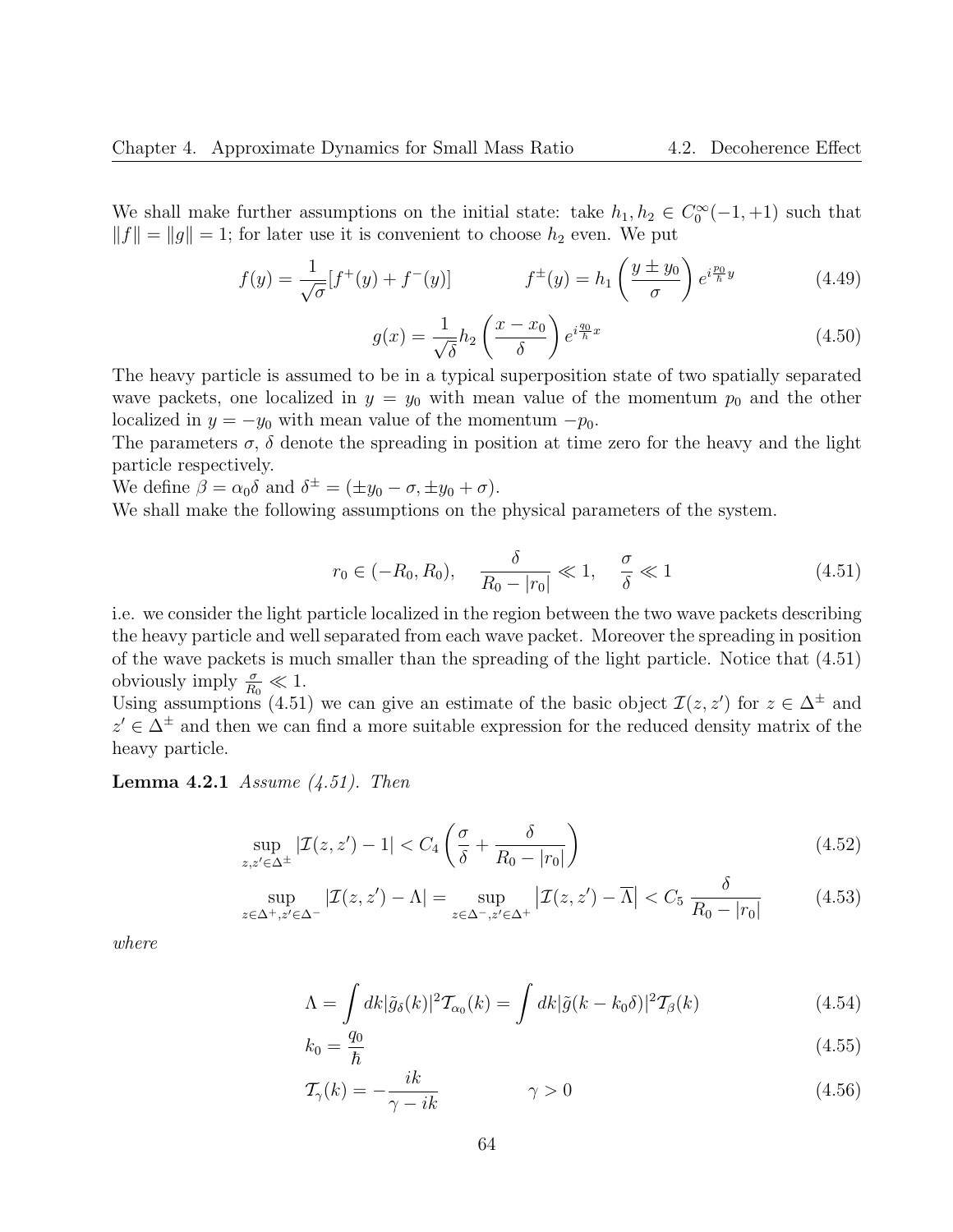and  $C_4 > 0, C_5 > 0$  are explicitly given as functions of  $\beta, g$ .

#### Proof

First we note that for  $z\in\Delta^-$ 

$$
\frac{1}{\sqrt{\delta}}\left(W_{+}^{\alpha_{0},z}g_{\delta}\right)\left(\frac{k}{\delta}\right) = e^{i(k_{0}\delta-k)\frac{x_{0}}{\delta}}\tilde{g}(k-k_{0}\delta) + \mathcal{R}_{\beta}(k)e^{i(k_{0}\delta+|k|)\frac{x_{0}}{\delta}-i(k+|k|)\frac{z}{\delta}}\tilde{g}(|k|+k_{0}\delta)
$$
\n
$$
\tag{4.57}
$$

and for  $z\in \Delta^+$ 

$$
\frac{1}{\sqrt{\delta}} \left( W_+^{\alpha_0, z} g_\delta \right) \left( \frac{k}{\delta} \right) = e^{i(k_0 \delta - k) \frac{x_0}{\delta}} \tilde{g}(k - k_0 \delta) + \mathcal{R}_{\beta}(k) e^{i(k_0 \delta - |k|) \frac{x_0}{\delta} - i(k - |k|) \frac{z}{\delta}} \tilde{g}(|k| - k_0 \delta)
$$
\n
$$
\tag{4.58}
$$

where we have used the fact that

$$
\tilde{g}_{\delta}(k) = \sqrt{\delta} \tilde{g}(k\delta - k_0\delta)e^{-i(k-k_0)r_0}
$$
\n(4.59)

Then for  $z, z' \in \Delta^-$  we have

$$
\mathcal{I}(z, z') = 1 + \int dk |\tilde{g}(|k| + k_0 \delta)|^2 |\mathcal{R}_{\beta}(k)|^2 e^{-i(k+|k|)\frac{z-z'}{\delta}}
$$
  
+ 
$$
\int dk \overline{\tilde{g}}(k - k_0 \delta) \tilde{g}(|k| + k_0 \delta) \mathcal{R}_{\beta}(k) e^{i(k+|k|)\frac{r_0-z}{\delta}}
$$
  
+ 
$$
\int dk \overline{\tilde{g}}(|k| + k_0 \delta) \tilde{g}(k - k_0 \delta) \overline{\mathcal{R}_{\beta}}(k) e^{-i(k+|k|)\frac{r_0-z'}{\delta}}
$$
  
= 
$$
1 + \int_0^\infty dk |\tilde{g}(k + k_0 \delta)|^2 |\mathcal{R}_{\beta}(k)|^2 \left( e^{-2ik\frac{z-z'}{\delta}} - 1 \right)
$$
  
+ 
$$
\int_0^\infty dk \overline{\tilde{g}}(k - k_0 \delta) \tilde{g}(k + k_0 \delta) \mathcal{R}_{\beta}(k) e^{2ik\frac{x_0-z'}{\delta}}
$$
  
+ 
$$
\int_0^\infty dk \overline{\tilde{g}}(k + k_0 \delta) \tilde{g}(k - k_0 \delta) \overline{\mathcal{R}_{\beta}}(k) e^{-2ik\frac{x_0-z'}{\delta}}
$$
  
equiv 1 + a<sub>1</sub> + a<sub>2</sub> + a<sub>3</sub> (4.60)

where we have used the identity  $\mathcal{R}_{\beta} + \overline{\mathcal{R}_{\beta}} + 2|\mathcal{R}_{\beta}|^2 = 0$  and the fact that  $\tilde{g}$  is even. Using  $(4.51)$  we easily estimate  $a_1$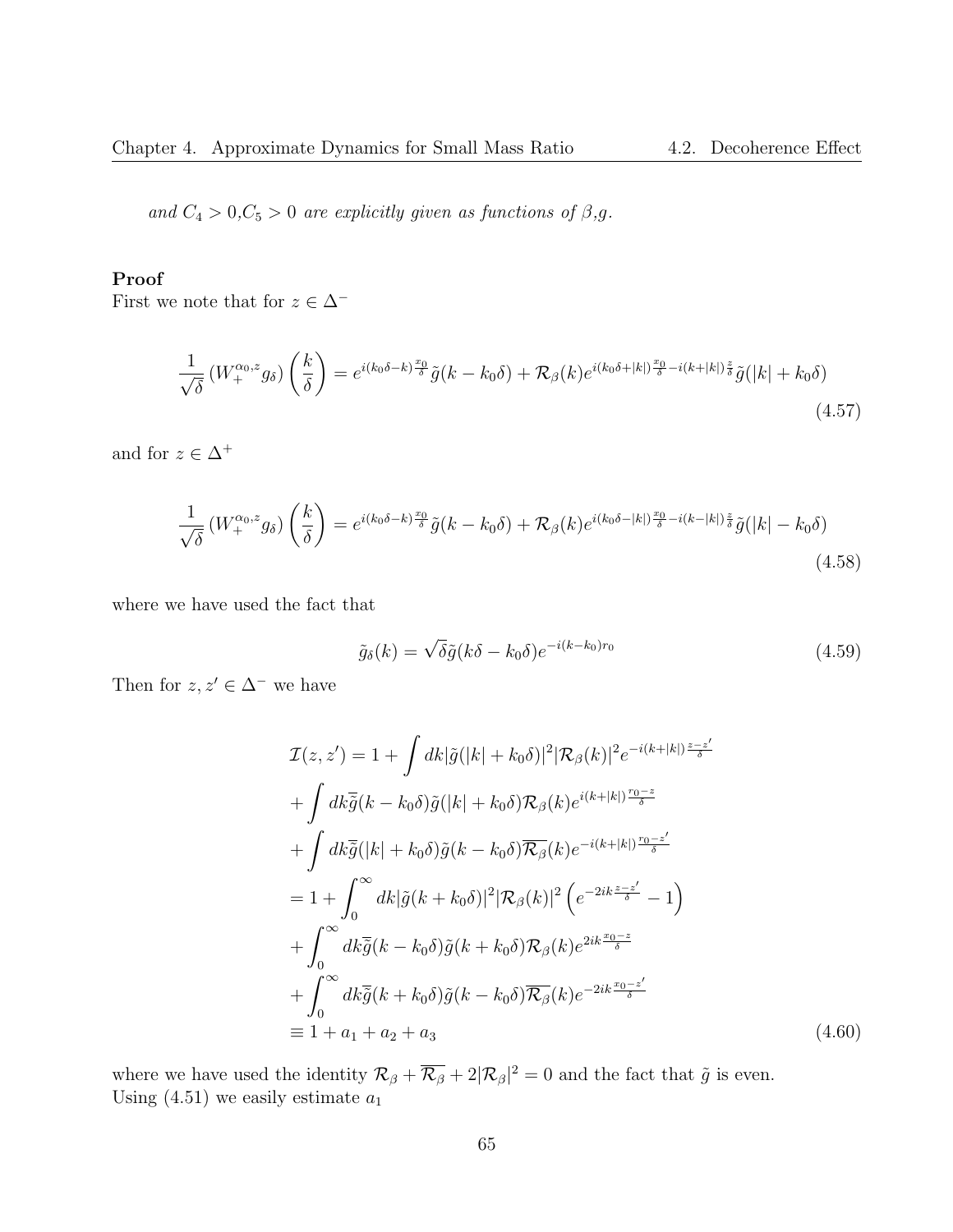$$
|a_1| \le 2\frac{|z-z'|}{\delta} \int_0^\infty dk |\tilde{g}(k+k_0\delta)|^2 k |\mathcal{R}_{\beta}(k)|^2 \le 4\frac{\sigma}{\delta} \int_0^\infty dk |\tilde{g}(k+k_0\delta)|^2 k |\mathcal{R}_{\beta}(k)|^2
$$
  

$$
\le 2\beta \|g\|^2 \frac{\sigma}{\delta}
$$
 (4.61)

For the estimate of  $a_2$  it is convenient to integrate by parts

$$
|a_{2}| = \left| \frac{1}{2i} \frac{\delta}{r_{0} - z} \int_{0}^{\infty} dk \overline{\tilde{g}}(k - k_{0}\delta) \tilde{g}(k + k_{0}\delta) \mathcal{R}_{\beta}(k) \frac{d}{dk} e^{2ik \frac{r_{0} - z}{\delta}} \right|
$$
  
\n
$$
= \frac{\delta}{2|r_{0} - z|} \left| \int_{0}^{\infty} dk \frac{d}{dk} (\overline{\tilde{g}}(k - k_{0}\delta) \tilde{g}(k + k_{0}\delta) \mathcal{R}_{\beta}(k)) e^{2ik \frac{r_{0} - y}{\delta}} - |\tilde{g}(k_{0}\delta)|^{2} \right|
$$
  
\n
$$
\leq \frac{\delta}{R_{0} - |r_{0}|} \left[ \frac{1}{2\pi} \left( \int dr |g(r)| \right)^{2} + \frac{1}{\beta} \int_{0}^{\infty} dk \left| \overline{\tilde{g}}(k - k_{0}\delta) \tilde{g}(k + k_{0}\delta) \right|
$$
  
\n
$$
+ \int_{0}^{\infty} dk \left| \overline{\tilde{g}}(k - k_{0}\delta) \tilde{g}(k + k_{0}\delta) \right| + \int_{0}^{\infty} dk \left| \overline{\tilde{g}}(k - k_{0}\delta) \tilde{g}'(k + k_{0}\delta) \right| \right]
$$
  
\n
$$
\leq \frac{\delta}{R_{0} - |r_{0}|} \left[ \frac{1}{2\pi} \left( \int dr |g(r)| \right)^{2} + \frac{1}{\beta} ||g||^{2} + 2||\tilde{g}'|| ||g|| \right]
$$
(4.62)

The term  $a_3$  is analyzed exactly in the same way and then we get the estimate  $(4.52)$  for z, z' ∈  $\Delta^-$ . Since in the case  $z, z' \in \Delta^+$  the computation is similar we conclude that (4.52) holds.

In order to prove (4.53) we consider the case  $z \in \Delta^+$  and  $z' \in \Delta^-$  (the case  $z \in \Delta^-$  and  $z' \in \Delta^+$ can be treated exactly in the same way) and we obtain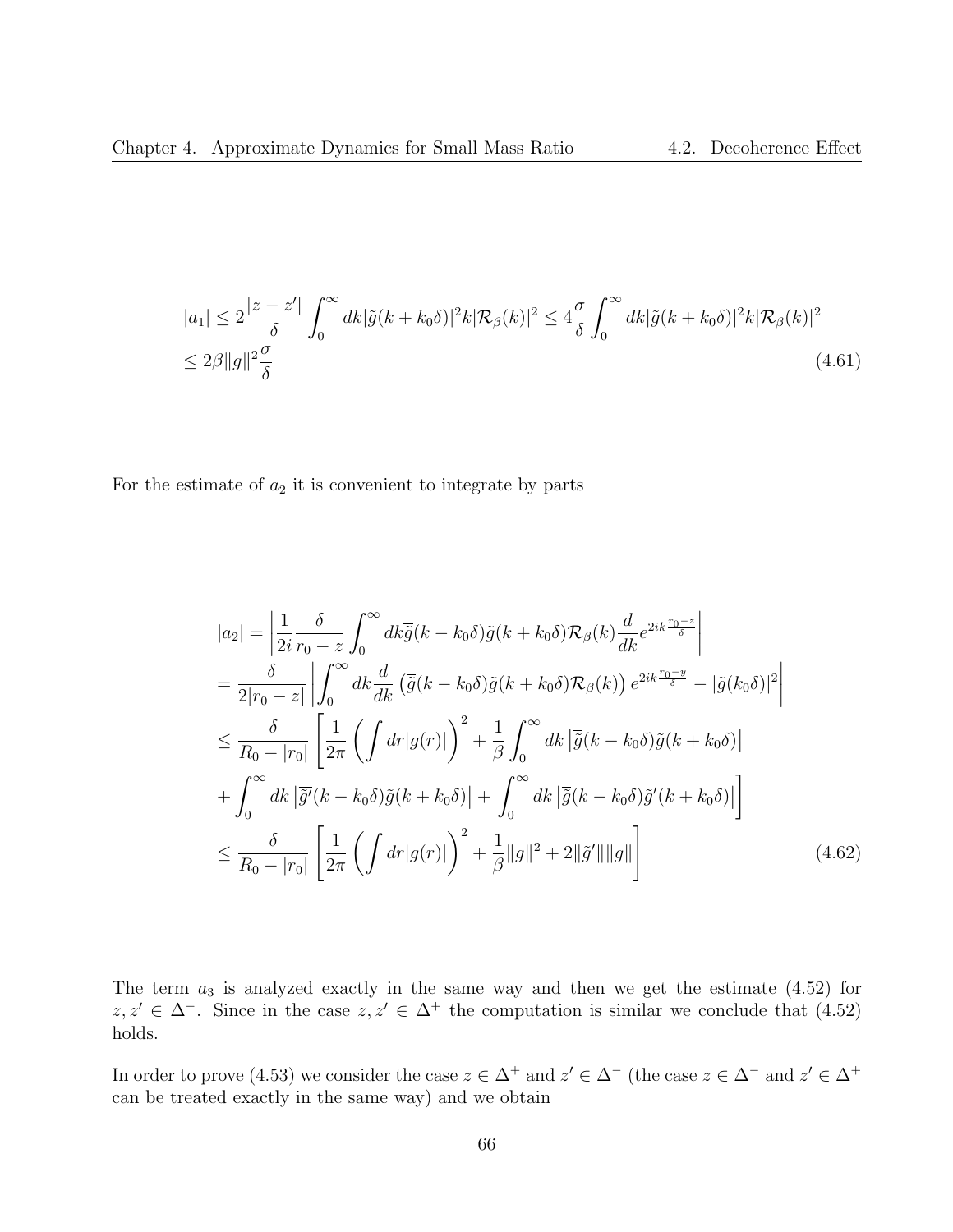$$
\mathcal{I}(z, z') = 1 + \int dk \overline{\tilde{g}}(|k| + k_0 \delta) \tilde{g}(|k| - k_0 \delta) |\mathcal{R}_{\beta}(k)|^2 e^{-2i|k|\frac{r_0}{\delta} + i(|k| - k) \frac{z}{\delta} + i(|k| + k) \frac{z'}{\delta}} \n+ \int dk \overline{\tilde{g}}(k - k_0 \delta) \tilde{g}(|k| - k_0 \delta) \mathcal{R}_{\beta}(k) e^{-i(|k| - k) \frac{r_0 - z'}{\delta}} \n+ \int dk \overline{\tilde{g}}(|k| + k_0 \delta) \tilde{g}(k - k_0 \delta) \overline{\mathcal{R}_{\beta}}(k) e^{-i(|k| + k) \frac{r_0 - z'}{\delta}} \n= 1 + \int_0^\infty dk \left( |\tilde{g}(k - k_0 \delta)|^2 \mathcal{R}_{\beta}(k) + |\tilde{g}(k + k_0 \delta)|^2 \overline{\mathcal{R}_{\beta}}(k) \right) \n+ \int_0^\infty dk \overline{\tilde{g}}(k + k_0 \delta) \tilde{g}(k - k_0 \delta) |\mathcal{R}_{\beta}(k)|^2 e^{-2ik \frac{r_0 - z'}{\delta}} \n+ \int_0^\infty dk \overline{\tilde{g}}(k + k_0 \delta) \tilde{g}(k - k_0 \delta) \overline{\mathcal{R}_{\beta}}(k) e^{-2ik \frac{r_0 - z'}{\delta}} \n+ \int_0^\infty dk \overline{\tilde{g}}(k + k_0 \delta) \tilde{g}(k - k_0 \delta) |\mathcal{R}_{\beta}(k)|^2 e^{-2ik \frac{r_0 - z}{\delta}} \n+ \int_0^\infty dk \overline{\tilde{g}}(k + k_0 \delta) \tilde{g}(k - k_0 \delta) \mathcal{R}_{\beta}(k) e^{-2ik \frac{r_0 - z}{\delta}} \qquad (4.63)
$$

The estimate of the last four terms of  $(4.63)$  proceeds exactly as the estimate of  $a_2$  in  $(4.62)$ . On the other hand

$$
1 + \int_0^\infty dk \left( |\tilde{g}(k - k_0 \delta)|^2 \mathcal{R}_{\beta}(k) + |\tilde{g}(k + k_0 \delta)|^2 \overline{\mathcal{R}_{\beta}}(k) \right)
$$
  
= 
$$
\int dk |\tilde{g}(k - k_0 \delta)|^2 \left( \frac{-ik}{\beta - ik} \right)
$$
(4.64)

and this concludes the proof of the proposition.  $\Box$ 

Proposition (4.2.1) allows us to find a further approximate form for the reduced density matrix.

**Theorem 4.2.2** Under the assumptions (4.51) and for any  $t \ge 0$  we have

$$
\left[Tr\left(\left(\hat{\rho}^{a}(t) - \hat{\rho}^{f}(t)\right)^{2}\right)\right]^{1/2} < C_{6}\left(\frac{\sigma}{\delta} + \frac{\delta}{R_{0} - |r_{0}|}\right) \tag{4.65}
$$

where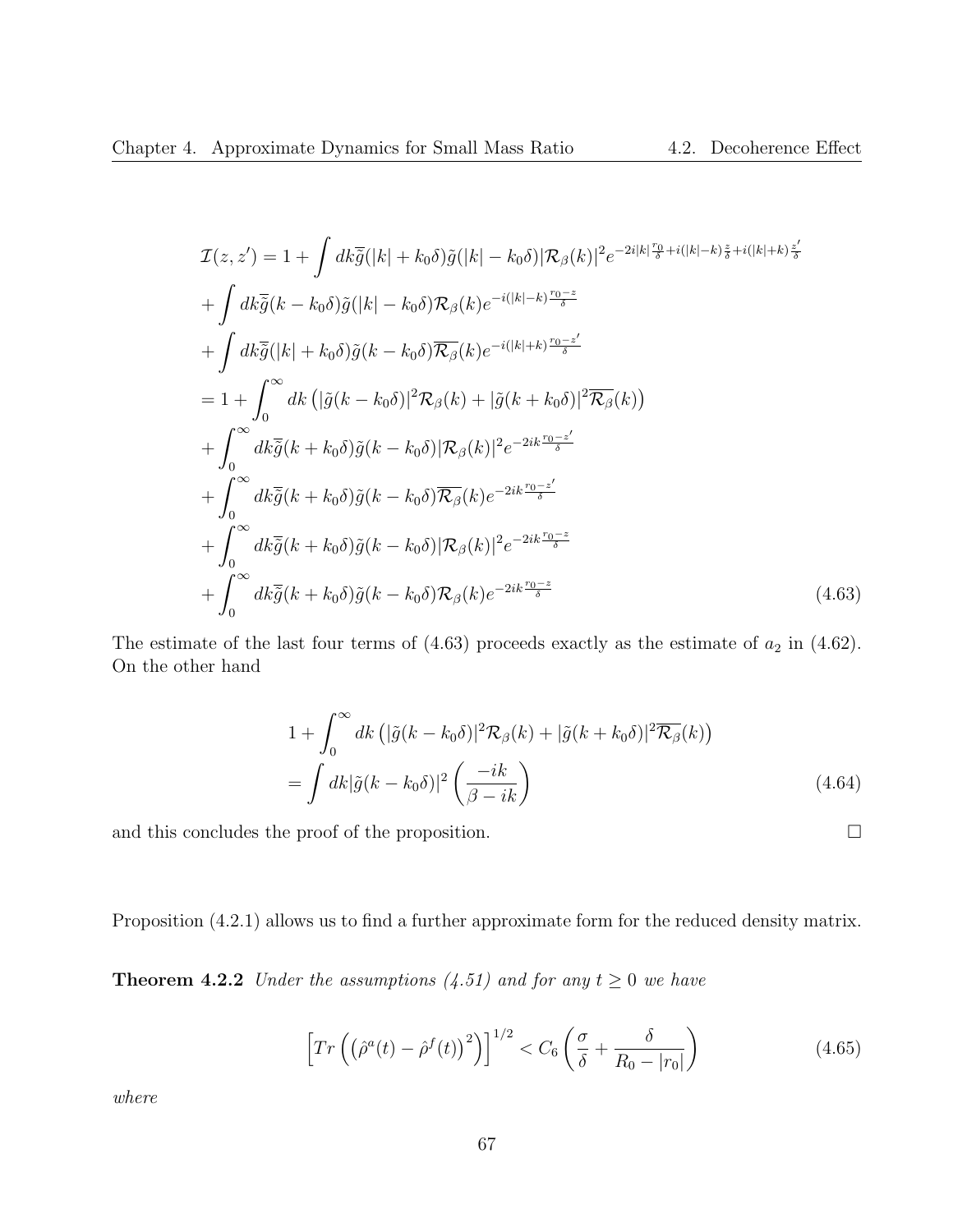$$
\hat{\rho}^f(t) = V^{m,\omega}(t)\hat{\rho}_0^f V^{m,\omega}(-t)
$$
\n(4.66)

$$
\hat{\rho}_0^f(z, z') = \frac{1}{2} f^+(z) \overline{f^+}(z') + \frac{1}{2} f^-(z) \overline{f^-(z')} + \frac{\Lambda}{2} f^+(z) \overline{f^-(z')} + \frac{\overline{\Lambda}}{2} f^-(z) \overline{f^+(z')} \tag{4.67}
$$

and  $C_6 > 0$  is explicitely given as function of  $\beta, g$ .

Proof

$$
Tr\left((\hat{\rho}^{a}(t) - \hat{\rho}^{f}(t))^{2}\right) = Tr\left((\hat{\rho}_{0}^{a} - \hat{\rho}_{0}^{f})^{2}\right)
$$
  
\n
$$
= \frac{1}{4} \int dydz'\left|f^{+}(z)\overline{f^{+}}(z')(\mathcal{I}(z,z') - 1) + f^{-}(z)\overline{f^{-}}(z')(\mathcal{I}(z,z') - 1) + f^{+}(z)\overline{f^{-}}(z')(\mathcal{I}(z,z') - \overline{\Lambda})\right|^{2}
$$
  
\n
$$
\leq \sup_{z,z'\in\Delta^{+}} |\mathcal{I}(z,z') - 1|^{2} + \sup_{z,z'\in\Delta^{-}} |\mathcal{I}(z,z') - 1|^{2}
$$
  
\n
$$
+ \sup_{z\in\Delta^{+},z'\in\Delta^{-}} |\mathcal{I}(z,z') - \Lambda|^{2} + \sup_{z\in\Delta^{-},z'\in\Delta^{+}} |\mathcal{I}(z,z') - \overline{\Lambda}|^{2}
$$
(4.68)

Using lemma  $(4.2.1)$  we conclude the proof.

From theorems (4.2.2) and (4.1.1) we conclude that the reduced density matrix for the heavy particle in the position representation can be approximated by the density matrix

$$
\hat{\rho}^{f}(t,y,y') = \frac{1}{2} (V^{m,\omega}(t)f^{+})(y)(V^{m,\omega}(-t)\overline{f^{+}})(y') + \frac{1}{2} (V^{m,\omega}(t)f^{-})(y)(V^{m,\omega}(-t)\overline{f^{-}})(R')
$$
  
 
$$
+ \frac{\Lambda}{2} (V^{m,\omega}(t)f^{+})(y)(V^{m,\omega}(-t)\overline{f^{-}})(y') + \frac{\overline{\Lambda}}{2} (V^{m,\omega}(t)f^{-})(y)(V^{m,\omega}(-t)\overline{f^{+}})(y') \qquad (4.69)
$$

with an explicit control of the error.

If the interaction with the light particle is switched off, i.e. for  $\alpha_0 = 0$ , we have  $\Lambda = 1$  and then (4.69) reduces to the pure state corresponding to the coherent superposition of the free evolution of the two wave packets  $f^{\pm}$ .

On the other hand, if  $\alpha_0 > 0$  one easily sees that  $0 < |\Lambda| < 1$  and then (4.69) is a mixed state for which the interference terms are reduced by the factor  $\Lambda$  and this is the typical manifestation of the (partial) decoherence effect induced by the light particle on the heavy one.

The relevant parameter  $\Lambda$  (see (4.56)) is defined in terms of the probability distribution of the momentum of the light particle at time zero  $|g_\delta(k)|^2$  and of the transmission coefficient  $\mathcal{T}_{\alpha_0}(k)$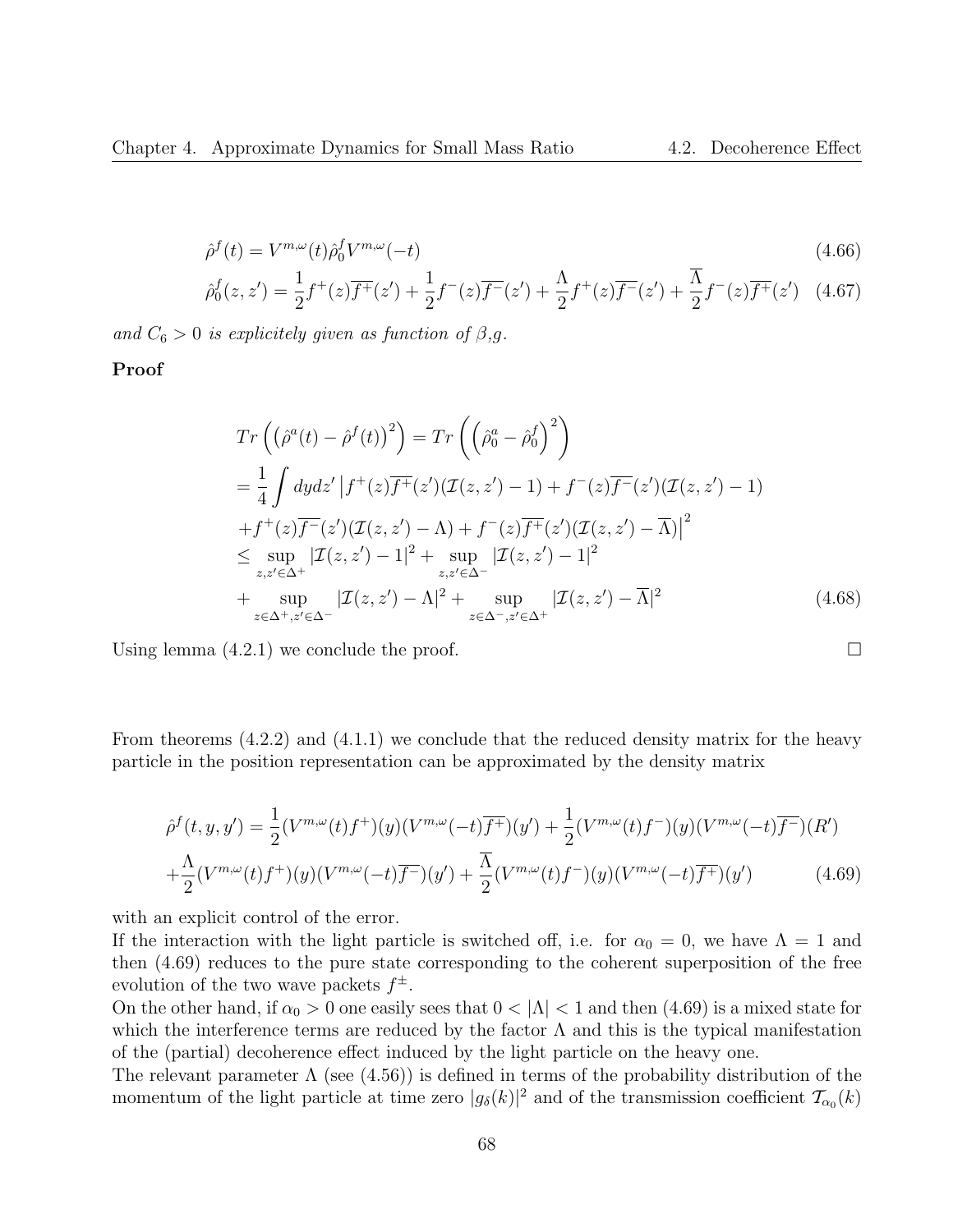associated to the hamiltonian  $H_{\alpha_0,0}$  defined by the laplacian perturbed by a point interaction of strength  $\alpha_0$  placed at the origin, (see e.g. [AGH-KH]).

Then the decoherence effect is emphasized if the fraction of transmitted wave for the light particle is small.

In fact for  $k_0 \gg \alpha_0$  the light particle is completely transmitted and  $\Lambda \to 1$ , i.e. there is no decoherence effect.

On the other hand, for  $k_0 \ll \alpha_0$  the decoherence effect is present since  $\Lambda \to \int dk |\tilde{g}(k)|^2 |\mathcal{T}_{\beta}(k)|^2$ . In such case one can say that the decoherence effect is proportional to the reflection probability for a particle described by the hamiltonian  $H_{\beta,0}$  which at time zero is in the state g.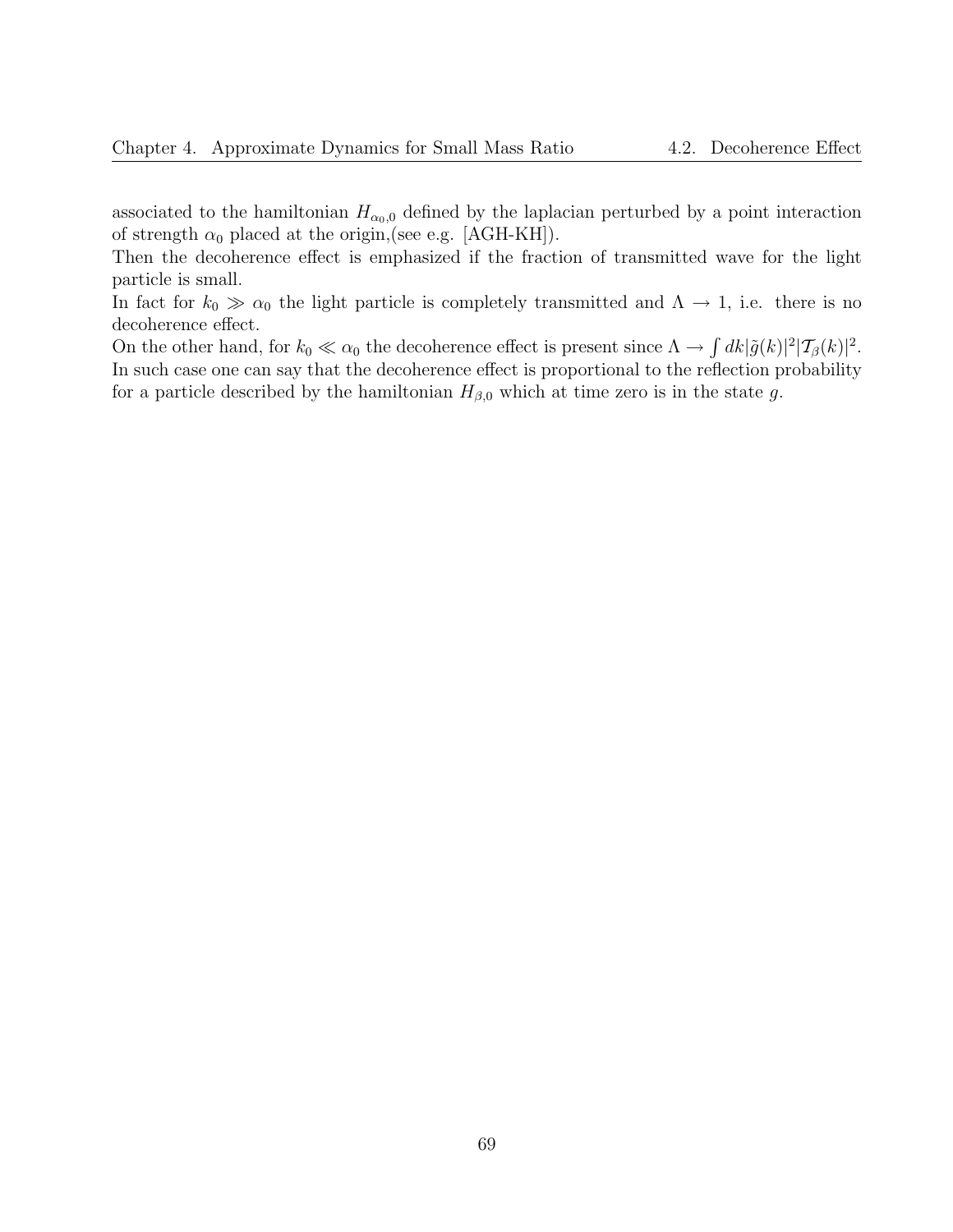## Appendix A

### The Green's function of the free system

Here we derive the expression of the integral kernel of the resolvent of  $H_0$  used in the paper; let  $d = 1, 2, 3$  be the dimension of the space

$$
G^{\lambda}(x, y; x', y') = (H_0 + \lambda)^{-1}(x, y; x'y') = \frac{1}{(2\pi)^{\frac{d}{2}}} \frac{1}{\hbar\omega} \frac{1}{\pi^{\frac{dN}{2}}} \left(\frac{m\omega}{\hbar}\right)^{\frac{dN}{2}} \left(\frac{M\omega}{\hbar}\right)^{\frac{d}{2}}
$$

$$
\int_0^1 d\nu \, \nu^{\frac{\lambda}{\hbar\omega} + \frac{dN}{2} - 1} \frac{1}{(1 - \nu^2)^{\frac{dN}{2}}} \frac{1}{(\ln \frac{1}{\nu})^{\frac{d}{2}}} e^{-\frac{1}{2} \frac{1 - \nu}{1 + \nu} \frac{m\omega}{\hbar} (y^2 + y'^2)} e^{-\frac{M\omega}{\hbar} \frac{1}{2\ln \frac{1}{\nu}} (x - x')^2} e^{-\frac{m\omega}{\hbar} \frac{\nu}{1 - \nu^2} (y - y')^2} \quad (A.1)
$$

Starting from the Mehler kernel and performing the Laplace transform with respect to time one finds the Green's function for the harmonic oscillator in  $\mathbb{R}^n$ .

$$
G_{\text{osc}}^{\lambda}(y, y') = (H_{\text{osc}} + \lambda)^{-1}(y, y') = \int_0^{+\infty} dt \, \frac{e^{-\frac{\lambda}{\hbar}t}}{\hbar} \left(\frac{m\omega}{\pi\hbar(1 - e^{-2\omega t})}\right)^{\frac{n}{2}} e^{-\frac{m\omega}{\hbar} \frac{y^2 + y'^2}{2\tanh(\omega t)} + \frac{m\omega}{\hbar} \frac{y \cdot y'}{\sinh(\omega t)}} e^{-t\frac{n\omega}{2}}
$$

With the change of variable  $\nu = e^{-\omega t}$  one obtains:

$$
G_{\text{osc}}^{\lambda}(y, y') = (H_{\text{osc}} + \lambda)^{-1}(y, y') = \left(\frac{m\omega}{\hbar}\right)^{\frac{n}{2}} \frac{1}{\hbar\omega} \frac{1}{\pi^{\frac{n}{2}}} e^{-\frac{1}{2}\frac{m\omega}{\hbar}(y^2 + y'^2)} \n\int_0^1 \frac{1}{\int_0^1 \omega \nu^{\frac{\lambda}{\hbar\omega} + \frac{n}{2} - 1} \frac{1}{(1 - \nu^2)^{\frac{n}{2}}}} \frac{e^{\frac{m\omega}{\hbar} \frac{2\nu y \cdot y' - \nu^2 (y^2 + y'^2)}{(1 - \nu^2)}}}{(1 - \nu^2)^{\frac{n}{2}}} \tag{A.2}
$$

Note that formula A.2 can be also derived using Hermite functions (see e.g. [BC]). To compute  $(H_0 + \lambda)^{-1}$ , we solve the following equation with respect to f for a given g.

$$
\left[ \left( -\frac{\hbar^2}{2M} \Delta_x - \frac{\hbar^2}{2m} \Delta_y + \frac{1}{2} m \omega^2 y^2 + \lambda \right) f \right] (x, y) = g(x, y)
$$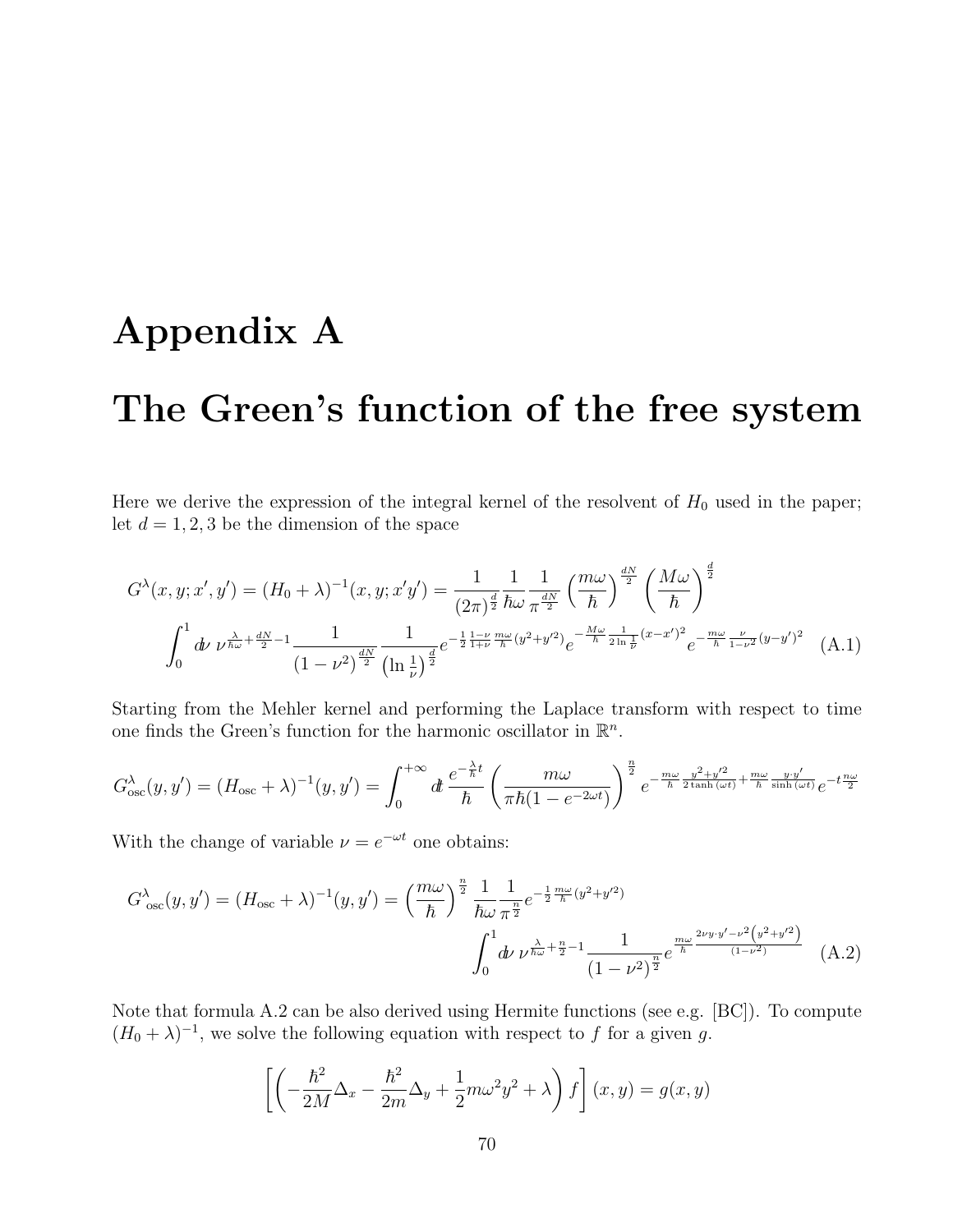We have put  $y^0 = 0$  for simplicity. Taking the Fourier transform with respect to the x variable we find

$$
\mathcal{F}g(k,y) = \int dy' G_{\text{osc}}^{\lambda + \frac{\hbar^2 k^2}{2M}}(y, y') \mathcal{F}f(k, y')
$$
  
= 
$$
\frac{1}{(2\pi)^{\frac{d}{2}}} \int dx' dy' e^{-ik \cdot x'} G_{\text{osc}}^{\lambda + \frac{\hbar^2 k^2}{2M}}(y, y') f(x', y')
$$

and then

$$
(H_0 + \lambda)^{-1}(x, y; x', y') = \frac{1}{(2\pi)^d} \int d\mathbf{k} e^{i\mathbf{k} \cdot (x - x')} G_{\text{osc}}^{\lambda + \frac{\hbar^2 k^2}{2M}}(y, y')
$$

Substituting (A.2) in this equation we finally get (A.1).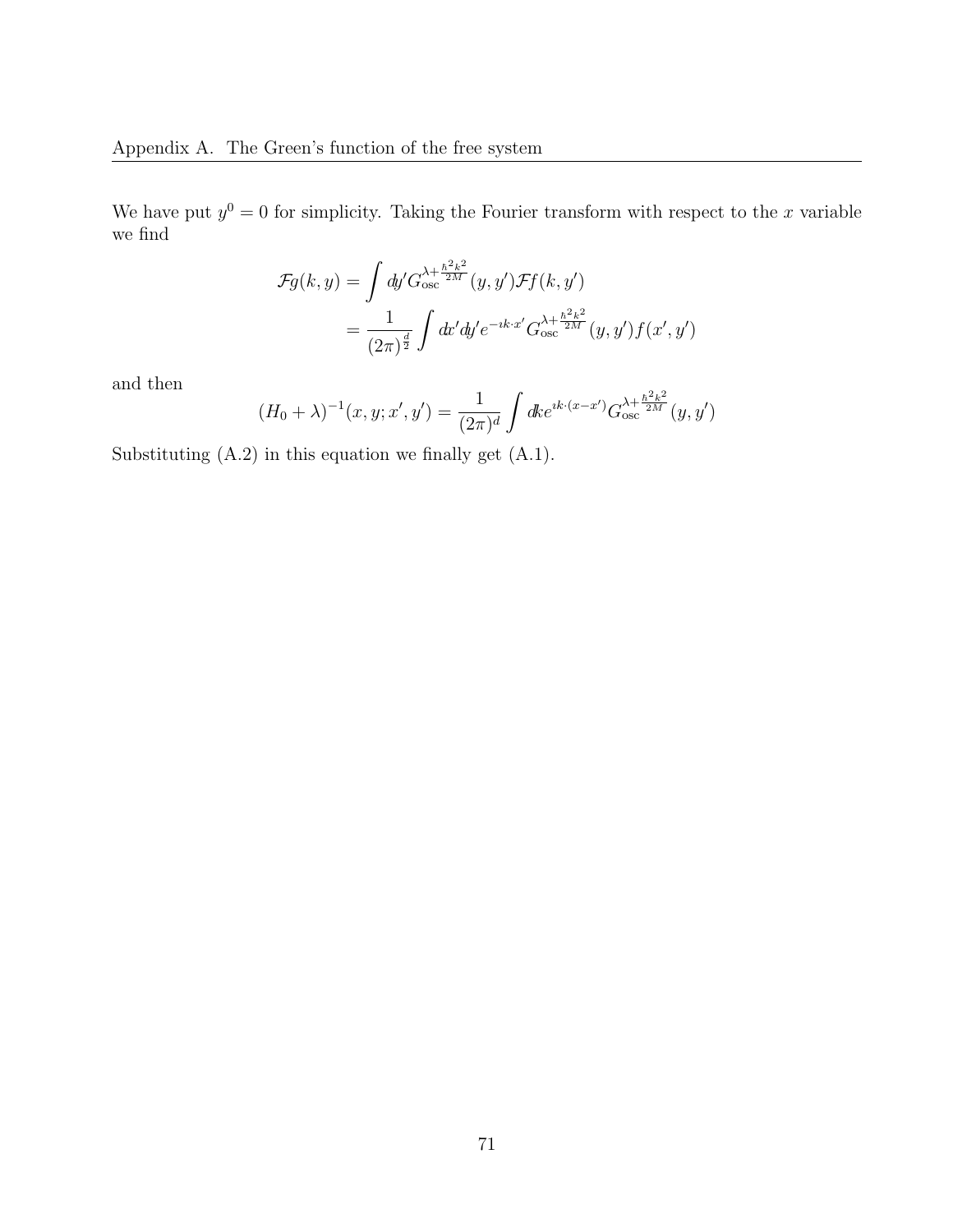## Appendix B

# Unitary Group for the Harmonic Oscillator perturbed by a Point Interaction

In this appendix we give an integral representation for the unitary group of the one dimensional hamiltonian

$$
H_{\alpha} = H_0 + \alpha \delta(y) = -\frac{\hbar^2}{2m} \frac{d^2}{dy^2} + \frac{1}{2} m \omega^2 y^2 + \alpha \delta(y)
$$

In [FI] it was proved that

$$
(H_{\alpha} + \lambda)^{-1}(y, y') = G^{\lambda}(y, y') - \frac{1}{\frac{1}{\alpha} + G^{\lambda}(0, 0)} G^{\lambda}(y, 0) G^{\lambda}(y', 0)
$$
(B.1)

In the previous formula  $G^{\lambda}(y, y')$  is the integral kernel of  $(H_0 + \lambda)^{-1}$ . Equation (B.1) is equivalent to:

$$
\mathscr{D}(H_{\alpha}) = \{ u \in L^{2}(\mathbb{R}) \text{ s.t. } u = \varphi^{\lambda} + G^{\lambda}q, \varphi^{\lambda} \in \mathscr{D}(H_{0}), \alpha u(0) = -q \}
$$

$$
(H_{\alpha} + \lambda)u = (H_{0} + \lambda)\varphi^{\lambda}
$$

The domain of  $H_\alpha$  can be written also in the equivalent way:

$$
\mathscr{D}(H_{\alpha}) = \{ u \in L^{2}(\mathbb{R}) \text{ s.t. } x^{2}u \in L^{2}(\mathbb{R}), u \in H^{2}(\mathbb{R}^{+}) \cap H^{2}(\mathbb{R}^{-}) \cap H^{1}(\mathbb{R}),
$$
  

$$
\frac{\hbar^{2}}{2m}(u'(0^{+}) - u'(0^{-})) = \alpha u(0) \} \quad (B.2)
$$

Now we shall prove that, for a regular initial datum  $\psi_0 \in \mathscr{D}(H_\alpha)$ ,

$$
\psi(t; y) = \left(e^{-i\frac{t}{\hbar}H_0}\psi_0\right)(y) + \frac{i}{\hbar} \int_0^t ds \, e^{-i\frac{t-s}{\hbar}H_0}(y, 0)q(s) \tag{B.3}
$$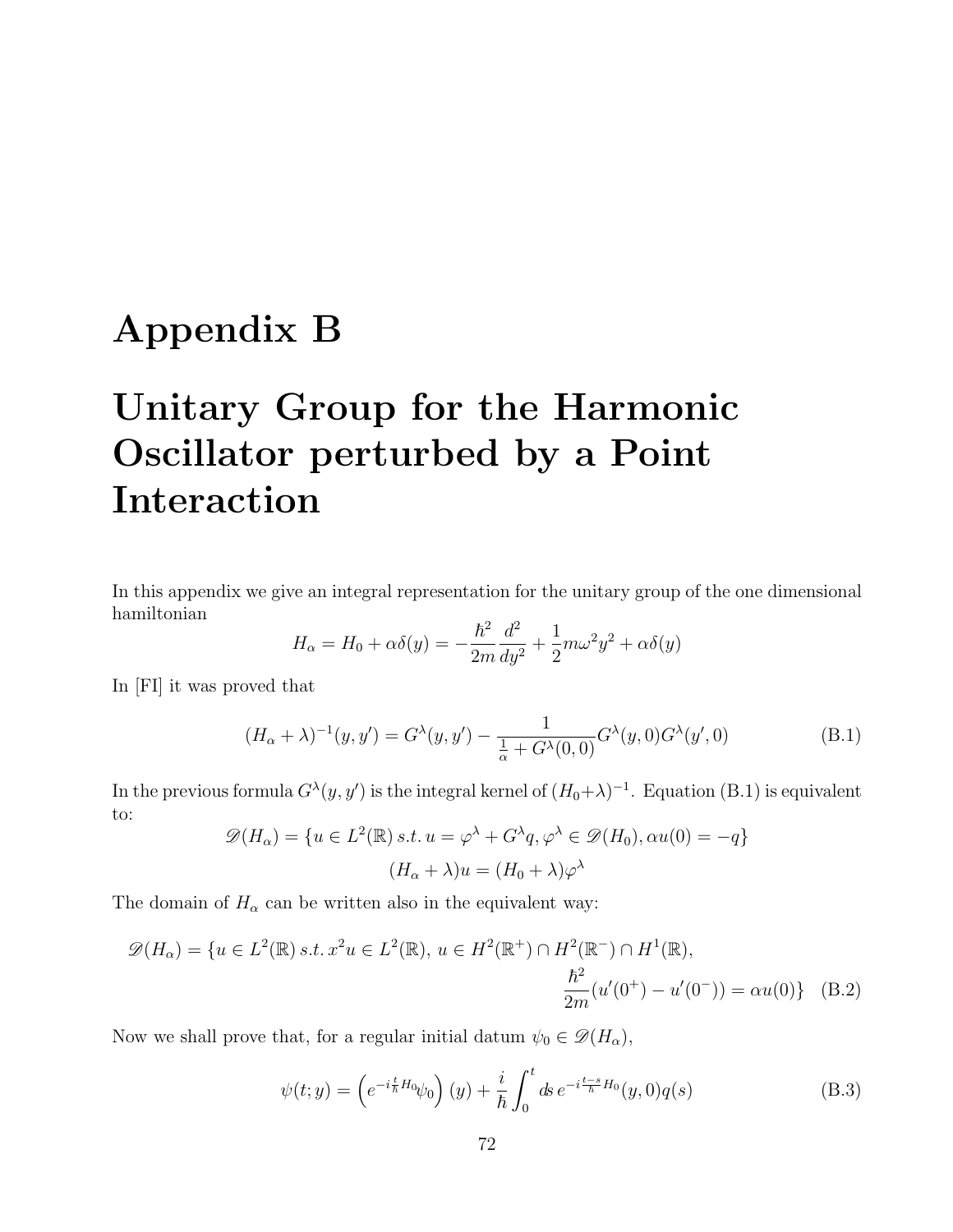is the solution of the time dependent Schrodinger equation. The function  $q(t)$  is solution of

$$
q(t) + \alpha \frac{i}{\hbar} \int_0^t ds \left[ \frac{m\omega}{\pi\hbar(1 - e^{-2i\omega(t-s)})} \right]^{\frac{1}{2}} q(s) + \alpha \left( e^{-i\frac{t}{\hbar}H_0} \psi_0 \right)(0) = 0 \tag{B.4}
$$

If we project equation (B.3) on the harmonic oscillator eigenvalue basis we obtain

$$
\psi(t;n) = e^{-in\omega t}\psi_0(n)\frac{i}{\hbar} \int_0^{t-s} ds \, e^{-in\omega(t-s)}q(s) \tag{B.5}
$$

Integrating by parts we get

$$
\psi(t;n) = e^{-in\omega t} \varphi_0^{\lambda}(n) + \frac{i}{\hbar} \frac{\lambda}{n\hbar\omega + \lambda} \int_0^t ds e^{-in\omega(t-s)} q(s) - \frac{1}{n\hbar\omega + \lambda} \int_0^t ds e^{-in\omega(t-s)} \stackrel{\circ}{q}(s) + \\ + \frac{1}{n\hbar\omega + \lambda} q(t) \quad (B.6)
$$

If  $\psi_0$  is a regular function then the first three terms on the r.h.s.of (B.6) belong to  $\mathscr{D}(H_0)$  and then they have continuous first derivative; the only discontuities of the first derivative of  $\psi(t; y)$ come from the last term of (B.6) which is proportional to  $G^{\lambda}(y,0)$ .

It is easy to show that  $\frac{d}{dy}G^{\lambda}(y,0) \simeq -\frac{m}{\hbar^2}sgm(y)$  near the origin. Then using (B.2),  $\psi(t)$  belongs to  $\mathscr{D}(H_{\alpha})$  if and only if (B.4) holds. Taking the time derivative of (B.3), and using (B.6) one shows that  $i\hbar \frac{d\psi}{dt}(t) = H_{\alpha}\psi(t)$  holds.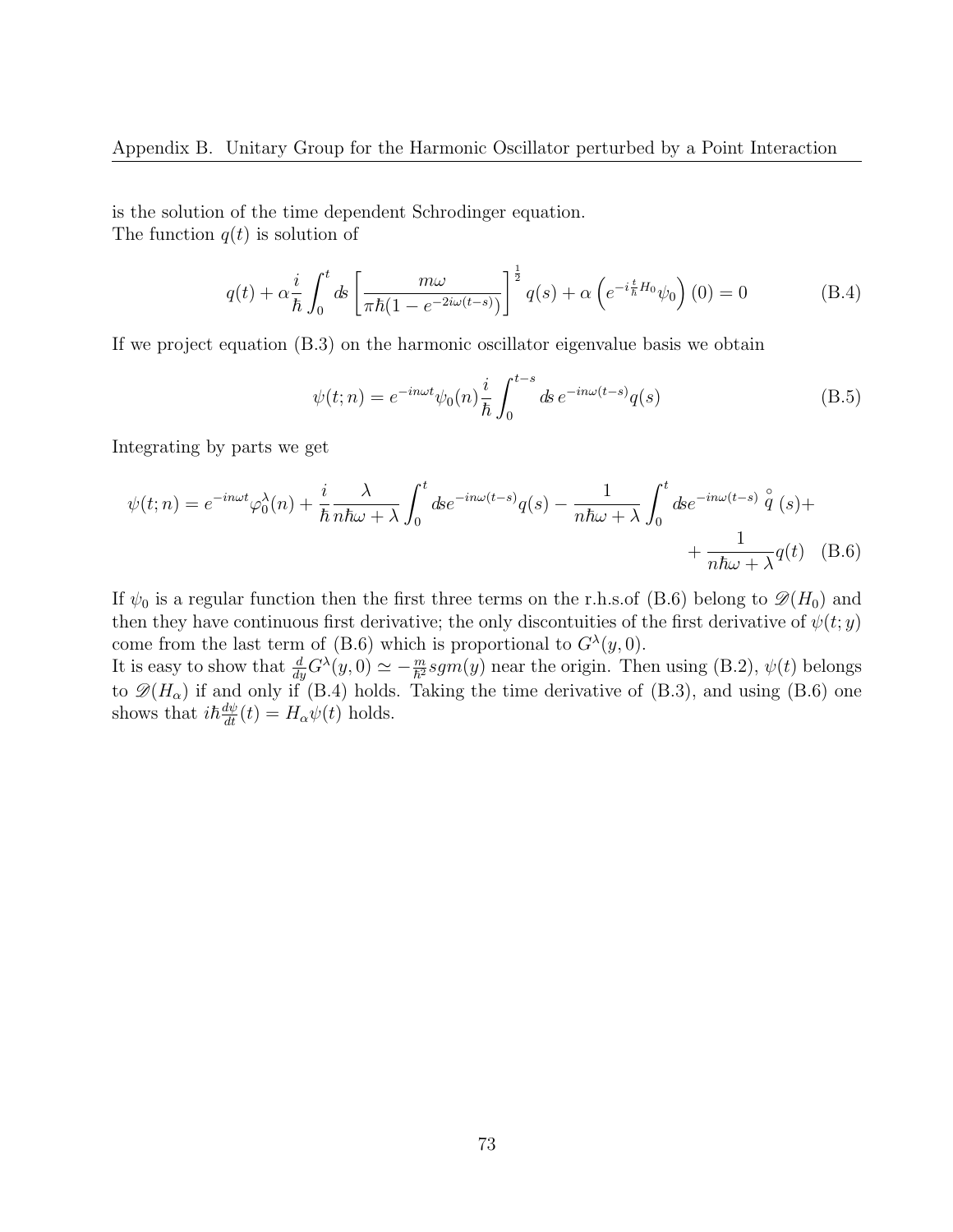## Bibliography

- [1] R.Kronig, W.G.Penney, Quantum Mechanics of electrons in crystal lattices, Proc.Roy.Acad.(London), 130A, (1931), 499-513.
- [F] E.Fermi, Sul Moto dei Neutroni nelle Sostanze Idrogenate, (in italian) Ricerca Scientifica 7 (1936) 13-52.
- [LA] D.Landau, E.Lifchitz, Non Relativistic Quantum Mechanics, Mir, Moscow, 1967.
- [D] A.S.Davydov Quantum Mechanics, Pergamon Press, Oxford, 1965.
- [LO] S.W.Lovesey Theory of neutron scattering from condensed matter, Clarendon Press, Oxford, 1984.
- [DO] Y.N.Demkov, V.N.Ostrovsky, Zero-range Potentials and their Applications in Atomic Physics, Plenum Press, New York and London, 1988.
- [Fi] R.Figari Time dependent and non linear point interactions, Procedings of Mathematical Physics and Stochastic Analysis, (Lison 1998), World Sci.Publishing, River Edge, New York, 2000.
- [BF] F.A.Berezin, L.D.Faddeev, A Remark on Schrodinger Equation with a Singular Potential, Sov.Math.Dokl. 2 (1961) 372-375.
- [AGH-KH] S.Albeverio, F.Gesztesy, R.Hogh-Krohn, H.Holden, Solvable Models in Quantum Mechanics, Springer-Verlag, New-York, 1988.
- [Mi] R.Minlos, On pointlike interaction between n fermions and an another particle, Proceedings of the Worshop on Singular Schroedinger Operators, Trieste 1994.
- [KJ] C.Kiefer, E.Joos, Decoherence: Concepts and Examples, appeared in Quantm Future, Lecture Notes in Physics, 517, Spinger, Berlin, 1999.
- [DuFiT] D.Duerr, R.Figari. A.Teta, Decoherence in a Two Particle Model, preprint quantph/021099.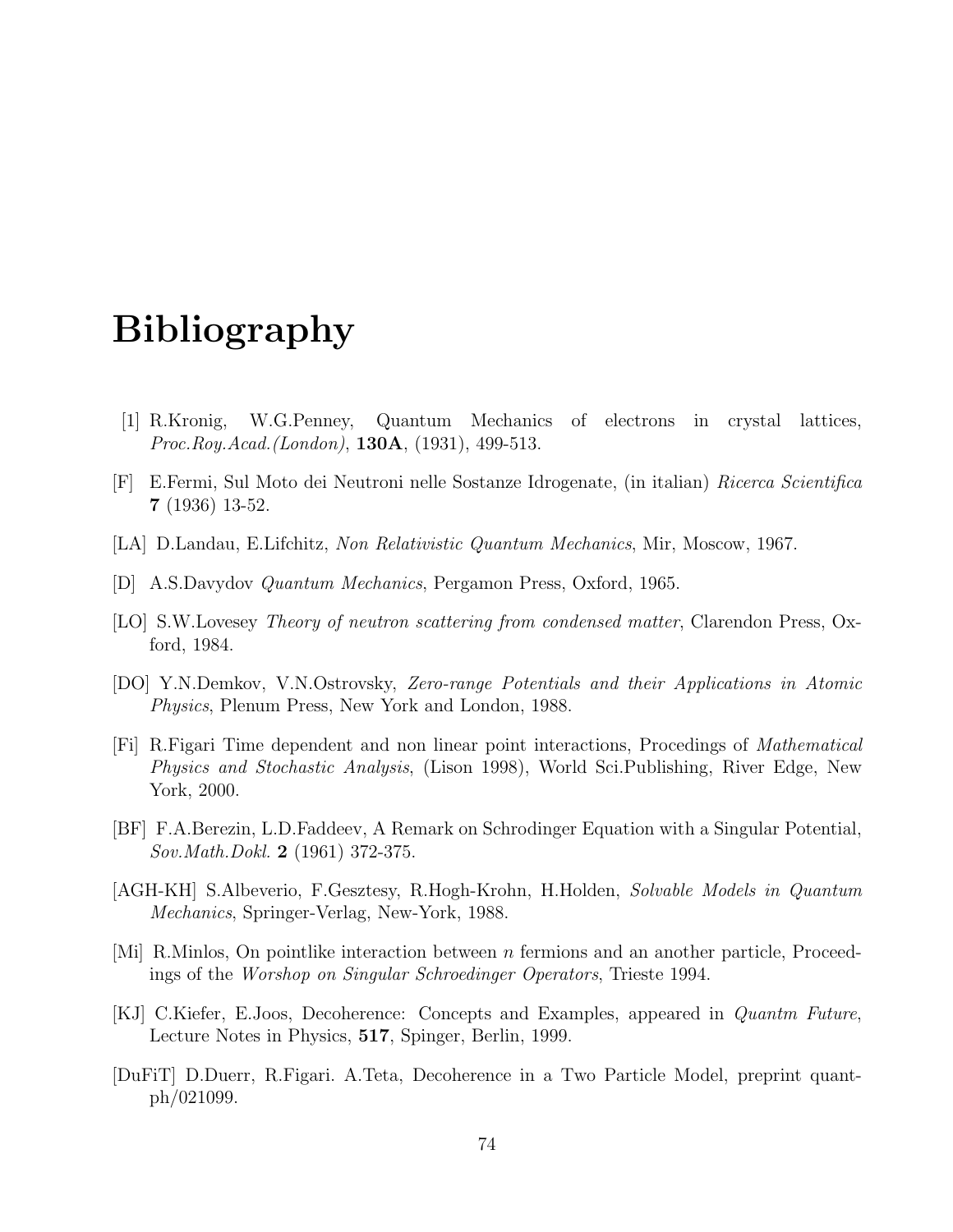- [BC] J.Bellandi, E.S.Caetano Neto, The Mehler Formula and the Green Function of Multidimensional Isotropic Harmonic Oscillator, J.Phys. A9 (1976) 683-685.
- [T] A.Teta, Quadratic Forms for Singular Perturbations of the Laplacian, Publ. RIMS, Kyoto Univ. 26 (1990) 803-817.
- [RSI] M.Reed, B.Simon, Methods of Modern Mathematical Physics. Vol I: Functional Analysis, Accademic Press 1972.
- [RSII] M.Reed, B.Simon, Methods of Modern Mathematical Physics. Vol II: Fourier Analysis, Self Adjointness, Academic Press, 1975.
- [DFT] G.F.Dell'Antonio, R.Figari, A.Teta, Hamiltonians for Systems of N Particles interacting through Point Interactions, Ann.Inst. Henri Poincare 60 (1994) 253-290.
- [HS] P.R.Halmos, V.S.Sunder, *Bounded integral operators on L<sup>2</sup> spaces*, Springer Verlag, New York, 1978.
- [MF1] R.A.Minlos, L.D.Faddeev, On the Point Interaction for three-Particles System in Quantum Mechanics Sov.Phys.Dok. 6 (1962) 1072-1074.
- [MF2] R.A.Minlos, L.D.Faddeev, Comment on the Problem of three Particles with Point Interactions, Sov.Phys.Jept. 14 (1962) 1315-1316.
- [M] R.A.Minlos, On the Point Interaction of three Particles. In: Applications of Self-adjoint Extensions in Quantum Physics, Exner, Seba ed. Lecture Notes in Physics Vol.324, Springer Verlag, 1989.
- [GR] I.S.Gradsteyn, I.M.Ryzhik, Table of Integrals, Series, Products Academic Press, New York, 1980.
- [S] L.S.Schulman, Application of the propagator for the delta function potential, in Path Integrals from mev to Mev, M.C.Gutzwiller, A.Iounata, J.K.Klauder, L.Streit eds, World Scientific, 1986, pp. 302-311.
- [AT] R.Adami, A. Teta, A class of nonlinear Schrodinger equations with concentrated nonlinearity, *J.Funct.Anal.* **180** (2001) 148-175.
- [GV] R.Gorenflo, S.Vessella,Abel Integral Equations, Springer-Verlag, Berlin Heidelberg, 1978.
- [FI] S.Fassari, G.Inglese, On the spectrum of the harmonic oscillator with a  $\delta$ -type perturbation, *Helv.Phys.Acta*  $67$  (1994) 650-659.
- [Fu] D.Fujiwara, On the Boundedness of Integral Transformations with Highly Oscillatory Kernels, Proc.Jap.Acad. 51 (1975) 96-99.